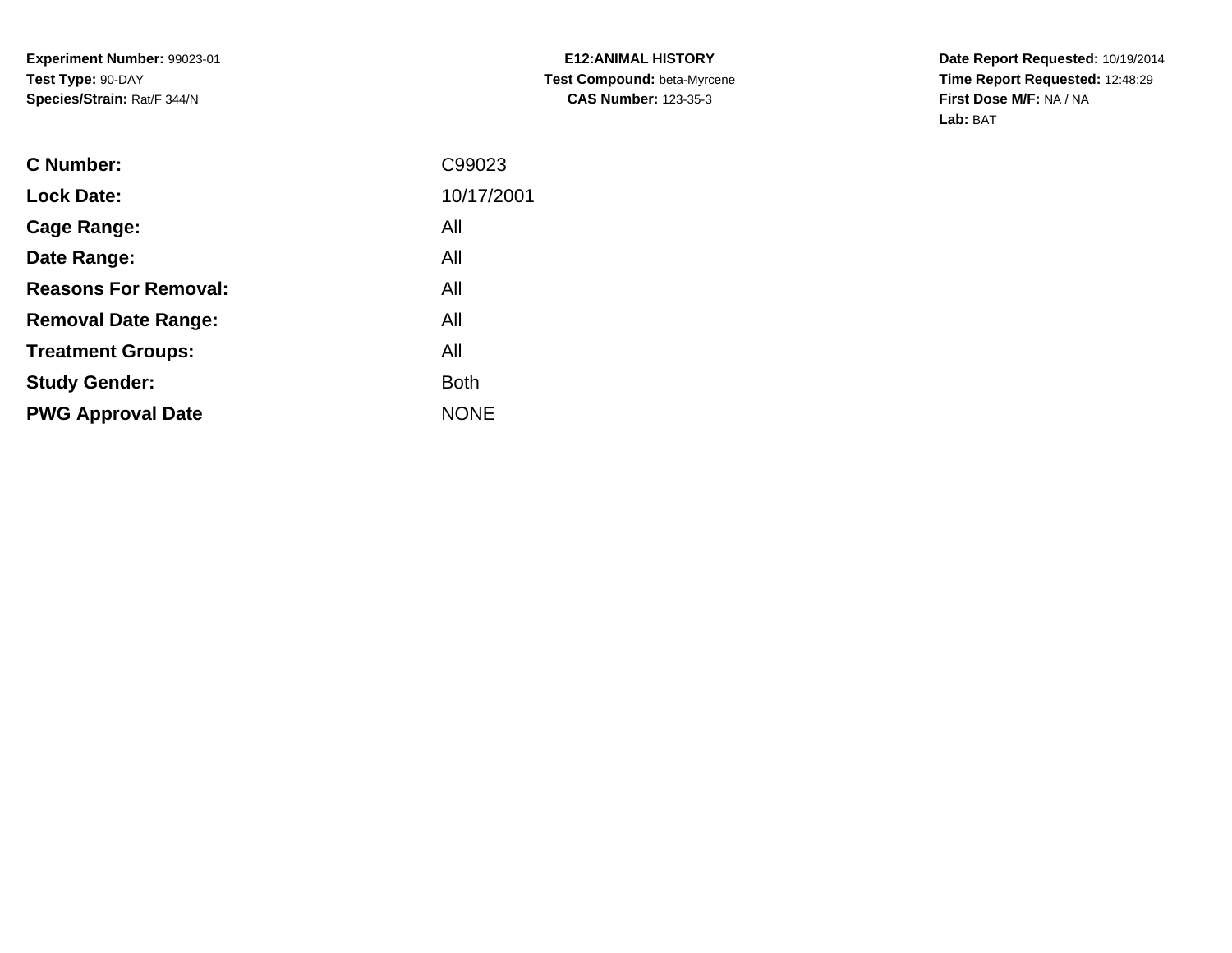### **E12:ANIMAL HISTORY Test Compound:** beta-Myrcene**CAS Number:** 123-35-3

| <b>CAGE: 1</b> |                                               |       | <b>SEX: Male</b> |                    |       | <b>TRT#:</b> 1                 |                 |                     | <b>TRT: 0 G/KG</b> |
|----------------|-----------------------------------------------|-------|------------------|--------------------|-------|--------------------------------|-----------------|---------------------|--------------------|
|                | <b>ANIMAL ID: 101</b>                         |       |                  |                    |       |                                |                 |                     |                    |
| <b>DAY</b>     | <b>DATE</b>                                   | OP ID | <b>DOSE TIME</b> | <b>WEIGHT TIME</b> | WT(g) | <b>WEIGHT</b><br><b>STATUS</b> | <b>OBS TIME</b> | <b>OBSERVATIONS</b> |                    |
| $\mathbf{1}$   | 01/29/01                                      | 86    |                  | 07:34:08           | 76.2  |                                | 13:23:24        | Unremarkable        |                    |
| 8              | 02/05/01                                      | 103   |                  | 12:58:10           | 106.7 |                                | 12:58:10        | Unremarkable        |                    |
| 15             | 02/12/01                                      | 86    |                  | 11:13:04           | 139.8 |                                | 11:13:04        | Unremarkable        |                    |
| 22             | 02/19/01                                      | 86    |                  | 10:38:24           | 175.3 |                                | 10:38:24        | Unremarkable        |                    |
| 29             | 02/26/01                                      | 86    |                  | 11:35:04           | 200.2 |                                | 11:35:04        | Unremarkable        |                    |
| 36             | 03/05/01                                      | 103   |                  | 09:44:14           | 232.8 |                                | 09:44:14        | Unremarkable        |                    |
| 43             | 03/12/01                                      | 86    |                  | 10:55:20           | 252.6 |                                | 10:55:20        | Unremarkable        |                    |
| 50             | 03/19/01                                      | 102   |                  | 10:55:12           | 268.7 |                                | 10:55:12        | Unremarkable        |                    |
| 57             | 03/26/01                                      | 86    |                  | 10:37:08           | 283.6 |                                | 10:37:08        | Unremarkable        |                    |
| 64             | 04/02/01                                      | 86    |                  | 09:16:10           | 295.7 |                                | 09:16:10        | Unremarkable        |                    |
| 71             | 04/09/01                                      | 86    |                  | 10:02:20           | 309.2 |                                | 10:02:20        | Unremarkable        |                    |
| 78             | 04/16/01                                      | 86    |                  | 08:51:26           | 322.9 |                                | 08:51:26        | Unremarkable        |                    |
| 85             | 04/23/01                                      | 99    |                  | 10:44:14           | 334.0 |                                | 10:44:14        | Unremarkable        |                    |
|                | <b>REMOVED ** REASON - TERMINAL SACRIFICE</b> |       |                  |                    |       |                                |                 |                     |                    |
| 93             | 05/01/01                                      | 86    |                  | 07:10:50           | 346.6 |                                | 07:10:50        | Unremarkable        |                    |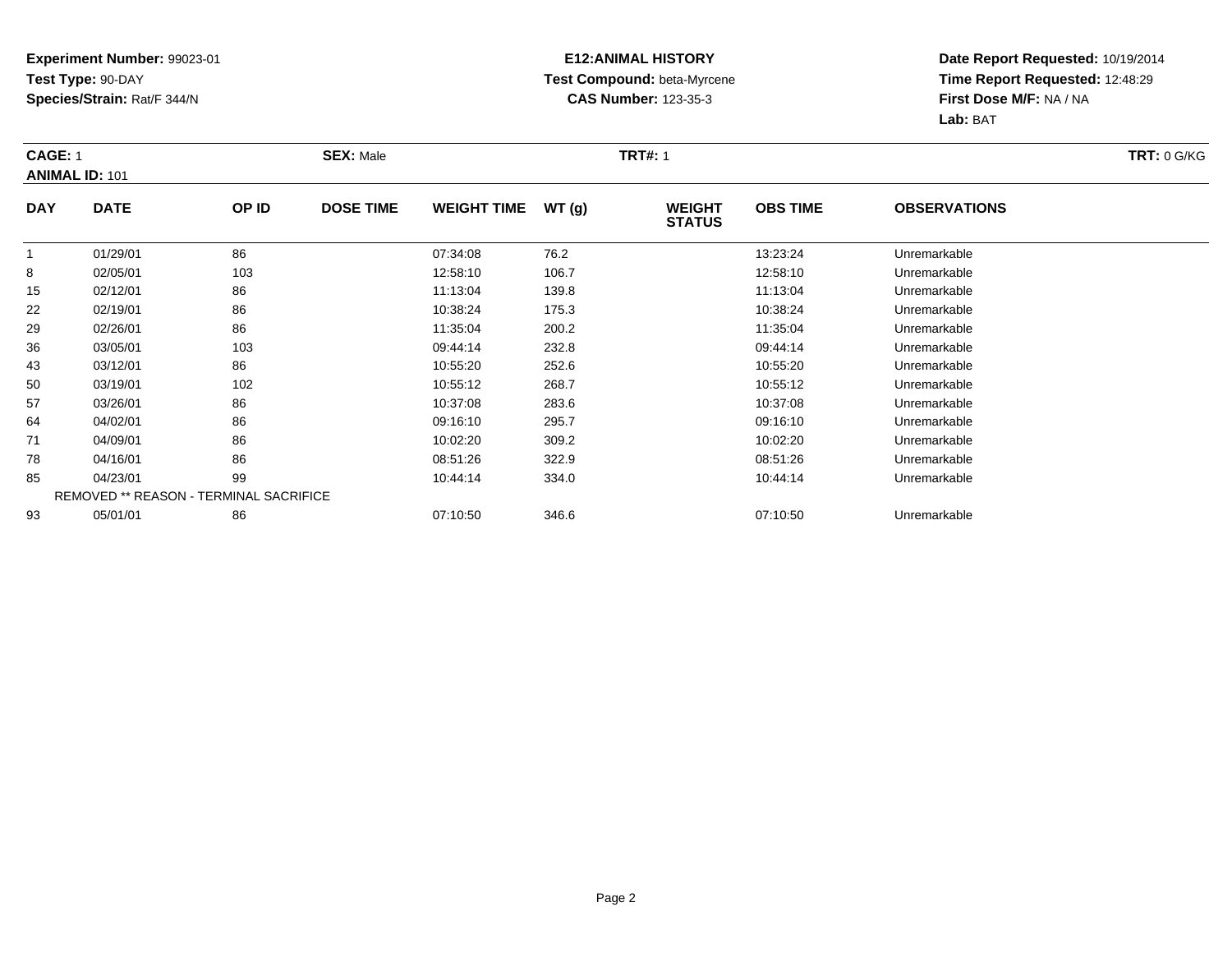### **E12:ANIMAL HISTORY Test Compound:** beta-Myrcene**CAS Number:** 123-35-3

| <b>CAGE: 1</b> |                                               |       | <b>SEX: Male</b> |                    |       | <b>TRT#:</b> 1                 |                 |                     | <b>TRT: 0 G/KG</b> |
|----------------|-----------------------------------------------|-------|------------------|--------------------|-------|--------------------------------|-----------------|---------------------|--------------------|
|                | <b>ANIMAL ID: 102</b>                         |       |                  |                    |       |                                |                 |                     |                    |
| <b>DAY</b>     | <b>DATE</b>                                   | OP ID | <b>DOSE TIME</b> | <b>WEIGHT TIME</b> | WT(g) | <b>WEIGHT</b><br><b>STATUS</b> | <b>OBS TIME</b> | <b>OBSERVATIONS</b> |                    |
| $\mathbf{1}$   | 01/29/01                                      | 86    |                  | 07:34:08           | 120.9 |                                | 13:23:24        | Unremarkable        |                    |
| 8              | 02/05/01                                      | 103   |                  | 12:58:10           | 154.6 |                                | 12:58:10        | Unremarkable        |                    |
| 15             | 02/12/01                                      | 86    |                  | 11:13:04           | 189.5 |                                | 11:13:04        | Unremarkable        |                    |
| 22             | 02/19/01                                      | 86    |                  | 10:38:24           | 219.2 |                                | 10:38:24        | Unremarkable        |                    |
| 29             | 02/26/01                                      | 86    |                  | 11:35:04           | 243.5 |                                | 11:35:04        | Unremarkable        |                    |
| 36             | 03/05/01                                      | 103   |                  | 09:44:14           | 261.8 |                                | 09:44:14        | Unremarkable        |                    |
| 43             | 03/12/01                                      | 86    |                  | 10:55:20           | 280.6 |                                | 10:55:20        | Unremarkable        |                    |
| 50             | 03/19/01                                      | 102   |                  | 10:55:12           | 292.7 |                                | 10:55:12        | Unremarkable        |                    |
| 57             | 03/26/01                                      | 86    |                  | 10:37:08           | 304.7 |                                | 10:37:08        | Unremarkable        |                    |
| 64             | 04/02/01                                      | 86    |                  | 09:16:10           | 320.8 |                                | 09:16:10        | Unremarkable        |                    |
| 71             | 04/09/01                                      | 86    |                  | 10:02:20           | 329.4 |                                | 10:02:20        | Unremarkable        |                    |
| 78             | 04/16/01                                      | 86    |                  | 08:51:26           | 340.8 |                                | 08:51:26        | Unremarkable        |                    |
| 85             | 04/23/01                                      | 99    |                  | 10:44:14           | 350.9 |                                | 10:44:14        | Unremarkable        |                    |
|                | <b>REMOVED ** REASON - TERMINAL SACRIFICE</b> |       |                  |                    |       |                                |                 |                     |                    |
| 93             | 05/01/01                                      | 86    |                  | 07:10:50           | 361.6 |                                | 07:10:50        | Unremarkable        |                    |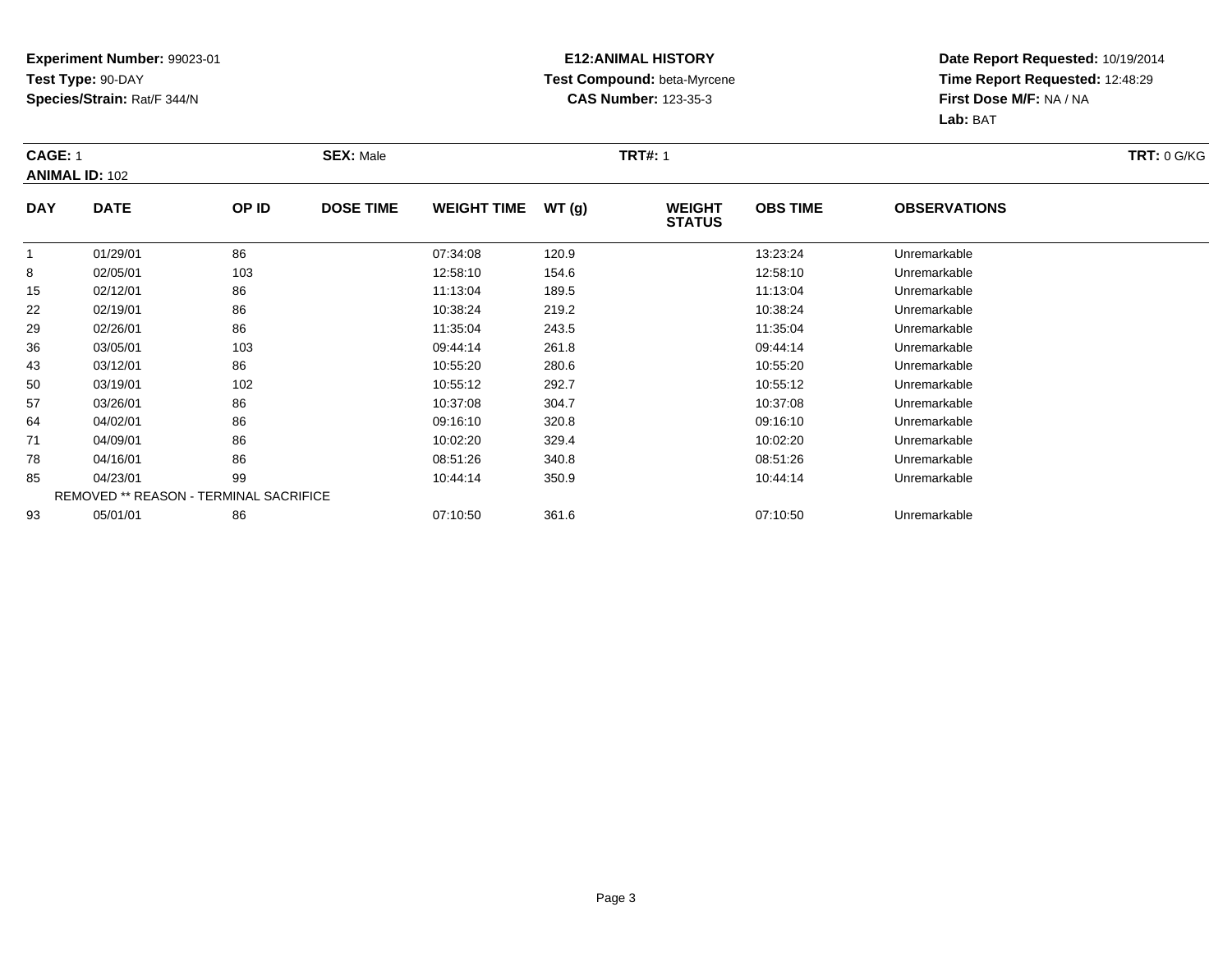### **E12:ANIMAL HISTORY Test Compound:** beta-Myrcene**CAS Number:** 123-35-3

| CAGE: 1      |                                               |       | <b>SEX: Male</b> |                    |       | <b>TRT: 0 G/KG</b>             |                 |                     |  |
|--------------|-----------------------------------------------|-------|------------------|--------------------|-------|--------------------------------|-----------------|---------------------|--|
|              | <b>ANIMAL ID: 103</b>                         |       |                  |                    |       |                                |                 |                     |  |
| <b>DAY</b>   | <b>DATE</b>                                   | OP ID | <b>DOSE TIME</b> | <b>WEIGHT TIME</b> | WT(g) | <b>WEIGHT</b><br><b>STATUS</b> | <b>OBS TIME</b> | <b>OBSERVATIONS</b> |  |
| $\mathbf{1}$ | 01/29/01                                      | 86    |                  | 07:34:08           | 84.1  |                                | 13:23:24        | Unremarkable        |  |
| 8            | 02/05/01                                      | 103   |                  | 12:58:10           | 116.5 |                                | 12:58:10        | Unremarkable        |  |
| 15           | 02/12/01                                      | 86    |                  | 11:13:04           | 149.1 |                                | 11:13:04        | Unremarkable        |  |
| 22           | 02/19/01                                      | 86    |                  | 10:38:24           | 184.4 |                                | 10:38:24        | Unremarkable        |  |
| 29           | 02/26/01                                      | 86    |                  | 11:35:04           | 212.2 |                                | 11:35:04        | Unremarkable        |  |
| 36           | 03/05/01                                      | 103   |                  | 09:44:14           | 237.4 |                                | 09:44:14        | Unremarkable        |  |
| 43           | 03/12/01                                      | 86    |                  | 10:55:20           | 252.0 |                                | 10:55:20        | Unremarkable        |  |
| 50           | 03/19/01                                      | 102   |                  | 10:55:12           | 266.5 |                                | 10:55:12        | Unremarkable        |  |
| 57           | 03/26/01                                      | 86    |                  | 10:37:08           | 281.7 |                                | 10:37:08        | Unremarkable        |  |
| 64           | 04/02/01                                      | 86    |                  | 09:16:10           | 292.6 |                                | 09:16:10        | Unremarkable        |  |
| 71           | 04/09/01                                      | 86    |                  | 10:02:20           | 301.8 |                                | 10:02:20        | Unremarkable        |  |
| 78           | 04/16/01                                      | 86    |                  | 08:51:26           | 317.0 |                                | 08:51:26        | Unremarkable        |  |
| 85           | 04/23/01                                      | 99    |                  | 10:44:14           | 324.3 |                                | 10:44:14        | Unremarkable        |  |
|              | <b>REMOVED ** REASON - TERMINAL SACRIFICE</b> |       |                  |                    |       |                                |                 |                     |  |
| 93           | 05/01/01                                      | 86    |                  | 07:10:50           | 333.8 |                                | 07:10:50        | Unremarkable        |  |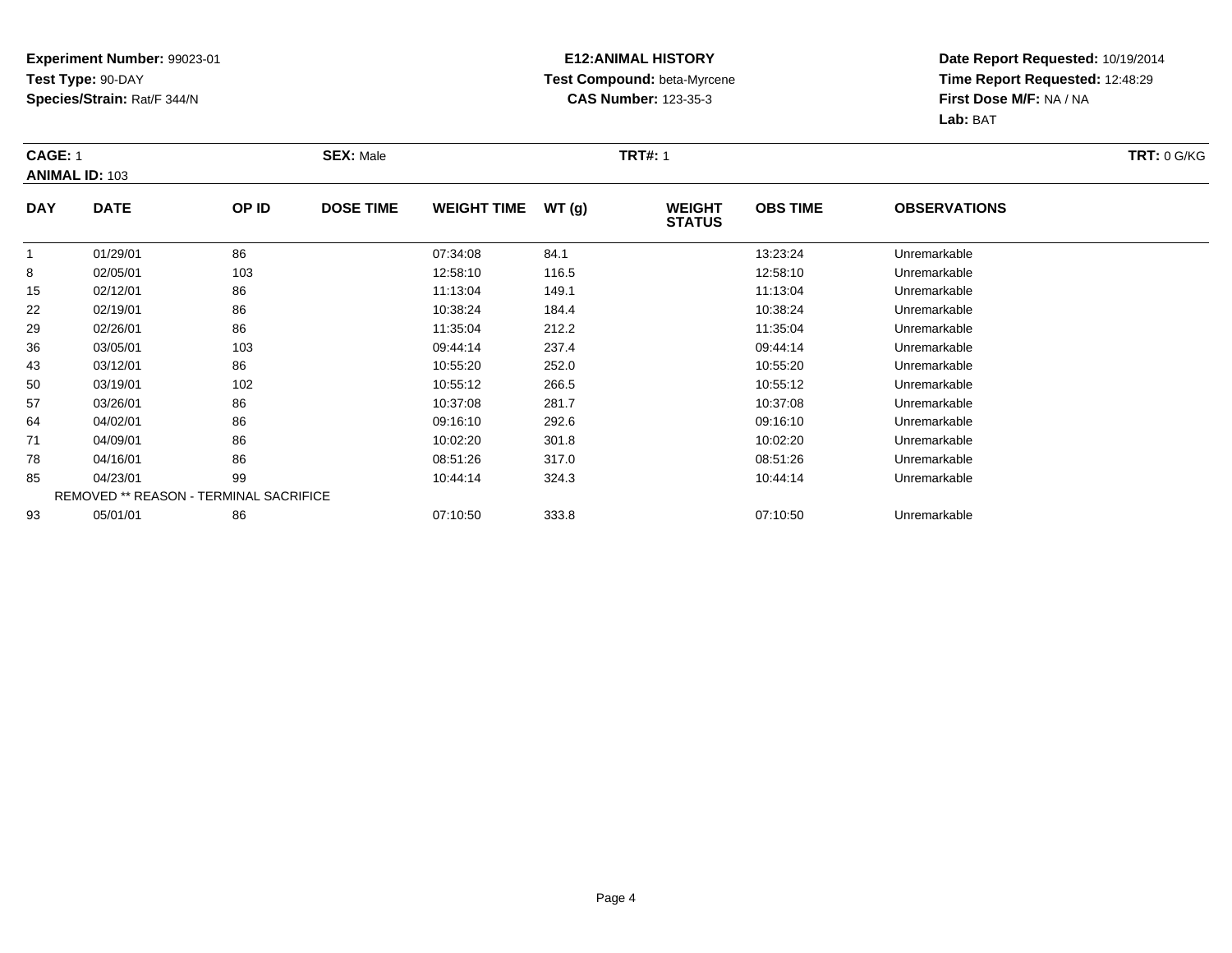### **E12:ANIMAL HISTORY Test Compound:** beta-Myrcene**CAS Number:** 123-35-3

| <b>CAGE: 1</b> |                                               |       | <b>SEX: Male</b> |                    |       | <b>TRT#:</b> 1                 |                 |                     | <b>TRT: 0 G/KG</b> |
|----------------|-----------------------------------------------|-------|------------------|--------------------|-------|--------------------------------|-----------------|---------------------|--------------------|
|                | <b>ANIMAL ID: 104</b>                         |       |                  |                    |       |                                |                 |                     |                    |
| <b>DAY</b>     | <b>DATE</b>                                   | OP ID | <b>DOSE TIME</b> | <b>WEIGHT TIME</b> | WT(g) | <b>WEIGHT</b><br><b>STATUS</b> | <b>OBS TIME</b> | <b>OBSERVATIONS</b> |                    |
| $\mathbf{1}$   | 01/29/01                                      | 86    |                  | 07:34:08           | 65.9  |                                | 13:23:24        | Unremarkable        |                    |
| 8              | 02/05/01                                      | 103   |                  | 12:58:10           | 100.6 |                                | 12:58:10        | Unremarkable        |                    |
| 15             | 02/12/01                                      | 86    |                  | 11:13:04           | 138.7 |                                | 11:13:04        | Unremarkable        |                    |
| 22             | 02/19/01                                      | 86    |                  | 10:38:24           | 179.1 |                                | 10:38:24        | Unremarkable        |                    |
| 29             | 02/26/01                                      | 86    |                  | 11:35:04           | 213.0 |                                | 11:35:04        | Unremarkable        |                    |
| 36             | 03/05/01                                      | 103   |                  | 09:44:14           | 243.9 |                                | 09:44:14        | Unremarkable        |                    |
| 43             | 03/12/01                                      | 86    |                  | 10:55:20           | 267.6 |                                | 10:55:20        | Unremarkable        |                    |
| 50             | 03/19/01                                      | 102   |                  | 10:55:12           | 287.3 |                                | 10:55:12        | Unremarkable        |                    |
| 57             | 03/26/01                                      | 86    |                  | 10:37:08           | 304.0 |                                | 10:37:08        | Unremarkable        |                    |
| 64             | 04/02/01                                      | 86    |                  | 09:16:10           | 315.5 |                                | 09:16:10        | Unremarkable        |                    |
| 71             | 04/09/01                                      | 86    |                  | 10:02:20           | 332.4 |                                | 10:02:20        | Unremarkable        |                    |
| 78             | 04/16/01                                      | 86    |                  | 08:51:26           | 342.5 |                                | 08:51:26        | Unremarkable        |                    |
| 85             | 04/23/01                                      | 99    |                  | 10:44:14           | 350.6 |                                | 10:44:14        | Unremarkable        |                    |
|                | <b>REMOVED ** REASON - TERMINAL SACRIFICE</b> |       |                  |                    |       |                                |                 |                     |                    |
| 93             | 05/01/01                                      | 86    |                  | 07:10:50           | 362.8 |                                | 07:10:50        | Unremarkable        |                    |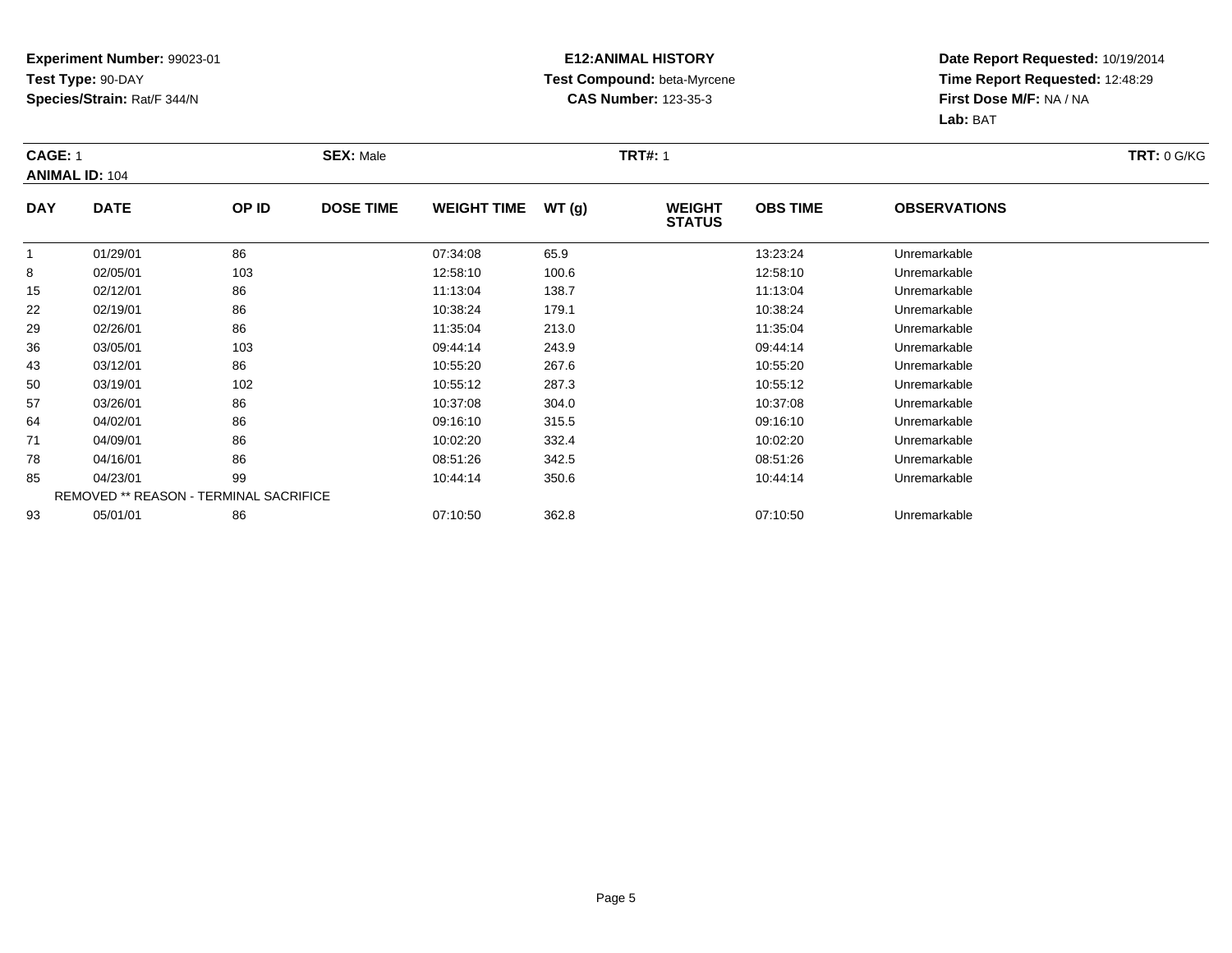### **E12:ANIMAL HISTORY Test Compound:** beta-Myrcene**CAS Number:** 123-35-3

| <b>CAGE: 1</b> |                                               |       | <b>SEX: Male</b> |                    |       | <b>TRT#:</b> 1                 |                 |                     | <b>TRT: 0 G/KG</b> |
|----------------|-----------------------------------------------|-------|------------------|--------------------|-------|--------------------------------|-----------------|---------------------|--------------------|
|                | <b>ANIMAL ID: 105</b>                         |       |                  |                    |       |                                |                 |                     |                    |
| <b>DAY</b>     | <b>DATE</b>                                   | OP ID | <b>DOSE TIME</b> | <b>WEIGHT TIME</b> | WT(g) | <b>WEIGHT</b><br><b>STATUS</b> | <b>OBS TIME</b> | <b>OBSERVATIONS</b> |                    |
| $\mathbf{1}$   | 01/29/01                                      | 86    |                  | 07:34:08           | 111.4 |                                | 13:23:24        | Unremarkable        |                    |
| 8              | 02/05/01                                      | 103   |                  | 12:58:10           | 141.5 |                                | 12:58:10        | Unremarkable        |                    |
| 15             | 02/12/01                                      | 86    |                  | 11:13:04           | 174.1 |                                | 11:13:04        | Unremarkable        |                    |
| 22             | 02/19/01                                      | 86    |                  | 10:38:24           | 205.3 |                                | 10:38:24        | Unremarkable        |                    |
| 29             | 02/26/01                                      | 86    |                  | 11:35:04           | 225.7 |                                | 11:35:04        | Unremarkable        |                    |
| 36             | 03/05/01                                      | 103   |                  | 09:44:14           | 249.1 |                                | 09:44:14        | Unremarkable        |                    |
| 43             | 03/12/01                                      | 86    |                  | 10:55:20           | 262.8 |                                | 10:55:20        | Unremarkable        |                    |
| 50             | 03/19/01                                      | 102   |                  | 10:55:12           | 276.7 |                                | 10:55:12        | Unremarkable        |                    |
| 57             | 03/26/01                                      | 86    |                  | 10:37:08           | 289.5 |                                | 10:37:08        | Unremarkable        |                    |
| 64             | 04/02/01                                      | 86    |                  | 09:16:10           | 301.0 |                                | 09:16:10        | Unremarkable        |                    |
| 71             | 04/09/01                                      | 86    |                  | 10:02:20           | 310.4 |                                | 10:02:20        | Unremarkable        |                    |
| 78             | 04/16/01                                      | 86    |                  | 08:51:26           | 320.5 |                                | 08:51:26        | Unremarkable        |                    |
| 85             | 04/23/01                                      | 99    |                  | 10:44:14           | 326.1 |                                | 10:44:14        | Unremarkable        |                    |
|                | <b>REMOVED ** REASON - TERMINAL SACRIFICE</b> |       |                  |                    |       |                                |                 |                     |                    |
| 93             | 05/01/01                                      | 86    |                  | 07:10:50           | 338.5 |                                | 07:10:50        | Unremarkable        |                    |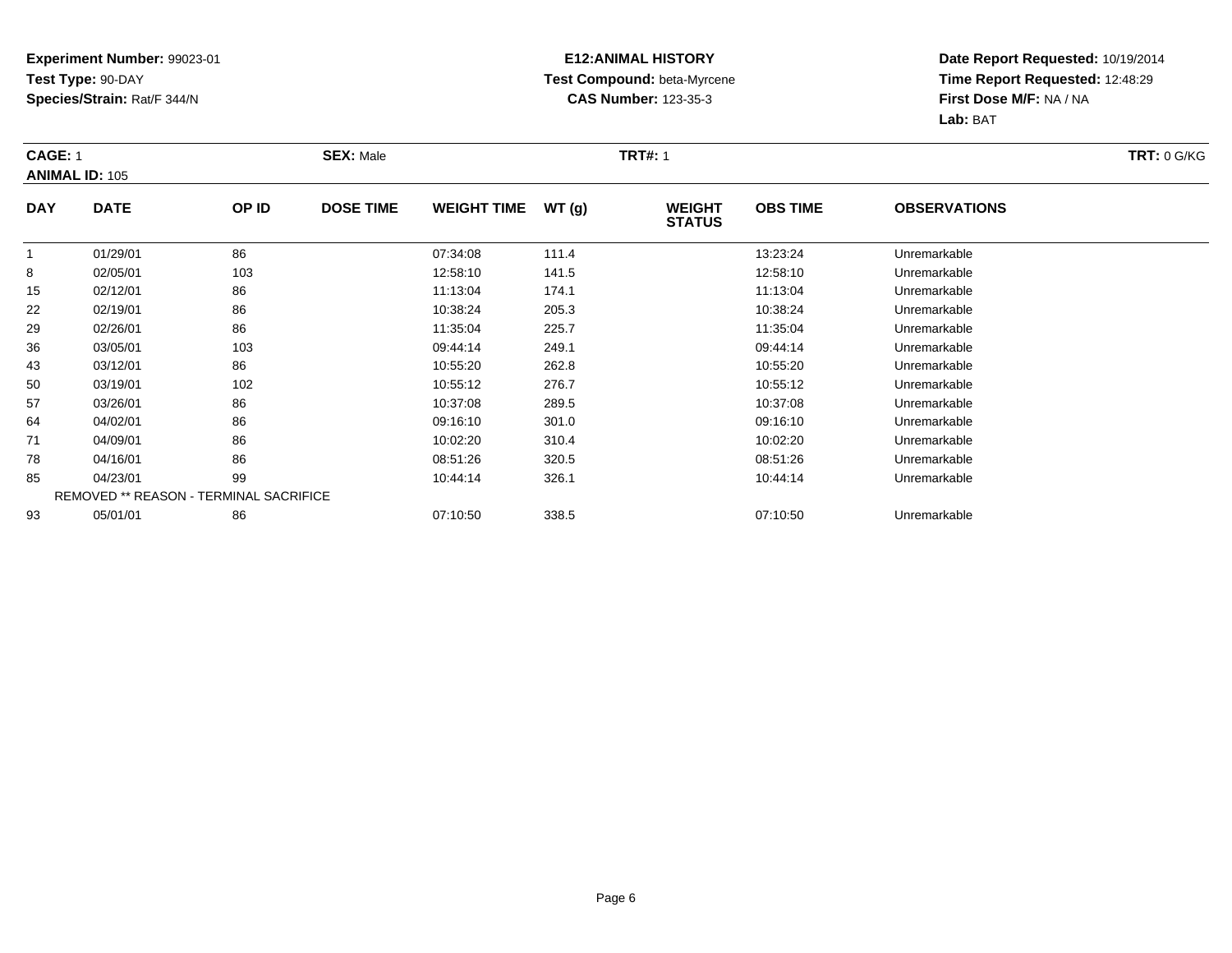### **E12:ANIMAL HISTORY Test Compound:** beta-Myrcene**CAS Number:** 123-35-3

| CAGE: 2    |                                               |       | <b>SEX: Male</b> |                    |       | <b>TRT#: 1</b>                 |                 |                     | <b>TRT: 0 G/KG</b> |
|------------|-----------------------------------------------|-------|------------------|--------------------|-------|--------------------------------|-----------------|---------------------|--------------------|
|            | <b>ANIMAL ID: 106</b>                         |       |                  |                    |       |                                |                 |                     |                    |
| <b>DAY</b> | <b>DATE</b>                                   | OP ID | <b>DOSE TIME</b> | <b>WEIGHT TIME</b> | WT(g) | <b>WEIGHT</b><br><b>STATUS</b> | <b>OBS TIME</b> | <b>OBSERVATIONS</b> |                    |
| 1          | 01/29/01                                      | 86    |                  | 07:35:50           | 94.8  |                                | 13:24:36        | Unremarkable        |                    |
| 8          | 02/05/01                                      | 103   |                  | 12:59:34           | 130.2 |                                | 12:59:34        | Unremarkable        |                    |
| 15         | 02/12/01                                      | 86    |                  | 11:11:52           | 162.7 |                                | 11:11:52        | Unremarkable        |                    |
| 22         | 02/19/01                                      | 86    |                  | 10:37:02           | 197.1 |                                | 10:37:02        | Unremarkable        |                    |
| 29         | 02/26/01                                      | 86    |                  | 11:36:16           | 221.2 |                                | 11:36:16        | Unremarkable        |                    |
| 36         | 03/05/01                                      | 103   |                  | 09:45:10           | 247.5 |                                | 09:45:10        | Unremarkable        |                    |
| 43         | 03/12/01                                      | 86    |                  | 10:56:36           | 262.3 |                                | 10:56:36        | Unremarkable        |                    |
| 50         | 03/19/01                                      | 102   |                  | 10:58:28           | 279.2 |                                | 10:58:28        | Unremarkable        |                    |
| 57         | 03/26/01                                      | 86    |                  | 10:38:16           | 294.5 |                                | 10:38:16        | Unremarkable        |                    |
| 64         | 04/02/01                                      | 86    |                  | 09:17:18           | 309.7 |                                | 09:17:18        | Unremarkable        |                    |
| 71         | 04/09/01                                      | 86    |                  | 10:01:14           | 322.2 |                                | 10:01:14        | Unremarkable        |                    |
| 78         | 04/16/01                                      | 86    |                  | 08:50:16           | 332.6 |                                | 08:50:16        | Unremarkable        |                    |
| 85         | 04/23/01                                      | 99    |                  | 10:45:54           | 340.8 |                                | 10:45:54        | Unremarkable        |                    |
|            | <b>REMOVED ** REASON - TERMINAL SACRIFICE</b> |       |                  |                    |       |                                |                 |                     |                    |
| 93         | 05/01/01                                      | 86    |                  | 07:16:34           | 355.0 |                                | 07:16:34        | Unremarkable        |                    |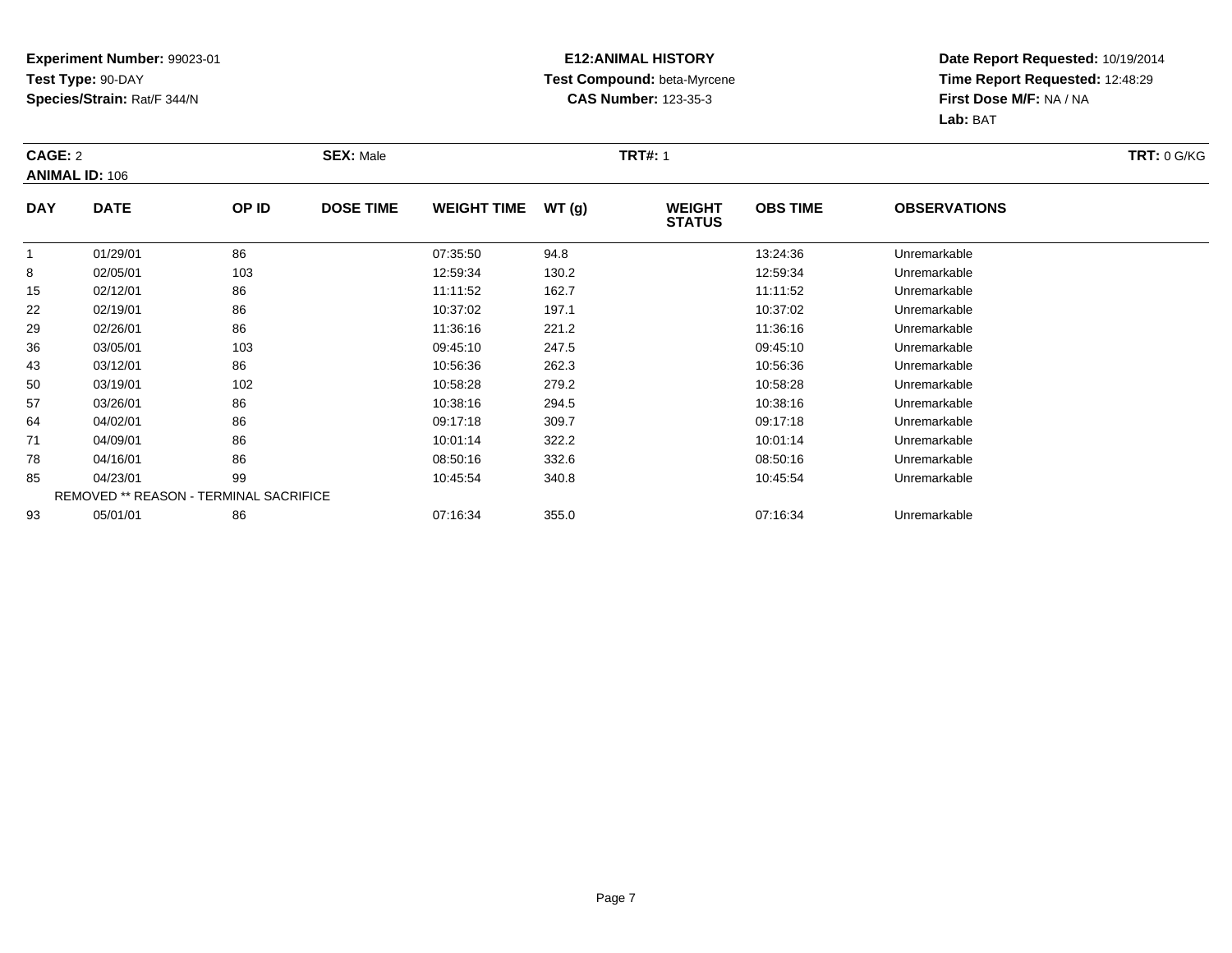### **E12:ANIMAL HISTORY Test Compound:** beta-Myrcene**CAS Number:** 123-35-3

| CAGE: 2      |                                               |       | <b>SEX: Male</b> |                    |       | <b>TRT#:</b> 1                 |                 |                     | <b>TRT: 0 G/KG</b> |
|--------------|-----------------------------------------------|-------|------------------|--------------------|-------|--------------------------------|-----------------|---------------------|--------------------|
|              | <b>ANIMAL ID: 107</b>                         |       |                  |                    |       |                                |                 |                     |                    |
| <b>DAY</b>   | <b>DATE</b>                                   | OP ID | <b>DOSE TIME</b> | <b>WEIGHT TIME</b> | WT(g) | <b>WEIGHT</b><br><b>STATUS</b> | <b>OBS TIME</b> | <b>OBSERVATIONS</b> |                    |
| $\mathbf{1}$ | 01/29/01                                      | 86    |                  | 07:35:50           | 97.0  |                                | 13:24:36        | Unremarkable        |                    |
| 8            | 02/05/01                                      | 103   |                  | 12:59:34           | 131.2 |                                | 12:59:34        | Unremarkable        |                    |
| 15           | 02/12/01                                      | 86    |                  | 11:11:52           | 163.6 |                                | 11:11:52        | Unremarkable        |                    |
| 22           | 02/19/01                                      | 86    |                  | 10:37:02           | 195.1 |                                | 10:37:02        | Unremarkable        |                    |
| 29           | 02/26/01                                      | 86    |                  | 11:36:16           | 214.4 |                                | 11:36:16        | Unremarkable        |                    |
| 36           | 03/05/01                                      | 103   |                  | 09:45:10           | 234.0 |                                | 09:45:10        | Unremarkable        |                    |
| 43           | 03/12/01                                      | 86    |                  | 10:56:36           | 251.0 |                                | 10:56:36        | Unremarkable        |                    |
| 50           | 03/19/01                                      | 102   |                  | 10:58:28           | 265.3 |                                | 10:58:28        | Unremarkable        |                    |
| 57           | 03/26/01                                      | 86    |                  | 10:38:16           | 279.2 |                                | 10:38:16        | Unremarkable        |                    |
| 64           | 04/02/01                                      | 86    |                  | 09:17:18           | 291.9 |                                | 09:17:18        | Unremarkable        |                    |
| 71           | 04/09/01                                      | 86    |                  | 10:01:14           | 303.1 |                                | 10:01:14        | Unremarkable        |                    |
| 78           | 04/16/01                                      | 86    |                  | 08:50:16           | 313.1 |                                | 08:50:16        | Unremarkable        |                    |
| 85           | 04/23/01                                      | 99    |                  | 10:45:54           | 319.0 |                                | 10:45:54        | Unremarkable        |                    |
|              | <b>REMOVED ** REASON - TERMINAL SACRIFICE</b> |       |                  |                    |       |                                |                 |                     |                    |
| 93           | 05/01/01                                      | 86    |                  | 07:16:34           | 331.2 |                                | 07:16:34        | Unremarkable        |                    |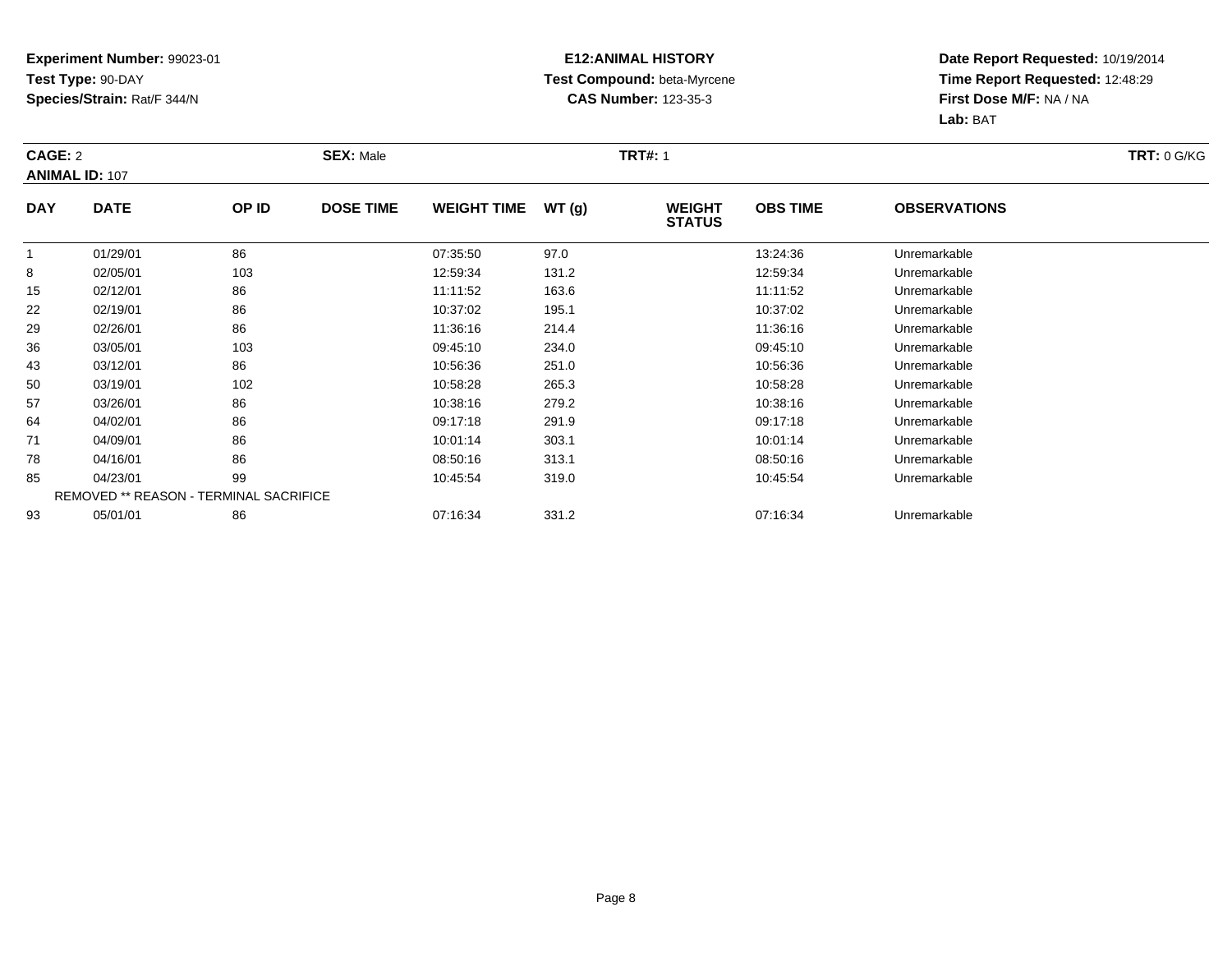### **E12:ANIMAL HISTORY Test Compound:** beta-Myrcene**CAS Number:** 123-35-3

| CAGE: 2      |                                               |       | <b>SEX: Male</b> |                    |       | <b>TRT#:</b> 1                 |                 |                     | <b>TRT: 0 G/KG</b> |
|--------------|-----------------------------------------------|-------|------------------|--------------------|-------|--------------------------------|-----------------|---------------------|--------------------|
|              | <b>ANIMAL ID: 108</b>                         |       |                  |                    |       |                                |                 |                     |                    |
| <b>DAY</b>   | <b>DATE</b>                                   | OP ID | <b>DOSE TIME</b> | <b>WEIGHT TIME</b> | WT(g) | <b>WEIGHT</b><br><b>STATUS</b> | <b>OBS TIME</b> | <b>OBSERVATIONS</b> |                    |
| $\mathbf{1}$ | 01/29/01                                      | 86    |                  | 07:35:50           | 69.0  |                                | 13:24:36        | Unremarkable        |                    |
| 8            | 02/05/01                                      | 103   |                  | 12:59:34           | 104.8 |                                | 12:59:34        | Unremarkable        |                    |
| 15           | 02/12/01                                      | 86    |                  | 11:11:52           | 141.4 |                                | 11:11:52        | Unremarkable        |                    |
| 22           | 02/19/01                                      | 86    |                  | 10:37:02           | 177.1 |                                | 10:37:02        | Unremarkable        |                    |
| 29           | 02/26/01                                      | 86    |                  | 11:36:16           | 205.6 |                                | 11:36:16        | Unremarkable        |                    |
| 36           | 03/05/01                                      | 103   |                  | 09:45:10           | 227.7 |                                | 09:45:10        | Unremarkable        |                    |
| 43           | 03/12/01                                      | 86    |                  | 10:56:36           | 251.1 |                                | 10:56:36        | Unremarkable        |                    |
| 50           | 03/19/01                                      | 102   |                  | 10:58:28           | 267.2 |                                | 10:58:28        | Unremarkable        |                    |
| 57           | 03/26/01                                      | 86    |                  | 10:38:16           | 283.2 |                                | 10:38:16        | Unremarkable        |                    |
| 64           | 04/02/01                                      | 86    |                  | 09:17:18           | 299.6 |                                | 09:17:18        | Unremarkable        |                    |
| 71           | 04/09/01                                      | 86    |                  | 10:01:14           | 309.0 |                                | 10:01:14        | Unremarkable        |                    |
| 78           | 04/16/01                                      | 86    |                  | 08:50:16           | 321.0 |                                | 08:50:16        | Unremarkable        |                    |
| 85           | 04/23/01                                      | 99    |                  | 10:45:54           | 329.4 |                                | 10:45:54        | Unremarkable        |                    |
|              | <b>REMOVED ** REASON - TERMINAL SACRIFICE</b> |       |                  |                    |       |                                |                 |                     |                    |
| 93           | 05/01/01                                      | 86    |                  | 07:16:34           | 340.8 |                                | 07:16:34        | Unremarkable        |                    |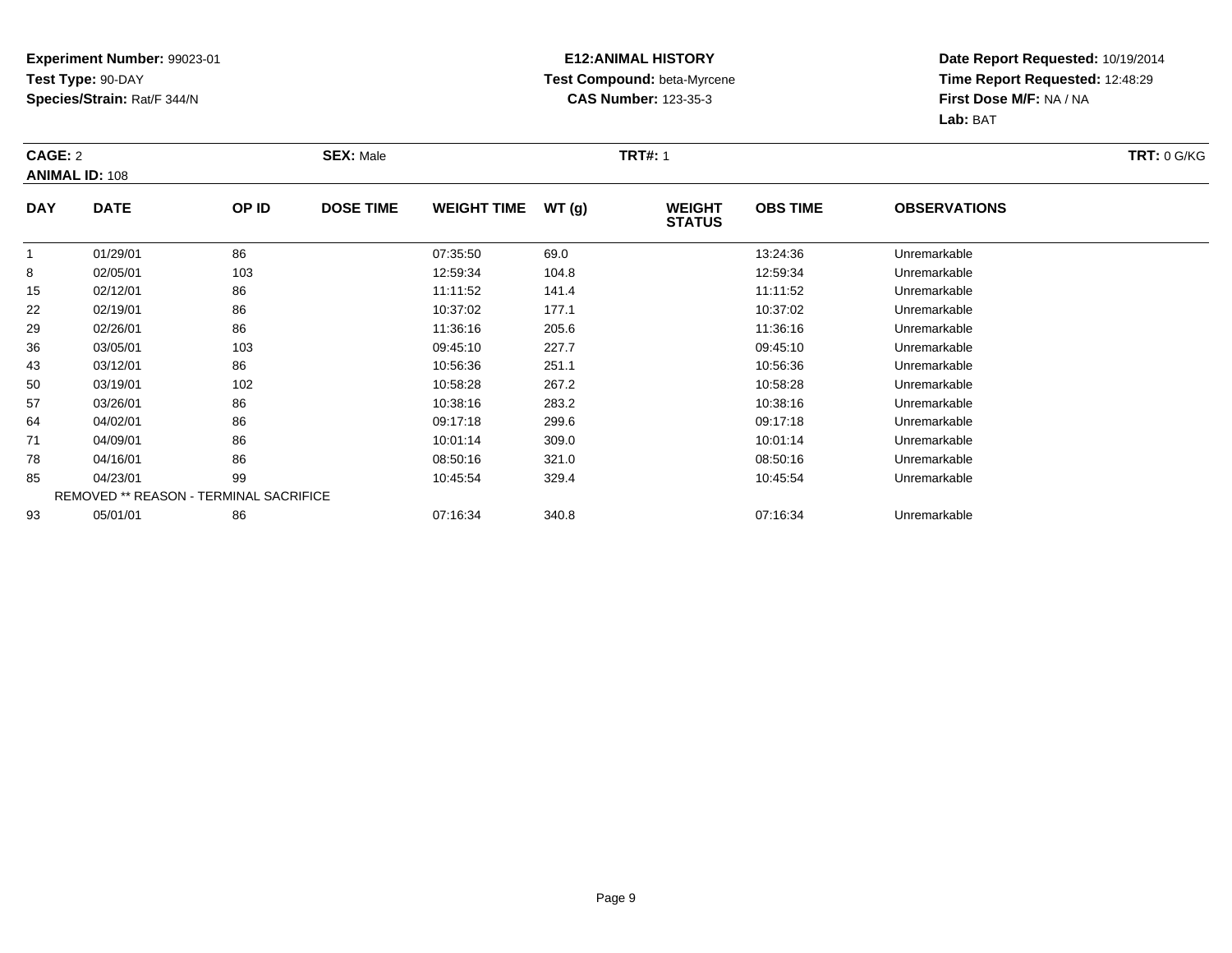### **E12:ANIMAL HISTORY Test Compound:** beta-Myrcene**CAS Number:** 123-35-3

| CAGE: 2      |                                               |       | <b>SEX: Male</b> |                    |       | <b>TRT#: 1</b>                 |                 |                     | <b>TRT: 0 G/KG</b> |
|--------------|-----------------------------------------------|-------|------------------|--------------------|-------|--------------------------------|-----------------|---------------------|--------------------|
|              | <b>ANIMAL ID: 109</b>                         |       |                  |                    |       |                                |                 |                     |                    |
| <b>DAY</b>   | <b>DATE</b>                                   | OP ID | <b>DOSE TIME</b> | <b>WEIGHT TIME</b> | WT(g) | <b>WEIGHT</b><br><b>STATUS</b> | <b>OBS TIME</b> | <b>OBSERVATIONS</b> |                    |
| $\mathbf{1}$ | 01/29/01                                      | 86    |                  | 07:35:50           | 103.8 |                                | 13:24:36        | Unremarkable        |                    |
| 8            | 02/05/01                                      | 103   |                  | 12:59:34           | 139.6 |                                | 12:59:34        | Unremarkable        |                    |
| 15           | 02/12/01                                      | 86    |                  | 11:11:52           | 175.0 |                                | 11:11:52        | Unremarkable        |                    |
| 22           | 02/19/01                                      | 86    |                  | 10:37:02           | 210.2 |                                | 10:37:02        | Unremarkable        |                    |
| 29           | 02/26/01                                      | 86    |                  | 11:36:16           | 233.8 |                                | 11:36:16        | Unremarkable        |                    |
| 36           | 03/05/01                                      | 103   |                  | 09:45:10           | 256.8 |                                | 09:45:10        | Unremarkable        |                    |
| 43           | 03/12/01                                      | 86    |                  | 10:56:36           | 272.4 |                                | 10:56:36        | Unremarkable        |                    |
| 50           | 03/19/01                                      | 102   |                  | 10:58:28           | 289.5 |                                | 10:58:28        | Unremarkable        |                    |
| 57           | 03/26/01                                      | 86    |                  | 10:38:16           | 303.2 |                                | 10:38:16        | Unremarkable        |                    |
| 64           | 04/02/01                                      | 86    |                  | 09:17:18           | 316.1 |                                | 09:17:18        | Unremarkable        |                    |
| 71           | 04/09/01                                      | 86    |                  | 10:01:14           | 323.7 |                                | 10:01:14        | Unremarkable        |                    |
| 78           | 04/16/01                                      | 86    |                  | 08:50:16           | 336.4 |                                | 08:50:16        | Unremarkable        |                    |
| 85           | 04/23/01                                      | 99    |                  | 10:45:54           | 342.2 |                                | 10:45:54        | Unremarkable        |                    |
|              | <b>REMOVED ** REASON - TERMINAL SACRIFICE</b> |       |                  |                    |       |                                |                 |                     |                    |
| 93           | 05/01/01                                      | 86    |                  | 07:16:34           | 351.6 |                                | 07:16:34        | Unremarkable        |                    |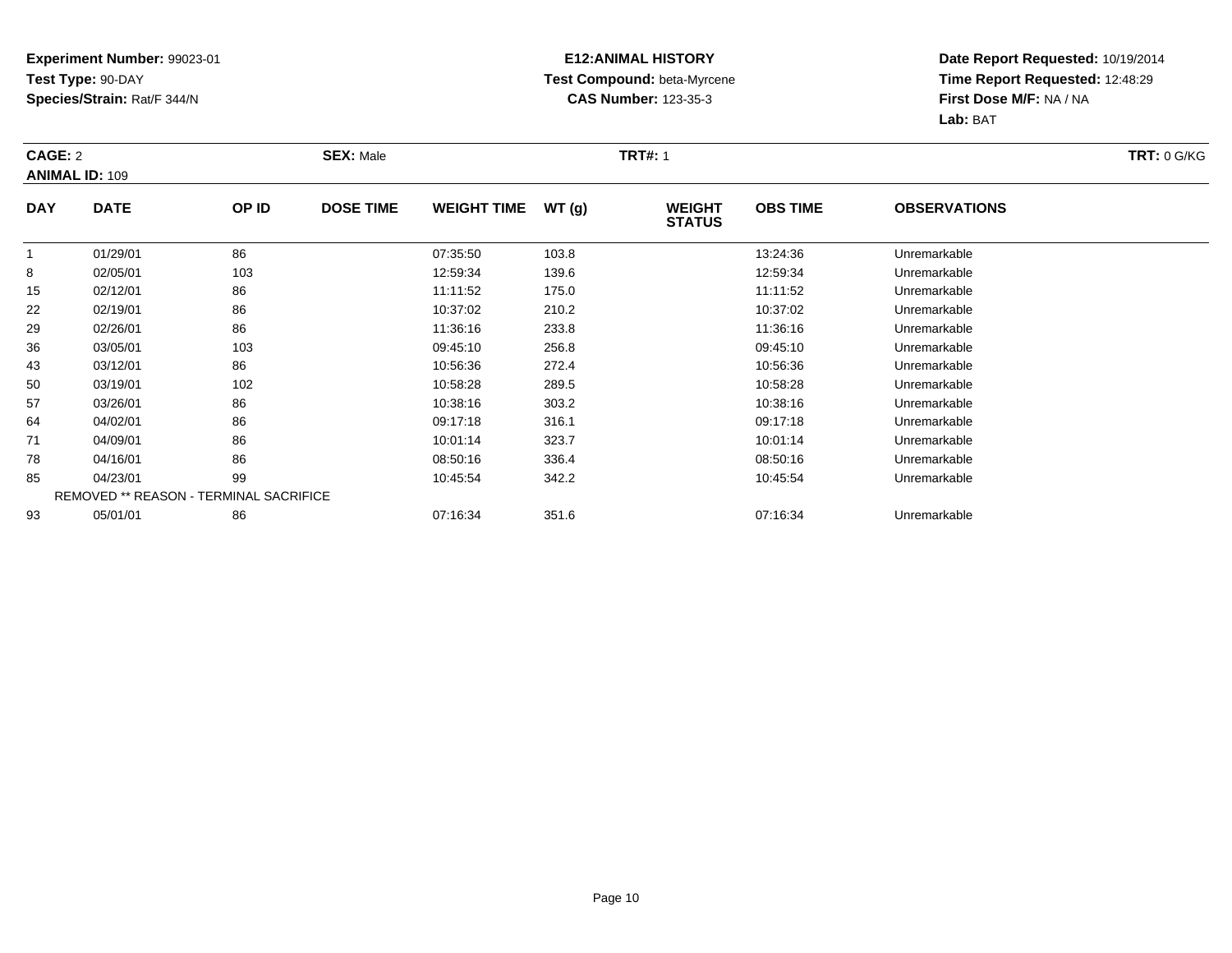### **E12:ANIMAL HISTORY Test Compound:** beta-Myrcene**CAS Number:** 123-35-3

| CAGE: 2      |                                               |       | <b>SEX: Male</b> |                    |       | <b>TRT#:</b> 1                 |                 |                     | <b>TRT: 0 G/KG</b> |
|--------------|-----------------------------------------------|-------|------------------|--------------------|-------|--------------------------------|-----------------|---------------------|--------------------|
|              | <b>ANIMAL ID: 110</b>                         |       |                  |                    |       |                                |                 |                     |                    |
| <b>DAY</b>   | <b>DATE</b>                                   | OP ID | <b>DOSE TIME</b> | <b>WEIGHT TIME</b> | WT(g) | <b>WEIGHT</b><br><b>STATUS</b> | <b>OBS TIME</b> | <b>OBSERVATIONS</b> |                    |
| $\mathbf{1}$ | 01/29/01                                      | 86    |                  | 07:35:50           | 63.6  |                                | 13:24:36        | Unremarkable        |                    |
| 8            | 02/05/01                                      | 103   |                  | 12:59:34           | 93.6  |                                | 12:59:34        | Unremarkable        |                    |
| 15           | 02/12/01                                      | 86    |                  | 11:11:52           | 122.1 |                                | 11:11:52        | Unremarkable        |                    |
| 22           | 02/19/01                                      | 86    |                  | 10:37:02           | 150.3 |                                | 10:37:02        | Unremarkable        |                    |
| 29           | 02/26/01                                      | 86    |                  | 11:36:16           | 172.3 |                                | 11:36:16        | Unremarkable        |                    |
| 36           | 03/05/01                                      | 103   |                  | 09:45:10           | 194.7 |                                | 09:45:10        | Unremarkable        |                    |
| 43           | 03/12/01                                      | 86    |                  | 10:56:36           | 209.9 |                                | 10:56:36        | Unremarkable        |                    |
| 50           | 03/19/01                                      | 102   |                  | 10:58:28           | 224.8 |                                | 10:58:28        | Unremarkable        |                    |
| 57           | 03/26/01                                      | 86    |                  | 10:38:16           | 239.7 |                                | 10:38:16        | Unremarkable        |                    |
| 64           | 04/02/01                                      | 86    |                  | 09:17:18           | 250.1 |                                | 09:17:18        | Unremarkable        |                    |
| 71           | 04/09/01                                      | 86    |                  | 10:01:14           | 257.3 |                                | 10:01:14        | Unremarkable        |                    |
| 78           | 04/16/01                                      | 86    |                  | 08:50:16           | 269.3 |                                | 08:50:16        | Unremarkable        |                    |
| 85           | 04/23/01                                      | 99    |                  | 10:45:54           | 278.7 |                                | 10:45:54        | Unremarkable        |                    |
|              | <b>REMOVED ** REASON - TERMINAL SACRIFICE</b> |       |                  |                    |       |                                |                 |                     |                    |
| 93           | 05/01/01                                      | 86    |                  | 07:16:34           | 291.9 |                                | 07:16:34        | Unremarkable        |                    |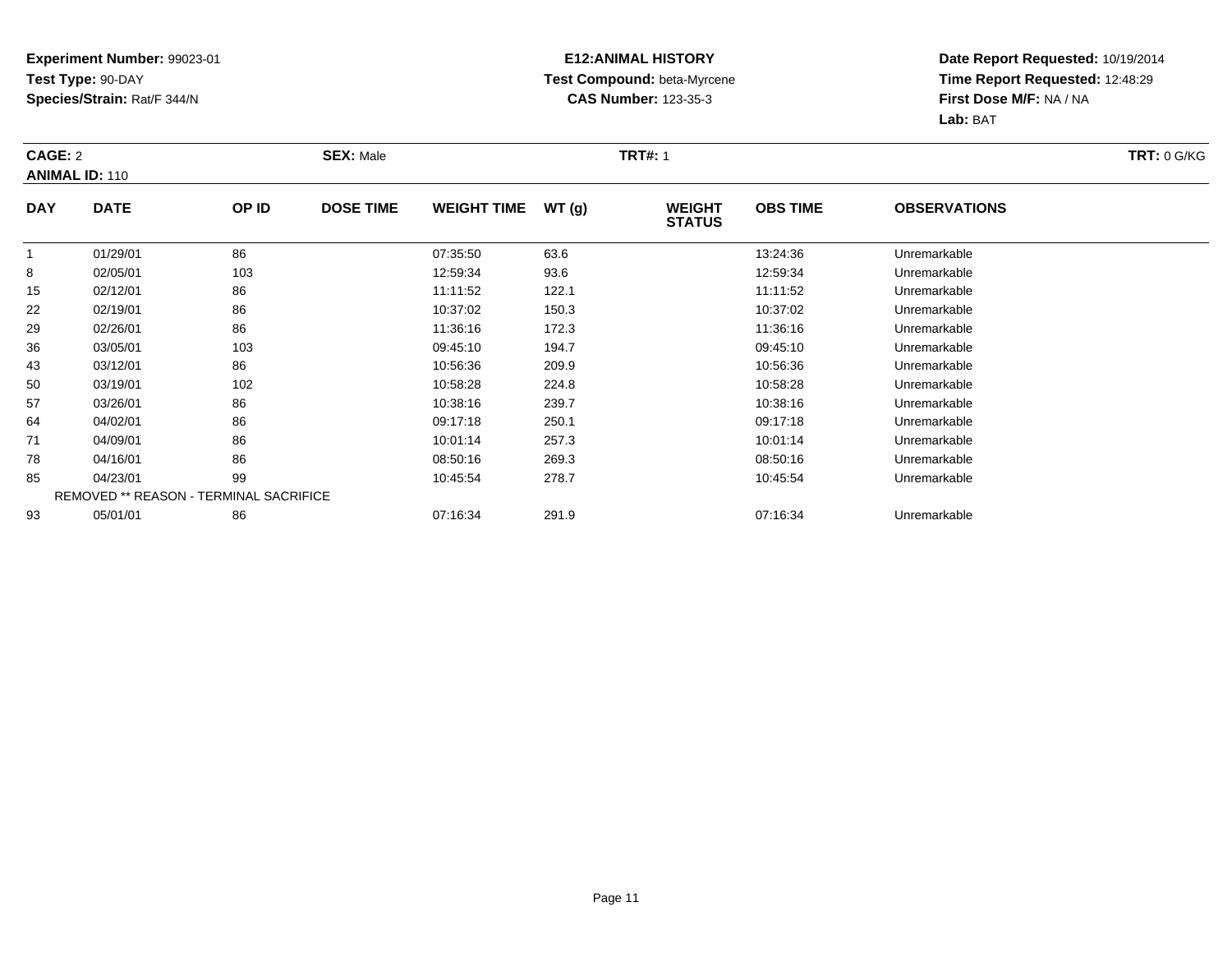#### **E12:ANIMAL HISTORY Test Compound:** beta-Myrcene**CAS Number:** 123-35-3

|            | CAGE: 3<br><b>ANIMAL ID: 201</b>              |       | <b>SEX: Male</b>        |                    |       | <b>TRT#: 2</b>                 | <b>TRT: 0.25 G/KG</b> |                     |  |
|------------|-----------------------------------------------|-------|-------------------------|--------------------|-------|--------------------------------|-----------------------|---------------------|--|
| <b>DAY</b> | <b>DATE</b>                                   | OP ID | <b>DOSE TIME</b>        | <b>WEIGHT TIME</b> | WT(g) | <b>WEIGHT</b><br><b>STATUS</b> | <b>OBS TIME</b>       | <b>OBSERVATIONS</b> |  |
| -1         | 01/29/01                                      | 86    |                         | 07:37:50           | 68.9  |                                | 13:26:02              | Unremarkable        |  |
| 8          | 02/05/01                                      | 103   |                         | 13:01:58           | 99.3  |                                | 13:01:58              | Unremarkable        |  |
| 15         | 02/12/01                                      | 86    |                         | 11:17:38           | 134.5 |                                | 11:17:38              | Unremarkable        |  |
| 22         | 02/19/01                                      | 86    |                         | 10:47:06           | 167.6 |                                | 10:47:06              | Unremarkable        |  |
| 29         | 02/26/01                                      | 86    |                         | 11:32:56           | 203.3 |                                | 11:32:56              | Unremarkable        |  |
| 36         | 03/05/01                                      | 103   |                         | 09:41:46           | 231.4 |                                | 09:41:46              | Unremarkable        |  |
| 43         | 03/12/01                                      | 86    |                         | 10:48:52           | 253.1 |                                | 10:48:52              | Unremarkable        |  |
| 50         | 03/19/01                                      | 102   |                         | 10:39:44           | 231.9 |                                | 10:39:44              | Unremarkable        |  |
|            |                                               |       |                         |                    |       |                                |                       | Unremarkable        |  |
| 50         | 03/19/01                                      | 102   | **NOTE-incisors missing |                    |       |                                | 11:30:08              |                     |  |
| 50         | 03/19/01                                      | 86    | **NOTE-incisors missing |                    |       |                                | 11:30:08              |                     |  |
| 50         | 03/19/01                                      | 86    |                         | 10:39:44           | 231.9 |                                |                       |                     |  |
| 57         | 03/26/01                                      | 86    |                         | 10:39:28           | 260.9 |                                | 10:39:28              | Unremarkable        |  |
| 64         | 04/02/01                                      | 86    |                         | 09:18:38           | 290.4 |                                | 09:18:38              | Unremarkable        |  |
| 71         | 04/09/01                                      | 86    |                         | 10:08:54           | 303.8 |                                | 10:08:54              | Unremarkable        |  |
| 78         | 04/16/01                                      | 86    |                         | 08:47:02           | 317.7 |                                | 08:47:02              | Unremarkable        |  |
| 85         | 04/23/01                                      | 99    |                         | 10:48:30           | 328.9 |                                | 10:48:30              | Unremarkable        |  |
|            | <b>REMOVED ** REASON - TERMINAL SACRIFICE</b> |       |                         |                    |       |                                |                       |                     |  |
| 93         | 05/01/01                                      | 86    |                         | 07:19:36           | 344.6 |                                | 07:19:36              | Unremarkable        |  |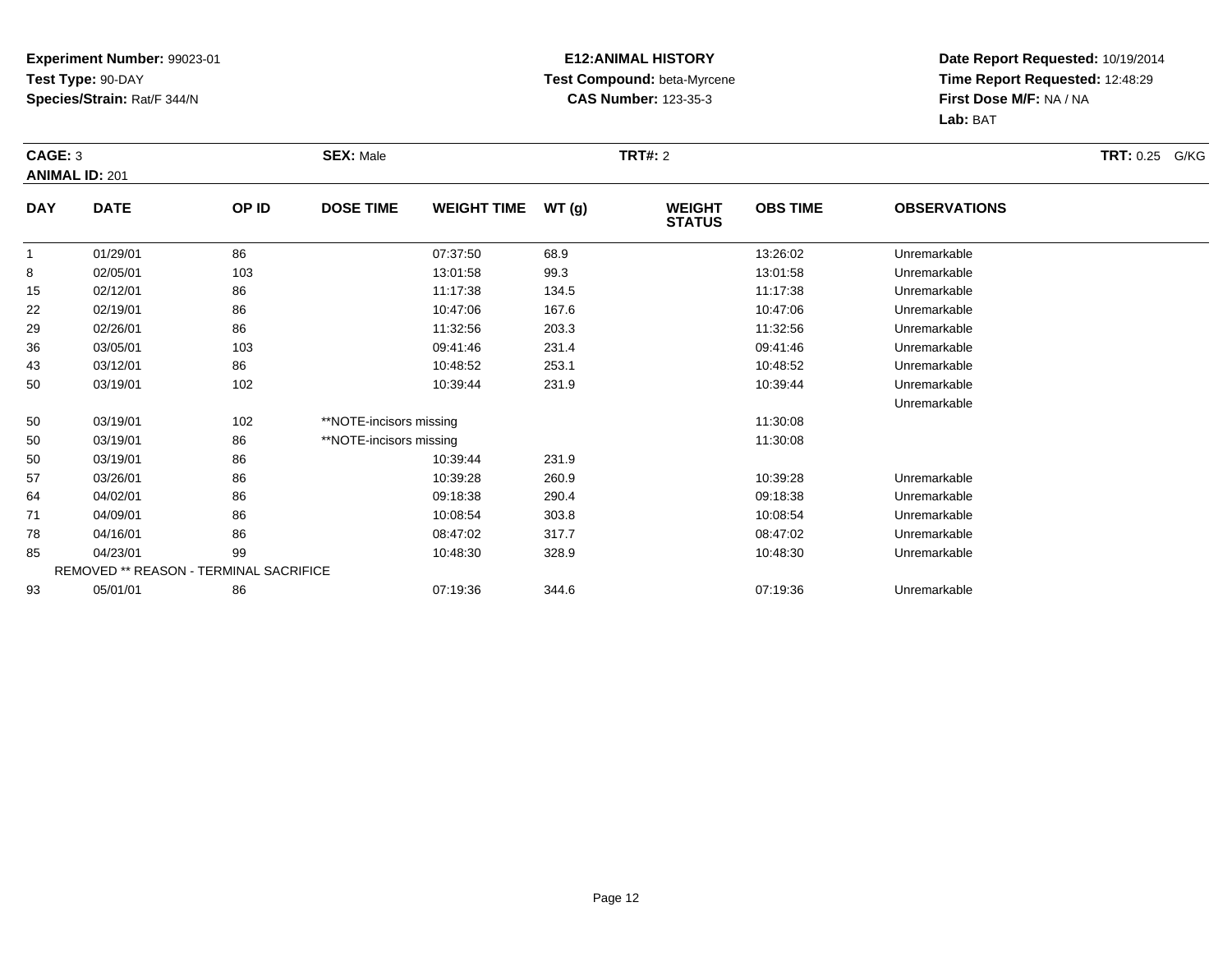### **E12:ANIMAL HISTORY Test Compound:** beta-Myrcene**CAS Number:** 123-35-3

| CAGE: 3    | <b>ANIMAL ID: 202</b>                  |       | <b>SEX: Male</b> |                    |       | <b>TRT#:</b> 2                 |                 |                     | <b>TRT:</b> 0.25 G/KG |
|------------|----------------------------------------|-------|------------------|--------------------|-------|--------------------------------|-----------------|---------------------|-----------------------|
| <b>DAY</b> | <b>DATE</b>                            | OP ID | <b>DOSE TIME</b> | <b>WEIGHT TIME</b> | WT(g) | <b>WEIGHT</b><br><b>STATUS</b> | <b>OBS TIME</b> | <b>OBSERVATIONS</b> |                       |
|            | 01/29/01                               | 86    |                  | 07:37:50           | 77.1  |                                | 13:26:02        | Unremarkable        |                       |
| 8          | 02/05/01                               | 103   |                  | 13:01:58           | 109.4 |                                | 13:01:58        | Unremarkable        |                       |
| 15         | 02/12/01                               | 86    |                  | 11:17:38           | 143.2 |                                | 11:17:38        | Unremarkable        |                       |
| 22         | 02/19/01                               | 86    |                  | 10:47:06           | 176.9 |                                | 10:47:06        | Unremarkable        |                       |
| 29         | 02/26/01                               | 86    |                  | 11:32:56           | 211.5 |                                | 11:32:56        | Unremarkable        |                       |
| 36         | 03/05/01                               | 103   |                  | 09:41:46           | 240.8 |                                | 09:41:46        | Unremarkable        |                       |
| 43         | 03/12/01                               | 86    |                  | 10:48:52           | 256.7 |                                | 10:48:52        | Unremarkable        |                       |
| 50         | 03/19/01                               | 102   |                  | 10:39:44           | 274.4 |                                | 10:39:44        | Unremarkable        |                       |
| 57         | 03/26/01                               | 86    |                  | 10:39:28           | 289.3 |                                | 10:39:28        | Unremarkable        |                       |
| 64         | 04/02/01                               | 86    |                  | 09:18:38           | 309.2 |                                | 09:18:38        | Unremarkable        |                       |
| 71         | 04/09/01                               | 86    |                  | 10:08:54           | 316.1 |                                | 10:08:54        | Unremarkable        |                       |
| 78         | 04/16/01                               | 86    |                  | 08:47:02           | 332.7 |                                | 08:47:02        | Unremarkable        |                       |
| 85         | 04/23/01                               | 99    |                  | 10:48:30           | 343.2 |                                | 10:48:30        | Unremarkable        |                       |
|            | REMOVED ** REASON - TERMINAL SACRIFICE |       |                  |                    |       |                                |                 |                     |                       |
| 93         | 05/01/01                               | 86    |                  | 07:19:36           | 357.3 |                                | 07:19:36        | Unremarkable        |                       |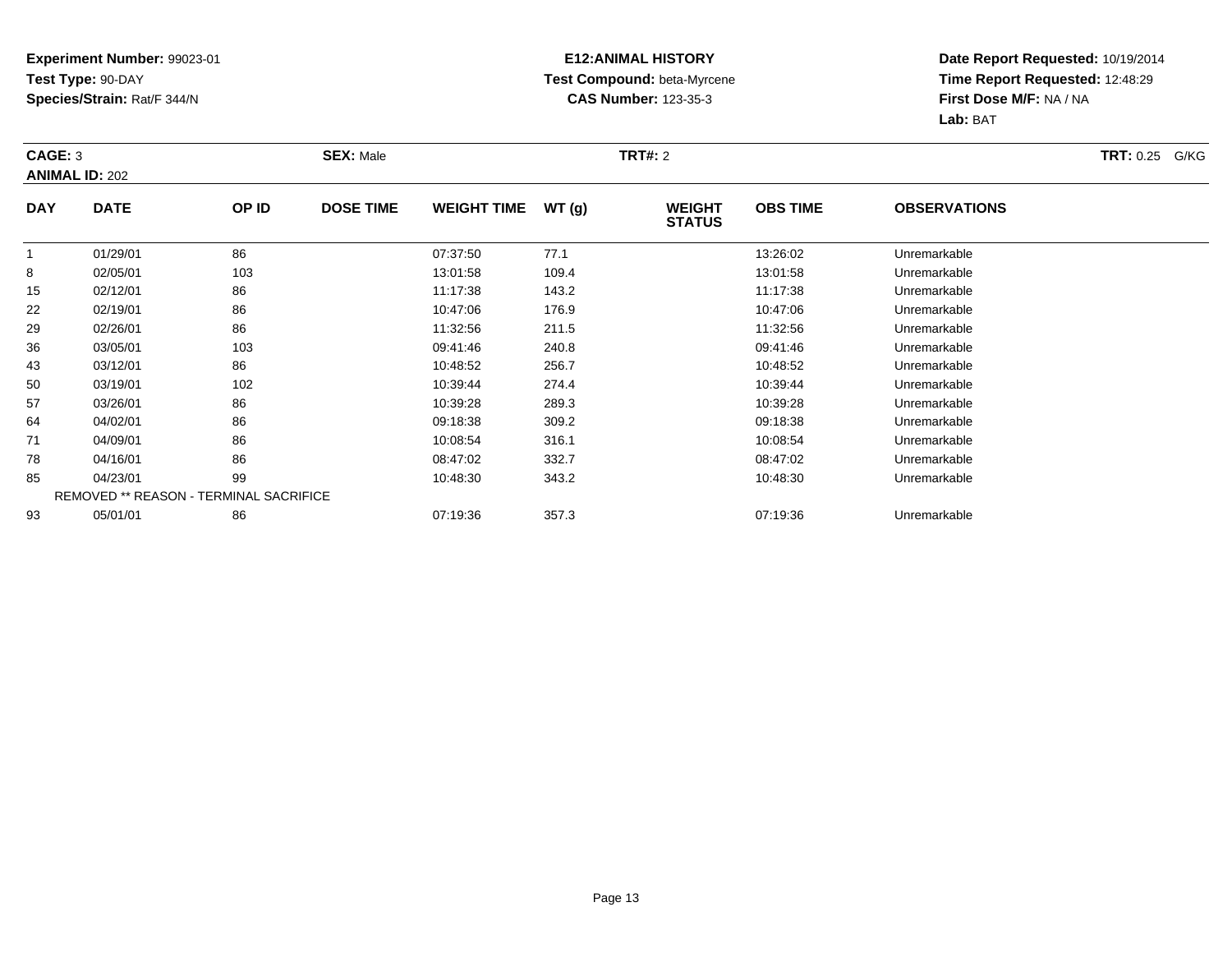### **E12:ANIMAL HISTORY Test Compound:** beta-Myrcene**CAS Number:** 123-35-3

| CAGE: 3    | <b>ANIMAL ID: 203</b>                         |       | <b>SEX: Male</b> |                    |       | <b>TRT#: 2</b>                 |                 |                     | <b>TRT:</b> 0.25 G/KG |
|------------|-----------------------------------------------|-------|------------------|--------------------|-------|--------------------------------|-----------------|---------------------|-----------------------|
| <b>DAY</b> | <b>DATE</b>                                   | OP ID | <b>DOSE TIME</b> | <b>WEIGHT TIME</b> | WT(g) | <b>WEIGHT</b><br><b>STATUS</b> | <b>OBS TIME</b> | <b>OBSERVATIONS</b> |                       |
|            | 01/29/01                                      | 86    |                  | 07:37:50           | 84.7  |                                | 13:26:02        | Unremarkable        |                       |
| 8          | 02/05/01                                      | 103   |                  | 13:01:58           | 114.4 |                                | 13:01:58        | Unremarkable        |                       |
| 15         | 02/12/01                                      | 86    |                  | 11:17:38           | 145.4 |                                | 11:17:38        | Unremarkable        |                       |
| 22         | 02/19/01                                      | 86    |                  | 10:47:06           | 180.8 |                                | 10:47:06        | Unremarkable        |                       |
| 29         | 02/26/01                                      | 86    |                  | 11:32:56           | 208.5 |                                | 11:32:56        | Unremarkable        |                       |
| 36         | 03/05/01                                      | 103   |                  | 09:41:46           | 230.8 |                                | 09:41:46        | Unremarkable        |                       |
| 43         | 03/12/01                                      | 86    |                  | 10:48:52           | 244.6 |                                | 10:48:52        | Unremarkable        |                       |
| 50         | 03/19/01                                      | 102   |                  | 10:39:44           | 256.6 |                                | 10:39:44        | Unremarkable        |                       |
| 57         | 03/26/01                                      | 86    |                  | 10:39:28           | 268.7 |                                | 10:39:28        | Unremarkable        |                       |
| 64         | 04/02/01                                      | 86    |                  | 09:18:38           | 281.7 |                                | 09:18:38        | Unremarkable        |                       |
| 71         | 04/09/01                                      | 86    |                  | 10:08:54           | 292.3 |                                | 10:08:54        | Unremarkable        |                       |
| 78         | 04/16/01                                      | 86    |                  | 08:47:02           | 301.7 |                                | 08:47:02        | Unremarkable        |                       |
| 85         | 04/23/01                                      | 99    |                  | 10:48:30           | 306.4 |                                | 10:48:30        | Unremarkable        |                       |
|            | <b>REMOVED ** REASON - TERMINAL SACRIFICE</b> |       |                  |                    |       |                                |                 |                     |                       |
| 93         | 05/01/01                                      | 86    |                  | 07:19:36           | 319.9 |                                | 07:19:36        | Unremarkable        |                       |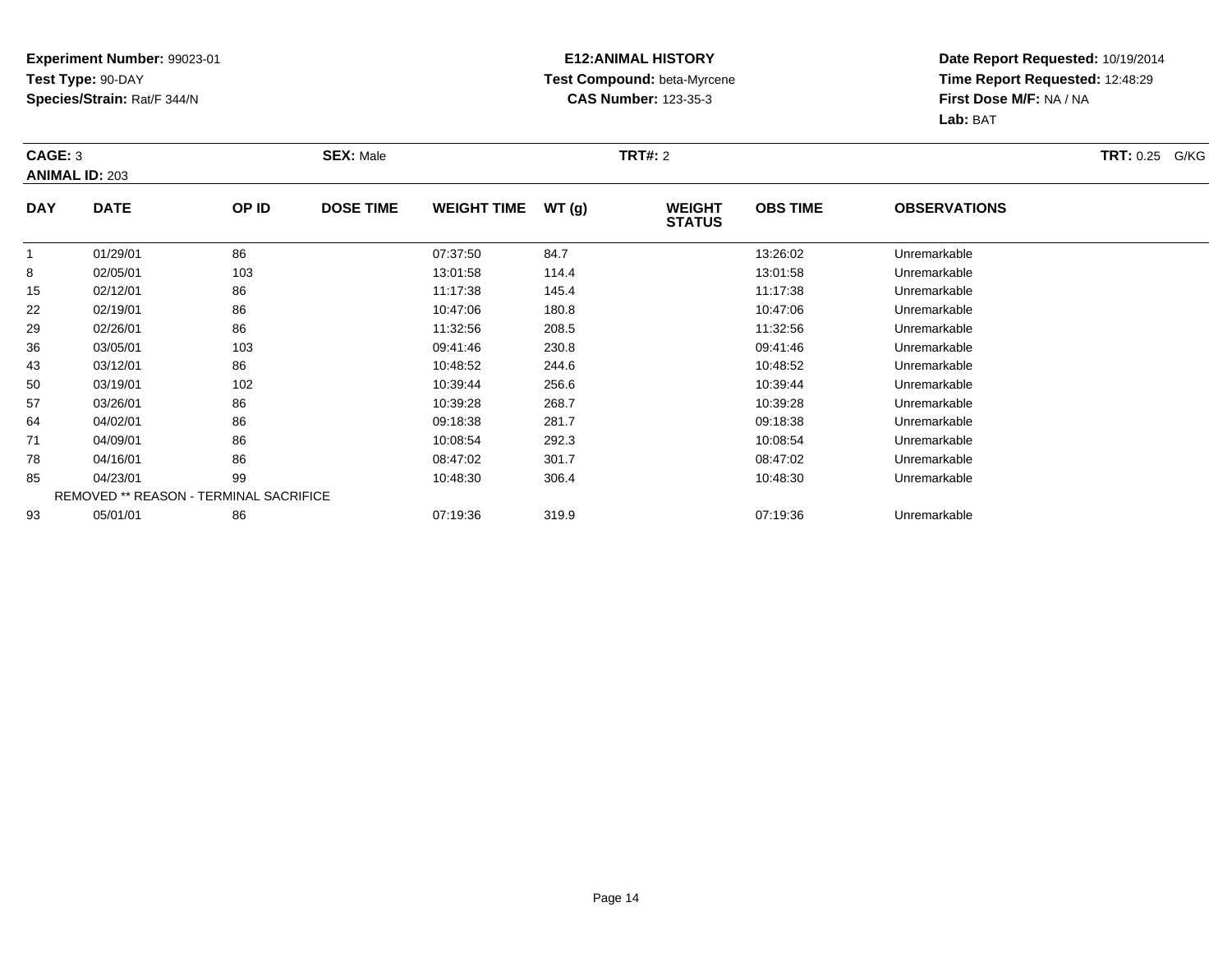### **E12:ANIMAL HISTORY Test Compound:** beta-Myrcene**CAS Number:** 123-35-3

| CAGE: 3    | <b>ANIMAL ID: 204</b>                         |       | <b>SEX: Male</b> |                    |       | <b>TRT#: 2</b>                 |                 |                     | <b>TRT:</b> 0.25 G/KG |
|------------|-----------------------------------------------|-------|------------------|--------------------|-------|--------------------------------|-----------------|---------------------|-----------------------|
| <b>DAY</b> | <b>DATE</b>                                   | OP ID | <b>DOSE TIME</b> | <b>WEIGHT TIME</b> | WT(g) | <b>WEIGHT</b><br><b>STATUS</b> | <b>OBS TIME</b> | <b>OBSERVATIONS</b> |                       |
|            | 01/29/01                                      | 86    |                  | 07:37:50           | 67.7  |                                | 13:26:02        | Unremarkable        |                       |
| 8          | 02/05/01                                      | 103   |                  | 13:01:58           | 98.6  |                                | 13:01:58        | Unremarkable        |                       |
| 15         | 02/12/01                                      | 86    |                  | 11:17:38           | 128.6 |                                | 11:17:38        | Unremarkable        |                       |
| 22         | 02/19/01                                      | 86    |                  | 10:47:06           | 161.7 |                                | 10:47:06        | Unremarkable        |                       |
| 29         | 02/26/01                                      | 86    |                  | 11:32:56           | 190.7 |                                | 11:32:56        | Unremarkable        |                       |
| 36         | 03/05/01                                      | 103   |                  | 09:41:46           | 213.0 |                                | 09:41:46        | Unremarkable        |                       |
| 43         | 03/12/01                                      | 86    |                  | 10:48:52           | 228.9 |                                | 10:48:52        | Unremarkable        |                       |
| 50         | 03/19/01                                      | 102   |                  | 10:39:44           | 247.2 |                                | 10:39:44        | Unremarkable        |                       |
| 57         | 03/26/01                                      | 86    |                  | 10:39:28           | 257.1 |                                | 10:39:28        | Unremarkable        |                       |
| 64         | 04/02/01                                      | 86    |                  | 09:18:38           | 268.4 |                                | 09:18:38        | Unremarkable        |                       |
| 71         | 04/09/01                                      | 86    |                  | 10:08:54           | 278.2 |                                | 10:08:54        | Unremarkable        |                       |
| 78         | 04/16/01                                      | 86    |                  | 08:47:02           | 293.4 |                                | 08:47:02        | Unremarkable        |                       |
| 85         | 04/23/01                                      | 99    |                  | 10:48:30           | 300.9 |                                | 10:48:30        | Unremarkable        |                       |
|            | <b>REMOVED ** REASON - TERMINAL SACRIFICE</b> |       |                  |                    |       |                                |                 |                     |                       |
| 93         | 05/01/01                                      | 86    |                  | 07:19:36           | 311.2 |                                | 07:19:36        | Unremarkable        |                       |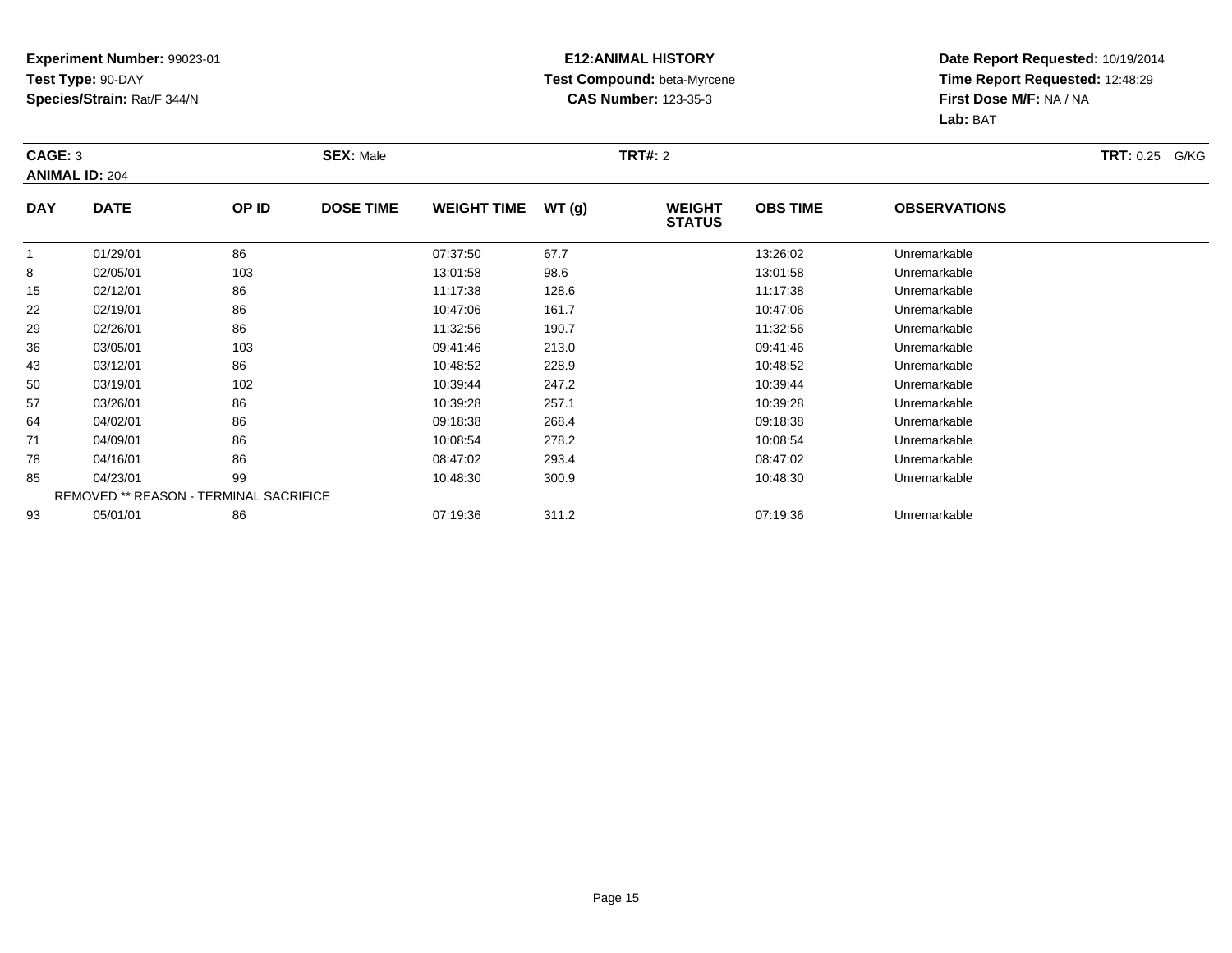### **E12:ANIMAL HISTORY Test Compound:** beta-Myrcene**CAS Number:** 123-35-3

| CAGE: 3    | <b>ANIMAL ID: 205</b>                  |       | <b>SEX: Male</b> |                    |       | <b>TRT#:</b> 2                 |                 |                     | <b>TRT: 0.25 G/KG</b> |
|------------|----------------------------------------|-------|------------------|--------------------|-------|--------------------------------|-----------------|---------------------|-----------------------|
| <b>DAY</b> | <b>DATE</b>                            | OP ID | <b>DOSE TIME</b> | <b>WEIGHT TIME</b> | WT(g) | <b>WEIGHT</b><br><b>STATUS</b> | <b>OBS TIME</b> | <b>OBSERVATIONS</b> |                       |
| -1         | 01/29/01                               | 86    |                  | 07:37:50           | 106.0 |                                | 13:26:02        | Unremarkable        |                       |
| 8          | 02/05/01                               | 103   |                  | 13:01:58           | 136.5 |                                | 13:01:58        | Unremarkable        |                       |
| 15         | 02/12/01                               | 86    |                  | 11:17:38           | 171.2 |                                | 11:17:38        | Unremarkable        |                       |
| 22         | 02/19/01                               | 86    |                  | 10:47:06           | 201.3 |                                | 10:47:06        | Unremarkable        |                       |
| 29         | 02/26/01                               | 86    |                  | 11:32:56           | 228.9 |                                | 11:32:56        | Unremarkable        |                       |
| 36         | 03/05/01                               | 103   |                  | 09:41:46           | 252.8 |                                | 09:41:46        | Unremarkable        |                       |
| 43         | 03/12/01                               | 86    |                  | 10:48:52           | 269.0 |                                | 10:48:52        | Unremarkable        |                       |
| 50         | 03/19/01                               | 102   |                  | 10:39:44           | 281.5 |                                | 10:39:44        | Unremarkable        |                       |
| 57         | 03/26/01                               | 86    |                  | 10:39:28           | 296.1 |                                | 10:39:28        | Unremarkable        |                       |
| 64         | 04/02/01                               | 86    |                  | 09:18:38           | 312.5 |                                | 09:18:38        | Unremarkable        |                       |
| 71         | 04/09/01                               | 86    |                  | 10:08:54           | 324.5 |                                | 10:08:54        | Unremarkable        |                       |
| 78         | 04/16/01                               | 86    |                  | 08:47:02           | 338.6 |                                | 08:47:02        | Unremarkable        |                       |
| 85         | 04/23/01                               | 99    |                  | 10:48:30           | 345.1 |                                | 10:48:30        | Unremarkable        |                       |
|            | REMOVED ** REASON - TERMINAL SACRIFICE |       |                  |                    |       |                                |                 |                     |                       |
| 93         | 05/01/01                               | 86    |                  | 07:19:36           | 354.7 |                                | 07:19:36        | Unremarkable        |                       |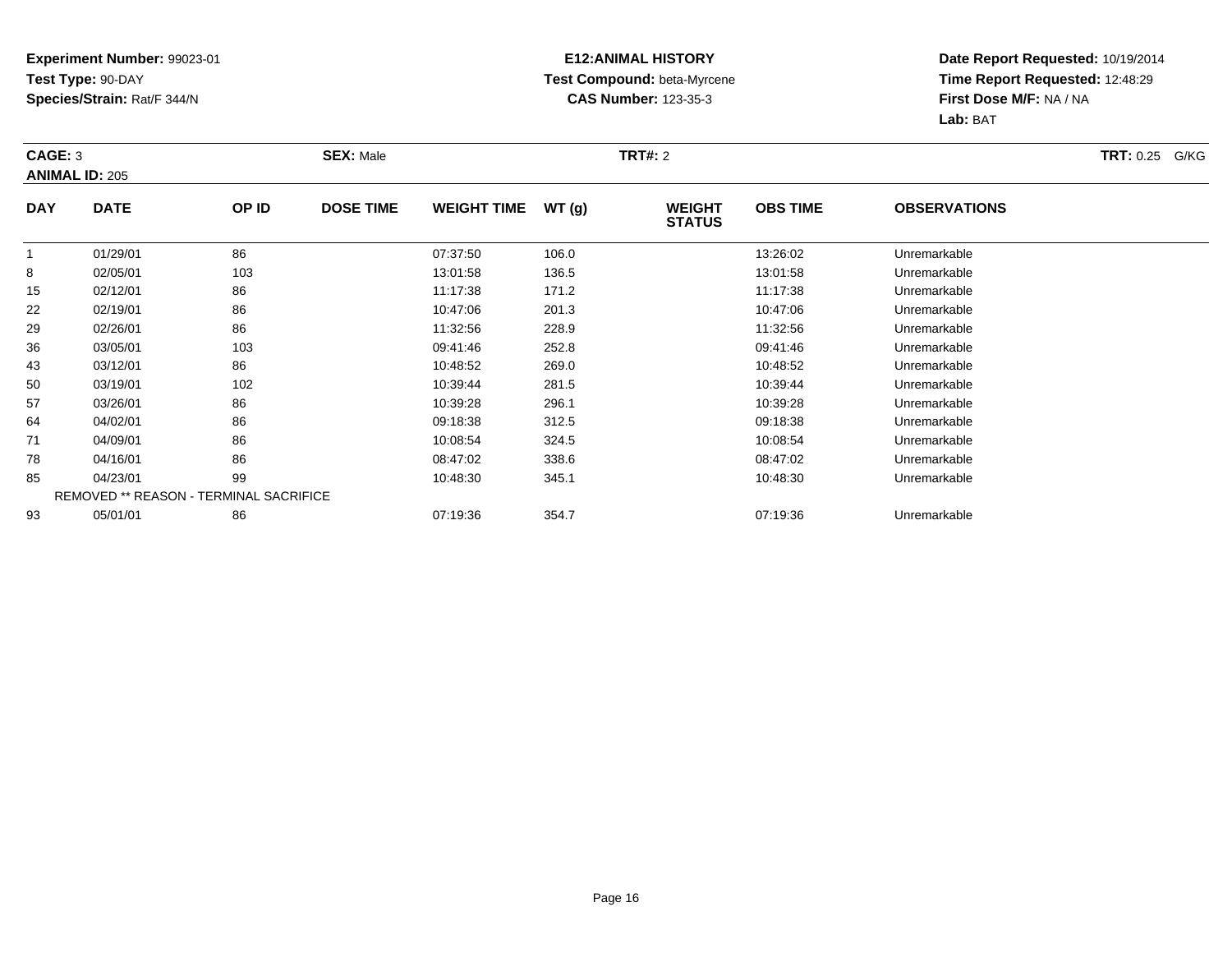### **E12:ANIMAL HISTORY Test Compound:** beta-Myrcene**CAS Number:** 123-35-3

| CAGE: 4    | <b>ANIMAL ID: 206</b>                  |       | <b>SEX: Male</b> |                    |       | <b>TRT#:</b> 2                 |                 |                     | <b>TRT:</b> 0.25 G/KG |
|------------|----------------------------------------|-------|------------------|--------------------|-------|--------------------------------|-----------------|---------------------|-----------------------|
| <b>DAY</b> | <b>DATE</b>                            | OP ID | <b>DOSE TIME</b> | <b>WEIGHT TIME</b> | WT(g) | <b>WEIGHT</b><br><b>STATUS</b> | <b>OBS TIME</b> | <b>OBSERVATIONS</b> |                       |
|            | 01/29/01                               | 86    |                  | 07:39:46           | 111.8 |                                | 13:27:16        | Unremarkable        |                       |
| 8          | 02/05/01                               | 103   |                  | 13:03:26           | 140.9 |                                | 13:03:26        | Unremarkable        |                       |
| 15         | 02/12/01                               | 86    |                  | 11:16:00           | 174.8 |                                | 11:16:00        | Unremarkable        |                       |
| 22         | 02/19/01                               | 86    |                  | 10:45:20           | 203.1 |                                | 10:45:20        | Unremarkable        |                       |
| 29         | 02/26/01                               | 86    |                  | 11:40:56           | 221.4 |                                | 11:40:56        | Unremarkable        |                       |
| 36         | 03/05/01                               | 103   |                  | 09:42:44           | 245.2 |                                | 09:42:44        | Unremarkable        |                       |
| 43         | 03/12/01                               | 86    |                  | 10:49:58           | 260.8 |                                | 10:49:58        | Unremarkable        |                       |
| 50         | 03/19/01                               | 102   |                  | 10:45:46           | 271.4 |                                | 10:45:46        | Unremarkable        |                       |
| 57         | 03/26/01                               | 86    |                  | 10:40:34           | 281.6 |                                | 10:40:34        | Unremarkable        |                       |
| 64         | 04/02/01                               | 86    |                  | 09:19:52           | 296.0 |                                | 09:19:52        | Unremarkable        |                       |
| 71         | 04/09/01                               | 86    |                  | 10:07:38           | 303.3 |                                | 10:07:38        | Unremarkable        |                       |
| 78         | 04/16/01                               | 86    |                  | 08:45:16           | 317.2 |                                | 08:45:16        | Unremarkable        |                       |
| 85         | 04/23/01                               | 99    |                  | 10:50:28           | 323.9 |                                | 10:50:28        | Unremarkable        |                       |
|            | REMOVED ** REASON - TERMINAL SACRIFICE |       |                  |                    |       |                                |                 |                     |                       |
| 93         | 05/01/01                               | 86    |                  | 07:21:58           | 331.7 |                                | 07:21:58        | Unremarkable        |                       |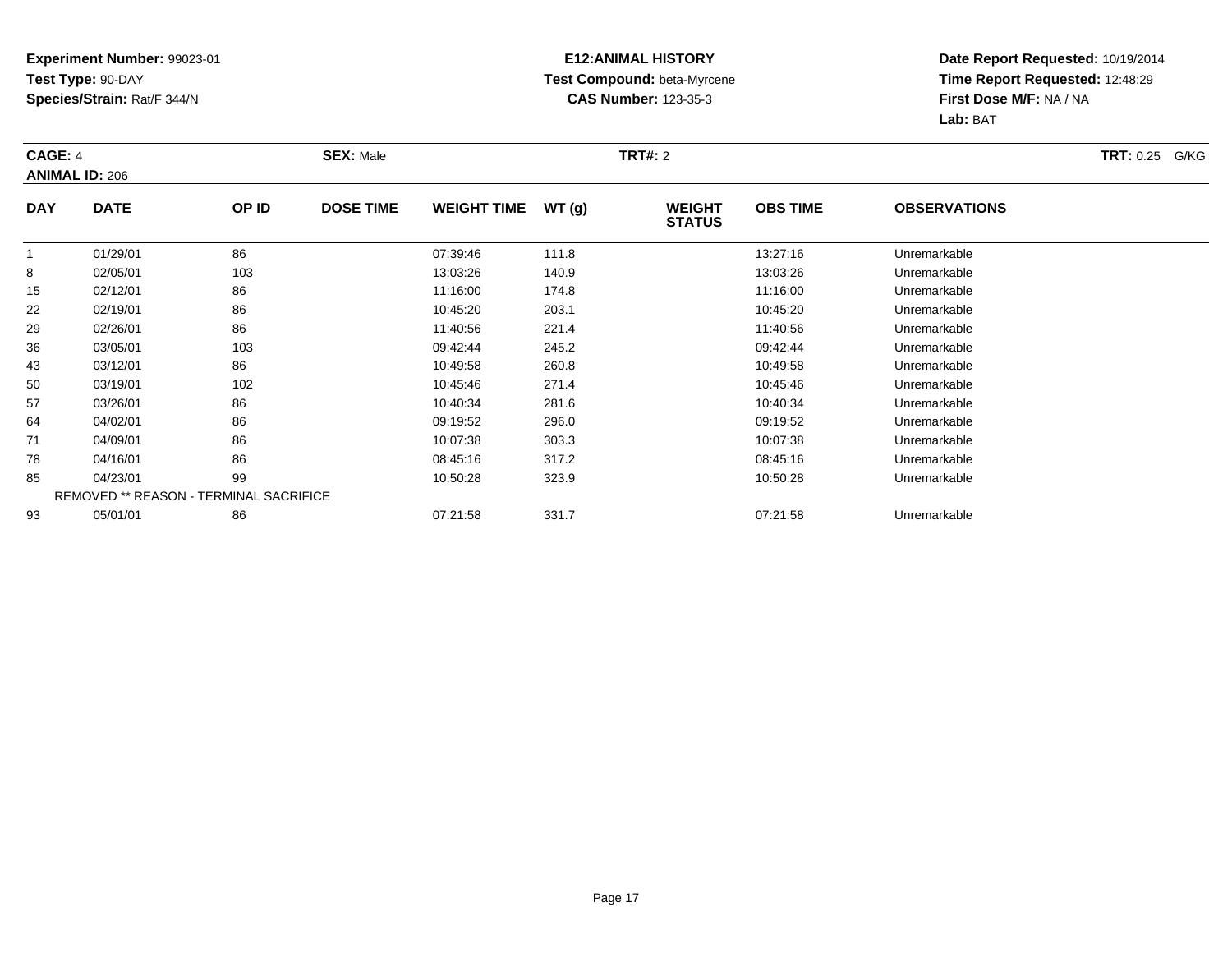### **E12:ANIMAL HISTORY Test Compound:** beta-Myrcene**CAS Number:** 123-35-3

| CAGE: 4    | <b>ANIMAL ID: 207</b>                         |       | <b>SEX: Male</b> |                    |       | <b>TRT#:</b> 2                 |                 |                     | <b>TRT:</b> 0.25 G/KG |
|------------|-----------------------------------------------|-------|------------------|--------------------|-------|--------------------------------|-----------------|---------------------|-----------------------|
| <b>DAY</b> | <b>DATE</b>                                   | OP ID | <b>DOSE TIME</b> | <b>WEIGHT TIME</b> | WT(g) | <b>WEIGHT</b><br><b>STATUS</b> | <b>OBS TIME</b> | <b>OBSERVATIONS</b> |                       |
|            | 01/29/01                                      | 86    |                  | 07:39:46           | 92.9  |                                | 13:27:16        | Unremarkable        |                       |
| 8          | 02/05/01                                      | 103   |                  | 13:03:26           | 128.6 |                                | 13:03:26        | Unremarkable        |                       |
| 15         | 02/12/01                                      | 86    |                  | 11:16:00           | 168.8 |                                | 11:16:00        | Unremarkable        |                       |
| 22         | 02/19/01                                      | 86    |                  | 10:45:20           | 205.3 |                                | 10:45:20        | Unremarkable        |                       |
| 29         | 02/26/01                                      | 86    |                  | 11:40:56           | 231.2 |                                | 11:40:56        | Unremarkable        |                       |
| 36         | 03/05/01                                      | 103   |                  | 09:42:44           | 254.7 |                                | 09:42:44        | Unremarkable        |                       |
| 43         | 03/12/01                                      | 86    |                  | 10:49:58           | 270.2 |                                | 10:49:58        | Unremarkable        |                       |
| 50         | 03/19/01                                      | 102   |                  | 10:45:46           | 285.2 |                                | 10:45:46        | Unremarkable        |                       |
| 57         | 03/26/01                                      | 86    |                  | 10:40:34           | 298.2 |                                | 10:40:34        | Unremarkable        |                       |
| 64         | 04/02/01                                      | 86    |                  | 09:19:52           | 313.2 |                                | 09:19:52        | Unremarkable        |                       |
| 71         | 04/09/01                                      | 86    |                  | 10:07:38           | 323.7 |                                | 10:07:38        | Unremarkable        |                       |
| 78         | 04/16/01                                      | 86    |                  | 08:45:16           | 340.8 |                                | 08:45:16        | Unremarkable        |                       |
| 85         | 04/23/01                                      | 99    |                  | 10:50:28           | 349.7 |                                | 10:50:28        | Unremarkable        |                       |
|            | <b>REMOVED ** REASON - TERMINAL SACRIFICE</b> |       |                  |                    |       |                                |                 |                     |                       |
| 93         | 05/01/01                                      | 86    |                  | 07:21:58           | 361.7 |                                | 07:21:58        | Unremarkable        |                       |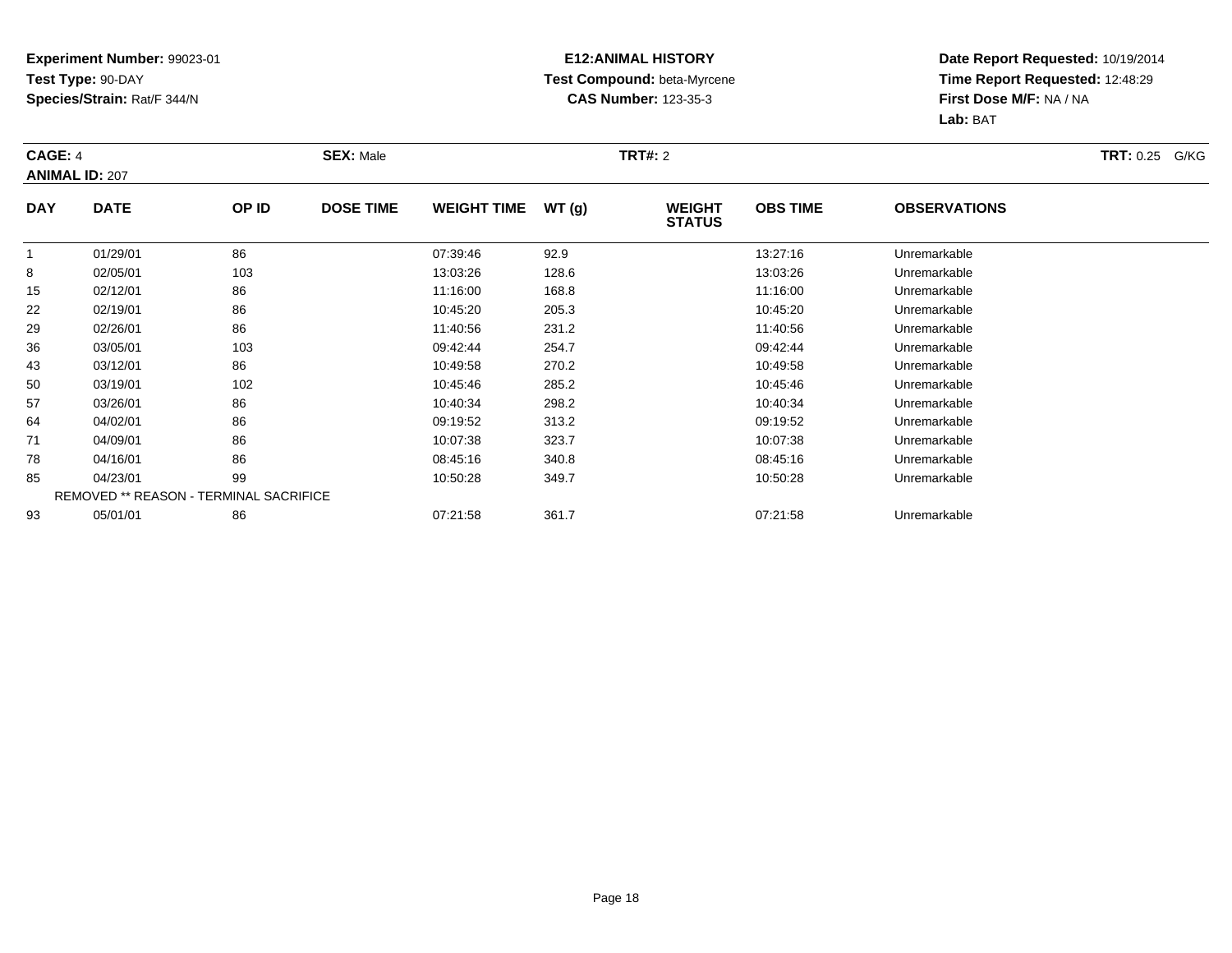### **E12:ANIMAL HISTORY Test Compound:** beta-Myrcene**CAS Number:** 123-35-3

| CAGE: 4    | <b>ANIMAL ID: 208</b>                         |       | <b>SEX: Male</b> |                    |       | <b>TRT#:</b> 2                 |                 |                     | <b>TRT:</b> 0.25 G/KG |
|------------|-----------------------------------------------|-------|------------------|--------------------|-------|--------------------------------|-----------------|---------------------|-----------------------|
| <b>DAY</b> | <b>DATE</b>                                   | OP ID | <b>DOSE TIME</b> | <b>WEIGHT TIME</b> | WT(g) | <b>WEIGHT</b><br><b>STATUS</b> | <b>OBS TIME</b> | <b>OBSERVATIONS</b> |                       |
|            | 01/29/01                                      | 86    |                  | 07:39:46           | 99.8  |                                | 13:27:16        | Unremarkable        |                       |
| 8          | 02/05/01                                      | 103   |                  | 13:03:26           | 125.0 |                                | 13:03:26        | Unremarkable        |                       |
| 15         | 02/12/01                                      | 86    |                  | 11:16:00           | 152.1 |                                | 11:16:00        | Unremarkable        |                       |
| 22         | 02/19/01                                      | 86    |                  | 10:45:20           | 177.4 |                                | 10:45:20        | Unremarkable        |                       |
| 29         | 02/26/01                                      | 86    |                  | 11:40:56           | 195.0 |                                | 11:40:56        | Unremarkable        |                       |
| 36         | 03/05/01                                      | 103   |                  | 09:42:44           | 216.0 |                                | 09:42:44        | Unremarkable        |                       |
| 43         | 03/12/01                                      | 86    |                  | 10:49:58           | 230.2 |                                | 10:49:58        | Unremarkable        |                       |
| 50         | 03/19/01                                      | 102   |                  | 10:45:46           | 243.5 |                                | 10:45:46        | Unremarkable        |                       |
| 57         | 03/26/01                                      | 86    |                  | 10:40:34           | 251.3 |                                | 10:40:34        | Unremarkable        |                       |
| 64         | 04/02/01                                      | 86    |                  | 09:19:52           | 262.5 |                                | 09:19:52        | Unremarkable        |                       |
| 71         | 04/09/01                                      | 86    |                  | 10:07:38           | 270.9 |                                | 10:07:38        | Unremarkable        |                       |
| 78         | 04/16/01                                      | 86    |                  | 08:45:16           | 281.5 |                                | 08:45:16        | Unremarkable        |                       |
| 85         | 04/23/01                                      | 99    |                  | 10:50:28           | 288.5 |                                | 10:50:28        | Unremarkable        |                       |
|            | <b>REMOVED ** REASON - TERMINAL SACRIFICE</b> |       |                  |                    |       |                                |                 |                     |                       |
| 93         | 05/01/01                                      | 86    |                  | 07:21:58           | 295.3 |                                | 07:21:58        | Unremarkable        |                       |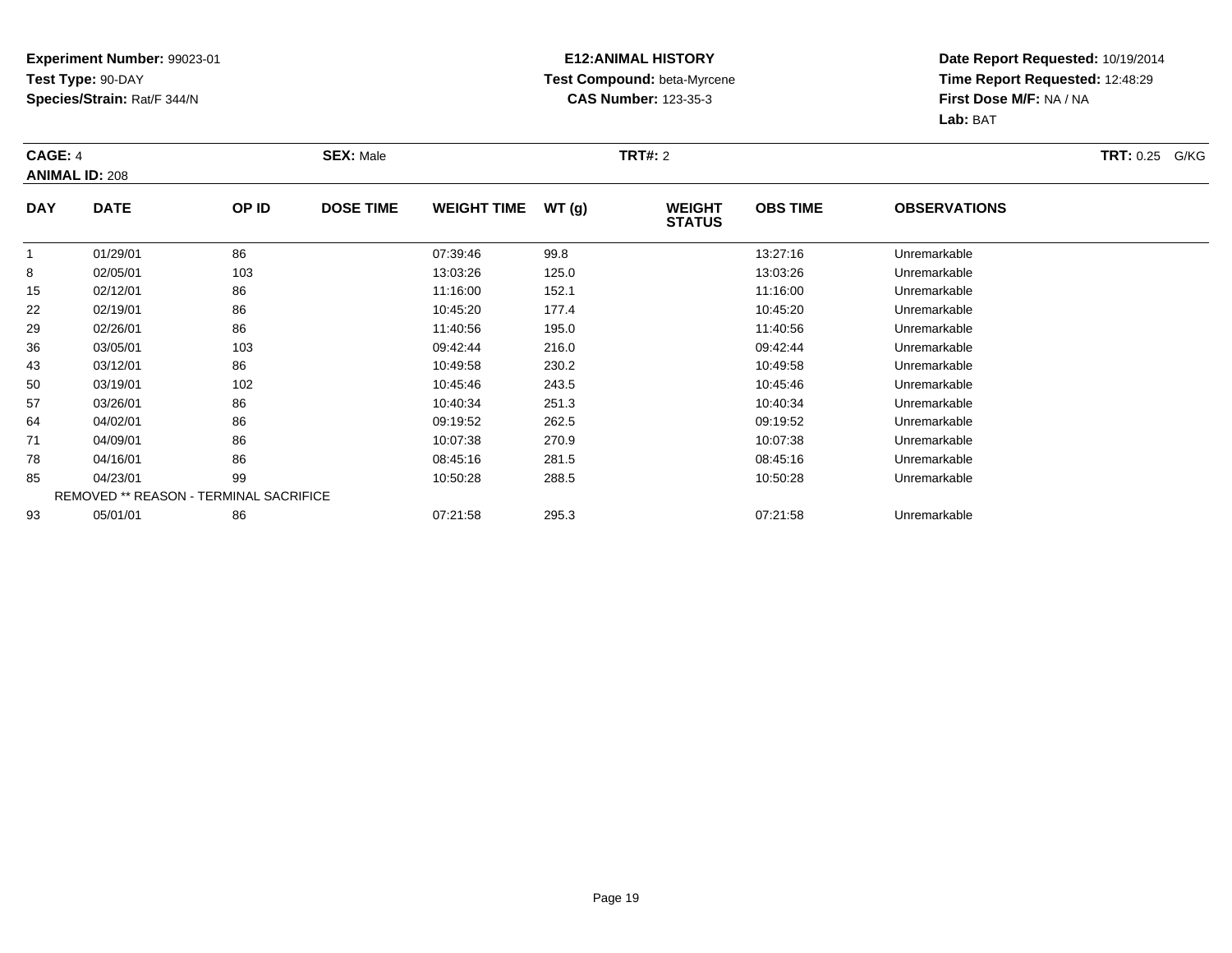### **E12:ANIMAL HISTORY Test Compound:** beta-Myrcene**CAS Number:** 123-35-3

| CAGE: 4    | <b>ANIMAL ID: 209</b>                         |       | <b>SEX: Male</b> |                    |       | <b>TRT#:</b> 2                 |                 |                     | <b>TRT:</b> 0.25 G/KG |
|------------|-----------------------------------------------|-------|------------------|--------------------|-------|--------------------------------|-----------------|---------------------|-----------------------|
| <b>DAY</b> | <b>DATE</b>                                   | OP ID | <b>DOSE TIME</b> | <b>WEIGHT TIME</b> | WT(g) | <b>WEIGHT</b><br><b>STATUS</b> | <b>OBS TIME</b> | <b>OBSERVATIONS</b> |                       |
|            | 01/29/01                                      | 86    |                  | 07:39:46           | 73.9  |                                | 13:27:16        | Unremarkable        |                       |
| 8          | 02/05/01                                      | 103   |                  | 13:03:26           | 102.2 |                                | 13:03:26        | Unremarkable        |                       |
| 15         | 02/12/01                                      | 86    |                  | 11:16:00           | 130.8 |                                | 11:16:00        | Unremarkable        |                       |
| 22         | 02/19/01                                      | 86    |                  | 10:45:20           | 156.0 |                                | 10:45:20        | Unremarkable        |                       |
| 29         | 02/26/01                                      | 86    |                  | 11:40:56           | 182.7 |                                | 11:40:56        | Unremarkable        |                       |
| 36         | 03/05/01                                      | 103   |                  | 09:42:44           | 211.7 |                                | 09:42:44        | Unremarkable        |                       |
| 43         | 03/12/01                                      | 86    |                  | 10:49:58           | 229.9 |                                | 10:49:58        | Unremarkable        |                       |
| 50         | 03/19/01                                      | 102   |                  | 10:45:46           | 249.7 |                                | 10:45:46        | Unremarkable        |                       |
| 57         | 03/26/01                                      | 86    |                  | 10:40:34           | 260.7 |                                | 10:40:34        | Unremarkable        |                       |
| 64         | 04/02/01                                      | 86    |                  | 09:19:52           | 277.3 |                                | 09:19:52        | Unremarkable        |                       |
| 71         | 04/09/01                                      | 86    |                  | 10:07:38           | 290.5 |                                | 10:07:38        | Unremarkable        |                       |
| 78         | 04/16/01                                      | 86    |                  | 08:45:16           | 308.4 |                                | 08:45:16        | Unremarkable        |                       |
| 85         | 04/23/01                                      | 99    |                  | 10:50:28           | 315.8 |                                | 10:50:28        | Unremarkable        |                       |
|            | <b>REMOVED ** REASON - TERMINAL SACRIFICE</b> |       |                  |                    |       |                                |                 |                     |                       |
| 93         | 05/01/01                                      | 86    |                  | 07:21:58           | 331.3 |                                | 07:21:58        | Unremarkable        |                       |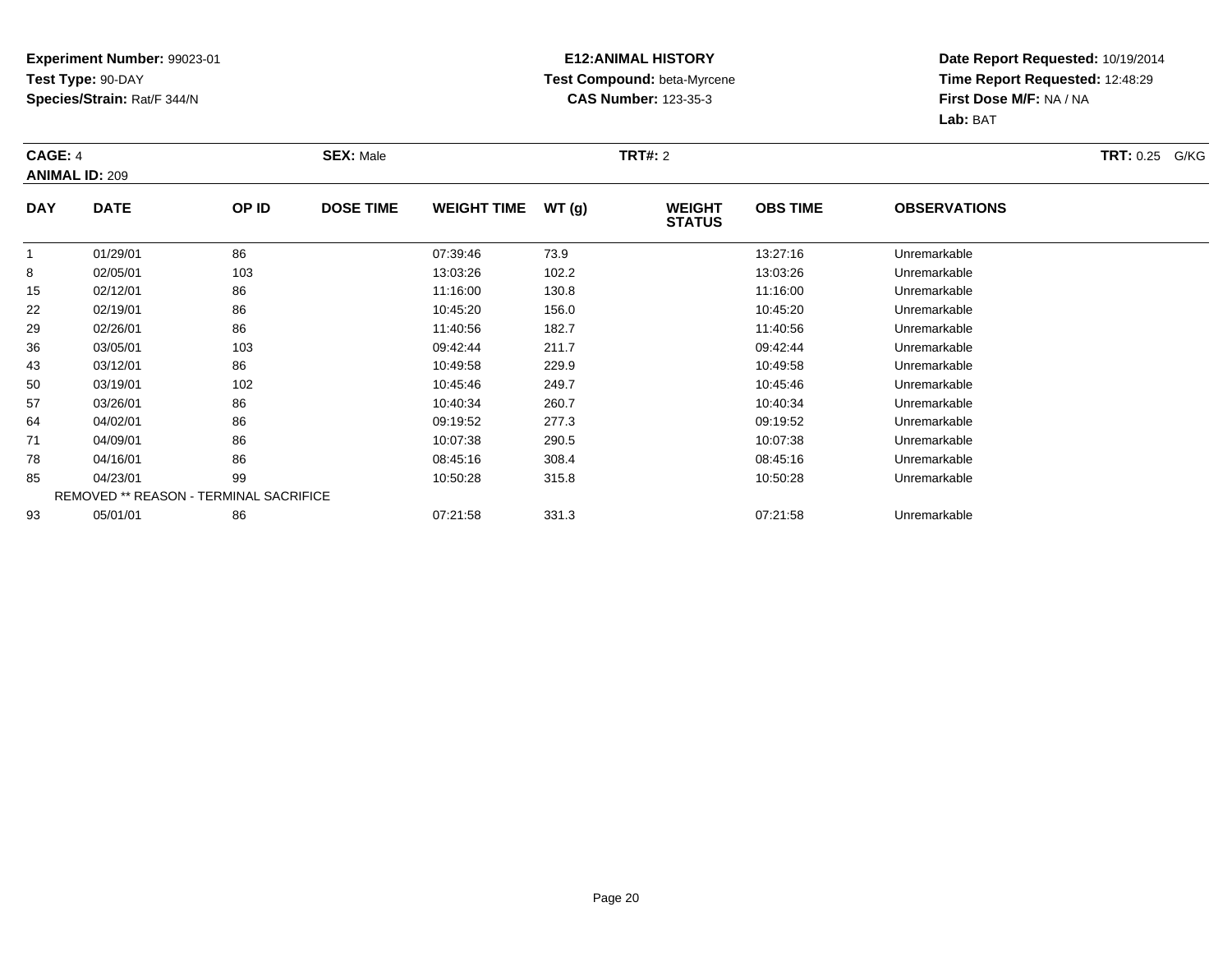### **E12:ANIMAL HISTORY Test Compound:** beta-Myrcene**CAS Number:** 123-35-3

| CAGE: 4    | <b>ANIMAL ID: 210</b>                         |       | <b>SEX: Male</b> |                    |       | <b>TRT#: 2</b>                 |                 |                     | <b>TRT: 0.25 G/KG</b> |
|------------|-----------------------------------------------|-------|------------------|--------------------|-------|--------------------------------|-----------------|---------------------|-----------------------|
| <b>DAY</b> | <b>DATE</b>                                   | OP ID | <b>DOSE TIME</b> | <b>WEIGHT TIME</b> | WT(g) | <b>WEIGHT</b><br><b>STATUS</b> | <b>OBS TIME</b> | <b>OBSERVATIONS</b> |                       |
|            | 01/29/01                                      | 86    |                  | 07:39:46           | 98.2  |                                | 13:27:16        | Unremarkable        |                       |
| 8          | 02/05/01                                      | 103   |                  | 13:03:26           | 127.2 |                                | 13:03:26        | Unremarkable        |                       |
| 15         | 02/12/01                                      | 86    |                  | 11:16:00           | 162.9 |                                | 11:16:00        | Unremarkable        |                       |
| 22         | 02/19/01                                      | 86    |                  | 10:45:20           | 196.1 |                                | 10:45:20        | Unremarkable        |                       |
| 29         | 02/26/01                                      | 86    |                  | 11:40:56           | 221.2 |                                | 11:40:56        | Unremarkable        |                       |
| 36         | 03/05/01                                      | 103   |                  | 09:42:44           | 243.1 |                                | 09:42:44        | Unremarkable        |                       |
| 43         | 03/12/01                                      | 86    |                  | 10:49:58           | 256.9 |                                | 10:49:58        | Unremarkable        |                       |
| 50         | 03/19/01                                      | 102   |                  | 10:45:46           | 270.6 |                                | 10:45:46        | Unremarkable        |                       |
| 57         | 03/26/01                                      | 86    |                  | 10:40:34           | 280.3 |                                | 10:40:34        | Unremarkable        |                       |
| 64         | 04/02/01                                      | 86    |                  | 09:19:52           | 292.1 |                                | 09:19:52        | Unremarkable        |                       |
| 71         | 04/09/01                                      | 86    |                  | 10:07:38           | 304.6 |                                | 10:07:38        | Unremarkable        |                       |
| 78         | 04/16/01                                      | 86    |                  | 08:45:16           | 318.7 |                                | 08:45:16        | Unremarkable        |                       |
| 85         | 04/23/01                                      | 99    |                  | 10:50:28           | 327.8 |                                | 10:50:28        | Unremarkable        |                       |
|            | <b>REMOVED ** REASON - TERMINAL SACRIFICE</b> |       |                  |                    |       |                                |                 |                     |                       |
| 93         | 05/01/01                                      | 86    |                  | 07:21:58           | 339.5 |                                | 07:21:58        | Unremarkable        |                       |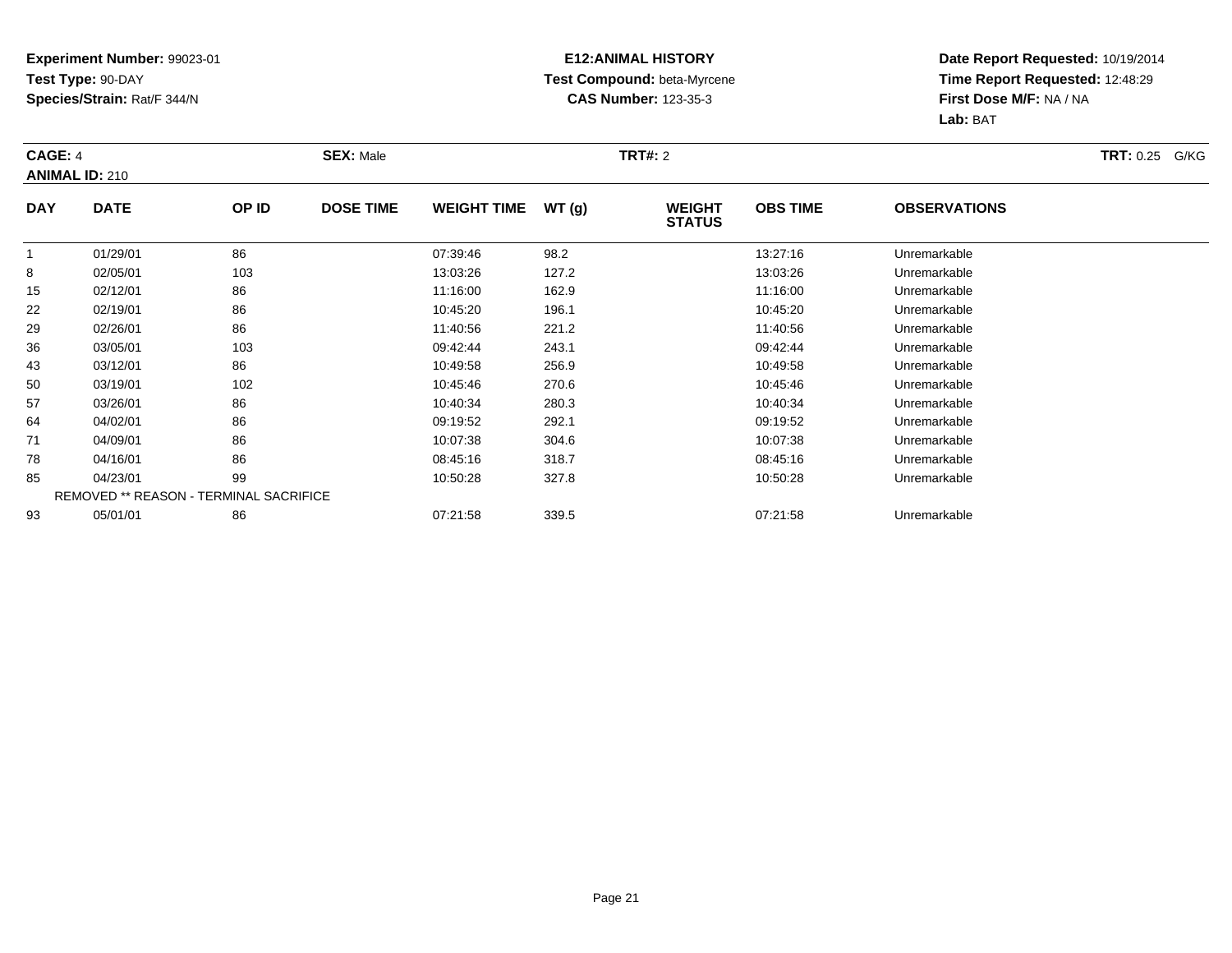### **E12:ANIMAL HISTORY Test Compound:** beta-Myrcene**CAS Number:** 123-35-3

| CAGE: 5      | <b>ANIMAL ID: 301</b>                         |       | <b>SEX: Male</b> |                    |       | <b>TRT#: 3</b>                 |                 |                     | <b>TRT:</b> 0.5<br>G/KG |
|--------------|-----------------------------------------------|-------|------------------|--------------------|-------|--------------------------------|-----------------|---------------------|-------------------------|
| <b>DAY</b>   | <b>DATE</b>                                   | OP ID | <b>DOSE TIME</b> | <b>WEIGHT TIME</b> | WT(g) | <b>WEIGHT</b><br><b>STATUS</b> | <b>OBS TIME</b> | <b>OBSERVATIONS</b> |                         |
| $\mathbf{1}$ | 01/29/01                                      | 86    |                  | 07:46:02           | 104.5 |                                | 13:32:36        | Unremarkable        |                         |
| 8            | 02/05/01                                      | 103   |                  | 13:08:24           | 136.2 |                                | 13:08:24        | Unremarkable        |                         |
| 15           | 02/12/01                                      | 86    |                  | 11:22:54           | 171.9 |                                | 11:22:54        | Unremarkable        |                         |
| 22           | 02/19/01                                      | 86    |                  | 10:54:18           | 197.1 |                                | 10:54:18        | Unremarkable        |                         |
| 29           | 02/26/01                                      | 86    |                  | 11:28:22           | 219.4 |                                | 11:28:22        | Unremarkable        |                         |
| 36           | 03/05/01                                      | 103   |                  | 09:37:38           | 242.6 |                                | 09:37:38        | Unremarkable        |                         |
| 43           | 03/12/01                                      | 86    |                  | 10:53:00           | 255.6 |                                | 10:53:00        | Unremarkable        |                         |
| 50           | 03/19/01                                      | 102   |                  | 10:50:50           | 270.1 |                                | 10:50:50        | Unremarkable        |                         |
| 57           | 03/26/01                                      | 86    |                  | 10:43:34           | 284.7 |                                | 10:43:34        | Unremarkable        |                         |
| 64           | 04/02/01                                      | 86    |                  | 09:23:12           | 300.2 |                                | 09:23:12        | Unremarkable        |                         |
| 71           | 04/09/01                                      | 86    |                  | 10:04:42           | 311.1 |                                | 10:04:42        | Unremarkable        |                         |
| 78           | 04/16/01                                      | 86    |                  | 08:41:56           | 320.1 |                                | 08:41:56        | Unremarkable        |                         |
| 85           | 04/23/01                                      | 99    |                  | 10:55:08           | 329.1 |                                | 10:55:08        | Unremarkable        |                         |
|              | <b>REMOVED ** REASON - TERMINAL SACRIFICE</b> |       |                  |                    |       |                                |                 |                     |                         |
| 93           | 05/01/01                                      | 86    |                  | 07:24:26           | 339.1 |                                | 07:24:26        | Unremarkable        |                         |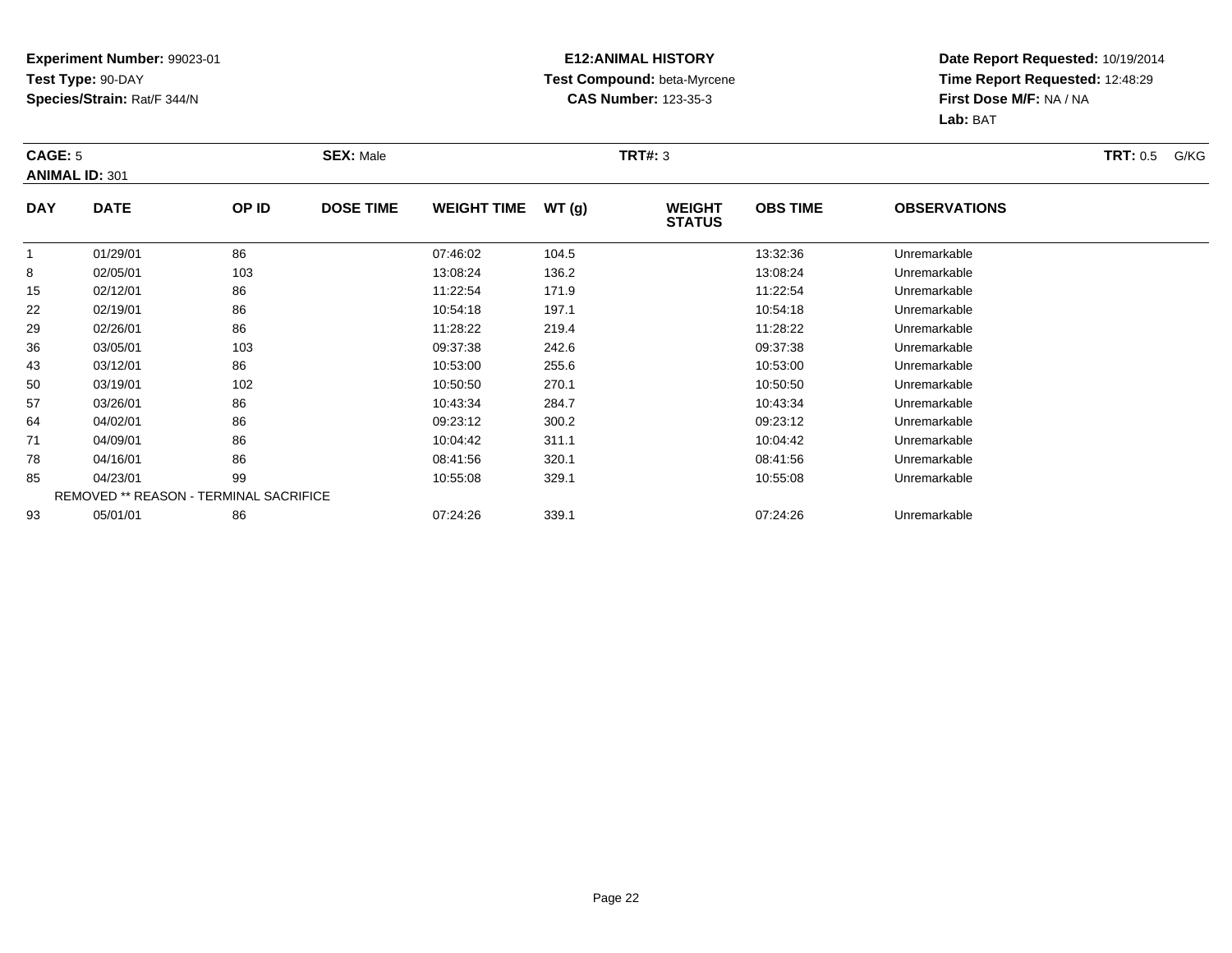### **E12:ANIMAL HISTORY Test Compound:** beta-Myrcene**CAS Number:** 123-35-3

| CAGE: 5      |                                               |       | <b>SEX: Male</b> |                    |       | <b>TRT#: 3</b>                 |                 |                     | <b>TRT:</b> 0.5<br>G/KG |
|--------------|-----------------------------------------------|-------|------------------|--------------------|-------|--------------------------------|-----------------|---------------------|-------------------------|
|              | <b>ANIMAL ID: 302</b>                         |       |                  |                    |       |                                |                 |                     |                         |
| <b>DAY</b>   | <b>DATE</b>                                   | OP ID | <b>DOSE TIME</b> | <b>WEIGHT TIME</b> | WT(g) | <b>WEIGHT</b><br><b>STATUS</b> | <b>OBS TIME</b> | <b>OBSERVATIONS</b> |                         |
| $\mathbf{1}$ | 01/29/01                                      | 86    |                  | 07:46:02           | 74.8  |                                | 13:32:36        | Unremarkable        |                         |
| 8            | 02/05/01                                      | 103   |                  | 13:08:24           | 103.5 |                                | 13:08:24        | Unremarkable        |                         |
| 15           | 02/12/01                                      | 86    |                  | 11:22:54           | 129.8 |                                | 11:22:54        | Unremarkable        |                         |
| 22           | 02/19/01                                      | 86    |                  | 10:54:18           | 165.1 |                                | 10:54:18        | Unremarkable        |                         |
| 29           | 02/26/01                                      | 86    |                  | 11:28:22           | 196.5 |                                | 11:28:22        | Unremarkable        |                         |
| 36           | 03/05/01                                      | 103   |                  | 09:37:38           | 219.4 |                                | 09:37:38        | Unremarkable        |                         |
| 43           | 03/12/01                                      | 86    |                  | 10:53:00           | 236.6 |                                | 10:53:00        | Unremarkable        |                         |
| 50           | 03/19/01                                      | 102   |                  | 10:50:50           | 250.5 |                                | 10:50:50        | Unremarkable        |                         |
| 57           | 03/26/01                                      | 86    |                  | 10:43:34           | 265.1 |                                | 10:43:34        | Unremarkable        |                         |
| 64           | 04/02/01                                      | 86    |                  | 09:23:12           | 282.1 |                                | 09:23:12        | Unremarkable        |                         |
| 71           | 04/09/01                                      | 86    |                  | 10:04:42           | 295.5 |                                | 10:04:42        | Unremarkable        |                         |
| 78           | 04/16/01                                      | 86    |                  | 08:41:56           | 309.4 |                                | 08:41:56        | Unremarkable        |                         |
| 85           | 04/23/01                                      | 99    |                  | 10:55:08           | 317.3 |                                | 10:55:08        | Unremarkable        |                         |
|              | <b>REMOVED ** REASON - TERMINAL SACRIFICE</b> |       |                  |                    |       |                                |                 |                     |                         |
| 93           | 05/01/01                                      | 86    |                  | 07:24:26           | 331.0 |                                | 07:24:26        | Unremarkable        |                         |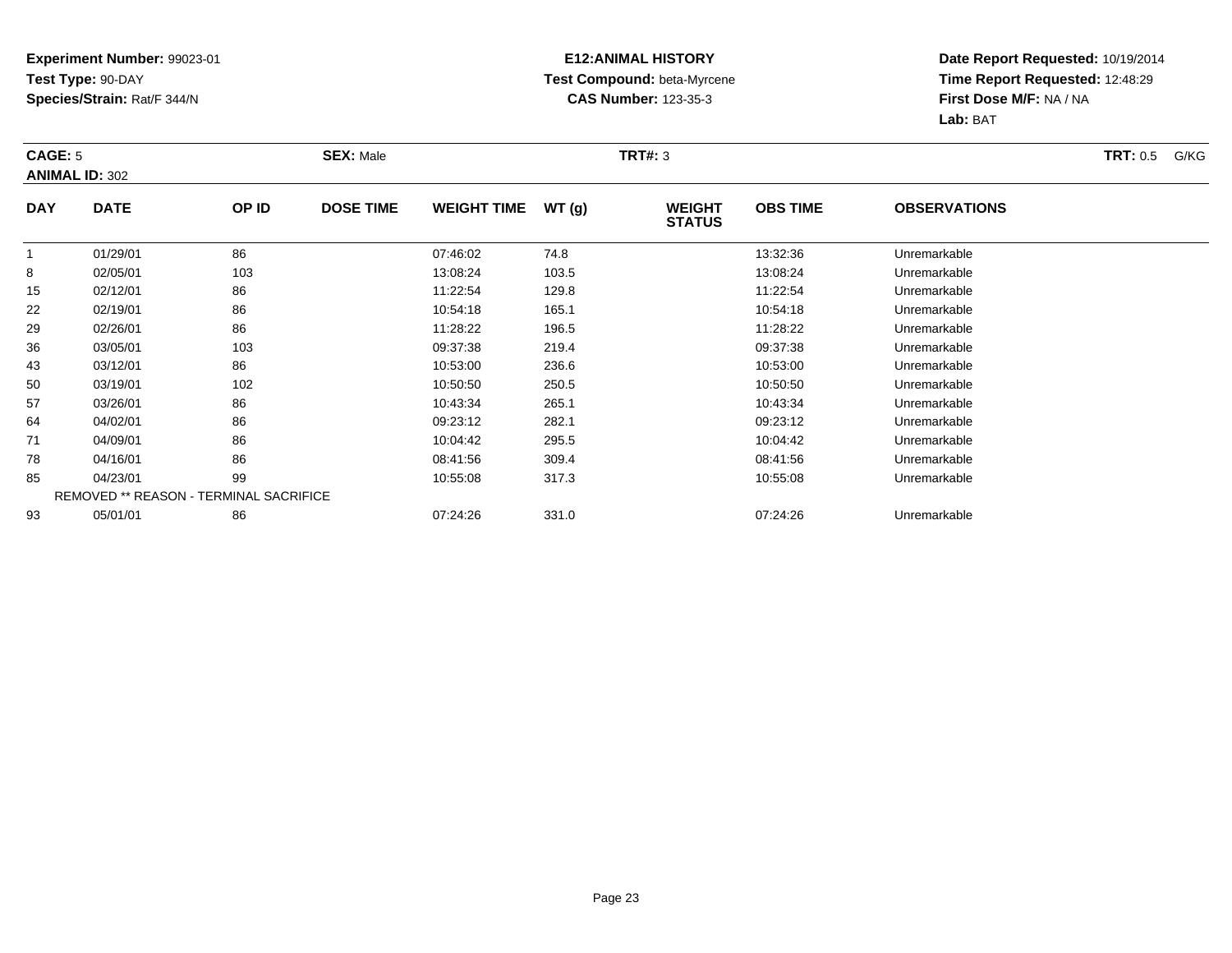#### **E12:ANIMAL HISTORY Test Compound:** beta-Myrcene**CAS Number:** 123-35-3

| CAGE: 5    | <b>ANIMAL ID: 303</b>                      |       | <b>SEX: Male</b> |                    |       | TRT#: 3                        |                 |                     | <b>TRT: 0.5</b><br>G/KG |
|------------|--------------------------------------------|-------|------------------|--------------------|-------|--------------------------------|-----------------|---------------------|-------------------------|
| <b>DAY</b> | <b>DATE</b>                                | OP ID | <b>DOSE TIME</b> | <b>WEIGHT TIME</b> | WT(g) | <b>WEIGHT</b><br><b>STATUS</b> | <b>OBS TIME</b> | <b>OBSERVATIONS</b> |                         |
|            | 01/29/01                                   | 86    |                  | 07:46:02           | 71.0  |                                | 13:32:36        | Unremarkable        |                         |
| 8          | 02/05/01                                   | 103   |                  | 13:08:24           | 100.8 |                                | 13:08:24        | Unremarkable        |                         |
| 15         | 02/12/01                                   | 86    |                  | 11:22:54           | 131.4 |                                | 11:22:54        | Unremarkable        |                         |
| 22         | 02/19/01                                   | 86    |                  | 10:54:18           | 167.3 |                                | 10:54:18        | Unremarkable        |                         |
| 29         | 02/26/01                                   | 86    |                  | 11:28:22           | 190.9 |                                | 11:28:22        | Unremarkable        |                         |
|            | <b>REMOVED ** REASON - DOSING ACCIDENT</b> |       |                  |                    |       |                                |                 |                     |                         |
| 32         | 03/01/01                                   | 91    |                  | 08:00:00           | 193.2 |                                | 08:00:00        | Unremarkable        |                         |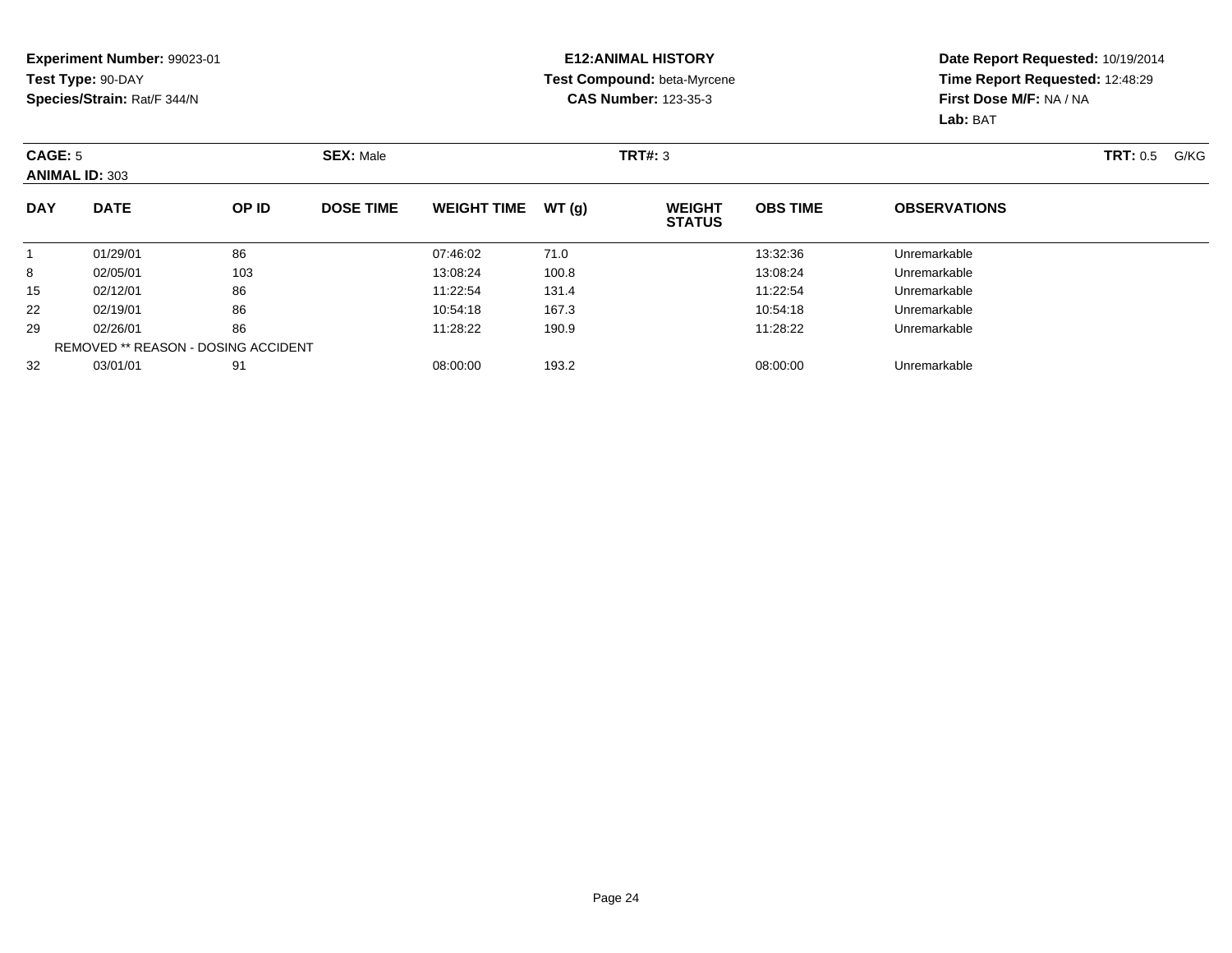### **E12:ANIMAL HISTORY Test Compound:** beta-Myrcene**CAS Number:** 123-35-3

| CAGE: 5      |                                               |       | <b>SEX: Male</b> |                    |       | <b>TRT#: 3</b>                 |                 |                     | <b>TRT:</b> 0.5<br>G/KG |
|--------------|-----------------------------------------------|-------|------------------|--------------------|-------|--------------------------------|-----------------|---------------------|-------------------------|
|              | <b>ANIMAL ID: 304</b>                         |       |                  |                    |       |                                |                 |                     |                         |
| <b>DAY</b>   | <b>DATE</b>                                   | OP ID | <b>DOSE TIME</b> | <b>WEIGHT TIME</b> | WT(g) | <b>WEIGHT</b><br><b>STATUS</b> | <b>OBS TIME</b> | <b>OBSERVATIONS</b> |                         |
| $\mathbf{1}$ | 01/29/01                                      | 86    |                  | 07:46:02           | 97.1  |                                | 13:32:36        | Unremarkable        |                         |
| 8            | 02/05/01                                      | 103   |                  | 13:08:24           | 125.9 |                                | 13:08:24        | Unremarkable        |                         |
| 15           | 02/12/01                                      | 86    |                  | 11:22:54           | 158.7 |                                | 11:22:54        | Unremarkable        |                         |
| 22           | 02/19/01                                      | 86    |                  | 10:54:18           | 187.4 |                                | 10:54:18        | Unremarkable        |                         |
| 29           | 02/26/01                                      | 86    |                  | 11:28:22           | 210.6 |                                | 11:28:22        | Unremarkable        |                         |
| 36           | 03/05/01                                      | 103   |                  | 09:37:38           | 232.6 |                                | 09:37:38        | Unremarkable        |                         |
| 43           | 03/12/01                                      | 86    |                  | 10:53:00           | 242.0 |                                | 10:53:00        | Unremarkable        |                         |
| 50           | 03/19/01                                      | 102   |                  | 10:50:50           | 256.7 |                                | 10:50:50        | Unremarkable        |                         |
| 57           | 03/26/01                                      | 86    |                  | 10:43:34           | 268.6 |                                | 10:43:34        | Unremarkable        |                         |
| 64           | 04/02/01                                      | 86    |                  | 09:23:12           | 286.6 |                                | 09:23:12        | Unremarkable        |                         |
| 71           | 04/09/01                                      | 86    |                  | 10:04:42           | 292.7 |                                | 10:04:42        | Unremarkable        |                         |
| 78           | 04/16/01                                      | 86    |                  | 08:41:56           | 305.9 |                                | 08:41:56        | Unremarkable        |                         |
| 85           | 04/23/01                                      | 99    |                  | 10:55:08           | 310.8 |                                | 10:55:08        | Unremarkable        |                         |
|              | <b>REMOVED ** REASON - TERMINAL SACRIFICE</b> |       |                  |                    |       |                                |                 |                     |                         |
| 93           | 05/01/01                                      | 86    |                  | 07:24:26           | 321.9 |                                | 07:24:26        | Unremarkable        |                         |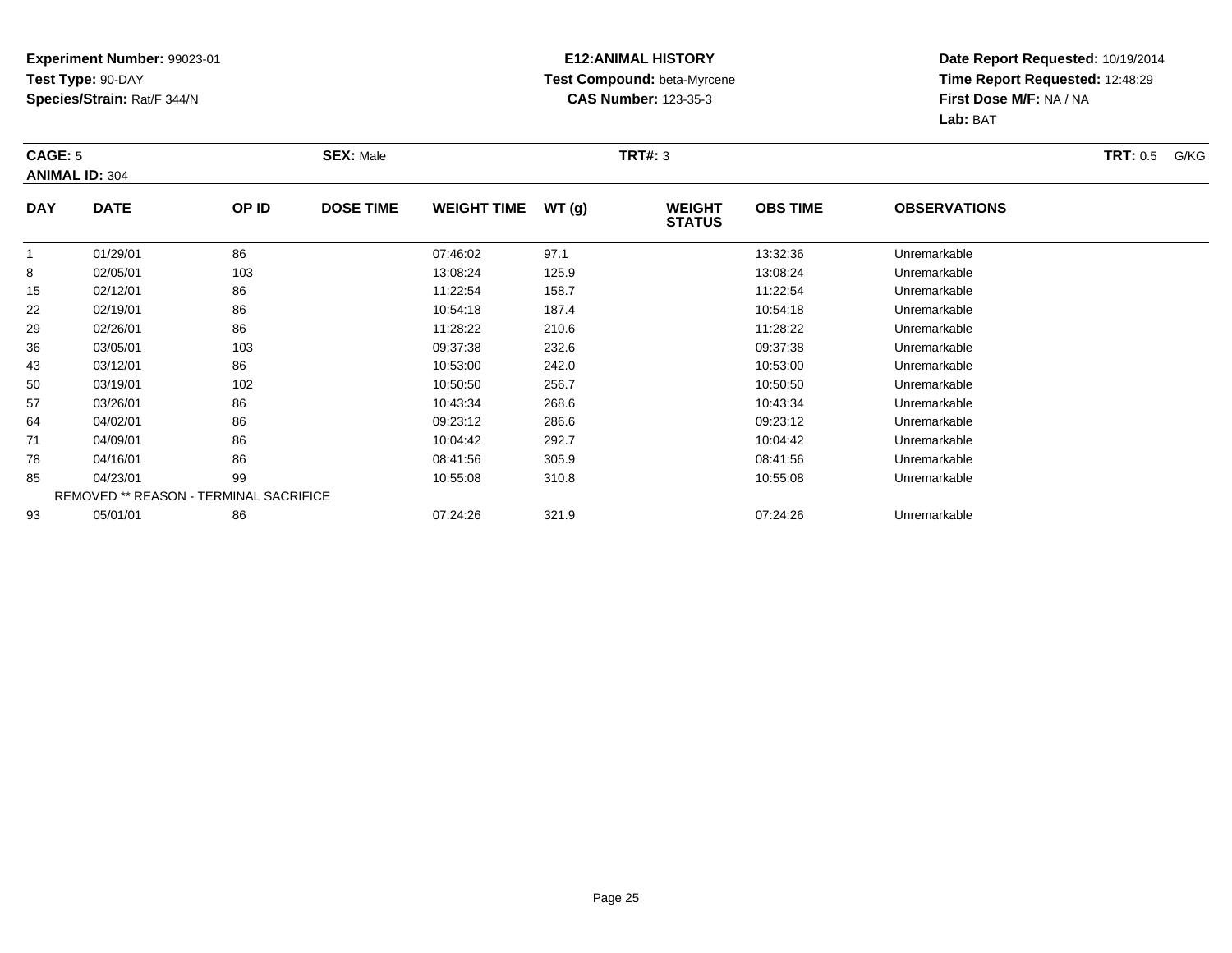### **E12:ANIMAL HISTORY Test Compound:** beta-Myrcene**CAS Number:** 123-35-3

| CAGE: 5      | <b>ANIMAL ID: 305</b>                         |       | <b>SEX: Male</b> |                    |       | <b>TRT#: 3</b>                 |                 |                     | <b>TRT:</b> 0.5<br>G/KG |
|--------------|-----------------------------------------------|-------|------------------|--------------------|-------|--------------------------------|-----------------|---------------------|-------------------------|
| <b>DAY</b>   | <b>DATE</b>                                   | OP ID | <b>DOSE TIME</b> | <b>WEIGHT TIME</b> | WT(g) | <b>WEIGHT</b><br><b>STATUS</b> | <b>OBS TIME</b> | <b>OBSERVATIONS</b> |                         |
| $\mathbf{1}$ | 01/29/01                                      | 86    |                  | 07:46:02           | 89.9  |                                | 13:32:36        | Unremarkable        |                         |
| 8            | 02/05/01                                      | 103   |                  | 13:08:24           | 121.6 |                                | 13:08:24        | Unremarkable        |                         |
| 15           | 02/12/01                                      | 86    |                  | 11:22:54           | 153.6 |                                | 11:22:54        | Unremarkable        |                         |
| 22           | 02/19/01                                      | 86    |                  | 10:54:18           | 181.7 |                                | 10:54:18        | Unremarkable        |                         |
| 29           | 02/26/01                                      | 86    |                  | 11:28:22           | 205.3 |                                | 11:28:22        | Unremarkable        |                         |
| 36           | 03/05/01                                      | 103   |                  | 09:37:38           | 224.3 |                                | 09:37:38        | Unremarkable        |                         |
| 43           | 03/12/01                                      | 86    |                  | 10:53:00           | 237.7 |                                | 10:53:00        | Unremarkable        |                         |
| 50           | 03/19/01                                      | 102   |                  | 10:50:50           | 249.1 |                                | 10:50:50        | Unremarkable        |                         |
| 57           | 03/26/01                                      | 86    |                  | 10:43:34           | 259.2 |                                | 10:43:34        | Unremarkable        |                         |
| 64           | 04/02/01                                      | 86    |                  | 09:23:12           | 272.3 |                                | 09:23:12        | Unremarkable        |                         |
| 71           | 04/09/01                                      | 86    |                  | 10:04:42           | 283.4 |                                | 10:04:42        | Unremarkable        |                         |
| 78           | 04/16/01                                      | 86    |                  | 08:41:56           | 296.3 |                                | 08:41:56        | Unremarkable        |                         |
| 85           | 04/23/01                                      | 99    |                  | 10:55:08           | 303.0 |                                | 10:55:08        | Unremarkable        |                         |
|              | <b>REMOVED ** REASON - TERMINAL SACRIFICE</b> |       |                  |                    |       |                                |                 |                     |                         |
| 93           | 05/01/01                                      | 86    |                  | 07:24:26           | 310.4 |                                | 07:24:26        | Unremarkable        |                         |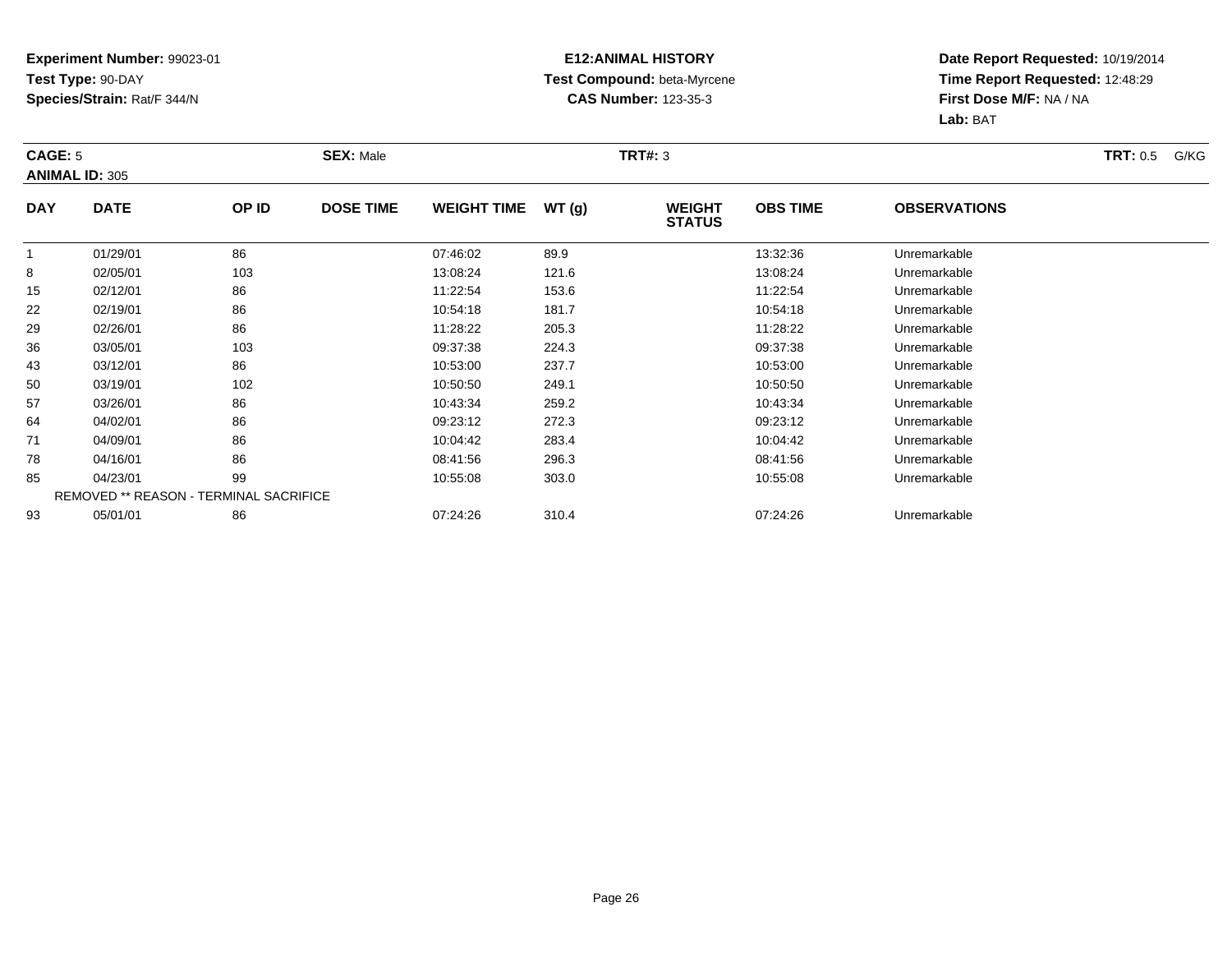### **E12:ANIMAL HISTORY Test Compound:** beta-Myrcene**CAS Number:** 123-35-3

| CAGE: 6      |                                               |       | <b>SEX: Male</b> |                    |       | <b>TRT#: 3</b>                 |                 |                     | <b>TRT:</b> 0.5<br>G/KG |
|--------------|-----------------------------------------------|-------|------------------|--------------------|-------|--------------------------------|-----------------|---------------------|-------------------------|
|              | <b>ANIMAL ID: 306</b>                         |       |                  |                    |       |                                |                 |                     |                         |
| <b>DAY</b>   | <b>DATE</b>                                   | OP ID | <b>DOSE TIME</b> | <b>WEIGHT TIME</b> | WT(g) | <b>WEIGHT</b><br><b>STATUS</b> | <b>OBS TIME</b> | <b>OBSERVATIONS</b> |                         |
| $\mathbf{1}$ | 01/29/01                                      | 86    |                  | 07:47:18           | 119.1 |                                | 13:33:44        | Unremarkable        |                         |
| 8            | 02/05/01                                      | 103   |                  | 13:13:56           | 150.1 |                                | 13:13:56        | Unremarkable        |                         |
| 15           | 02/12/01                                      | 86    |                  | 11:21:44           | 182.0 |                                | 11:21:44        | Unremarkable        |                         |
| 22           | 02/19/01                                      | 86    |                  | 10:52:52           | 217.4 |                                | 10:52:52        | Unremarkable        |                         |
| 29           | 02/26/01                                      | 86    |                  | 11:29:28           | 237.4 |                                | 11:29:28        | Unremarkable        |                         |
| 36           | 03/05/01                                      | 103   |                  | 09:38:50           | 259.1 |                                | 09:38:50        | Unremarkable        |                         |
| 43           | 03/12/01                                      | 86    |                  | 10:53:56           | 273.5 |                                | 10:53:56        | Unremarkable        |                         |
| 50           | 03/19/01                                      | 102   |                  | 10:52:18           | 284.5 |                                | 10:52:18        | Unremarkable        |                         |
| 57           | 03/26/01                                      | 86    |                  | 10:44:46           | 300.5 |                                | 10:44:46        | Unremarkable        |                         |
| 64           | 04/02/01                                      | 86    |                  | 09:24:12           | 310.4 |                                | 09:24:12        | Unremarkable        |                         |
| 71           | 04/09/01                                      | 86    |                  | 10:03:24           | 321.4 |                                | 10:03:24        | Unremarkable        |                         |
| 78           | 04/16/01                                      | 86    |                  | 08:40:40           | 333.6 |                                | 08:40:40        | Unremarkable        |                         |
| 85           | 04/23/01                                      | 99    |                  | 10:56:28           | 298.1 |                                | 10:56:28        | Unremarkable        |                         |
|              | <b>REMOVED ** REASON - TERMINAL SACRIFICE</b> |       |                  |                    |       |                                |                 |                     |                         |
| 93           | 05/01/01                                      | 86    |                  | 07:26:18           | 339.5 |                                | 07:26:18        | Unremarkable        |                         |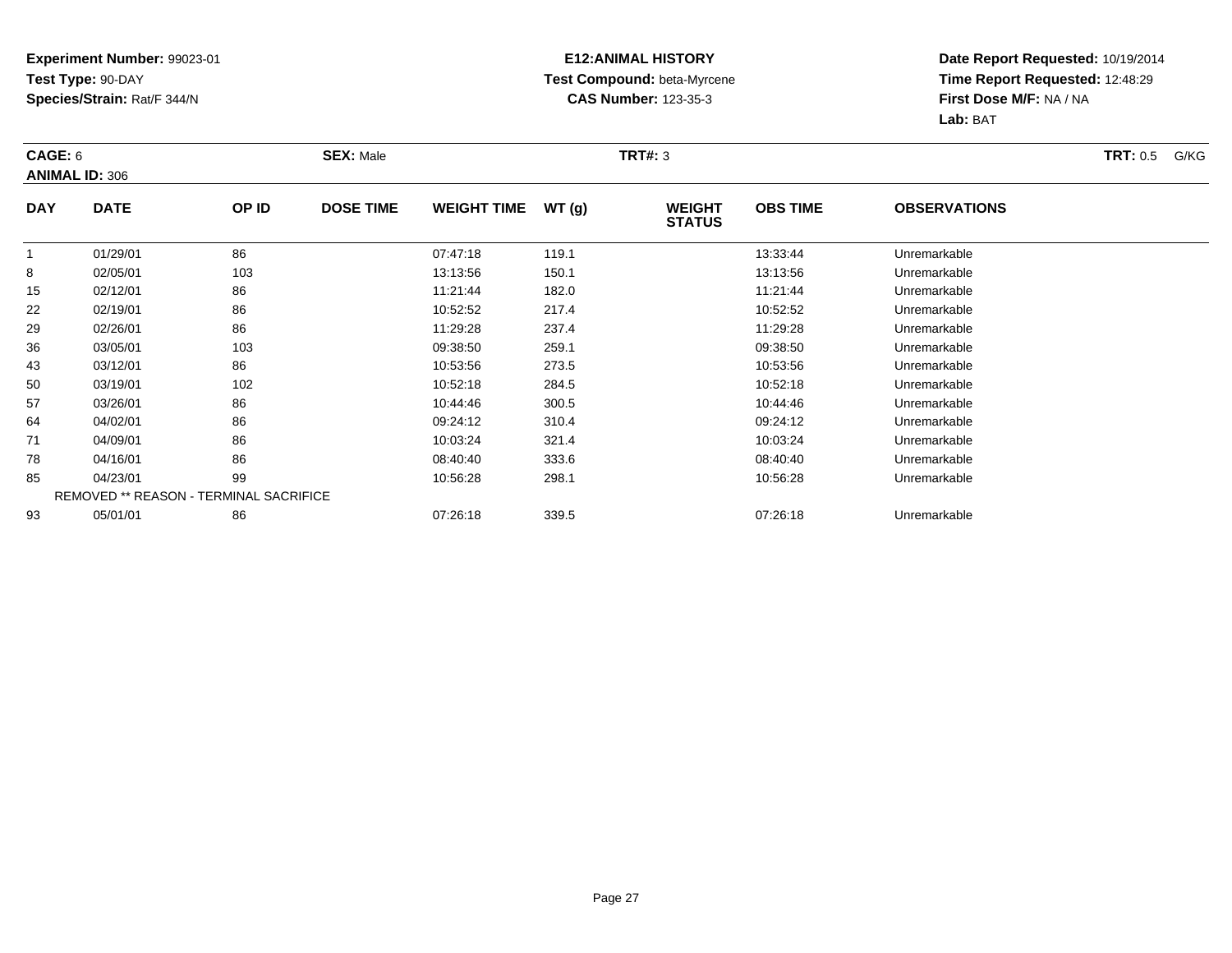### **E12:ANIMAL HISTORY Test Compound:** beta-Myrcene**CAS Number:** 123-35-3

| CAGE: 6      | <b>ANIMAL ID: 307</b>                         |       | <b>SEX: Male</b> |                    |       | <b>TRT#: 3</b>                 |                 |                     | <b>TRT:</b> 0.5<br>G/KG |
|--------------|-----------------------------------------------|-------|------------------|--------------------|-------|--------------------------------|-----------------|---------------------|-------------------------|
| <b>DAY</b>   | <b>DATE</b>                                   | OP ID | <b>DOSE TIME</b> | <b>WEIGHT TIME</b> | WT(g) | <b>WEIGHT</b><br><b>STATUS</b> | <b>OBS TIME</b> | <b>OBSERVATIONS</b> |                         |
| $\mathbf{1}$ | 01/29/01                                      | 86    |                  | 07:47:18           | 68.7  |                                | 13:33:44        | Unremarkable        |                         |
| 8            | 02/05/01                                      | 103   |                  | 13:13:56           | 99.9  |                                | 13:13:56        | Unremarkable        |                         |
| 15           | 02/12/01                                      | 86    |                  | 11:21:44           | 128.6 |                                | 11:21:44        | Unremarkable        |                         |
| 22           | 02/19/01                                      | 86    |                  | 10:52:52           | 163.0 |                                | 10:52:52        | Unremarkable        |                         |
| 29           | 02/26/01                                      | 86    |                  | 11:29:28           | 191.3 |                                | 11:29:28        | Unremarkable        |                         |
| 36           | 03/05/01                                      | 103   |                  | 09:38:50           | 215.6 |                                | 09:38:50        | Unremarkable        |                         |
| 43           | 03/12/01                                      | 86    |                  | 10:53:56           | 228.4 |                                | 10:53:56        | Unremarkable        |                         |
| 50           | 03/19/01                                      | 102   |                  | 10:52:18           | 240.9 |                                | 10:52:18        | Unremarkable        |                         |
| 57           | 03/26/01                                      | 86    |                  | 10:44:46           | 254.5 |                                | 10:44:46        | Unremarkable        |                         |
| 64           | 04/02/01                                      | 86    |                  | 09:24:12           | 270.9 |                                | 09:24:12        | Unremarkable        |                         |
| 71           | 04/09/01                                      | 86    |                  | 10:03:24           | 282.7 |                                | 10:03:24        | Unremarkable        |                         |
| 78           | 04/16/01                                      | 86    |                  | 08:40:40           | 294.0 |                                | 08:40:40        | Unremarkable        |                         |
| 85           | 04/23/01                                      | 99    |                  | 10:56:28           | 256.8 |                                | 10:56:28        | Unremarkable        |                         |
|              | <b>REMOVED ** REASON - TERMINAL SACRIFICE</b> |       |                  |                    |       |                                |                 |                     |                         |
| 93           | 05/01/01                                      | 86    |                  | 07:26:18           | 303.1 |                                | 07:26:18        | Unremarkable        |                         |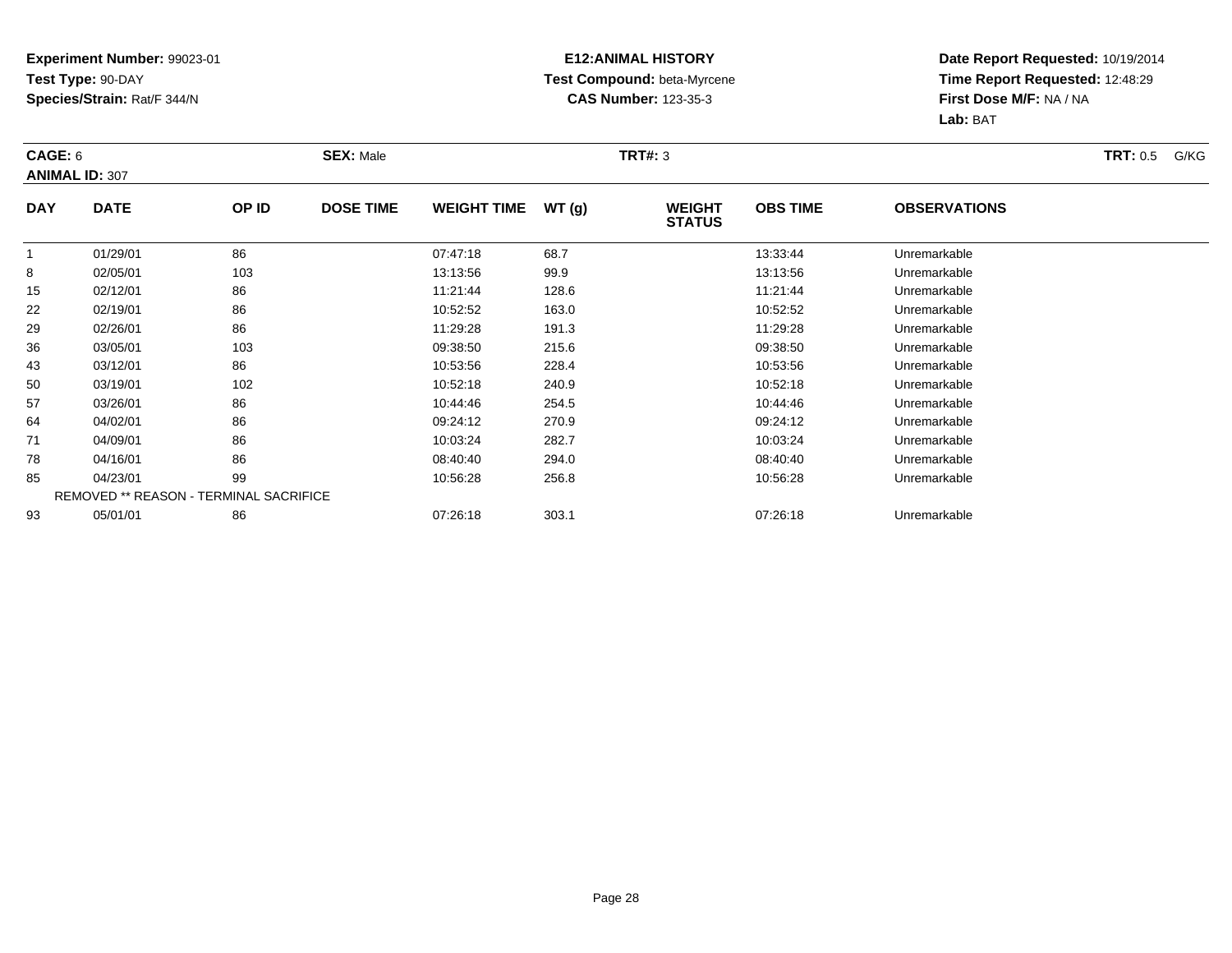### **E12:ANIMAL HISTORY Test Compound:** beta-Myrcene**CAS Number:** 123-35-3

| CAGE: 6      |                                               |       | <b>SEX: Male</b> |                    |       | <b>TRT#: 3</b>                 |                 |                     | <b>TRT:</b> 0.5<br>G/KG |
|--------------|-----------------------------------------------|-------|------------------|--------------------|-------|--------------------------------|-----------------|---------------------|-------------------------|
|              | <b>ANIMAL ID: 308</b>                         |       |                  |                    |       |                                |                 |                     |                         |
| <b>DAY</b>   | <b>DATE</b>                                   | OP ID | <b>DOSE TIME</b> | <b>WEIGHT TIME</b> | WT(g) | <b>WEIGHT</b><br><b>STATUS</b> | <b>OBS TIME</b> | <b>OBSERVATIONS</b> |                         |
| $\mathbf{1}$ | 01/29/01                                      | 86    |                  | 07:47:18           | 65.7  |                                | 13:33:44        | Unremarkable        |                         |
| 8            | 02/05/01                                      | 103   |                  | 13:13:56           | 99.2  |                                | 13:13:56        | Unremarkable        |                         |
| 15           | 02/12/01                                      | 86    |                  | 11:21:44           | 130.5 |                                | 11:21:44        | Unremarkable        |                         |
| 22           | 02/19/01                                      | 86    |                  | 10:52:52           | 162.5 |                                | 10:52:52        | Unremarkable        |                         |
| 29           | 02/26/01                                      | 86    |                  | 11:29:28           | 193.6 |                                | 11:29:28        | Unremarkable        |                         |
| 36           | 03/05/01                                      | 103   |                  | 09:38:50           | 214.9 |                                | 09:38:50        | Unremarkable        |                         |
| 43           | 03/12/01                                      | 86    |                  | 10:53:56           | 234.2 |                                | 10:53:56        | Unremarkable        |                         |
| 50           | 03/19/01                                      | 102   |                  | 10:52:18           | 247.0 |                                | 10:52:18        | Unremarkable        |                         |
| 57           | 03/26/01                                      | 86    |                  | 10:44:46           | 258.1 |                                | 10:44:46        | Unremarkable        |                         |
| 64           | 04/02/01                                      | 86    |                  | 09:24:12           | 270.3 |                                | 09:24:12        | Unremarkable        |                         |
| 71           | 04/09/01                                      | 86    |                  | 10:03:24           | 281.2 |                                | 10:03:24        | Unremarkable        |                         |
| 78           | 04/16/01                                      | 86    |                  | 08:40:40           | 292.6 |                                | 08:40:40        | Unremarkable        |                         |
| 85           | 04/23/01                                      | 99    |                  | 10:56:28           | 268.4 |                                | 10:56:28        | Unremarkable        |                         |
|              | <b>REMOVED ** REASON - TERMINAL SACRIFICE</b> |       |                  |                    |       |                                |                 |                     |                         |
| 93           | 05/01/01                                      | 86    |                  | 07:26:18           | 303.0 |                                | 07:26:18        | Unremarkable        |                         |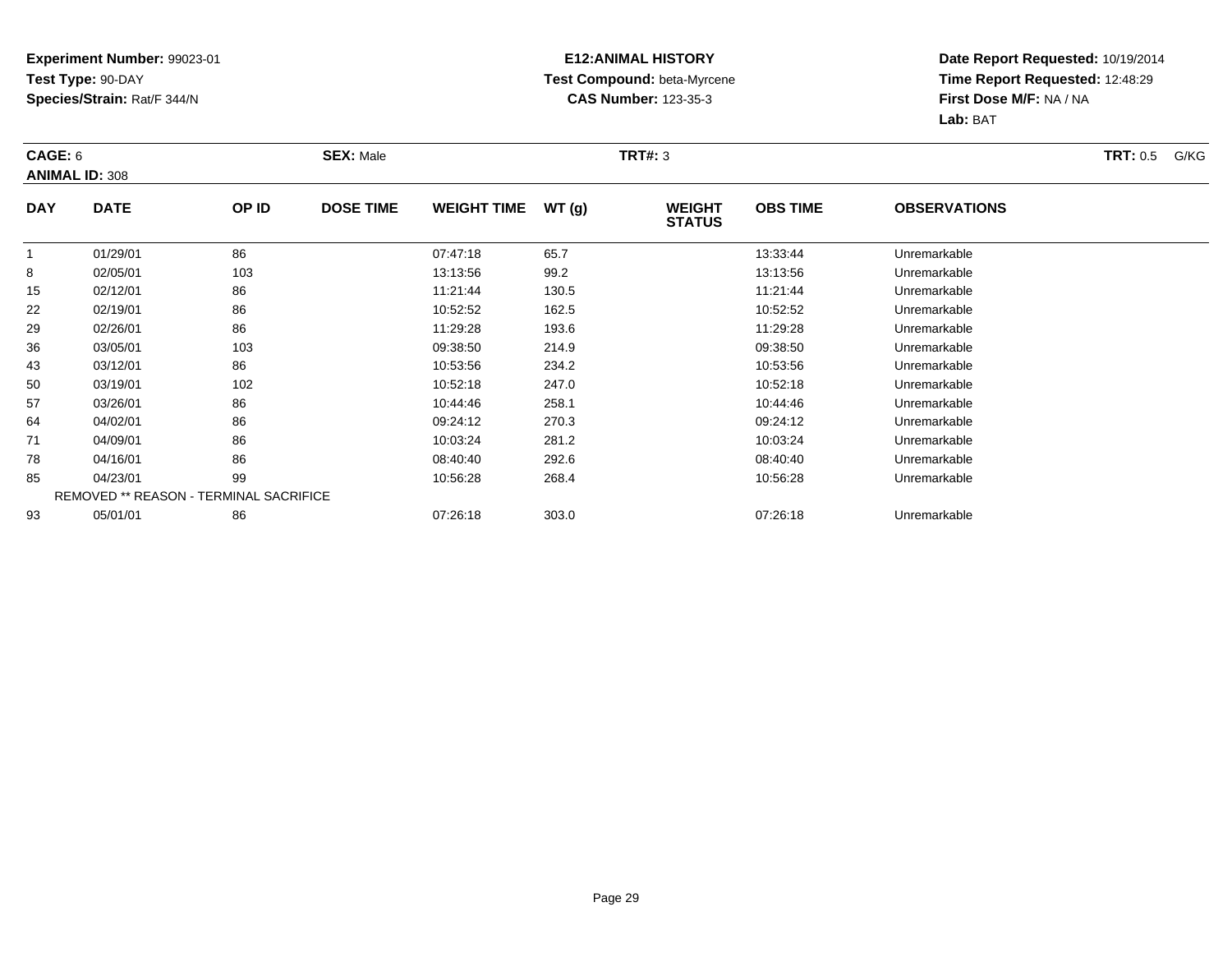### **E12:ANIMAL HISTORY Test Compound:** beta-Myrcene**CAS Number:** 123-35-3

| CAGE: 6      | <b>ANIMAL ID: 309</b>                         |       | <b>SEX: Male</b> |                    |       | <b>TRT#: 3</b>                 |                 |                     | <b>TRT:</b> 0.5<br>G/KG |
|--------------|-----------------------------------------------|-------|------------------|--------------------|-------|--------------------------------|-----------------|---------------------|-------------------------|
|              |                                               |       |                  |                    |       |                                |                 |                     |                         |
| <b>DAY</b>   | <b>DATE</b>                                   | OP ID | <b>DOSE TIME</b> | <b>WEIGHT TIME</b> | WT(g) | <b>WEIGHT</b><br><b>STATUS</b> | <b>OBS TIME</b> | <b>OBSERVATIONS</b> |                         |
| $\mathbf{1}$ | 01/29/01                                      | 86    |                  | 07:47:18           | 103.3 |                                | 13:33:44        | Unremarkable        |                         |
| 8            | 02/05/01                                      | 103   |                  | 13:13:56           | 135.1 |                                | 13:13:56        | Unremarkable        |                         |
| 15           | 02/12/01                                      | 86    |                  | 11:21:44           | 166.1 |                                | 11:21:44        | Unremarkable        |                         |
| 22           | 02/19/01                                      | 86    |                  | 10:52:52           | 193.8 |                                | 10:52:52        | Unremarkable        |                         |
| 29           | 02/26/01                                      | 86    |                  | 11:29:28           | 211.1 |                                | 11:29:28        | Unremarkable        |                         |
| 36           | 03/05/01                                      | 103   |                  | 09:38:50           | 232.2 |                                | 09:38:50        | Unremarkable        |                         |
| 43           | 03/12/01                                      | 86    |                  | 10:53:56           | 245.4 |                                | 10:53:56        | Unremarkable        |                         |
| 50           | 03/19/01                                      | 102   |                  | 10:52:18           | 254.1 |                                | 10:52:18        | Unremarkable        |                         |
| 57           | 03/26/01                                      | 86    |                  | 10:44:46           | 267.2 |                                | 10:44:46        | Unremarkable        |                         |
| 64           | 04/02/01                                      | 86    |                  | 09:24:12           | 281.7 |                                | 09:24:12        | Unremarkable        |                         |
| 71           | 04/09/01                                      | 86    |                  | 10:03:24           | 290.6 |                                | 10:03:24        | Unremarkable        |                         |
| 78           | 04/16/01                                      | 86    |                  | 08:40:40           | 300.1 |                                | 08:40:40        | Unremarkable        |                         |
| 85           | 04/23/01                                      | 99    |                  | 10:56:28           | 255.4 |                                | 10:56:28        | Unremarkable        |                         |
|              | <b>REMOVED ** REASON - TERMINAL SACRIFICE</b> |       |                  |                    |       |                                |                 |                     |                         |
| 93           | 05/01/01                                      | 86    |                  | 07:26:18           | 305.2 |                                | 07:26:18        | Unremarkable        |                         |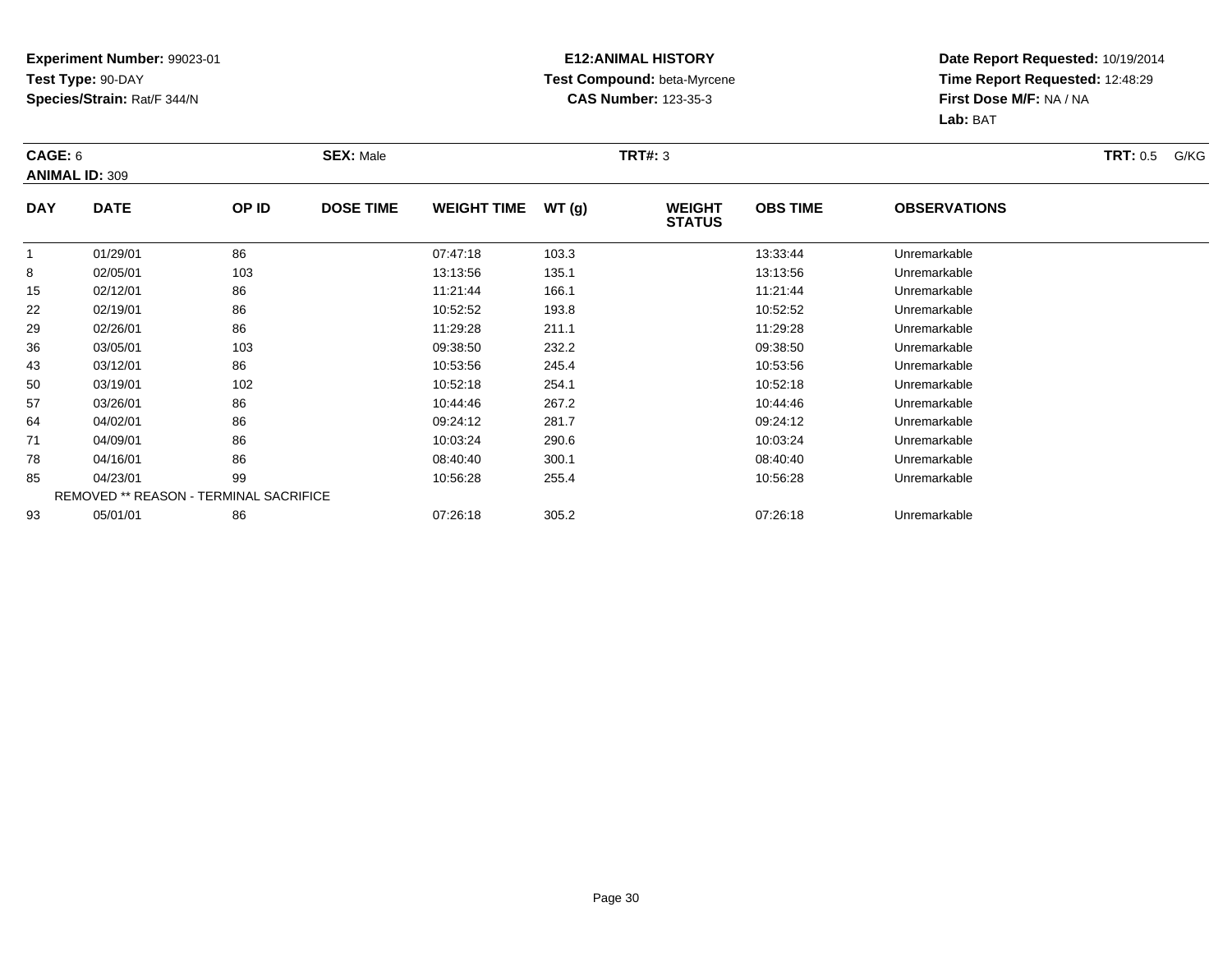### **E12:ANIMAL HISTORY Test Compound:** beta-Myrcene**CAS Number:** 123-35-3

| CAGE: 6      | <b>ANIMAL ID: 310</b>                         |       | <b>SEX: Male</b> |                    |       | <b>TRT#: 3</b>                 |                 |                     | <b>TRT:</b> 0.5<br>G/KG |
|--------------|-----------------------------------------------|-------|------------------|--------------------|-------|--------------------------------|-----------------|---------------------|-------------------------|
| <b>DAY</b>   | <b>DATE</b>                                   | OP ID | <b>DOSE TIME</b> | <b>WEIGHT TIME</b> | WT(g) | <b>WEIGHT</b><br><b>STATUS</b> | <b>OBS TIME</b> | <b>OBSERVATIONS</b> |                         |
| $\mathbf{1}$ | 01/29/01                                      | 86    |                  | 07:47:18           | 85.2  |                                | 13:33:44        | Unremarkable        |                         |
| 8            | 02/05/01                                      | 103   |                  | 13:13:56           | 113.8 |                                | 13:13:56        | Unremarkable        |                         |
| 15           | 02/12/01                                      | 86    |                  | 11:21:44           | 148.8 |                                | 11:21:44        | Unremarkable        |                         |
| 22           | 02/19/01                                      | 86    |                  | 10:52:52           | 182.0 |                                | 10:52:52        | Unremarkable        |                         |
| 29           | 02/26/01                                      | 86    |                  | 11:29:28           | 207.0 |                                | 11:29:28        | Unremarkable        |                         |
| 36           | 03/05/01                                      | 103   |                  | 09:38:50           | 228.6 |                                | 09:38:50        | Unremarkable        |                         |
| 43           | 03/12/01                                      | 86    |                  | 10:53:56           | 240.2 |                                | 10:53:56        | Unremarkable        |                         |
| 50           | 03/19/01                                      | 102   |                  | 10:52:18           | 254.4 |                                | 10:52:18        | Unremarkable        |                         |
| 57           | 03/26/01                                      | 86    |                  | 10:44:46           | 266.5 |                                | 10:44:46        | Unremarkable        |                         |
| 64           | 04/02/01                                      | 86    |                  | 09:24:12           | 276.9 |                                | 09:24:12        | Unremarkable        |                         |
| 71           | 04/09/01                                      | 86    |                  | 10:03:24           | 289.6 |                                | 10:03:24        | Unremarkable        |                         |
| 78           | 04/16/01                                      | 86    |                  | 08:40:40           | 300.2 |                                | 08:40:40        | Unremarkable        |                         |
| 85           | 04/23/01                                      | 99    |                  | 10:56:28           | 261.4 |                                | 10:56:28        | Unremarkable        |                         |
|              | <b>REMOVED ** REASON - TERMINAL SACRIFICE</b> |       |                  |                    |       |                                |                 |                     |                         |
| 93           | 05/01/01                                      | 86    |                  | 07:26:18           | 307.3 |                                | 07:26:18        | Unremarkable        |                         |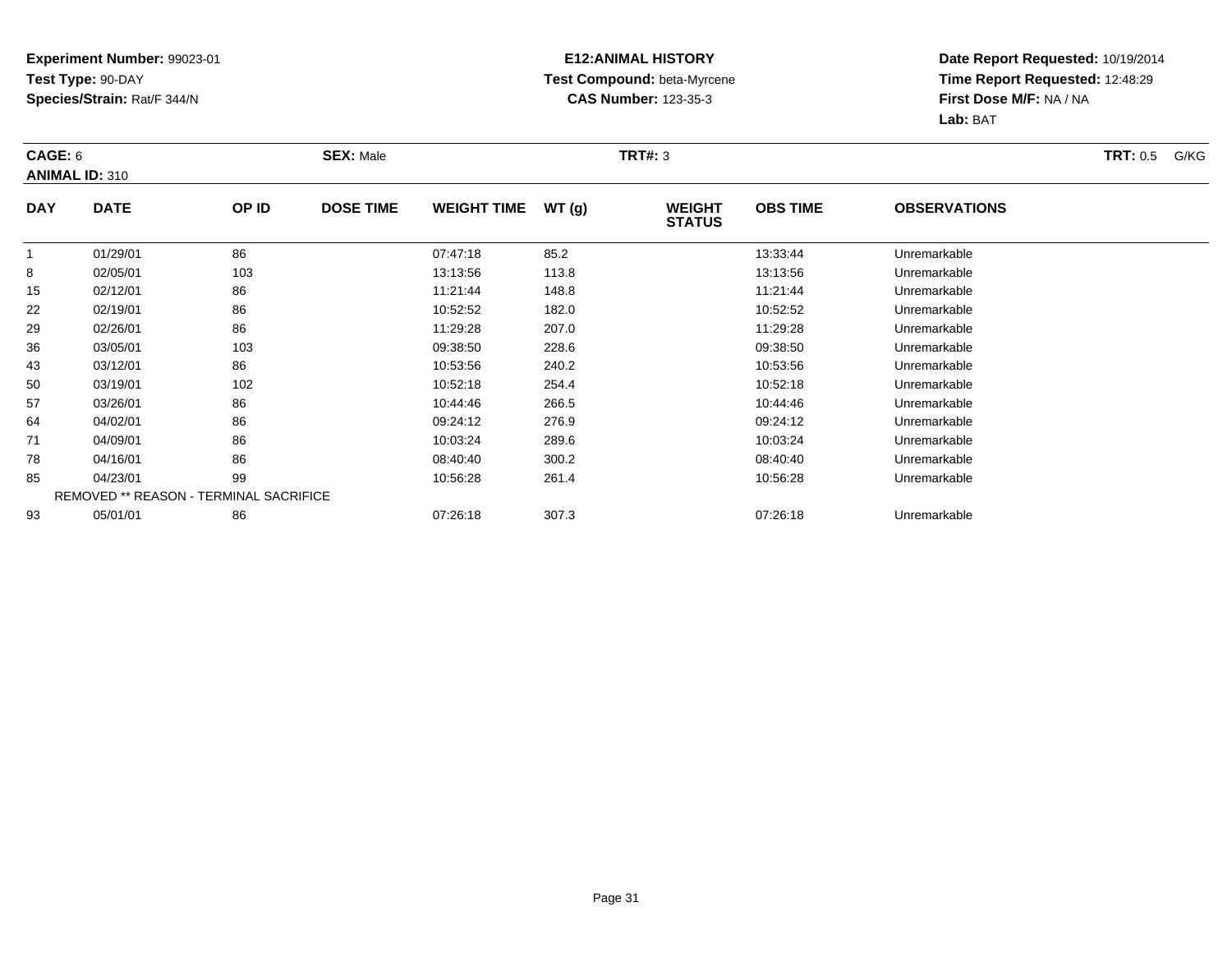### **E12:ANIMAL HISTORY Test Compound:** beta-Myrcene**CAS Number:** 123-35-3

| CAGE: 7    | <b>ANIMAL ID: 401</b>                         |       | <b>SEX: Male</b> |                    |       | <b>TRT#: 4</b>                 |                 |                     | <b>TRT:</b> 1.0<br>G/KG |
|------------|-----------------------------------------------|-------|------------------|--------------------|-------|--------------------------------|-----------------|---------------------|-------------------------|
| <b>DAY</b> | <b>DATE</b>                                   | OP ID | <b>DOSE TIME</b> | <b>WEIGHT TIME</b> | WT(g) | <b>WEIGHT</b><br><b>STATUS</b> | <b>OBS TIME</b> | <b>OBSERVATIONS</b> |                         |
|            | 01/29/01                                      | 86    |                  | 07:41:06           | 91.5  |                                | 13:28:30        | Unremarkable        |                         |
| 8          | 02/05/01                                      | 103   |                  | 13:04:42           | 116.1 |                                | 13:04:42        | Unremarkable        |                         |
| 15         | 02/12/01                                      | 86    |                  | 11:20:04           | 143.0 |                                | 11:20:04        | Unremarkable        |                         |
| 22         | 02/19/01                                      | 86    |                  | 10:51:32           | 165.0 |                                | 10:51:32        | Unremarkable        |                         |
| 29         | 02/26/01                                      | 86    |                  | 11:30:36           | 180.5 |                                | 11:30:36        | Unremarkable        |                         |
| 36         | 03/05/01                                      | 103   |                  | 09:39:50           | 201.5 |                                | 09:39:50        | Unremarkable        |                         |
| 43         | 03/12/01                                      | 86    |                  | 10:50:58           | 209.5 |                                | 10:50:58        | Unremarkable        |                         |
| 50         | 03/19/01                                      | 102   |                  | 10:47:34           | 217.7 |                                | 10:47:34        | Unremarkable        |                         |
| 57         | 03/26/01                                      | 86    |                  | 10:41:36           | 227.3 |                                | 10:41:36        | Unremarkable        |                         |
| 64         | 04/02/01                                      | 86    |                  | 09:20:58           | 239.0 |                                | 09:20:58        | Unremarkable        |                         |
| 71         | 04/09/01                                      | 86    |                  | 10:06:48           | 247.2 |                                | 10:06:48        | Unremarkable        |                         |
| 78         | 04/16/01                                      | 86    |                  | 08:44:20           | 250.5 |                                | 08:44:20        | Unremarkable        |                         |
| 85         | 04/23/01                                      | 99    |                  | 10:52:02           | 252.0 |                                | 10:52:02        | Unremarkable        |                         |
|            | <b>REMOVED ** REASON - TERMINAL SACRIFICE</b> |       |                  |                    |       |                                |                 |                     |                         |
| 93         | 05/01/01                                      | 86    |                  | 07:29:02           | 255.5 |                                | 07:29:02        | Unremarkable        |                         |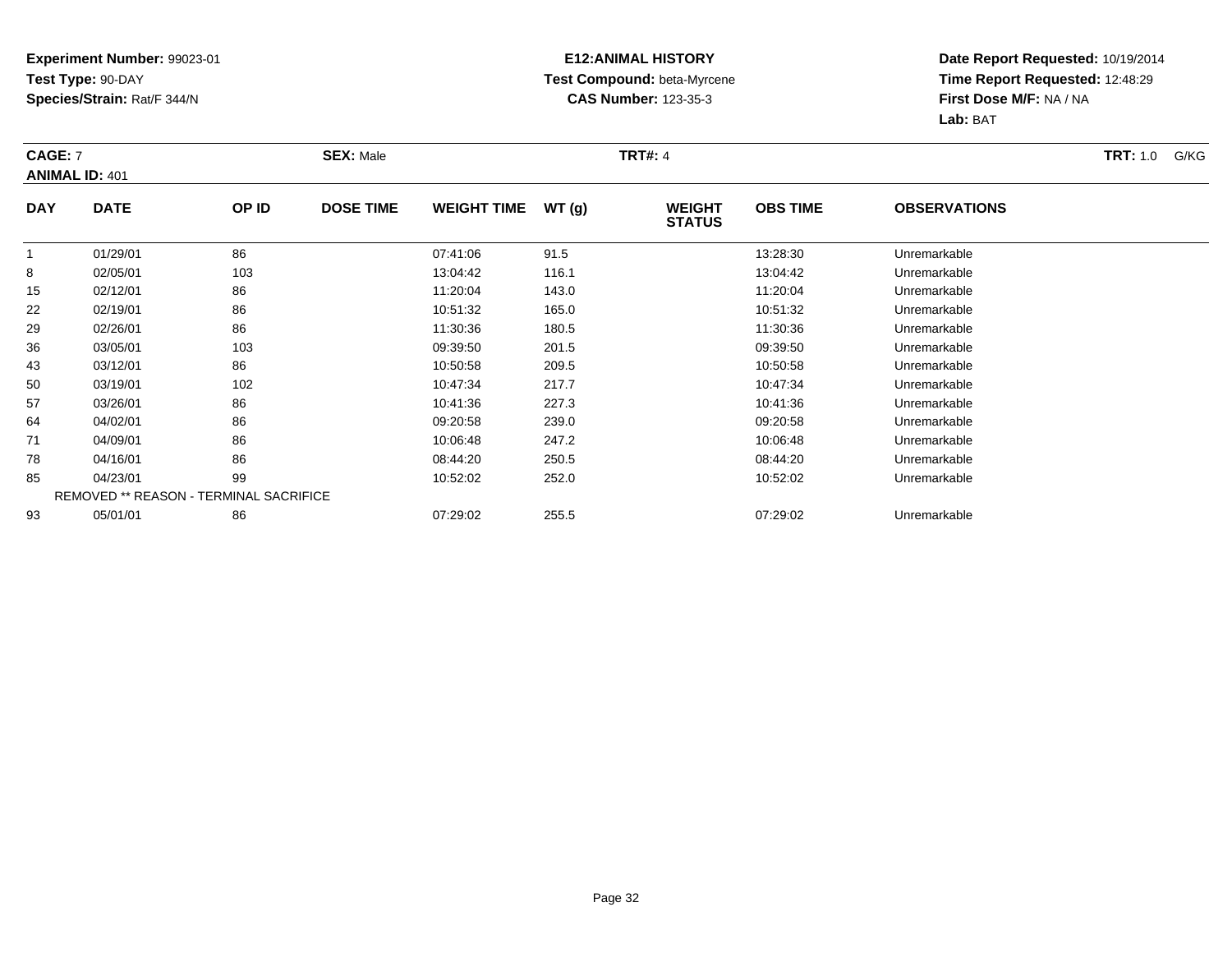### **E12:ANIMAL HISTORY Test Compound:** beta-Myrcene**CAS Number:** 123-35-3

| CAGE: 7    | <b>ANIMAL ID: 402</b>                         |       | <b>SEX: Male</b> |                    |       | <b>TRT#: 4</b>                 |                 |                     | <b>TRT:</b> 1.0<br>G/KG |
|------------|-----------------------------------------------|-------|------------------|--------------------|-------|--------------------------------|-----------------|---------------------|-------------------------|
| <b>DAY</b> | <b>DATE</b>                                   | OP ID | <b>DOSE TIME</b> | <b>WEIGHT TIME</b> | WT(g) | <b>WEIGHT</b><br><b>STATUS</b> | <b>OBS TIME</b> | <b>OBSERVATIONS</b> |                         |
|            | 01/29/01                                      | 86    |                  | 07:41:06           | 104.7 |                                | 13:28:30        | Unremarkable        |                         |
| 8          | 02/05/01                                      | 103   |                  | 13:04:42           | 134.9 |                                | 13:04:42        | Unremarkable        |                         |
| 15         | 02/12/01                                      | 86    |                  | 11:20:04           | 167.2 |                                | 11:20:04        | Unremarkable        |                         |
| 22         | 02/19/01                                      | 86    |                  | 10:51:32           | 200.6 |                                | 10:51:32        | Unremarkable        |                         |
| 29         | 02/26/01                                      | 86    |                  | 11:30:36           | 218.4 |                                | 11:30:36        | Unremarkable        |                         |
| 36         | 03/05/01                                      | 103   |                  | 09:39:50           | 241.0 |                                | 09:39:50        | Unremarkable        |                         |
| 43         | 03/12/01                                      | 86    |                  | 10:50:58           | 253.7 |                                | 10:50:58        | Unremarkable        |                         |
| 50         | 03/19/01                                      | 102   |                  | 10:47:34           | 262.8 |                                | 10:47:34        | Unremarkable        |                         |
| 57         | 03/26/01                                      | 86    |                  | 10:41:36           | 271.8 |                                | 10:41:36        | Unremarkable        |                         |
| 64         | 04/02/01                                      | 86    |                  | 09:20:58           | 286.2 |                                | 09:20:58        | Unremarkable        |                         |
| 71         | 04/09/01                                      | 86    |                  | 10:06:48           | 296.2 |                                | 10:06:48        | Unremarkable        |                         |
| 78         | 04/16/01                                      | 86    |                  | 08:44:20           | 306.8 |                                | 08:44:20        | Unremarkable        |                         |
| 85         | 04/23/01                                      | 99    |                  | 10:52:02           | 311.1 |                                | 10:52:02        | Unremarkable        |                         |
|            | <b>REMOVED ** REASON - TERMINAL SACRIFICE</b> |       |                  |                    |       |                                |                 |                     |                         |
| 93         | 05/01/01                                      | 86    |                  | 07:29:02           | 316.5 |                                | 07:29:02        | Unremarkable        |                         |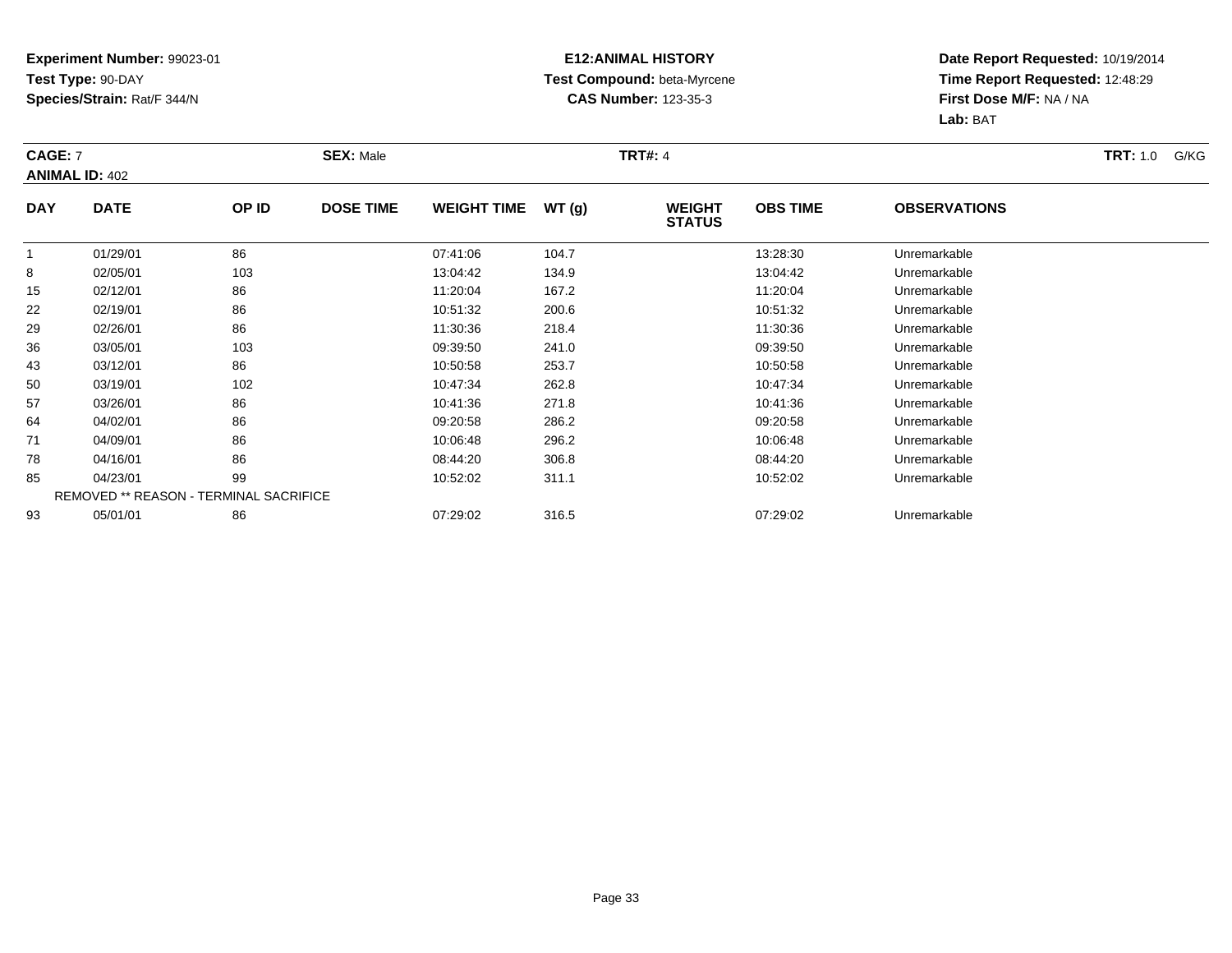#### **E12:ANIMAL HISTORY Test Compound:** beta-Myrcene**CAS Number:** 123-35-3

| <b>CAGE: 7</b> | <b>ANIMAL ID: 403</b> |                                            | <b>SEX: Male</b> |                    |       | <b>TRT#: 4</b>                 |                 |                     | TRT: 1.0<br>G/KG |
|----------------|-----------------------|--------------------------------------------|------------------|--------------------|-------|--------------------------------|-----------------|---------------------|------------------|
| <b>DAY</b>     | <b>DATE</b>           | OP ID                                      | <b>DOSE TIME</b> | <b>WEIGHT TIME</b> | WT(g) | <b>WEIGHT</b><br><b>STATUS</b> | <b>OBS TIME</b> | <b>OBSERVATIONS</b> |                  |
|                | 01/29/01              | 86                                         |                  | 07:41:06           | 73.5  |                                | 13:28:30        | Unremarkable        |                  |
| 8              | 02/05/01              | 103                                        |                  | 13:04:42           | 103.4 |                                | 13:04:42        | Unremarkable        |                  |
| 15             | 02/12/01              | 86                                         |                  | 11:20:04           | 131.8 |                                | 11:20:04        | Unremarkable        |                  |
| 22             | 02/19/01              | 86                                         |                  | 10:51:32           | 165.5 |                                | 10:51:32        | Unremarkable        |                  |
|                |                       | <b>REMOVED ** REASON - DOSING ACCIDENT</b> |                  |                    |       |                                |                 |                     |                  |
| 26             | 02/23/01              | 86                                         |                  | 09:21:52           | 185.6 |                                | 09:21:52        | Unremarkable        |                  |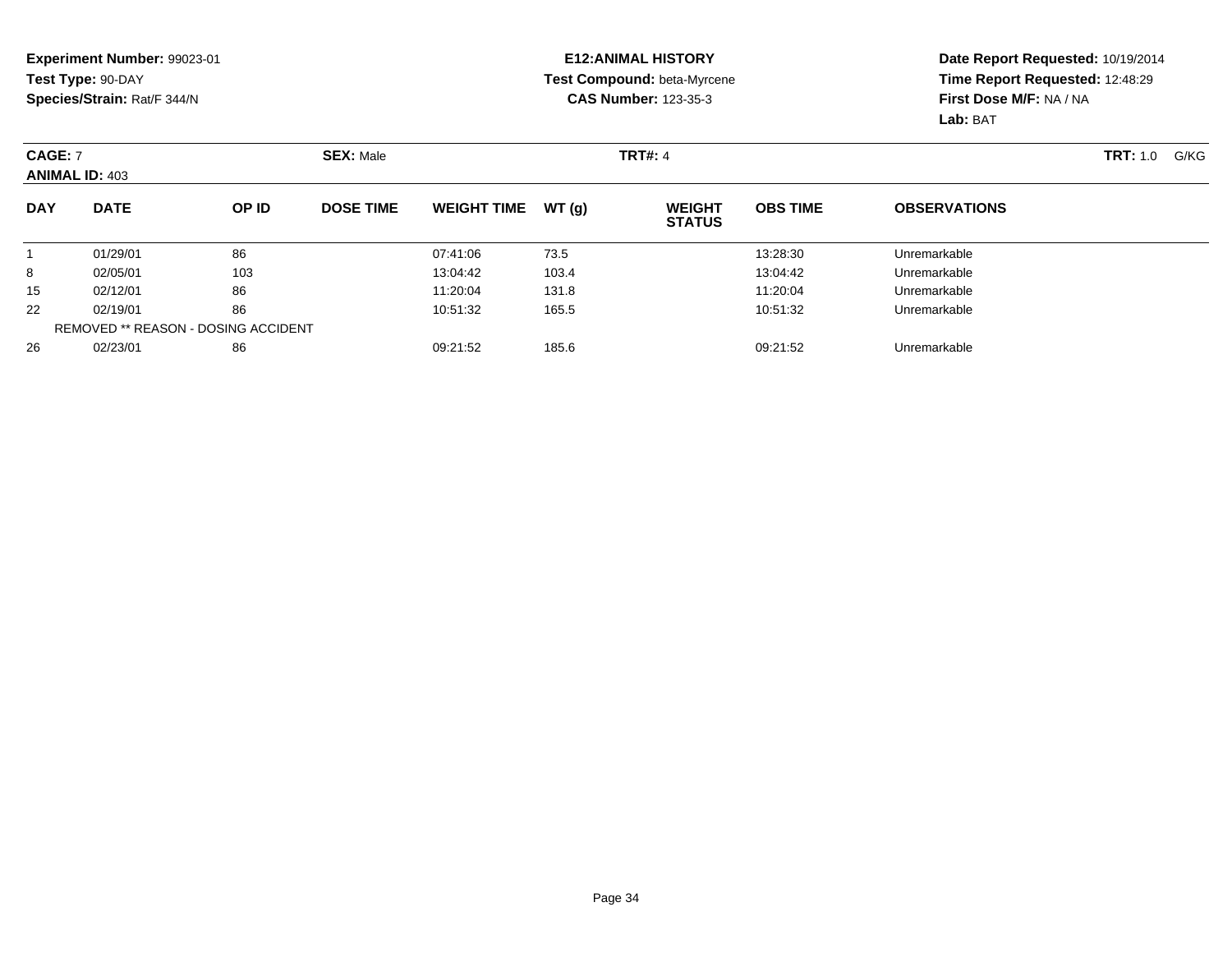### **E12:ANIMAL HISTORY Test Compound:** beta-Myrcene**CAS Number:** 123-35-3

| CAGE: 7    | <b>ANIMAL ID: 404</b>                         |       | <b>SEX: Male</b> |                    |       | <b>TRT#: 4</b>                 |                 |                     | <b>TRT:</b> 1.0<br>G/KG |
|------------|-----------------------------------------------|-------|------------------|--------------------|-------|--------------------------------|-----------------|---------------------|-------------------------|
| <b>DAY</b> | <b>DATE</b>                                   | OP ID | <b>DOSE TIME</b> | <b>WEIGHT TIME</b> | WT(g) | <b>WEIGHT</b><br><b>STATUS</b> | <b>OBS TIME</b> | <b>OBSERVATIONS</b> |                         |
| 1          | 01/29/01                                      | 86    |                  | 07:41:06           | 109.5 |                                | 13:28:30        | Unremarkable        |                         |
| 8          | 02/05/01                                      | 103   |                  | 13:04:42           | 134.8 |                                | 13:04:42        | Unremarkable        |                         |
| 15         | 02/12/01                                      | 86    |                  | 11:20:04           | 164.9 |                                | 11:20:04        | Unremarkable        |                         |
| 22         | 02/19/01                                      | 86    |                  | 10:51:32           | 190.6 |                                | 10:51:32        | Unremarkable        |                         |
| 29         | 02/26/01                                      | 86    |                  | 11:30:36           | 212.2 |                                | 11:30:36        | Unremarkable        |                         |
| 36         | 03/05/01                                      | 103   |                  | 09:39:50           | 235.4 |                                | 09:39:50        | Unremarkable        |                         |
| 43         | 03/12/01                                      | 86    |                  | 10:50:58           | 248.0 |                                | 10:50:58        | Unremarkable        |                         |
| 50         | 03/19/01                                      | 102   |                  | 10:47:34           | 259.8 |                                | 10:47:34        | Unremarkable        |                         |
| 57         | 03/26/01                                      | 86    |                  | 10:41:36           | 270.0 |                                | 10:41:36        | Unremarkable        |                         |
| 64         | 04/02/01                                      | 86    |                  | 09:20:58           | 282.4 |                                | 09:20:58        | Unremarkable        |                         |
| 71         | 04/09/01                                      | 86    |                  | 10:06:48           | 291.5 |                                | 10:06:48        | Unremarkable        |                         |
| 78         | 04/16/01                                      | 86    |                  | 08:44:20           | 303.4 |                                | 08:44:20        | Unremarkable        |                         |
| 85         | 04/23/01                                      | 99    |                  | 10:52:02           | 312.5 |                                | 10:52:02        | Unremarkable        |                         |
|            | <b>REMOVED ** REASON - TERMINAL SACRIFICE</b> |       |                  |                    |       |                                |                 |                     |                         |
| 93         | 05/01/01                                      | 86    |                  | 07:29:02           | 319.7 |                                | 07:29:02        | Unremarkable        |                         |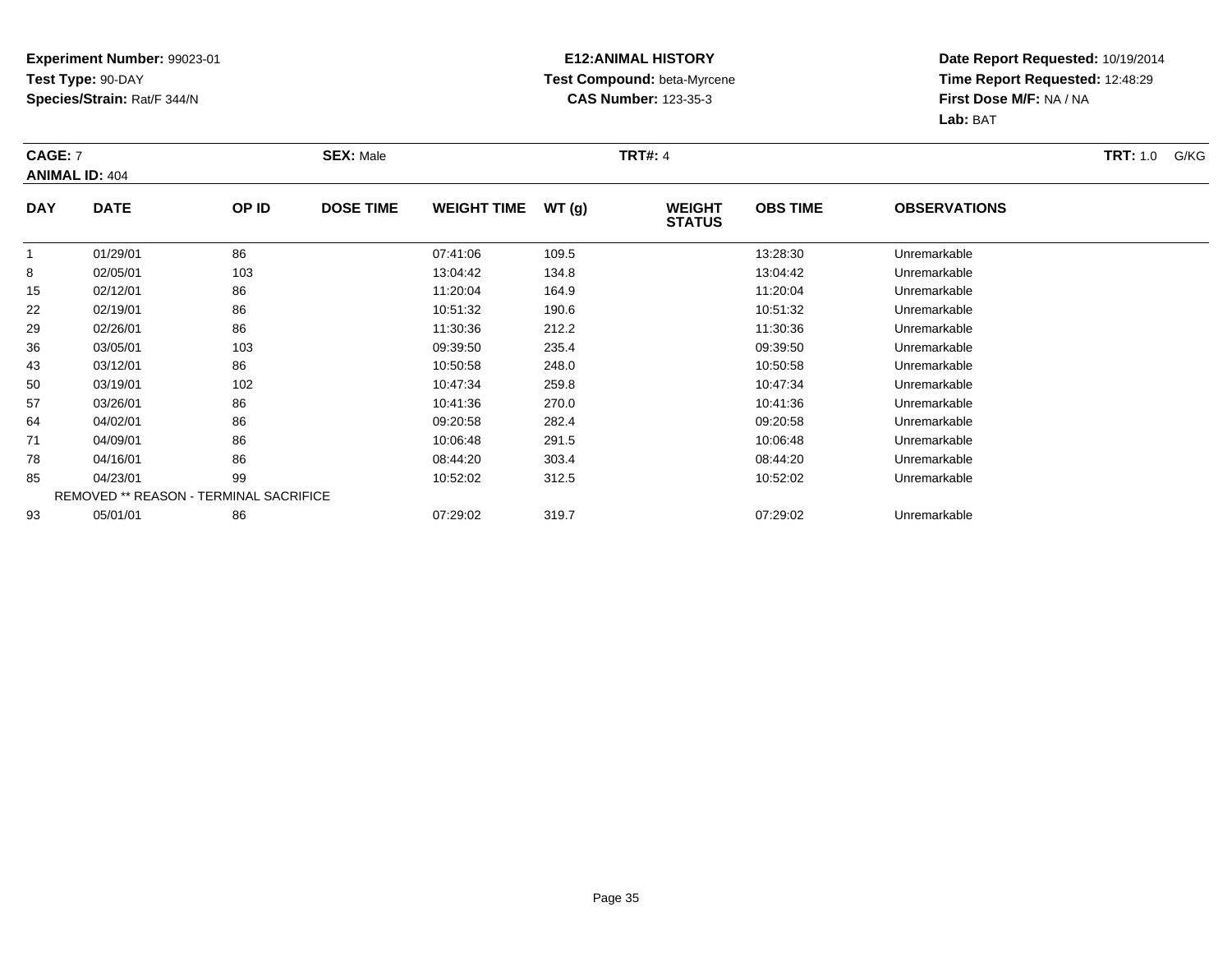### **E12:ANIMAL HISTORY Test Compound:** beta-Myrcene**CAS Number:** 123-35-3

| CAGE: 7               |                                               |       | <b>SEX: Male</b> |                    | TRT#: 4 |                                |                 |                     |  |
|-----------------------|-----------------------------------------------|-------|------------------|--------------------|---------|--------------------------------|-----------------|---------------------|--|
| <b>ANIMAL ID: 405</b> |                                               |       |                  |                    |         |                                |                 |                     |  |
| <b>DAY</b>            | <b>DATE</b>                                   | OP ID | <b>DOSE TIME</b> | <b>WEIGHT TIME</b> | WT(g)   | <b>WEIGHT</b><br><b>STATUS</b> | <b>OBS TIME</b> | <b>OBSERVATIONS</b> |  |
|                       | 01/29/01                                      | 86    |                  | 07:41:06           | 116.1   |                                | 13:28:30        | Unremarkable        |  |
| 8                     | 02/05/01                                      | 103   |                  | 13:04:42           | 147.1   |                                | 13:04:42        | Unremarkable        |  |
| 15                    | 02/12/01                                      | 86    |                  | 11:20:04           | 180.1   |                                | 11:20:04        | Unremarkable        |  |
| 22                    | 02/19/01                                      | 86    |                  | 10:51:32           | 215.6   |                                | 10:51:32        | Unremarkable        |  |
| 29                    | 02/26/01                                      | 86    |                  | 11:30:36           | 235.1   |                                | 11:30:36        | Unremarkable        |  |
| 36                    | 03/05/01                                      | 103   |                  | 09:39:50           | 257.0   |                                | 09:39:50        | Unremarkable        |  |
| 43                    | 03/12/01                                      | 86    |                  | 10:50:58           | 264.5   |                                | 10:50:58        | Unremarkable        |  |
| 50                    | 03/19/01                                      | 102   |                  | 10:47:34           | 271.5   |                                | 10:47:34        | Unremarkable        |  |
| 57                    | 03/26/01                                      | 86    |                  | 10:41:36           | 284.9   |                                | 10:41:36        | Unremarkable        |  |
| 64                    | 04/02/01                                      | 86    |                  | 09:20:58           | 298.0   |                                | 09:20:58        | Unremarkable        |  |
| 71                    | 04/09/01                                      | 86    |                  | 10:06:48           | 308.7   |                                | 10:06:48        | Unremarkable        |  |
| 78                    | 04/16/01                                      | 86    |                  | 08:44:20           | 315.9   |                                | 08:44:20        | Unremarkable        |  |
| 85                    | 04/23/01                                      | 99    |                  | 10:52:02           | 326.6   |                                | 10:52:02        | Unremarkable        |  |
|                       | <b>REMOVED ** REASON - TERMINAL SACRIFICE</b> |       |                  |                    |         |                                |                 |                     |  |
| 93                    | 05/01/01                                      | 86    |                  | 07:29:02           | 335.3   |                                | 07:29:02        | Unremarkable        |  |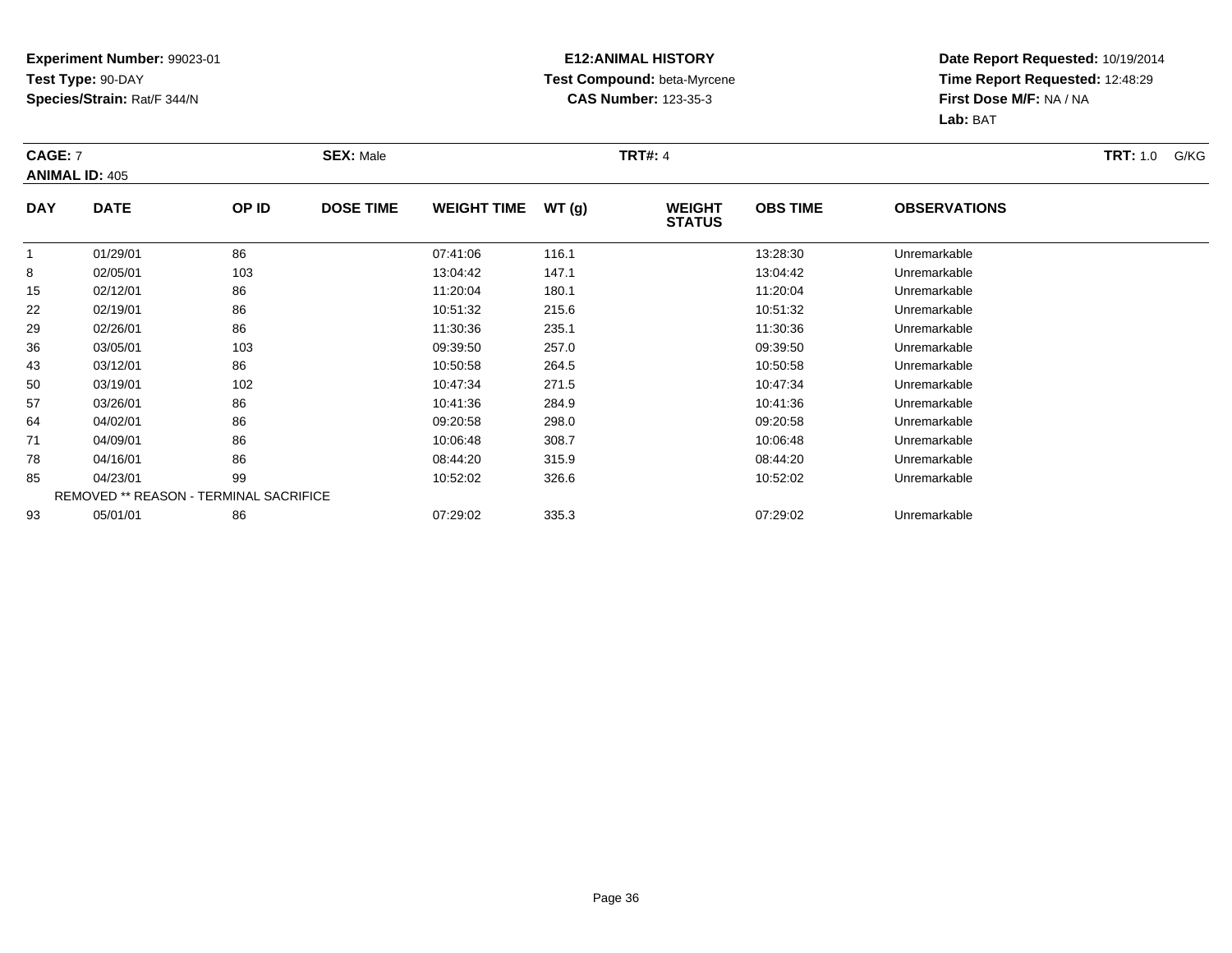### **E12:ANIMAL HISTORY Test Compound:** beta-Myrcene**CAS Number:** 123-35-3

| CAGE: 8    | <b>ANIMAL ID: 406</b>                         |       | <b>SEX: Male</b> |                    |       | <b>TRT#: 4</b>                 |                 |                     | <b>TRT:</b> 1.0<br>G/KG |
|------------|-----------------------------------------------|-------|------------------|--------------------|-------|--------------------------------|-----------------|---------------------|-------------------------|
| <b>DAY</b> | <b>DATE</b>                                   | OP ID | <b>DOSE TIME</b> | <b>WEIGHT TIME</b> | WT(g) | <b>WEIGHT</b><br><b>STATUS</b> | <b>OBS TIME</b> | <b>OBSERVATIONS</b> |                         |
| -1         | 01/29/01                                      | 86    |                  | 07:42:24           | 80.0  |                                | 13:29:32        | Unremarkable        |                         |
| 8          | 02/05/01                                      | 103   |                  | 13:06:06           | 107.1 |                                | 13:06:06        | Unremarkable        |                         |
| 15         | 02/12/01                                      | 86    |                  | 11:18:48           | 138.4 |                                | 11:18:48        | Unremarkable        |                         |
| 22         | 02/19/01                                      | 86    |                  | 10:48:54           | 169.4 |                                | 10:48:54        | Unremarkable        |                         |
| 29         | 02/26/01                                      | 86    |                  | 11:31:42           | 189.7 |                                | 11:31:42        | Unremarkable        |                         |
| 36         | 03/05/01                                      | 103   |                  | 09:40:46           | 209.1 |                                | 09:40:46        | Unremarkable        |                         |
| 43         | 03/12/01                                      | 86    |                  | 10:51:52           | 221.6 |                                | 10:51:52        | Unremarkable        |                         |
| 50         | 03/19/01                                      | 102   |                  | 10:49:06           | 229.3 |                                | 10:49:06        | Unremarkable        |                         |
| 57         | 03/26/01                                      | 86    |                  | 10:42:32           | 236.0 |                                | 10:42:32        | Unremarkable        |                         |
| 64         | 04/02/01                                      | 86    |                  | 09:22:04           | 245.2 |                                | 09:22:04        | Unremarkable        |                         |
| 71         | 04/09/01                                      | 86    |                  | 10:05:38           | 253.5 |                                | 10:05:38        | Unremarkable        |                         |
| 78         | 04/16/01                                      | 86    |                  | 08:43:00           | 263.0 |                                | 08:43:00        | Unremarkable        |                         |
| 85         | 04/23/01                                      | 99    |                  | 10:53:22           | 269.1 |                                | 10:53:22        | Unremarkable        |                         |
|            | <b>REMOVED ** REASON - TERMINAL SACRIFICE</b> |       |                  |                    |       |                                |                 |                     |                         |
| 93         | 05/01/01                                      | 86    |                  | 07:30:46           | 280.1 |                                | 07:30:46        | Unremarkable        |                         |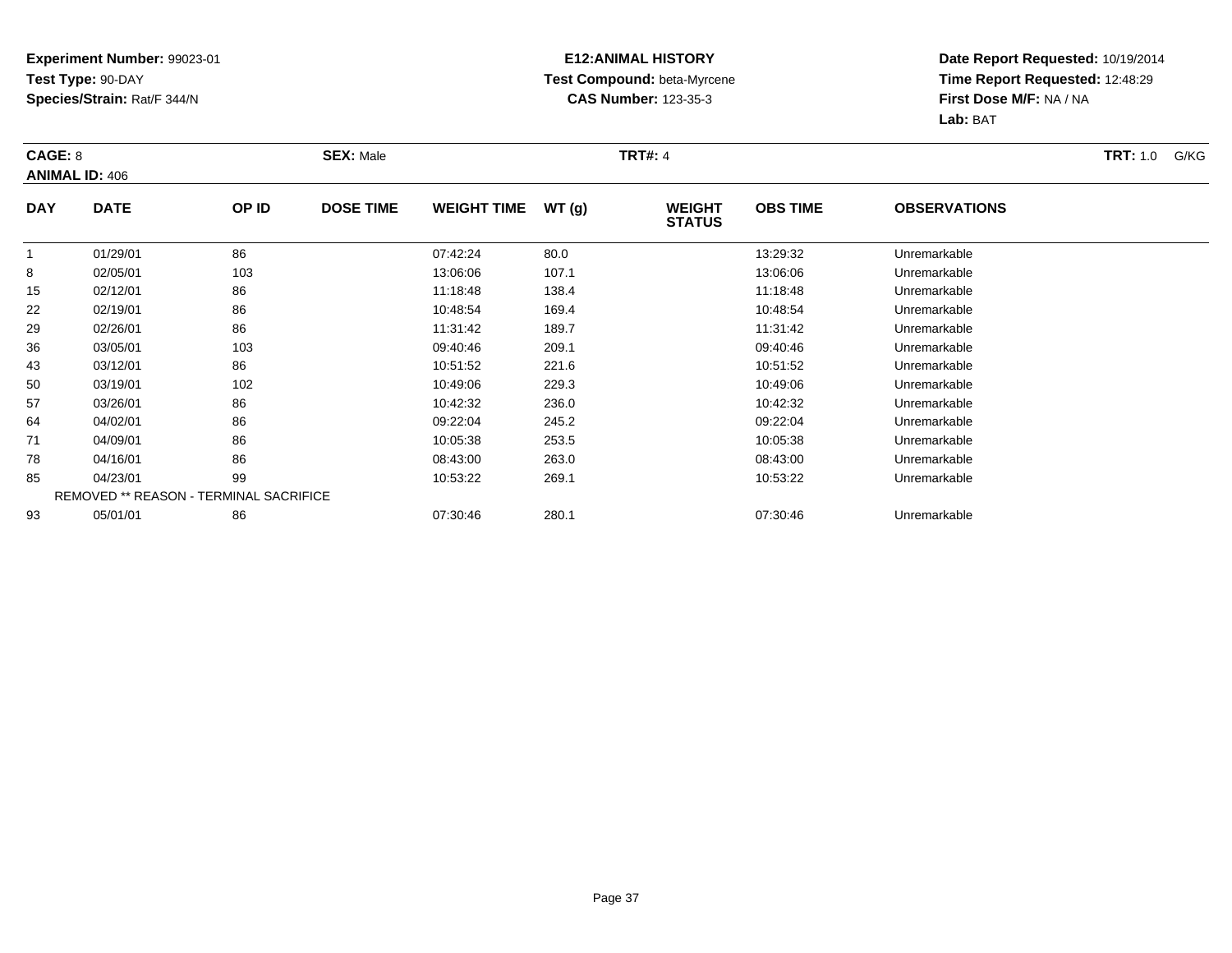### **E12:ANIMAL HISTORY Test Compound:** beta-Myrcene**CAS Number:** 123-35-3

| CAGE: 8    | <b>ANIMAL ID: 407</b>                         |       | <b>SEX: Male</b> |                    |       | <b>TRT#: 4</b>                 |                 |                     | <b>TRT:</b> 1.0<br>G/KG |
|------------|-----------------------------------------------|-------|------------------|--------------------|-------|--------------------------------|-----------------|---------------------|-------------------------|
| <b>DAY</b> | <b>DATE</b>                                   | OP ID | <b>DOSE TIME</b> | <b>WEIGHT TIME</b> | WT(g) | <b>WEIGHT</b><br><b>STATUS</b> | <b>OBS TIME</b> | <b>OBSERVATIONS</b> |                         |
|            | 01/29/01                                      | 86    |                  | 07:42:24           | 100.7 |                                | 13:29:32        | Unremarkable        |                         |
| 8          | 02/05/01                                      | 103   |                  | 13:06:06           | 126.6 |                                | 13:06:06        | Unremarkable        |                         |
| 15         | 02/12/01                                      | 86    |                  | 11:18:48           | 164.4 |                                | 11:18:48        | Unremarkable        |                         |
| 22         | 02/19/01                                      | 86    |                  | 10:48:54           | 195.4 |                                | 10:48:54        | Unremarkable        |                         |
| 29         | 02/26/01                                      | 86    |                  | 11:31:42           | 215.6 |                                | 11:31:42        | Unremarkable        |                         |
| 36         | 03/05/01                                      | 103   |                  | 09:40:46           | 236.4 |                                | 09:40:46        | Unremarkable        |                         |
| 43         | 03/12/01                                      | 86    |                  | 10:51:52           | 248.4 |                                | 10:51:52        | Unremarkable        |                         |
| 50         | 03/19/01                                      | 102   |                  | 10:49:06           | 259.2 |                                | 10:49:06        | Unremarkable        |                         |
| 57         | 03/26/01                                      | 86    |                  | 10:42:32           | 266.3 |                                | 10:42:32        | Unremarkable        |                         |
| 64         | 04/02/01                                      | 86    |                  | 09:22:04           | 277.7 |                                | 09:22:04        | Unremarkable        |                         |
| 71         | 04/09/01                                      | 86    |                  | 10:05:38           | 288.0 |                                | 10:05:38        | Unremarkable        |                         |
| 78         | 04/16/01                                      | 86    |                  | 08:43:00           | 298.0 |                                | 08:43:00        | Unremarkable        |                         |
| 85         | 04/23/01                                      | 99    |                  | 10:53:22           | 302.6 |                                | 10:53:22        | Unremarkable        |                         |
|            | <b>REMOVED ** REASON - TERMINAL SACRIFICE</b> |       |                  |                    |       |                                |                 |                     |                         |
| 93         | 05/01/01                                      | 86    |                  | 07:30:46           | 308.7 |                                | 07:30:46        | Unremarkable        |                         |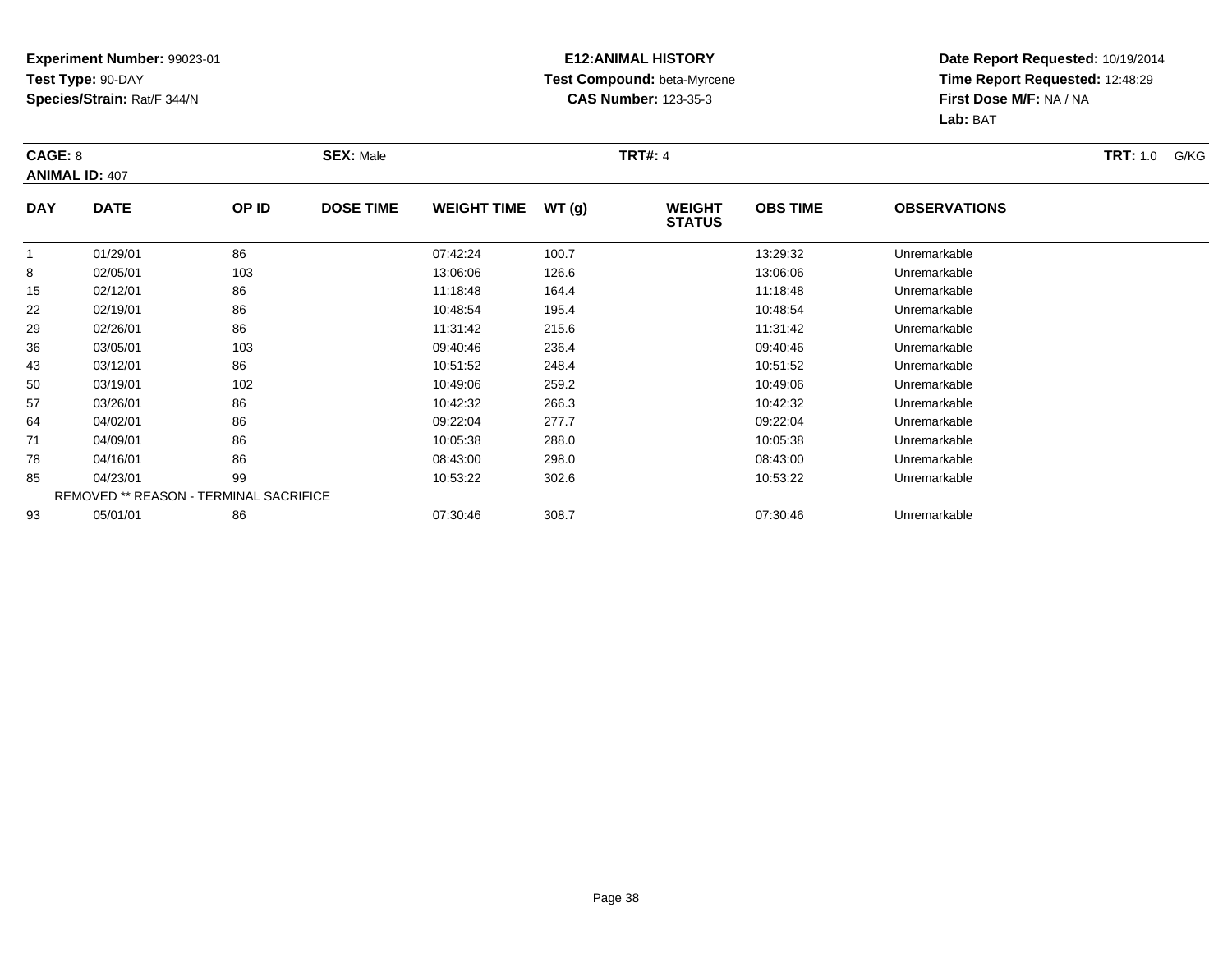### **E12:ANIMAL HISTORY Test Compound:** beta-Myrcene**CAS Number:** 123-35-3

| CAGE: 8    | <b>ANIMAL ID: 408</b>                         |       | <b>SEX: Male</b> |                    |        | <b>TRT#: 4</b>                 |                 |                     | <b>TRT:</b> 1.0<br>G/KG |
|------------|-----------------------------------------------|-------|------------------|--------------------|--------|--------------------------------|-----------------|---------------------|-------------------------|
| <b>DAY</b> | <b>DATE</b>                                   | OP ID | <b>DOSE TIME</b> | <b>WEIGHT TIME</b> | WT (g) | <b>WEIGHT</b><br><b>STATUS</b> | <b>OBS TIME</b> | <b>OBSERVATIONS</b> |                         |
| 1          | 01/29/01                                      | 86    |                  | 07:42:24           | 69.5   |                                | 13:29:32        | Unremarkable        |                         |
| 8          | 02/05/01                                      | 103   |                  | 13:06:06           | 103.4  |                                | 13:06:06        | Unremarkable        |                         |
| 15         | 02/12/01                                      | 86    |                  | 11:18:48           | 134.9  |                                | 11:18:48        | Unremarkable        |                         |
| 22         | 02/19/01                                      | 86    |                  | 10:48:54           | 166.5  |                                | 10:48:54        | Unremarkable        |                         |
| 29         | 02/26/01                                      | 86    |                  | 11:31:42           | 192.1  |                                | 11:31:42        | Unremarkable        |                         |
| 36         | 03/05/01                                      | 103   |                  | 09:40:46           | 212.1  |                                | 09:40:46        | Unremarkable        |                         |
| 43         | 03/12/01                                      | 86    |                  | 10:51:52           | 226.8  |                                | 10:51:52        | Unremarkable        |                         |
| 50         | 03/19/01                                      | 102   |                  | 10:49:06           | 241.5  |                                | 10:49:06        | Unremarkable        |                         |
| 57         | 03/26/01                                      | 86    |                  | 10:42:32           | 250.0  |                                | 10:42:32        | Unremarkable        |                         |
| 64         | 04/02/01                                      | 86    |                  | 09:22:04           | 260.2  |                                | 09:22:04        | Unremarkable        |                         |
| 71         | 04/09/01                                      | 86    |                  | 10:05:38           | 268.2  |                                | 10:05:38        | Unremarkable        |                         |
| 78         | 04/16/01                                      | 86    |                  | 08:43:00           | 279.1  |                                | 08:43:00        | Unremarkable        |                         |
| 85         | 04/23/01                                      | 99    |                  | 10:53:22           | 288.0  |                                | 10:53:22        | Nasal/Eye Discharge |                         |
|            | <b>REMOVED ** REASON - TERMINAL SACRIFICE</b> |       |                  |                    |        |                                |                 |                     |                         |
| 93         | 05/01/01                                      | 86    |                  | 07:30:46           | 292.6  |                                | 07:30:46        | Unremarkable        |                         |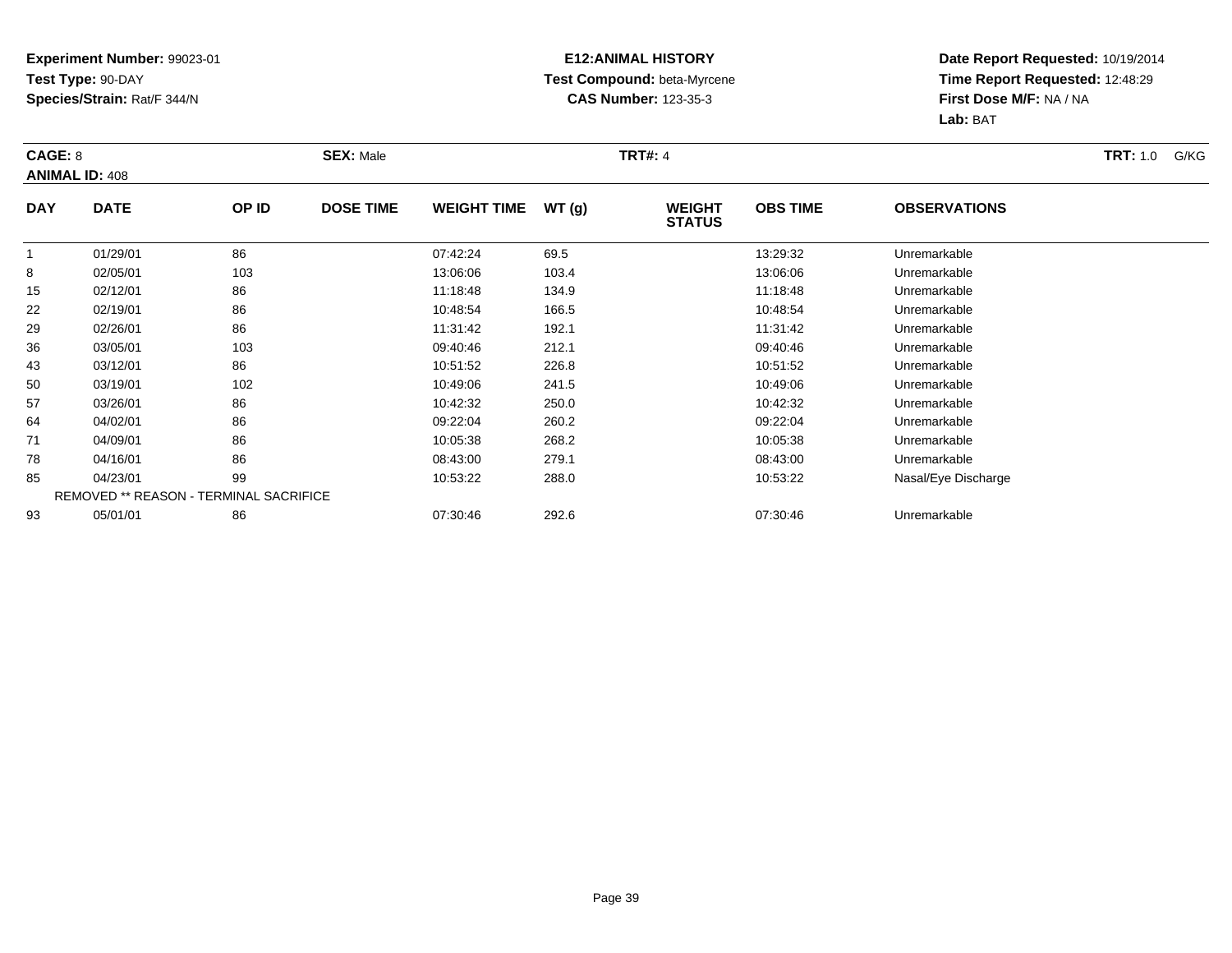### **E12:ANIMAL HISTORY Test Compound:** beta-Myrcene**CAS Number:** 123-35-3

| CAGE: 8    | <b>ANIMAL ID: 409</b>                         |       | <b>SEX: Male</b> |                    |       | <b>TRT#: 4</b>                 |                 |                     | <b>TRT:</b> 1.0<br>G/KG |
|------------|-----------------------------------------------|-------|------------------|--------------------|-------|--------------------------------|-----------------|---------------------|-------------------------|
| <b>DAY</b> | <b>DATE</b>                                   | OP ID | <b>DOSE TIME</b> | <b>WEIGHT TIME</b> | WT(g) | <b>WEIGHT</b><br><b>STATUS</b> | <b>OBS TIME</b> | <b>OBSERVATIONS</b> |                         |
|            | 01/29/01                                      | 86    |                  | 07:42:24           | 85.3  |                                | 13:29:32        | Unremarkable        |                         |
| 8          | 02/05/01                                      | 103   |                  | 13:06:06           | 122.9 |                                | 13:06:06        | Unremarkable        |                         |
| 15         | 02/12/01                                      | 86    |                  | 11:18:48           | 155.2 |                                | 11:18:48        | Unremarkable        |                         |
| 22         | 02/19/01                                      | 86    |                  | 10:48:54           | 185.9 |                                | 10:48:54        | Unremarkable        |                         |
| 29         | 02/26/01                                      | 86    |                  | 11:31:42           | 209.1 |                                | 11:31:42        | Unremarkable        |                         |
| 36         | 03/05/01                                      | 103   |                  | 09:40:46           | 233.1 |                                | 09:40:46        | Unremarkable        |                         |
| 43         | 03/12/01                                      | 86    |                  | 10:51:52           | 246.3 |                                | 10:51:52        | Unremarkable        |                         |
| 50         | 03/19/01                                      | 102   |                  | 10:49:06           | 257.7 |                                | 10:49:06        | Unremarkable        |                         |
| 57         | 03/26/01                                      | 86    |                  | 10:42:32           | 270.4 |                                | 10:42:32        | Unremarkable        |                         |
| 64         | 04/02/01                                      | 86    |                  | 09:22:04           | 281.5 |                                | 09:22:04        | Unremarkable        |                         |
| 71         | 04/09/01                                      | 86    |                  | 10:05:38           | 285.8 |                                | 10:05:38        | Unremarkable        |                         |
| 78         | 04/16/01                                      | 86    |                  | 08:43:00           | 295.3 |                                | 08:43:00        | Unremarkable        |                         |
| 85         | 04/23/01                                      | 99    |                  | 10:53:22           | 298.0 |                                | 10:53:22        | Unremarkable        |                         |
|            | <b>REMOVED ** REASON - TERMINAL SACRIFICE</b> |       |                  |                    |       |                                |                 |                     |                         |
| 93         | 05/01/01                                      | 86    |                  | 07:30:46           | 303.5 |                                | 07:30:46        | Unremarkable        |                         |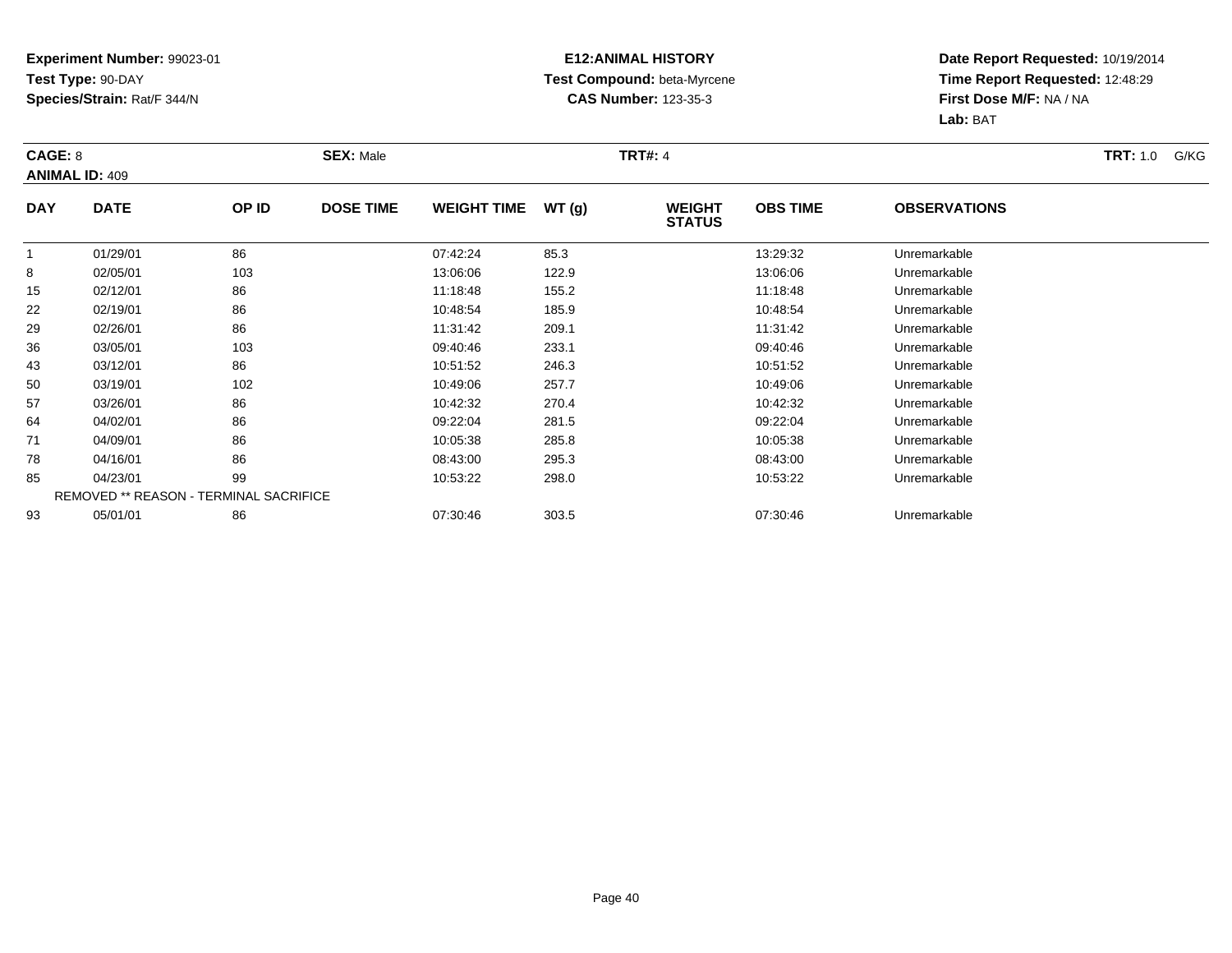### **E12:ANIMAL HISTORY Test Compound:** beta-Myrcene**CAS Number:** 123-35-3

| CAGE: 8    | <b>ANIMAL ID: 410</b>                         |       | <b>SEX: Male</b> |                    |       | <b>TRT#: 4</b>                 |                 |                     | <b>TRT:</b> 1.0<br>G/KG |
|------------|-----------------------------------------------|-------|------------------|--------------------|-------|--------------------------------|-----------------|---------------------|-------------------------|
| <b>DAY</b> | <b>DATE</b>                                   | OP ID | <b>DOSE TIME</b> | <b>WEIGHT TIME</b> | WT(g) | <b>WEIGHT</b><br><b>STATUS</b> | <b>OBS TIME</b> | <b>OBSERVATIONS</b> |                         |
|            | 01/29/01                                      | 86    |                  | 07:42:24           | 65.2  |                                | 13:29:32        | Unremarkable        |                         |
| 8          | 02/05/01                                      | 103   |                  | 13:06:06           | 93.6  |                                | 13:06:06        | Unremarkable        |                         |
| 15         | 02/12/01                                      | 86    |                  | 11:18:48           | 121.0 |                                | 11:18:48        | Unremarkable        |                         |
| 22         | 02/19/01                                      | 86    |                  | 10:48:54           | 150.6 |                                | 10:48:54        | Unremarkable        |                         |
| 29         | 02/26/01                                      | 86    |                  | 11:31:42           | 176.5 |                                | 11:31:42        | Unremarkable        |                         |
| 36         | 03/05/01                                      | 103   |                  | 09:40:46           | 200.5 |                                | 09:40:46        | Unremarkable        |                         |
| 43         | 03/12/01                                      | 86    |                  | 10:51:52           | 214.8 |                                | 10:51:52        | Unremarkable        |                         |
| 50         | 03/19/01                                      | 102   |                  | 10:49:06           | 230.1 |                                | 10:49:06        | Unremarkable        |                         |
| 57         | 03/26/01                                      | 86    |                  | 10:42:32           | 240.4 |                                | 10:42:32        | Unremarkable        |                         |
| 64         | 04/02/01                                      | 86    |                  | 09:22:04           | 251.8 |                                | 09:22:04        | Unremarkable        |                         |
| 71         | 04/09/01                                      | 86    |                  | 10:05:38           | 259.5 |                                | 10:05:38        | Unremarkable        |                         |
| 78         | 04/16/01                                      | 86    |                  | 08:43:00           | 269.1 |                                | 08:43:00        | Unremarkable        |                         |
| 85         | 04/23/01                                      | 99    |                  | 10:53:22           | 273.6 |                                | 10:53:22        | Unremarkable        |                         |
|            | <b>REMOVED ** REASON - TERMINAL SACRIFICE</b> |       |                  |                    |       |                                |                 |                     |                         |
| 93         | 05/01/01                                      | 86    |                  | 07:30:46           | 284.1 |                                | 07:30:46        | Unremarkable        |                         |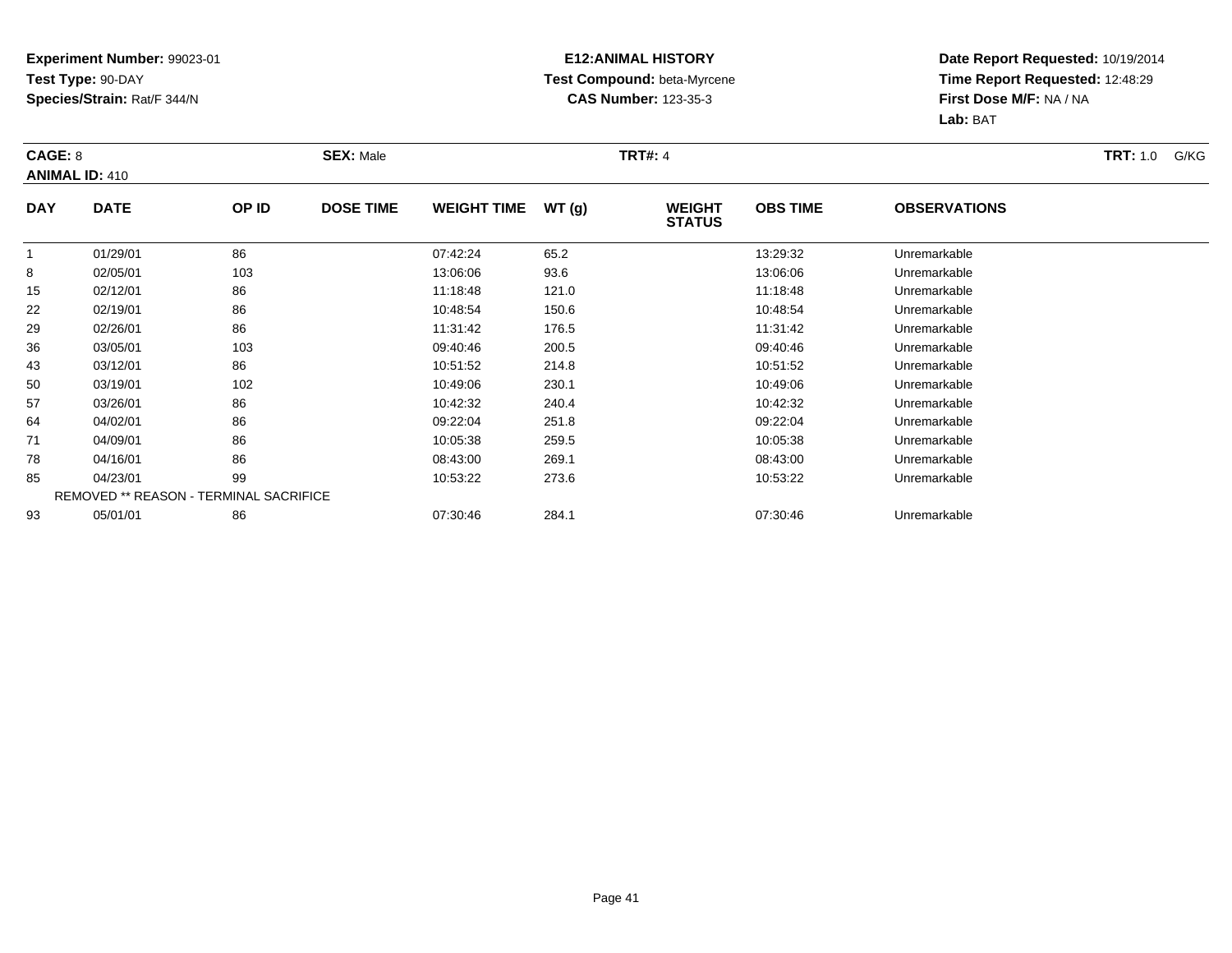### **E12:ANIMAL HISTORY Test Compound:** beta-Myrcene**CAS Number:** 123-35-3

| CAGE: 9    | <b>ANIMAL ID: 501</b>                         |       | <b>SEX: Male</b> |                    |       | <b>TRT#:</b> 5                 |                 |                     | TRT: 2.0<br>G/KG |
|------------|-----------------------------------------------|-------|------------------|--------------------|-------|--------------------------------|-----------------|---------------------|------------------|
| <b>DAY</b> | <b>DATE</b>                                   | OP ID | <b>DOSE TIME</b> | <b>WEIGHT TIME</b> | WT(g) | <b>WEIGHT</b><br><b>STATUS</b> | <b>OBS TIME</b> | <b>OBSERVATIONS</b> |                  |
|            | 01/29/01                                      | 86    |                  | 07:31:46           | 84.4  |                                | 13:15:32        | Unremarkable        |                  |
| 8          | 02/05/01                                      | 103   |                  | 12:55:14           | 96.7  |                                | 12:55:14        | Unremarkable        |                  |
| 15         | 02/12/01                                      | 86    |                  | 11:08:12           | 119.7 |                                | 11:08:12        | Unremarkable        |                  |
| 22         | 02/19/01                                      | 86    |                  | 10:42:02           | 151.7 |                                | 10:42:02        | Unremarkable        |                  |
| 29         | 02/26/01                                      | 86    |                  | 11:37:26           | 181.6 |                                | 11:37:26        | Unremarkable        |                  |
| 36         | 03/05/01                                      | 103   |                  | 09:46:10           | 202.8 |                                | 09:46:10        | Unremarkable        |                  |
| 43         | 03/12/01                                      | 86    |                  | 10:57:50           | 210.5 |                                | 10:57:50        | Unremarkable        |                  |
| 50         | 03/19/01                                      | 102   |                  | 11:00:06           | 219.1 |                                | 11:00:06        | Unremarkable        |                  |
| 57         | 03/26/01                                      | 86    |                  | 10:35:14           | 229.5 |                                | 10:35:14        | Unremarkable        |                  |
| 64         | 04/02/01                                      | 86    |                  | 09:14:22           | 244.2 |                                | 09:14:22        | Unremarkable        |                  |
| 71         | 04/09/01                                      | 86    |                  | 10:00:10           | 258.4 |                                | 10:00:10        | Unremarkable        |                  |
| 78         | 04/16/01                                      | 86    |                  | 08:49:08           | 266.0 |                                | 08:49:08        | Unremarkable        |                  |
| 85         | 04/23/01                                      | 99    |                  | 10:41:36           | 274.9 |                                | 10:41:36        | Unremarkable        |                  |
|            | <b>REMOVED ** REASON - TERMINAL SACRIFICE</b> |       |                  |                    |       |                                |                 |                     |                  |
| 93         | 05/01/01                                      | 86    |                  | 07:33:12           | 279.9 |                                | 07:33:12        | Unremarkable        |                  |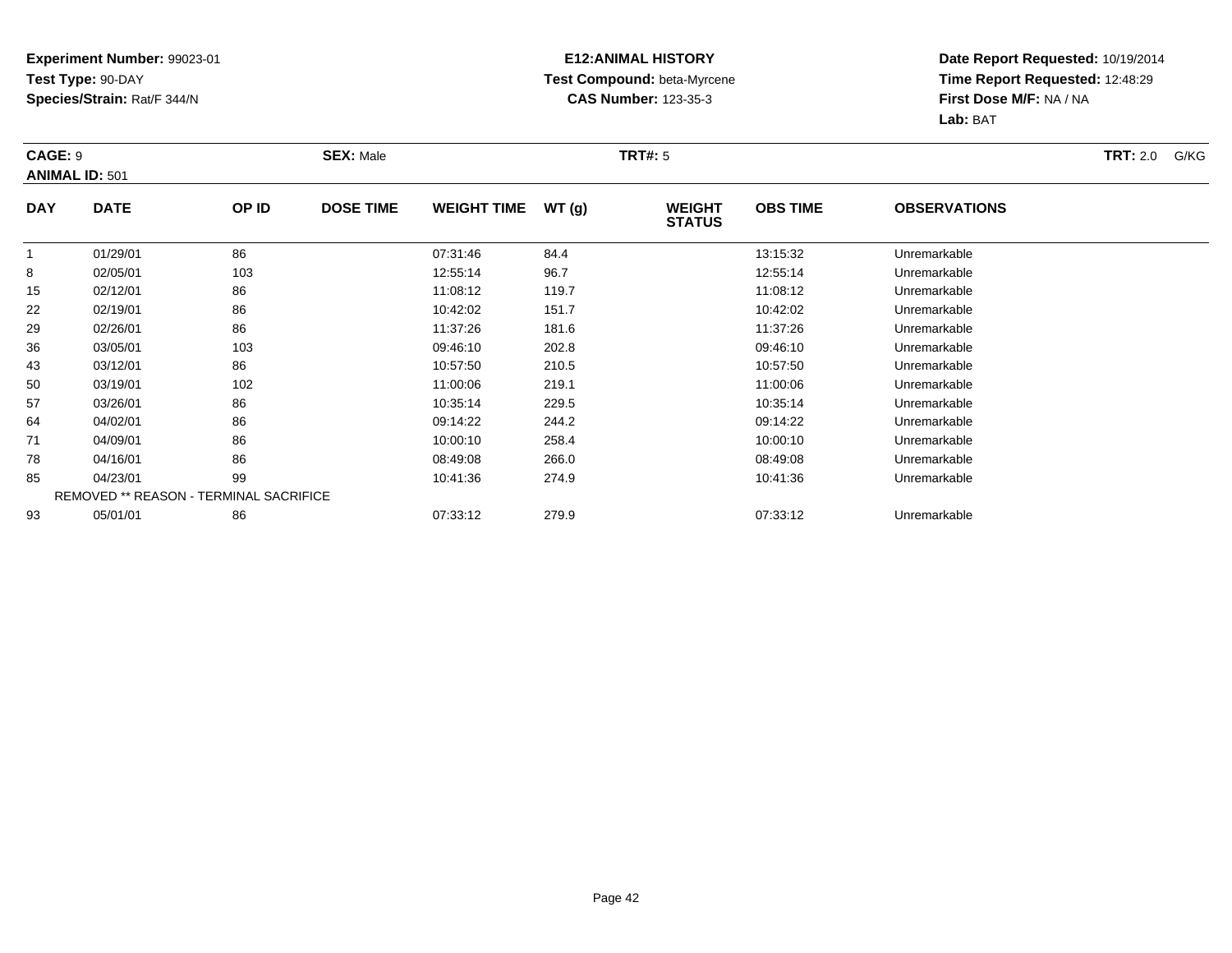### **E12:ANIMAL HISTORY Test Compound:** beta-Myrcene**CAS Number:** 123-35-3

| CAGE: 9    | <b>ANIMAL ID: 502</b>                         |       | <b>SEX: Male</b> |                    |       | <b>TRT#:</b> 5                 |                 |                     | <b>TRT:</b> 2.0<br>G/KG |
|------------|-----------------------------------------------|-------|------------------|--------------------|-------|--------------------------------|-----------------|---------------------|-------------------------|
| <b>DAY</b> | <b>DATE</b>                                   | OP ID | <b>DOSE TIME</b> | <b>WEIGHT TIME</b> | WT(g) | <b>WEIGHT</b><br><b>STATUS</b> | <b>OBS TIME</b> | <b>OBSERVATIONS</b> |                         |
|            | 01/29/01                                      | 86    |                  | 07:31:46           | 68.1  |                                | 13:15:32        | Unremarkable        |                         |
| 8          | 02/05/01                                      | 103   |                  | 12:55:14           | 83.8  |                                | 12:55:14        | Unremarkable        |                         |
| 15         | 02/12/01                                      | 86    |                  | 11:08:12           | 106.0 |                                | 11:08:12        | Unremarkable        |                         |
| 22         | 02/19/01                                      | 86    |                  | 10:42:02           | 139.2 |                                | 10:42:02        | Unremarkable        |                         |
| 29         | 02/26/01                                      | 86    |                  | 11:37:26           | 161.3 |                                | 11:37:26        | Unremarkable        |                         |
| 36         | 03/05/01                                      | 103   |                  | 09:46:10           | 176.2 |                                | 09:46:10        | Unremarkable        |                         |
| 43         | 03/12/01                                      | 86    |                  | 10:57:50           | 185.7 |                                | 10:57:50        | Unremarkable        |                         |
| 50         | 03/19/01                                      | 102   |                  | 11:00:06           | 197.0 |                                | 11:00:06        | Unremarkable        |                         |
| 57         | 03/26/01                                      | 86    |                  | 10:35:14           | 207.7 |                                | 10:35:14        | Unremarkable        |                         |
| 64         | 04/02/01                                      | 86    |                  | 09:14:22           | 214.4 |                                | 09:14:22        | Unremarkable        |                         |
| 71         | 04/09/01                                      | 86    |                  | 10:00:10           | 222.1 |                                | 10:00:10        | Unremarkable        |                         |
| 78         | 04/16/01                                      | 86    |                  | 08:49:08           | 230.7 |                                | 08:49:08        | Unremarkable        |                         |
| 85         | 04/23/01                                      | 99    |                  | 10:41:36           | 236.5 |                                | 10:41:36        | Unremarkable        |                         |
|            | <b>REMOVED ** REASON - TERMINAL SACRIFICE</b> |       |                  |                    |       |                                |                 |                     |                         |
| 93         | 05/01/01                                      | 86    |                  | 07:33:12           | 236.7 |                                | 07:33:12        | Unremarkable        |                         |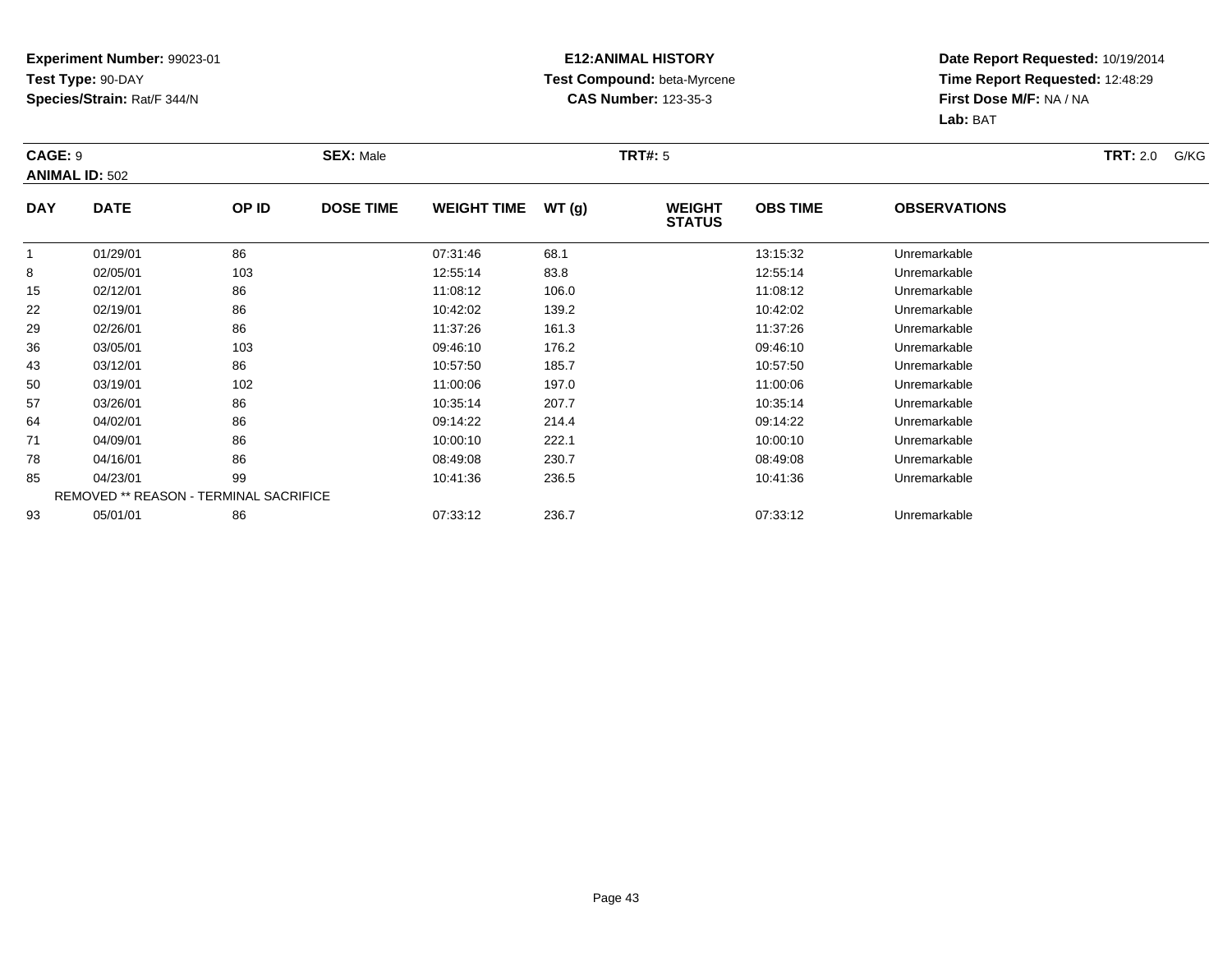### **E12:ANIMAL HISTORY Test Compound:** beta-Myrcene**CAS Number:** 123-35-3

| CAGE: 9    | <b>ANIMAL ID: 503</b>                         |       | <b>SEX: Male</b> |                    |       | <b>TRT#:</b> 5                 |                 |                     | <b>TRT:</b> 2.0<br>G/KG |
|------------|-----------------------------------------------|-------|------------------|--------------------|-------|--------------------------------|-----------------|---------------------|-------------------------|
| <b>DAY</b> | <b>DATE</b>                                   | OP ID | <b>DOSE TIME</b> | <b>WEIGHT TIME</b> | WT(g) | <b>WEIGHT</b><br><b>STATUS</b> | <b>OBS TIME</b> | <b>OBSERVATIONS</b> |                         |
|            | 01/29/01                                      | 86    |                  | 07:31:46           | 67.0  |                                | 13:15:32        | Unremarkable        |                         |
| 8          | 02/05/01                                      | 103   |                  | 12:55:14           | 90.7  |                                | 12:55:14        | Unremarkable        |                         |
| 15         | 02/12/01                                      | 86    |                  | 11:08:12           | 116.8 |                                | 11:08:12        | Unremarkable        |                         |
| 22         | 02/19/01                                      | 86    |                  | 10:42:02           | 149.0 |                                | 10:42:02        | Unremarkable        |                         |
| 29         | 02/26/01                                      | 86    |                  | 11:37:26           | 168.9 |                                | 11:37:26        | Unremarkable        |                         |
| 36         | 03/05/01                                      | 103   |                  | 09:46:10           | 193.3 |                                | 09:46:10        | Unremarkable        |                         |
| 43         | 03/12/01                                      | 86    |                  | 10:57:50           | 203.5 |                                | 10:57:50        | Unremarkable        |                         |
| 50         | 03/19/01                                      | 102   |                  | 11:00:06           | 212.3 |                                | 11:00:06        | Unremarkable        |                         |
| 57         | 03/26/01                                      | 86    |                  | 10:35:14           | 221.3 |                                | 10:35:14        | Unremarkable        |                         |
| 64         | 04/02/01                                      | 86    |                  | 09:14:22           | 227.4 |                                | 09:14:22        | Unremarkable        |                         |
| 71         | 04/09/01                                      | 86    |                  | 10:00:10           | 229.6 |                                | 10:00:10        | Unremarkable        |                         |
| 78         | 04/16/01                                      | 86    |                  | 08:49:08           | 241.1 |                                | 08:49:08        | Unremarkable        |                         |
| 85         | 04/23/01                                      | 99    |                  | 10:41:36           | 250.2 |                                | 10:41:36        | Unremarkable        |                         |
|            | <b>REMOVED ** REASON - TERMINAL SACRIFICE</b> |       |                  |                    |       |                                |                 |                     |                         |
| 93         | 05/01/01                                      | 86    |                  | 07:33:12           | 250.3 |                                | 07:33:12        | Unremarkable        |                         |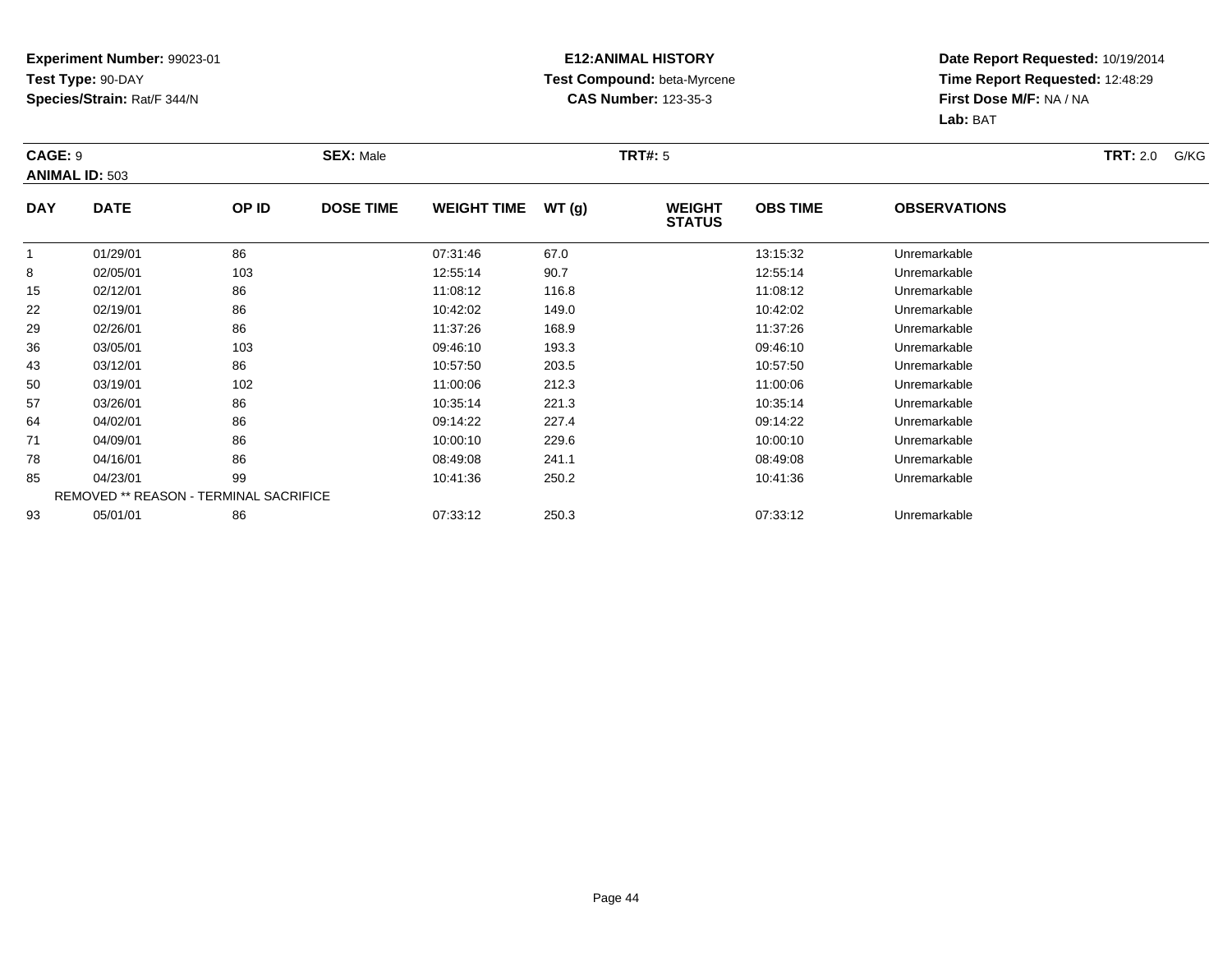### **E12:ANIMAL HISTORY Test Compound:** beta-Myrcene**CAS Number:** 123-35-3

| CAGE: 9    | <b>ANIMAL ID: 504</b>                         |       | <b>SEX: Male</b> |                    |       | <b>TRT#:</b> 5                 |                 |                     | <b>TRT:</b> 2.0<br>G/KG |
|------------|-----------------------------------------------|-------|------------------|--------------------|-------|--------------------------------|-----------------|---------------------|-------------------------|
| <b>DAY</b> | <b>DATE</b>                                   | OP ID | <b>DOSE TIME</b> | <b>WEIGHT TIME</b> | WT(g) | <b>WEIGHT</b><br><b>STATUS</b> | <b>OBS TIME</b> | <b>OBSERVATIONS</b> |                         |
|            | 01/29/01                                      | 86    |                  | 07:31:46           | 98.7  |                                | 13:15:32        | Unremarkable        |                         |
| 8          | 02/05/01                                      | 103   |                  | 12:55:14           | 118.6 |                                | 12:55:14        | Unremarkable        |                         |
| 15         | 02/12/01                                      | 86    |                  | 11:08:12           | 141.6 |                                | 11:08:12        | Unremarkable        |                         |
| 22         | 02/19/01                                      | 86    |                  | 10:42:02           | 159.2 |                                | 10:42:02        | Unremarkable        |                         |
| 29         | 02/26/01                                      | 86    |                  | 11:37:26           | 180.2 |                                | 11:37:26        | Unremarkable        |                         |
| 36         | 03/05/01                                      | 103   |                  | 09:46:10           | 201.6 |                                | 09:46:10        | Unremarkable        |                         |
| 43         | 03/12/01                                      | 86    |                  | 10:57:50           | 206.0 |                                | 10:57:50        | Unremarkable        |                         |
| 50         | 03/19/01                                      | 102   |                  | 11:00:06           | 207.6 |                                | 11:00:06        | Unremarkable        |                         |
| 57         | 03/26/01                                      | 86    |                  | 10:35:14           | 222.5 |                                | 10:35:14        | Unremarkable        |                         |
| 64         | 04/02/01                                      | 86    |                  | 09:14:22           | 230.2 |                                | 09:14:22        | Unremarkable        |                         |
| 71         | 04/09/01                                      | 86    |                  | 10:00:10           | 234.0 |                                | 10:00:10        | Unremarkable        |                         |
| 78         | 04/16/01                                      | 86    |                  | 08:49:08           | 235.6 |                                | 08:49:08        | Unremarkable        |                         |
| 85         | 04/23/01                                      | 99    |                  | 10:41:36           | 241.3 |                                | 10:41:36        | Unremarkable        |                         |
|            | <b>REMOVED ** REASON - TERMINAL SACRIFICE</b> |       |                  |                    |       |                                |                 |                     |                         |
| 93         | 05/01/01                                      | 86    |                  | 07:33:12           | 227.3 |                                | 07:33:12        | Unremarkable        |                         |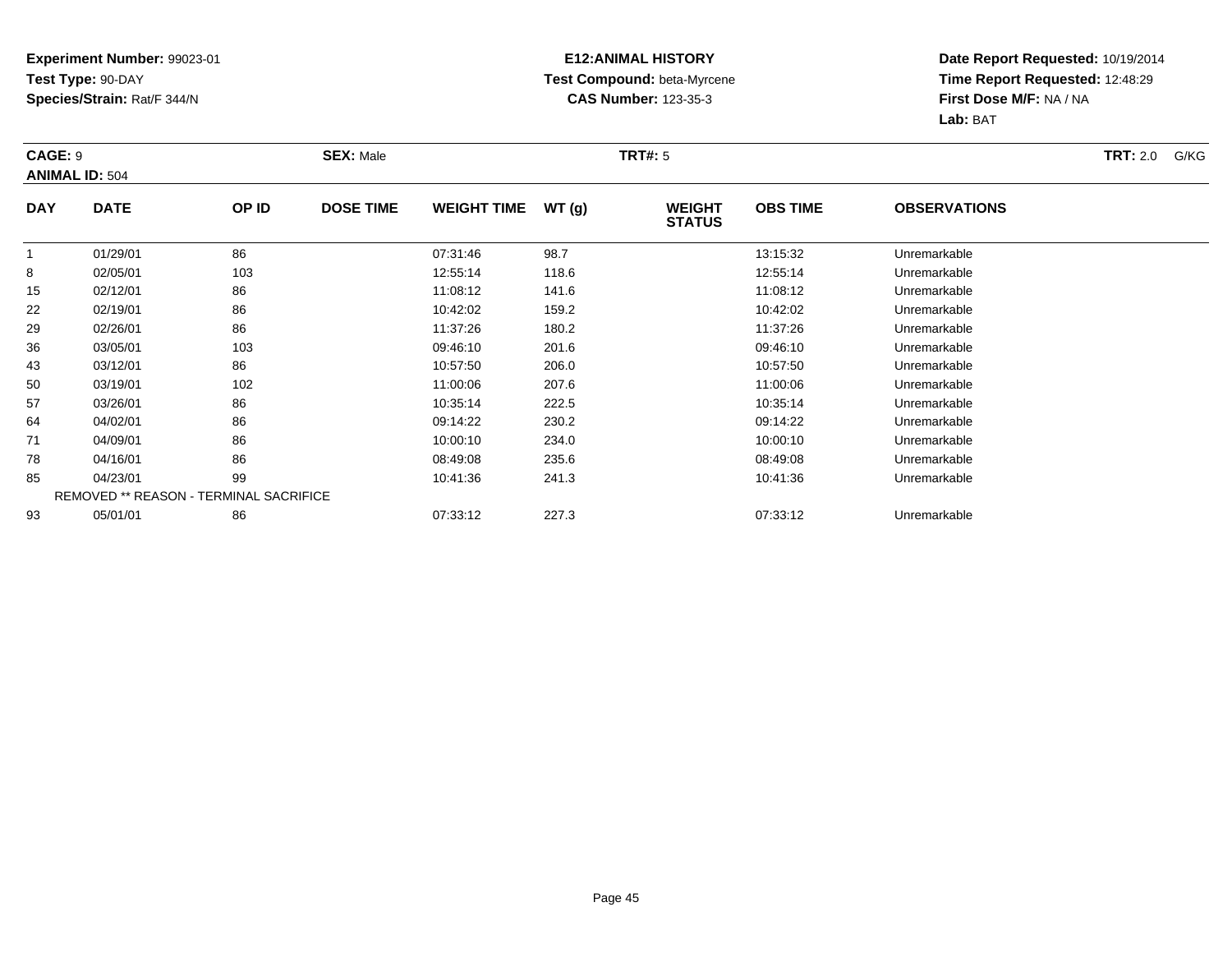### **E12:ANIMAL HISTORY Test Compound:** beta-Myrcene**CAS Number:** 123-35-3

| CAGE: 9    | <b>ANIMAL ID: 505</b>                         |       | <b>SEX: Male</b> |                    |       | <b>TRT#:</b> 5                 |                 |                     | <b>TRT:</b> 2.0<br>G/KG |
|------------|-----------------------------------------------|-------|------------------|--------------------|-------|--------------------------------|-----------------|---------------------|-------------------------|
| <b>DAY</b> | <b>DATE</b>                                   | OP ID | <b>DOSE TIME</b> | <b>WEIGHT TIME</b> | WT(g) | <b>WEIGHT</b><br><b>STATUS</b> | <b>OBS TIME</b> | <b>OBSERVATIONS</b> |                         |
|            | 01/29/01                                      | 86    |                  | 07:31:46           | 86.3  |                                | 13:15:32        | Unremarkable        |                         |
| 8          | 02/05/01                                      | 103   |                  | 12:55:14           | 103.5 |                                | 12:55:14        | Unremarkable        |                         |
| 15         | 02/12/01                                      | 86    |                  | 11:08:12           | 127.4 |                                | 11:08:12        | Unremarkable        |                         |
| 22         | 02/19/01                                      | 86    |                  | 10:42:02           | 153.6 |                                | 10:42:02        | Unremarkable        |                         |
| 29         | 02/26/01                                      | 86    |                  | 11:37:26           | 174.6 |                                | 11:37:26        | Unremarkable        |                         |
| 36         | 03/05/01                                      | 103   |                  | 09:46:10           | 193.9 |                                | 09:46:10        | Unremarkable        |                         |
| 43         | 03/12/01                                      | 86    |                  | 10:57:50           | 202.1 |                                | 10:57:50        | Unremarkable        |                         |
| 50         | 03/19/01                                      | 102   |                  | 11:00:06           | 211.4 |                                | 11:00:06        | Unremarkable        |                         |
| 57         | 03/26/01                                      | 86    |                  | 10:35:14           | 212.9 |                                | 10:35:14        | Unremarkable        |                         |
| 64         | 04/02/01                                      | 86    |                  | 09:14:22           | 219.6 |                                | 09:14:22        | Unremarkable        |                         |
| 71         | 04/09/01                                      | 86    |                  | 10:00:10           | 228.9 |                                | 10:00:10        | Unremarkable        |                         |
| 78         | 04/16/01                                      | 86    |                  | 08:49:08           | 229.2 |                                | 08:49:08        | Unremarkable        |                         |
| 85         | 04/23/01                                      | 99    |                  | 10:41:36           | 231.8 |                                | 10:41:36        | Unremarkable        |                         |
|            | <b>REMOVED ** REASON - TERMINAL SACRIFICE</b> |       |                  |                    |       |                                |                 |                     |                         |
| 93         | 05/01/01                                      | 86    |                  | 07:33:12           | 233.4 |                                | 07:33:12        | Unremarkable        |                         |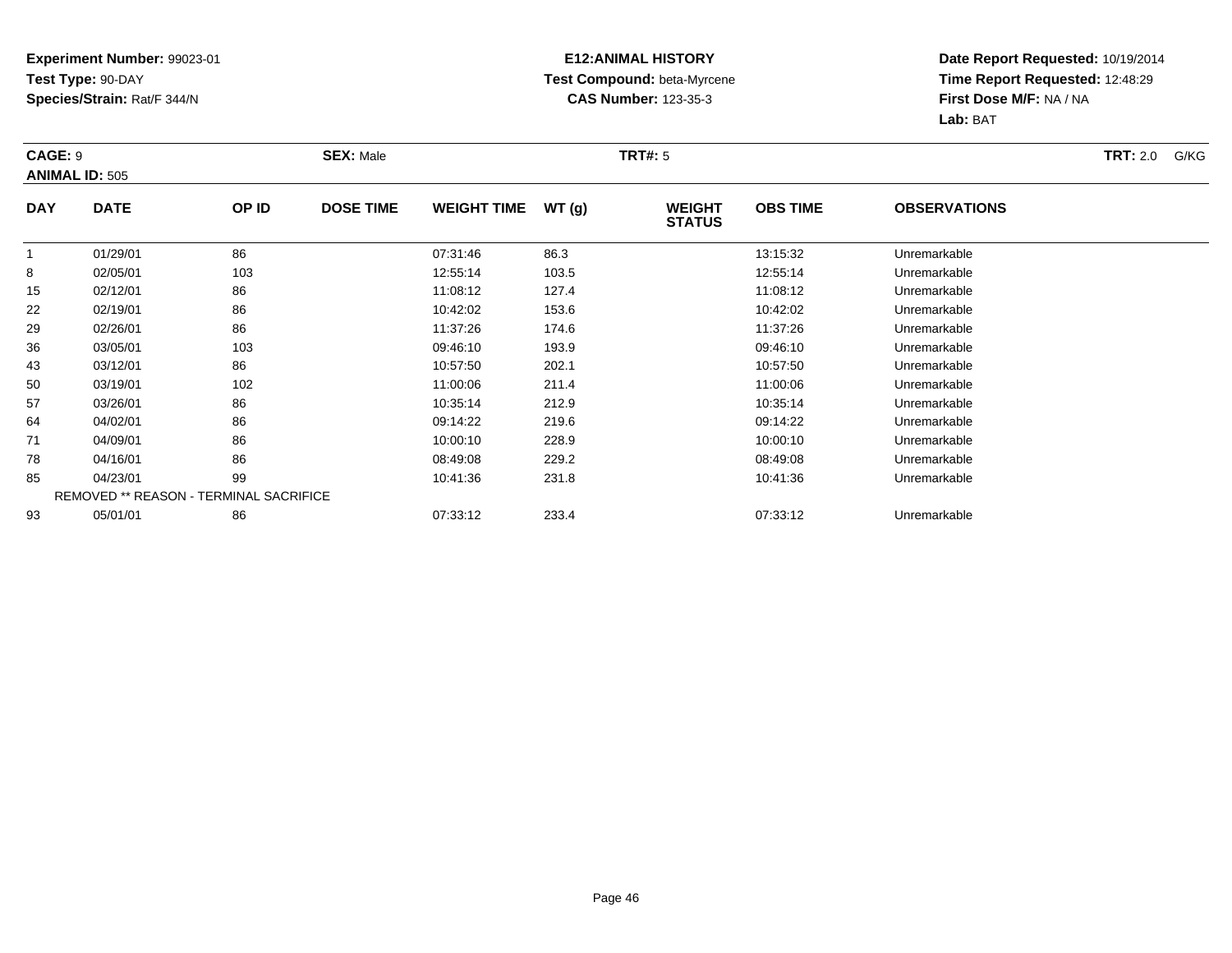### **E12:ANIMAL HISTORY Test Compound:** beta-Myrcene**CAS Number:** 123-35-3

| <b>CAGE: 10</b> | <b>ANIMAL ID: 506</b>                         |       | <b>SEX: Male</b> |                    |       | <b>TRT#:</b> 5                 |                 |                     | TRT: 2.0<br>G/KG |
|-----------------|-----------------------------------------------|-------|------------------|--------------------|-------|--------------------------------|-----------------|---------------------|------------------|
| <b>DAY</b>      | <b>DATE</b>                                   | OP ID | <b>DOSE TIME</b> | <b>WEIGHT TIME</b> | WT(g) | <b>WEIGHT</b><br><b>STATUS</b> | <b>OBS TIME</b> | <b>OBSERVATIONS</b> |                  |
|                 | 01/29/01                                      | 86    |                  | 07:32:52           | 72.2  |                                | 13:17:02        | Unremarkable        |                  |
| 8               | 02/05/01                                      | 103   |                  | 12:57:08           | 84.2  |                                | 12:57:08        | Unremarkable        |                  |
| 15              | 02/12/01                                      | 86    |                  | 11:07:08           | 113.4 |                                | 11:07:08        | Unremarkable        |                  |
| 22              | 02/19/01                                      | 86    |                  | 10:40:30           | 148.2 |                                | 10:40:30        | Unremarkable        |                  |
| 29              | 02/26/01                                      | 86    |                  | 11:38:46           | 169.1 |                                | 11:38:46        | Unremarkable        |                  |
| 36              | 03/05/01                                      | 103   |                  | 09:47:12           | 192.7 |                                | 09:47:12        | Unremarkable        |                  |
| 43              | 03/12/01                                      | 86    |                  | 10:59:02           | 205.7 |                                | 10:59:02        | Unremarkable        |                  |
| 50              | 03/19/01                                      | 102   |                  | 11:02:10           | 214.9 |                                | 11:02:10        | Unremarkable        |                  |
| 57              | 03/26/01                                      | 86    |                  | 10:36:28           | 229.1 |                                | 10:36:28        | Unremarkable        |                  |
| 64              | 04/02/01                                      | 86    |                  | 09:15:30           | 240.4 |                                | 09:15:30        | Unremarkable        |                  |
| 71              | 04/09/01                                      | 86    |                  | 09:59:26           | 251.5 |                                | 09:59:26        | Unremarkable        |                  |
| 78              | 04/16/01                                      | 86    |                  | 08:48:22           | 261.0 |                                | 08:48:22        | Unremarkable        |                  |
| 85              | 04/23/01                                      | 99    |                  | 10:43:20           | 268.4 |                                | 10:43:20        | Unremarkable        |                  |
|                 | <b>REMOVED ** REASON - TERMINAL SACRIFICE</b> |       |                  |                    |       |                                |                 |                     |                  |
| 93              | 05/01/01                                      | 86    |                  | 07:35:58           | 271.3 |                                | 07:35:58        | Unremarkable        |                  |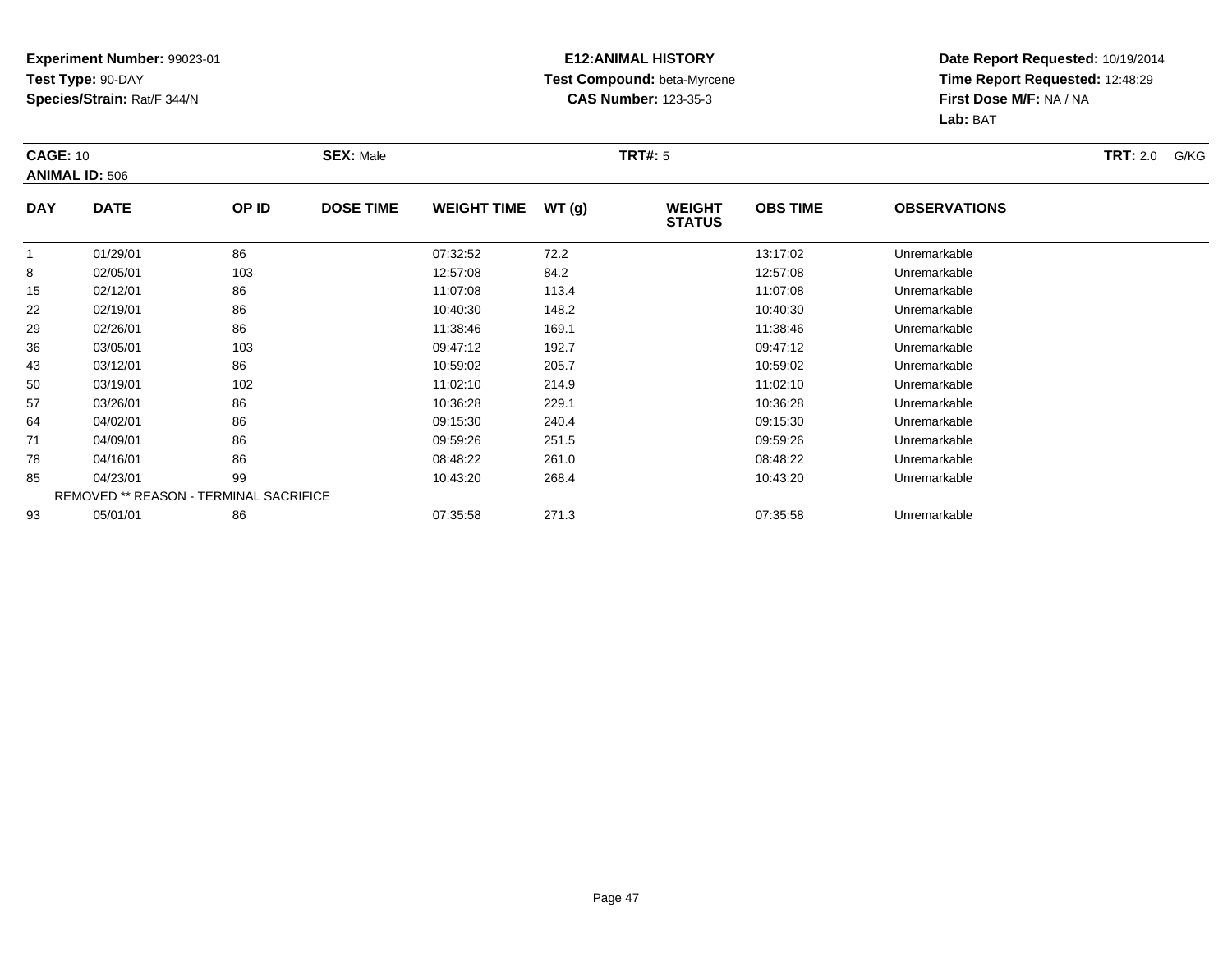### **E12:ANIMAL HISTORY Test Compound:** beta-Myrcene**CAS Number:** 123-35-3

| <b>CAGE: 10</b> |                                               |       | <b>SEX: Male</b> |                    |       | TRT#: 5                        |                 |                     | TRT: 2.0<br>G/KG |
|-----------------|-----------------------------------------------|-------|------------------|--------------------|-------|--------------------------------|-----------------|---------------------|------------------|
|                 | <b>ANIMAL ID: 507</b>                         |       |                  |                    |       |                                |                 |                     |                  |
| <b>DAY</b>      | <b>DATE</b>                                   | OP ID | <b>DOSE TIME</b> | <b>WEIGHT TIME</b> | WT(g) | <b>WEIGHT</b><br><b>STATUS</b> | <b>OBS TIME</b> | <b>OBSERVATIONS</b> |                  |
|                 | 01/29/01                                      | 86    |                  | 07:32:52           | 117.6 |                                | 13:17:02        | Unremarkable        |                  |
| 8               | 02/05/01                                      | 103   |                  | 12:57:08           | 131.6 |                                | 12:57:08        | Unremarkable        |                  |
| 15              | 02/12/01                                      | 86    |                  | 11:07:08           | 165.4 |                                | 11:07:08        | Unremarkable        |                  |
| 22              | 02/19/01                                      | 86    |                  | 10:40:30           | 188.1 |                                | 10:40:30        | Unremarkable        |                  |
| 29              | 02/26/01                                      | 86    |                  | 11:38:46           | 209.6 |                                | 11:38:46        | Unremarkable        |                  |
| 36              | 03/05/01                                      | 103   |                  | 09:47:12           | 226.7 |                                | 09:47:12        | Unremarkable        |                  |
| 43              | 03/12/01                                      | 86    |                  | 10:59:02           | 234.0 |                                | 10:59:02        | Unremarkable        |                  |
| 50              | 03/19/01                                      | 102   |                  | 11:02:10           | 239.6 |                                | 11:02:10        | Unremarkable        |                  |
| 57              | 03/26/01                                      | 86    |                  | 10:36:28           | 254.8 |                                | 10:36:28        | Unremarkable        |                  |
| 64              | 04/02/01                                      | 86    |                  | 09:15:30           | 268.2 |                                | 09:15:30        | Unremarkable        |                  |
| 71              | 04/09/01                                      | 86    |                  | 09:59:26           | 271.8 |                                | 09:59:26        | Unremarkable        |                  |
| 78              | 04/16/01                                      | 86    |                  | 08:48:22           | 282.1 |                                | 08:48:22        | Unremarkable        |                  |
| 85              | 04/23/01                                      | 99    |                  | 10:43:20           | 284.4 |                                | 10:43:20        | Unremarkable        |                  |
|                 | <b>REMOVED ** REASON - TERMINAL SACRIFICE</b> |       |                  |                    |       |                                |                 |                     |                  |
| 93              | 05/01/01                                      | 86    |                  | 07:35:58           | 283.5 |                                | 07:35:58        | Unremarkable        |                  |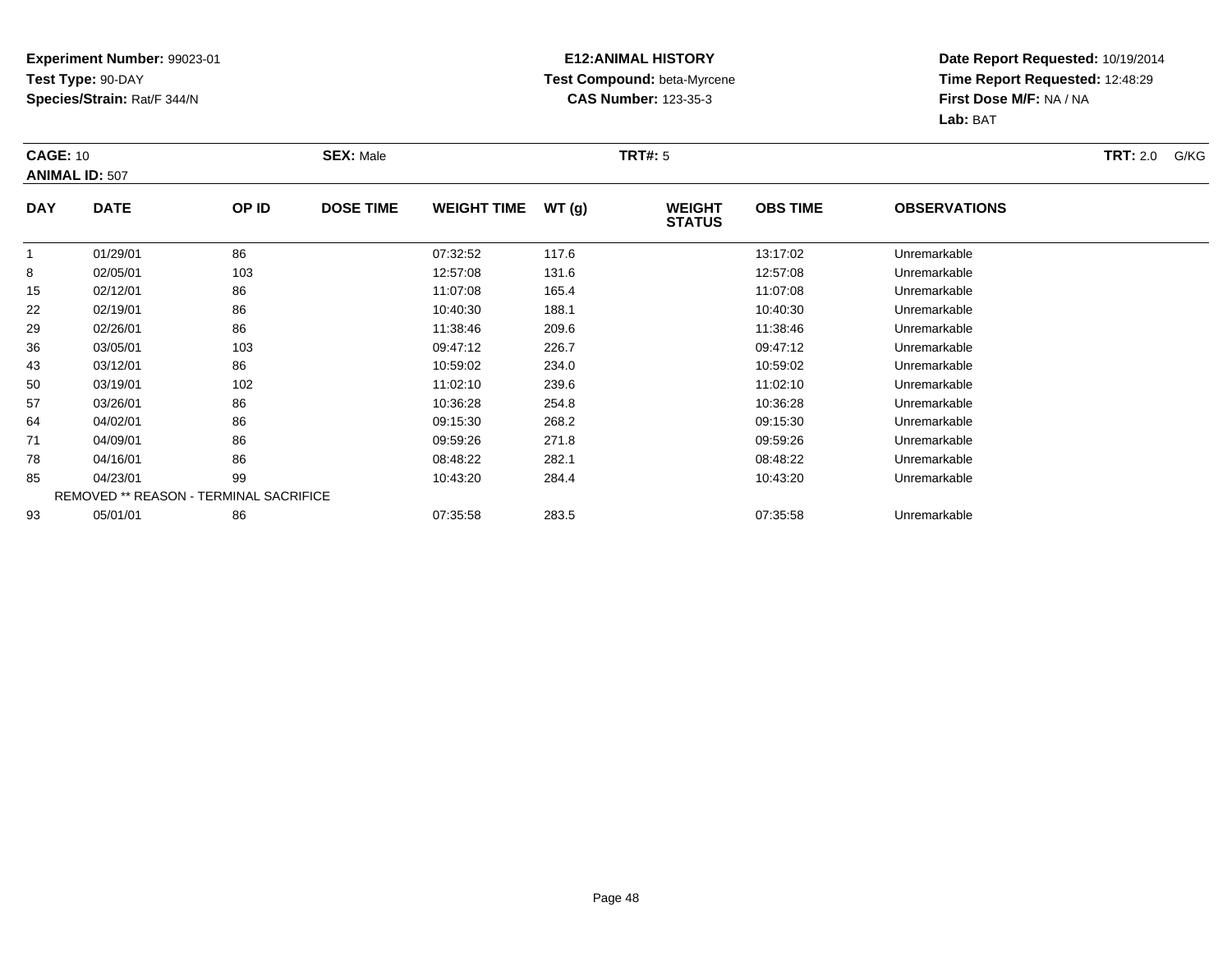#### **E12:ANIMAL HISTORY Test Compound:** beta-Myrcene**CAS Number:** 123-35-3

| <b>CAGE: 10</b><br><b>ANIMAL ID: 508</b> |                                          | <b>SEX: Male</b> |                  |                    | TRT#: 5 |                                |                 |                     |  |
|------------------------------------------|------------------------------------------|------------------|------------------|--------------------|---------|--------------------------------|-----------------|---------------------|--|
| <b>DAY</b>                               | <b>DATE</b>                              | OP ID            | <b>DOSE TIME</b> | <b>WEIGHT TIME</b> | WT(q)   | <b>WEIGHT</b><br><b>STATUS</b> | <b>OBS TIME</b> | <b>OBSERVATIONS</b> |  |
|                                          | 01/29/01                                 | 86               |                  | 07:32:52           | 107.7   |                                | 13:17:02        | Unremarkable        |  |
| 8                                        | 02/05/01                                 | 103              |                  | 12:57:08           | 125.5   |                                | 12:57:08        | Unremarkable        |  |
| 15                                       | 02/12/01                                 | 86               |                  | 11:07:08           | 155.4   |                                | 11:07:08        | Unremarkable        |  |
|                                          | <b>REMOVED ** REASON - NATURAL DEATH</b> |                  |                  |                    |         |                                |                 |                     |  |
| 18                                       | 02/15/01                                 | 86               |                  | 08:20:12           | 164.5   |                                | 08:20:12        | Unremarkable        |  |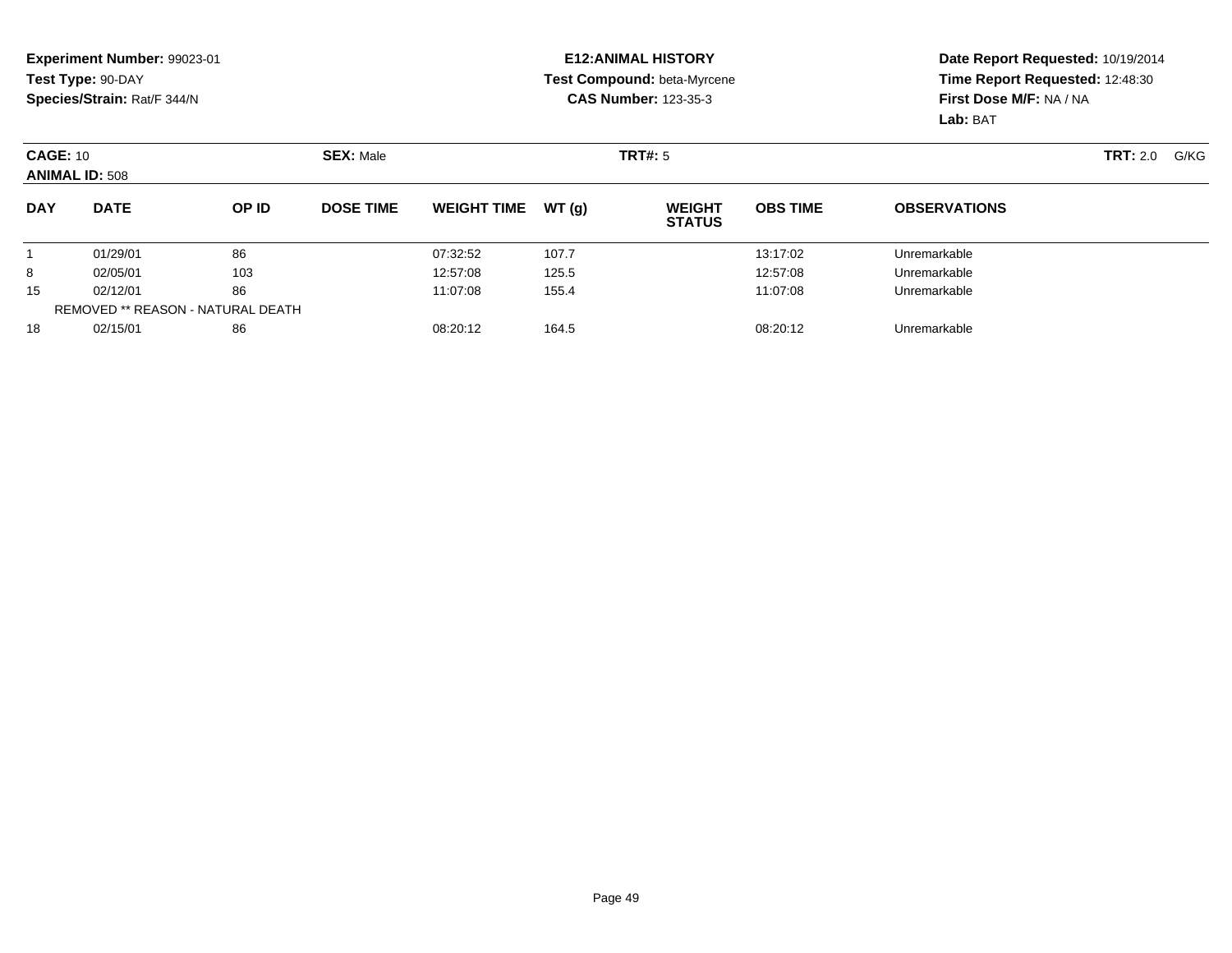### **E12:ANIMAL HISTORY Test Compound:** beta-Myrcene**CAS Number:** 123-35-3

| <b>CAGE: 10</b> | <b>ANIMAL ID: 509</b>                         |       | <b>SEX: Male</b> |                    |       | <b>TRT#:</b> 5                 |                 |                     | <b>TRT:</b> 2.0<br>G/KG |
|-----------------|-----------------------------------------------|-------|------------------|--------------------|-------|--------------------------------|-----------------|---------------------|-------------------------|
| <b>DAY</b>      | <b>DATE</b>                                   | OP ID | <b>DOSE TIME</b> | <b>WEIGHT TIME</b> | WT(g) | <b>WEIGHT</b><br><b>STATUS</b> | <b>OBS TIME</b> | <b>OBSERVATIONS</b> |                         |
|                 | 01/29/01                                      | 86    |                  | 07:32:52           | 101.4 |                                | 13:17:02        | Unremarkable        |                         |
| 8               | 02/05/01                                      | 103   |                  | 12:57:08           | 111.4 |                                | 12:57:08        | Unremarkable        |                         |
| 15              | 02/12/01                                      | 86    |                  | 11:07:08           | 141.8 |                                | 11:07:08        | Unremarkable        |                         |
| 22              | 02/19/01                                      | 86    |                  | 10:40:30           | 169.3 |                                | 10:40:30        | Unremarkable        |                         |
| 29              | 02/26/01                                      | 86    |                  | 11:38:46           | 191.1 |                                | 11:38:46        | Unremarkable        |                         |
| 36              | 03/05/01                                      | 103   |                  | 09:47:12           | 207.1 |                                | 09:47:12        | Unremarkable        |                         |
| 43              | 03/12/01                                      | 86    |                  | 10:59:02           | 216.1 |                                | 10:59:02        | Unremarkable        |                         |
| 50              | 03/19/01                                      | 102   |                  | 11:02:10           | 215.6 |                                | 11:02:10        | Unremarkable        |                         |
| 57              | 03/26/01                                      | 86    |                  | 10:36:28           | 220.7 |                                | 10:36:28        | Unremarkable        |                         |
| 64              | 04/02/01                                      | 86    |                  | 09:15:30           | 234.9 |                                | 09:15:30        | Unremarkable        |                         |
| 71              | 04/09/01                                      | 86    |                  | 09:59:26           | 241.0 |                                | 09:59:26        | Unremarkable        |                         |
| 78              | 04/16/01                                      | 86    |                  | 08:48:22           | 249.2 |                                | 08:48:22        | Unremarkable        |                         |
| 85              | 04/23/01                                      | 99    |                  | 10:43:20           | 256.4 |                                | 10:43:20        | Unremarkable        |                         |
|                 | <b>REMOVED ** REASON - TERMINAL SACRIFICE</b> |       |                  |                    |       |                                |                 |                     |                         |
| 93              | 05/01/01                                      | 86    |                  | 07:35:58           | 261.1 |                                | 07:35:58        | Unremarkable        |                         |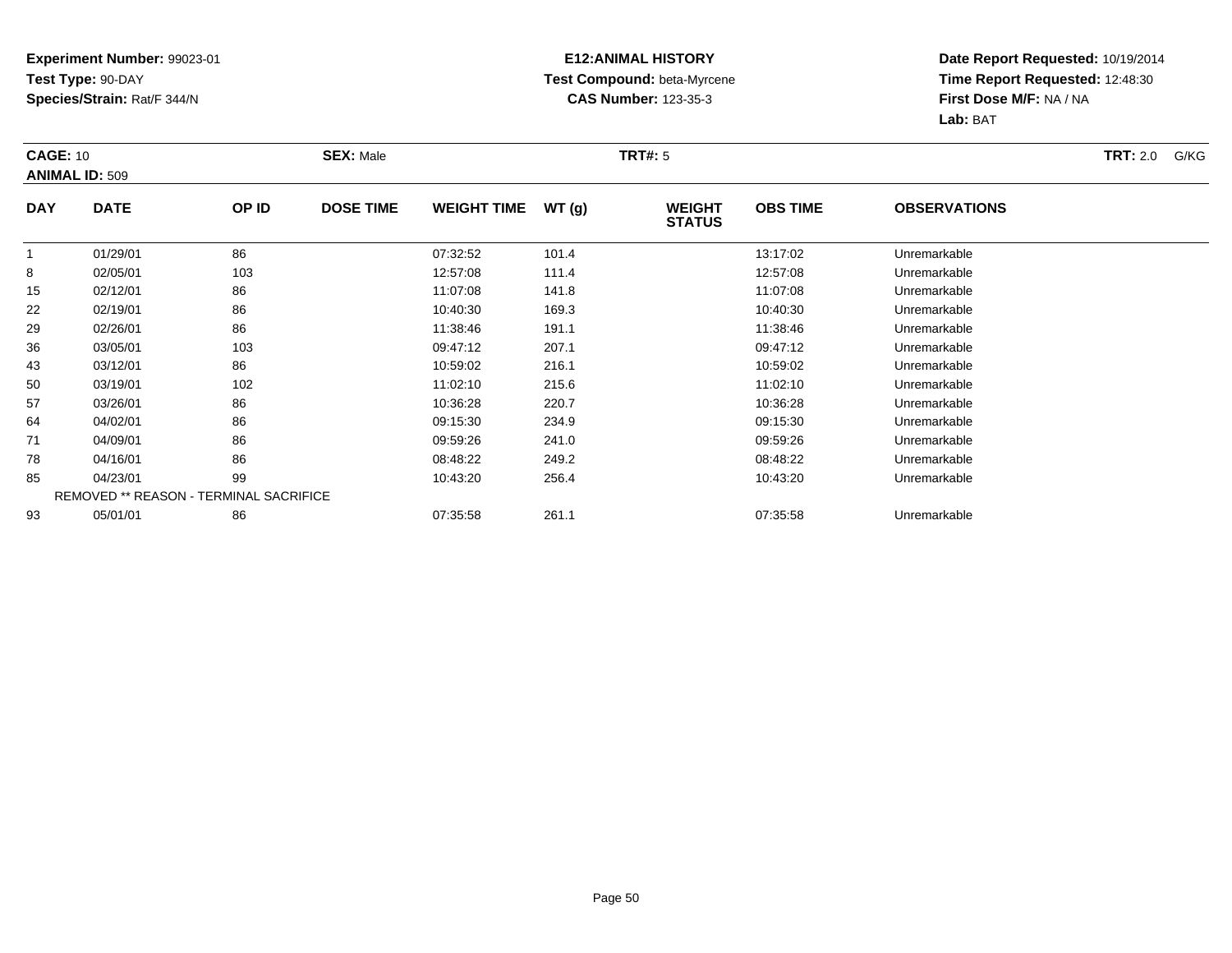|                                          | Experiment Number: 99023-01<br>Test Type: 90-DAY<br>Species/Strain: Rat/F 344/N |                                                |                  |                    |         | <b>E12: ANIMAL HISTORY</b><br>Test Compound: beta-Myrcene<br><b>CAS Number: 123-35-3</b> | Date Report Requested: 10/19/2014<br>Time Report Requested: 12:48:30<br>First Dose M/F: NA / NA<br>Lab: BAT |                     |  |
|------------------------------------------|---------------------------------------------------------------------------------|------------------------------------------------|------------------|--------------------|---------|------------------------------------------------------------------------------------------|-------------------------------------------------------------------------------------------------------------|---------------------|--|
| <b>CAGE: 10</b><br><b>ANIMAL ID: 510</b> |                                                                                 |                                                | <b>SEX: Male</b> |                    | TRT#: 5 |                                                                                          | <b>TRT:</b> 2.0<br>G/KG                                                                                     |                     |  |
| <b>DAY</b>                               | <b>DATE</b>                                                                     | OP ID                                          | <b>DOSE TIME</b> | <b>WEIGHT TIME</b> | WT(q)   | <b>WEIGHT</b><br><b>STATUS</b>                                                           | <b>OBS TIME</b>                                                                                             | <b>OBSERVATIONS</b> |  |
|                                          | 01/29/01                                                                        | 86<br><b>REMOVED ** REASON - NATURAL DEATH</b> |                  | 07:32:52           | 70.5    |                                                                                          | 13:17:02                                                                                                    | Eye Abnormality     |  |
| 4                                        | 02/01/01                                                                        | 86                                             |                  | 12:42:04           | 59.6    |                                                                                          | 12:42:04                                                                                                    | Eye Abnormality     |  |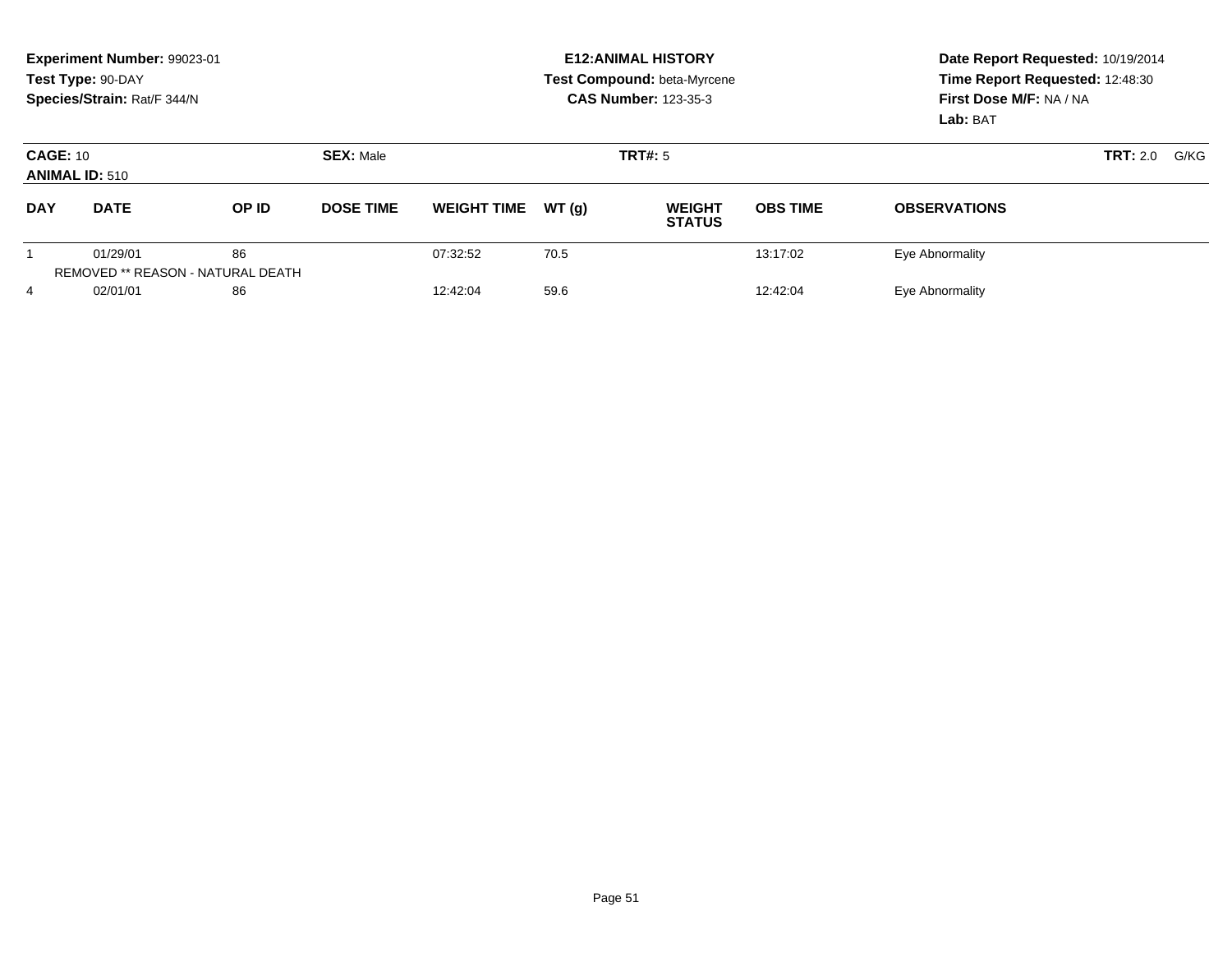|                                          | Experiment Number: 99023-01<br>Test Type: 90-DAY<br>Species/Strain: Rat/F 344/N |       |                  | <b>E12: ANIMAL HISTORY</b><br>Test Compound: beta-Myrcene<br><b>CAS Number: 123-35-3</b> | Date Report Requested: 10/19/2014<br>Time Report Requested: 12:48:30<br>First Dose M/F: NA / NA<br>Lab: BAT |                                |                 |                     |      |
|------------------------------------------|---------------------------------------------------------------------------------|-------|------------------|------------------------------------------------------------------------------------------|-------------------------------------------------------------------------------------------------------------|--------------------------------|-----------------|---------------------|------|
| <b>CAGE: 11</b><br><b>ANIMAL ID: 601</b> |                                                                                 |       | <b>SEX: Male</b> |                                                                                          |                                                                                                             | <b>TRT#: 6</b>                 |                 | <b>TRT:</b> 4.0     | G/KG |
| <b>DAY</b>                               | <b>DATE</b>                                                                     | OP ID | <b>DOSE TIME</b> | <b>WEIGHT TIME</b>                                                                       | WT (q)                                                                                                      | <b>WEIGHT</b><br><b>STATUS</b> | <b>OBS TIME</b> | <b>OBSERVATIONS</b> |      |
|                                          | 01/29/01<br><b>REMOVED ** REASON - NATURAL DEATH</b>                            | 86    |                  | 07:43:30                                                                                 | 78.0                                                                                                        |                                | 13:30:20        | Unremarkable        |      |
| 3                                        | 01/31/01                                                                        | 91    |                  | 07:00:00                                                                                 | 63.6                                                                                                        |                                | 07:00:00        | Unremarkable        |      |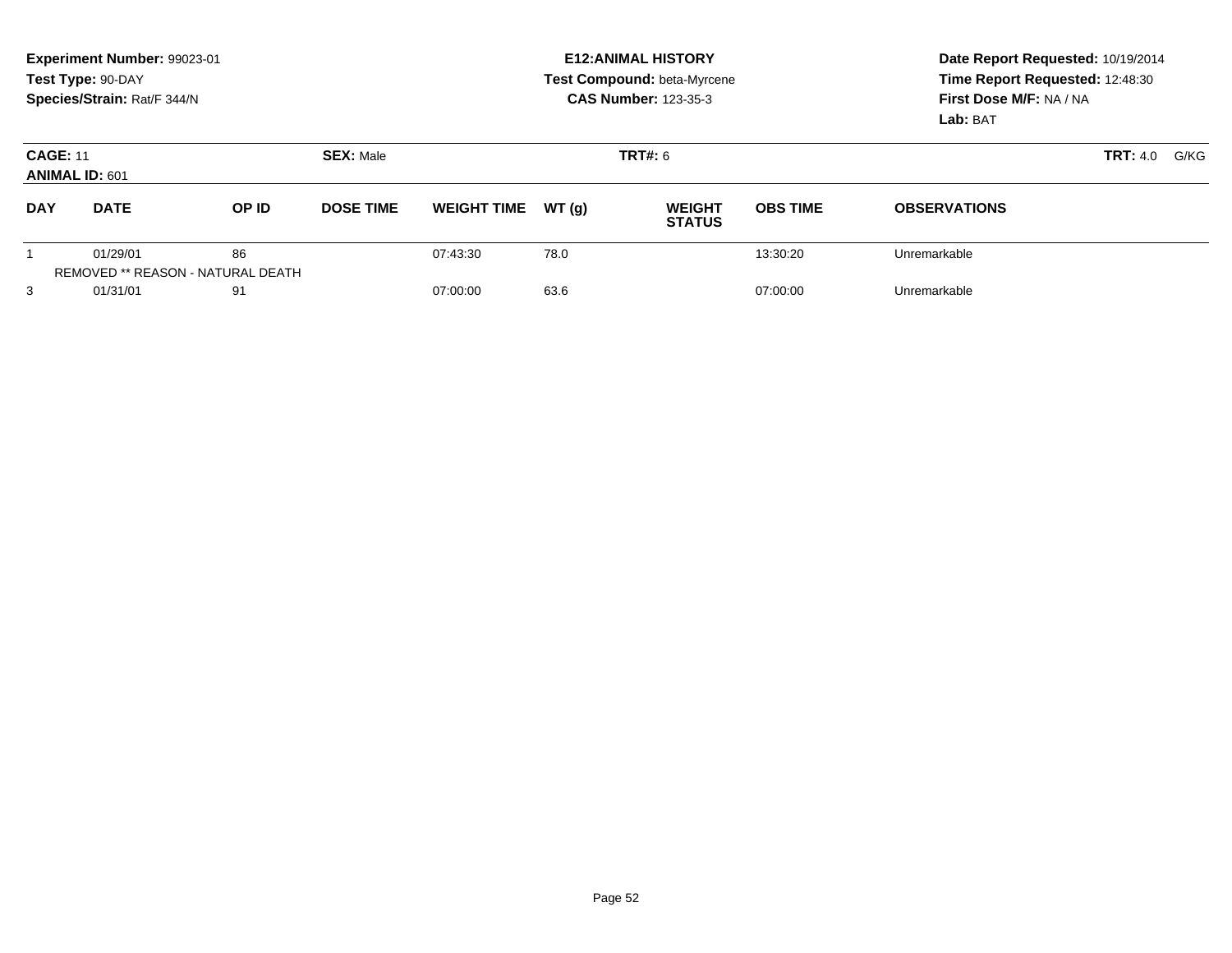|                                          | Experiment Number: 99023-01<br>Test Type: 90-DAY<br>Species/Strain: Rat/F 344/N |       |                                    | <b>E12: ANIMAL HISTORY</b><br>Test Compound: beta-Myrcene<br><b>CAS Number: 123-35-3</b> | Date Report Requested: 10/19/2014<br>Time Report Requested: 12:48:30<br>First Dose M/F: NA / NA<br>Lab: BAT |                                |                 |                     |      |
|------------------------------------------|---------------------------------------------------------------------------------|-------|------------------------------------|------------------------------------------------------------------------------------------|-------------------------------------------------------------------------------------------------------------|--------------------------------|-----------------|---------------------|------|
| <b>CAGE: 11</b><br><b>ANIMAL ID: 602</b> |                                                                                 |       | <b>SEX: Male</b><br><b>TRT#: 6</b> |                                                                                          |                                                                                                             |                                |                 | <b>TRT:</b> 4.0     | G/KG |
| <b>DAY</b>                               | <b>DATE</b>                                                                     | OP ID | <b>DOSE TIME</b>                   | <b>WEIGHT TIME</b>                                                                       | WT (q)                                                                                                      | <b>WEIGHT</b><br><b>STATUS</b> | <b>OBS TIME</b> | <b>OBSERVATIONS</b> |      |
|                                          | 01/29/01<br><b>REMOVED ** REASON - NATURAL DEATH</b>                            | 86    |                                    | 07:43:30                                                                                 | 89.8                                                                                                        |                                | 13:30:20        | Unremarkable        |      |
| 3                                        | 01/31/01                                                                        | 91    |                                    | 07:00:00                                                                                 | 74.4                                                                                                        |                                | 07:00:00        | Unremarkable        |      |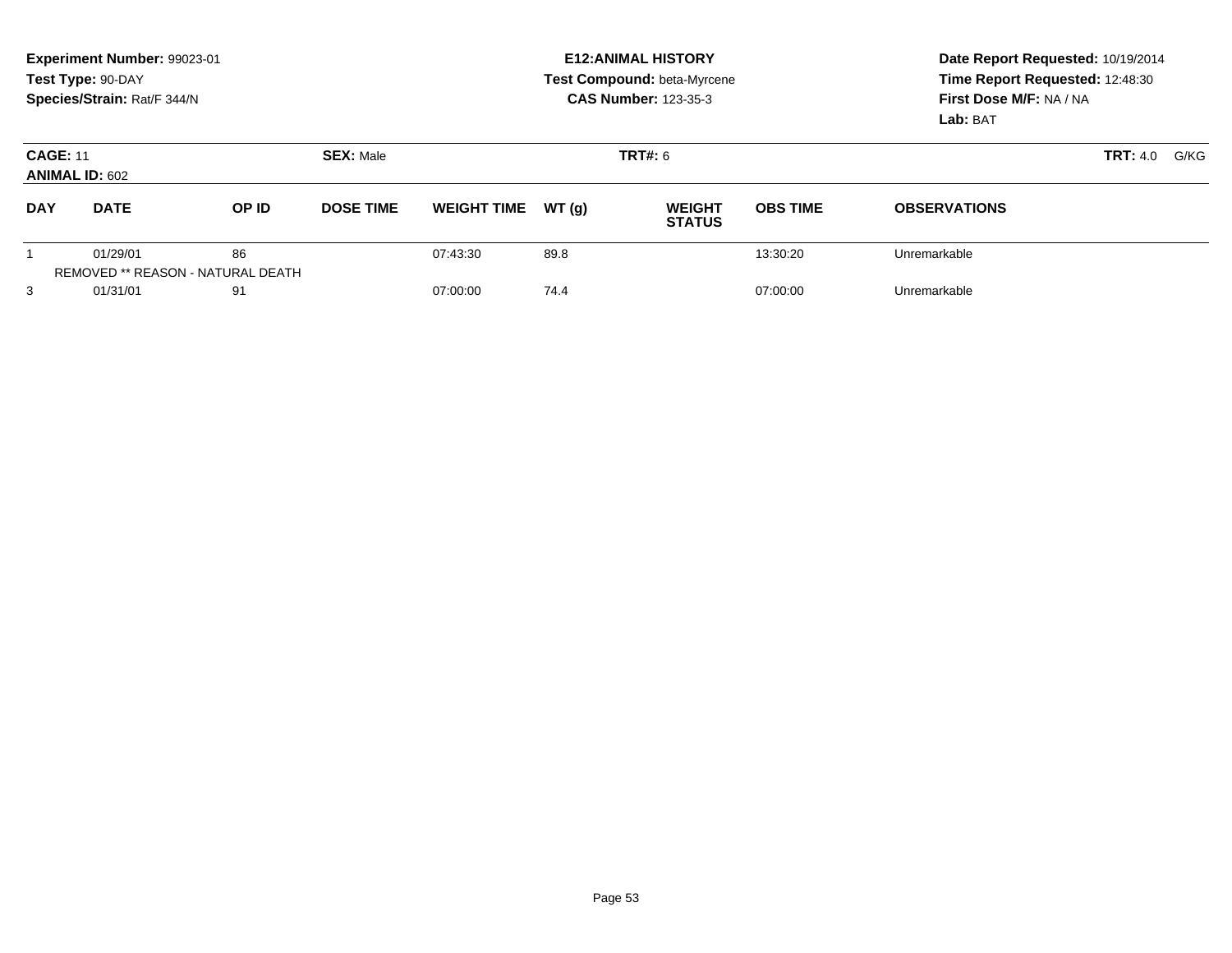|                                          | Experiment Number: 99023-01<br>Test Type: 90-DAY<br>Species/Strain: Rat/F 344/N |                                                |                                    | <b>E12: ANIMAL HISTORY</b><br>Test Compound: beta-Myrcene<br><b>CAS Number: 123-35-3</b> | Date Report Requested: 10/19/2014<br>Time Report Requested: 12:48:30<br>First Dose M/F: NA / NA<br>Lab: BAT |                                |                 |                     |      |
|------------------------------------------|---------------------------------------------------------------------------------|------------------------------------------------|------------------------------------|------------------------------------------------------------------------------------------|-------------------------------------------------------------------------------------------------------------|--------------------------------|-----------------|---------------------|------|
| <b>CAGE: 11</b><br><b>ANIMAL ID: 603</b> |                                                                                 |                                                | <b>SEX: Male</b><br><b>TRT#: 6</b> |                                                                                          |                                                                                                             |                                |                 | <b>TRT:</b> 4.0     | G/KG |
| <b>DAY</b>                               | <b>DATE</b>                                                                     | OP ID                                          | <b>DOSE TIME</b>                   | <b>WEIGHT TIME</b>                                                                       | WT (q)                                                                                                      | <b>WEIGHT</b><br><b>STATUS</b> | <b>OBS TIME</b> | <b>OBSERVATIONS</b> |      |
|                                          | 01/29/01                                                                        | 86<br><b>REMOVED ** REASON - NATURAL DEATH</b> |                                    | 07:43:30                                                                                 | 85.5                                                                                                        |                                | 13:30:20        | Unremarkable        |      |
| 3                                        | 01/31/01                                                                        | 91                                             |                                    | 07:00:00                                                                                 | 68.5                                                                                                        |                                | 07:00:00        | Unremarkable        |      |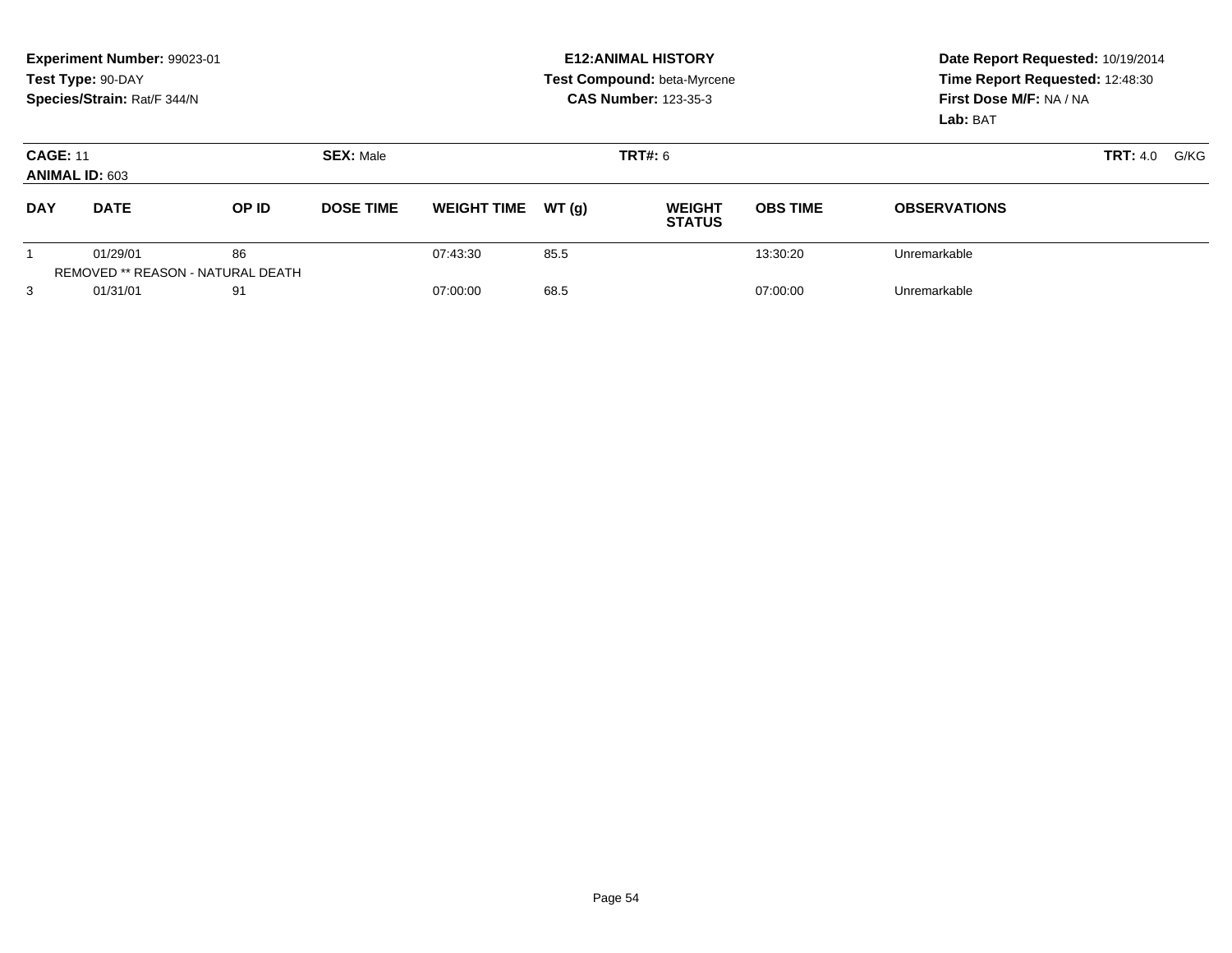|                                          | Experiment Number: 99023-01<br>Test Type: 90-DAY<br>Species/Strain: Rat/F 344/N |                                                |                  | <b>E12: ANIMAL HISTORY</b><br>Test Compound: beta-Myrcene<br><b>CAS Number: 123-35-3</b> | Date Report Requested: 10/19/2014<br>Time Report Requested: 12:48:30<br>First Dose M/F: NA / NA<br>Lab: BAT |                                |                 |                     |                         |
|------------------------------------------|---------------------------------------------------------------------------------|------------------------------------------------|------------------|------------------------------------------------------------------------------------------|-------------------------------------------------------------------------------------------------------------|--------------------------------|-----------------|---------------------|-------------------------|
| <b>CAGE: 11</b><br><b>ANIMAL ID: 604</b> |                                                                                 |                                                | <b>SEX: Male</b> |                                                                                          |                                                                                                             | <b>TRT#: 6</b>                 |                 |                     | <b>TRT:</b> 4.0<br>G/KG |
| <b>DAY</b>                               | <b>DATE</b>                                                                     | OP ID                                          | <b>DOSE TIME</b> | <b>WEIGHT TIME</b>                                                                       | WT(g)                                                                                                       | <b>WEIGHT</b><br><b>STATUS</b> | <b>OBS TIME</b> | <b>OBSERVATIONS</b> |                         |
|                                          | 01/29/01                                                                        | 86<br><b>REMOVED ** REASON - NATURAL DEATH</b> |                  | 07:43:30                                                                                 | 113.3                                                                                                       |                                | 13:30:20        | Unremarkable        |                         |
| 3                                        | 01/31/01                                                                        | 91                                             |                  | 07:00:00                                                                                 | 99.5                                                                                                        |                                | 07:00:00        | Unremarkable        |                         |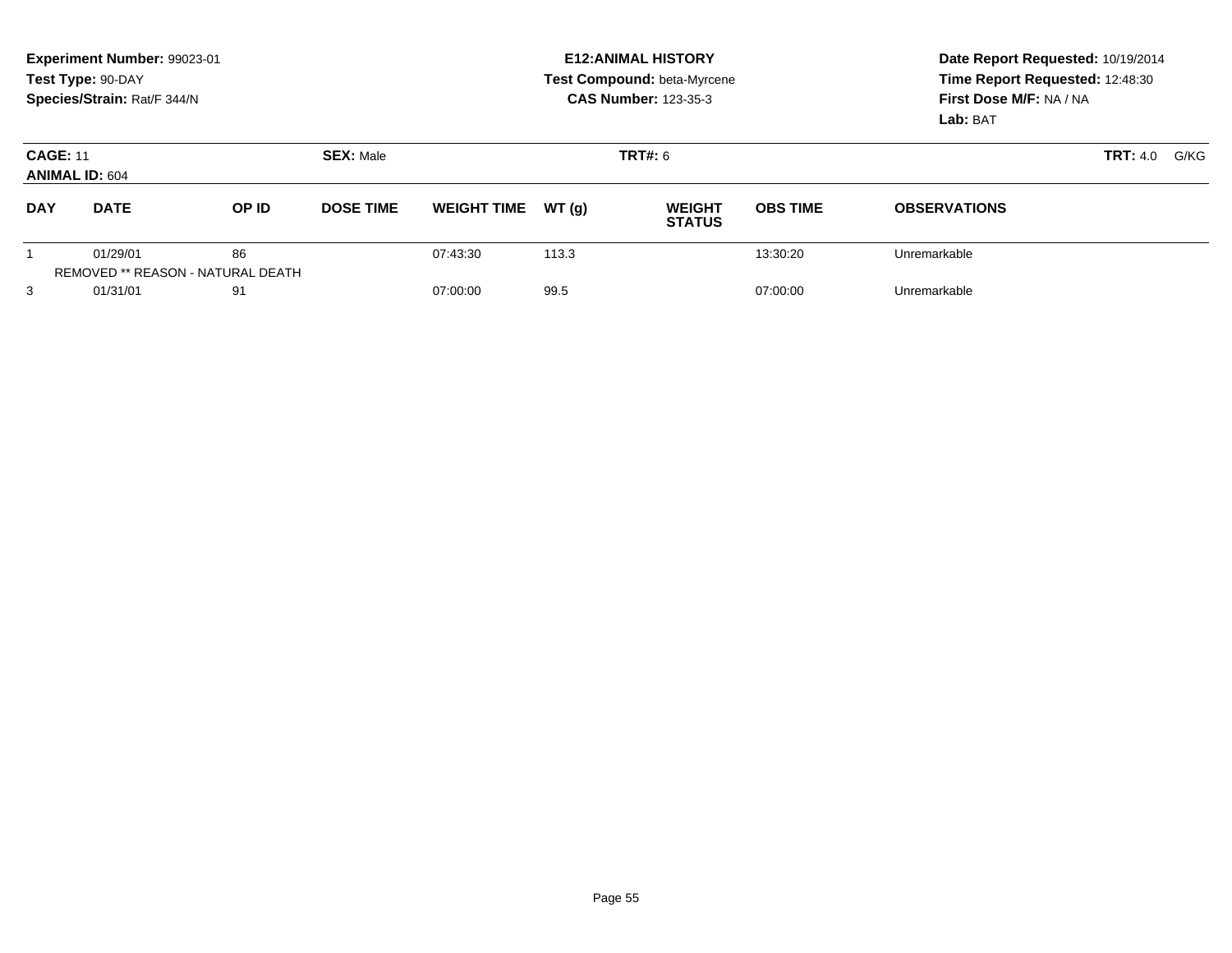|                                          | Experiment Number: 99023-01<br>Test Type: 90-DAY<br>Species/Strain: Rat/F 344/N |                                                |                                    | <b>E12: ANIMAL HISTORY</b><br>Test Compound: beta-Myrcene<br><b>CAS Number: 123-35-3</b> | Date Report Requested: 10/19/2014<br>Time Report Requested: 12:48:30<br>First Dose M/F: NA / NA<br>Lab: BAT |                                |                 |                     |                         |
|------------------------------------------|---------------------------------------------------------------------------------|------------------------------------------------|------------------------------------|------------------------------------------------------------------------------------------|-------------------------------------------------------------------------------------------------------------|--------------------------------|-----------------|---------------------|-------------------------|
| <b>CAGE: 11</b><br><b>ANIMAL ID: 605</b> |                                                                                 |                                                | <b>SEX: Male</b><br><b>TRT#: 6</b> |                                                                                          |                                                                                                             |                                |                 |                     | <b>TRT:</b> 4.0<br>G/KG |
| <b>DAY</b>                               | <b>DATE</b>                                                                     | OP ID                                          | <b>DOSE TIME</b>                   | <b>WEIGHT TIME</b>                                                                       | WT(g)                                                                                                       | <b>WEIGHT</b><br><b>STATUS</b> | <b>OBS TIME</b> | <b>OBSERVATIONS</b> |                         |
|                                          | 01/29/01                                                                        | 86<br><b>REMOVED ** REASON - NATURAL DEATH</b> |                                    | 07:43:30                                                                                 | 62.5                                                                                                        |                                | 13:30:20        | Unremarkable        |                         |
| 3                                        | 01/31/01                                                                        | 91                                             |                                    | 07:00:00                                                                                 | 50.1                                                                                                        |                                | 07:00:00        | Unremarkable        |                         |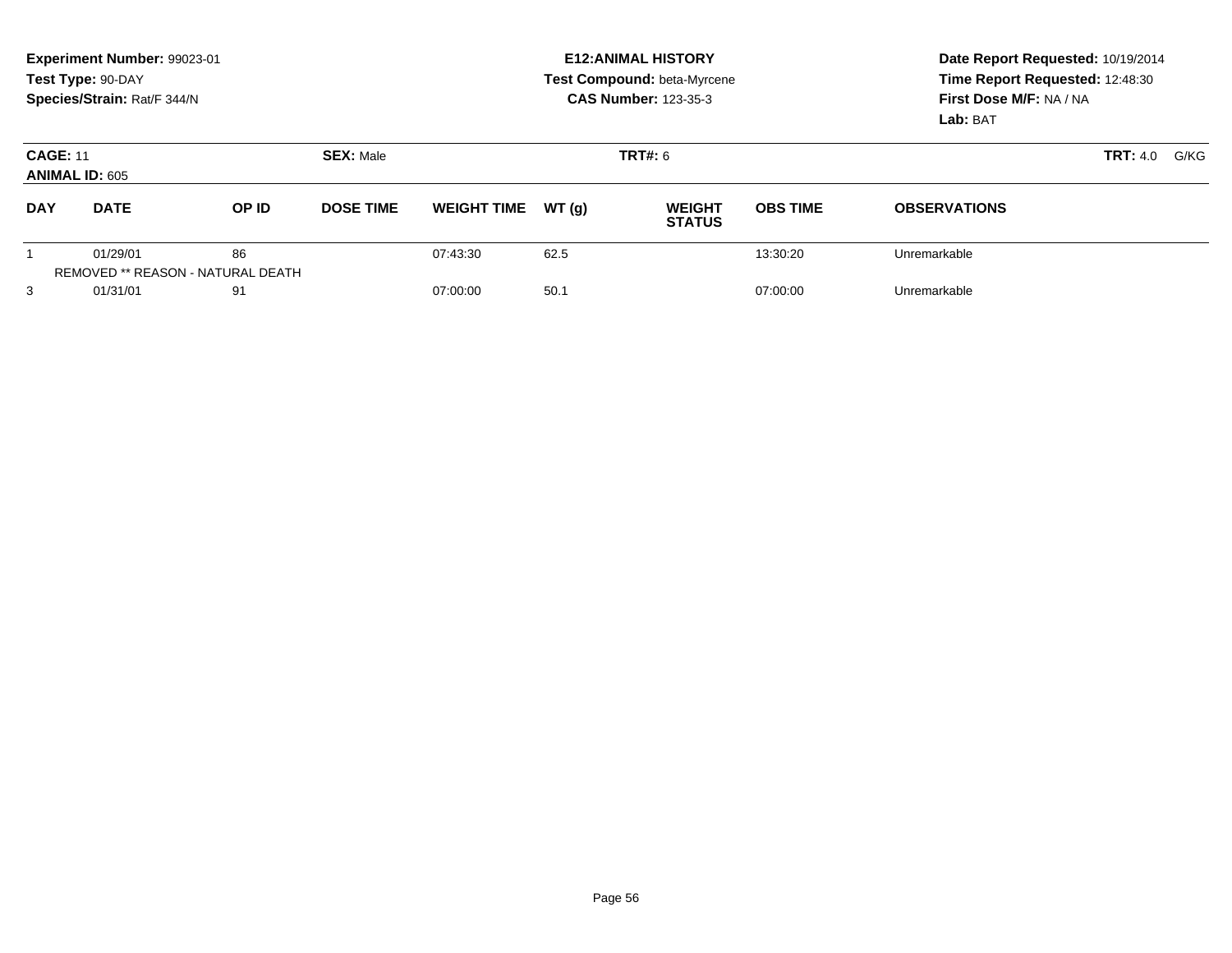|                                          | Experiment Number: 99023-01<br>Test Type: 90-DAY<br>Species/Strain: Rat/F 344/N |                                                     |                  | <b>E12: ANIMAL HISTORY</b><br>Test Compound: beta-Myrcene<br><b>CAS Number: 123-35-3</b> | Date Report Requested: 10/19/2014<br>Time Report Requested: 12:48:30<br>First Dose M/F: NA / NA<br>Lab: BAT |                                |                 |                     |  |
|------------------------------------------|---------------------------------------------------------------------------------|-----------------------------------------------------|------------------|------------------------------------------------------------------------------------------|-------------------------------------------------------------------------------------------------------------|--------------------------------|-----------------|---------------------|--|
| <b>CAGE: 12</b><br><b>ANIMAL ID: 606</b> |                                                                                 |                                                     | <b>SEX: Male</b> |                                                                                          | TRT#: 6                                                                                                     |                                | <b>TRT:</b> 4.0 |                     |  |
| <b>DAY</b>                               | <b>DATE</b>                                                                     | OP ID                                               | <b>DOSE TIME</b> | <b>WEIGHT TIME</b>                                                                       | WT(q)                                                                                                       | <b>WEIGHT</b><br><b>STATUS</b> | <b>OBS TIME</b> | <b>OBSERVATIONS</b> |  |
|                                          | 01/29/01                                                                        | 86<br><b>REMOVED ** REASON - MORIBUND SACRIFICE</b> |                  | 07:44:48                                                                                 | 97.1                                                                                                        |                                | 13:31:28        | Unremarkable        |  |
| 3                                        | 01/31/01                                                                        | 91                                                  |                  | 08:00:00                                                                                 | 84.5                                                                                                        |                                | 08:00:00        | Lethargic           |  |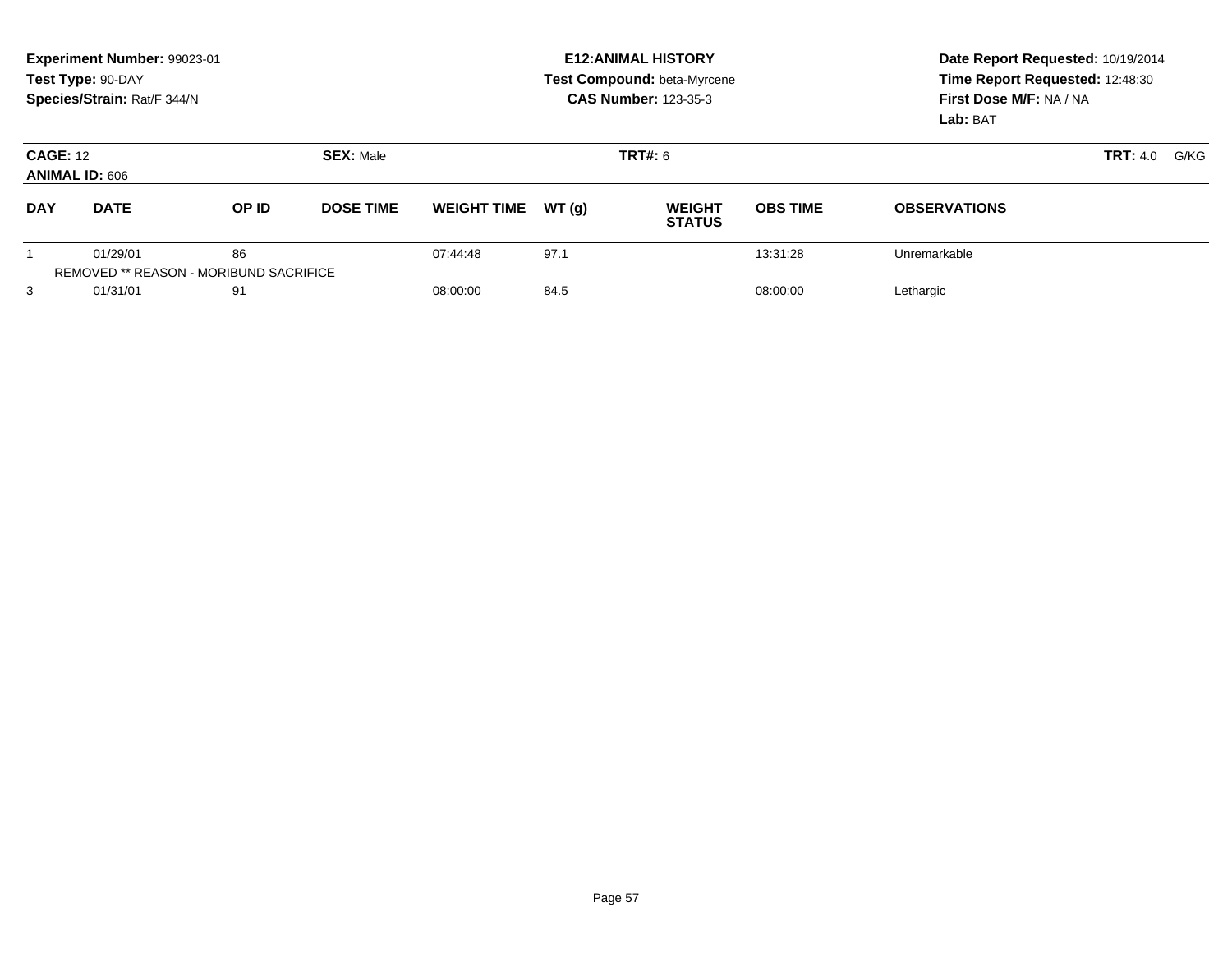|                                          | Experiment Number: 99023-01<br>Test Type: 90-DAY<br>Species/Strain: Rat/F 344/N |       |                  |                    |       | <b>E12: ANIMAL HISTORY</b><br>Test Compound: beta-Myrcene<br><b>CAS Number: 123-35-3</b> | Date Report Requested: 10/19/2014<br>Time Report Requested: 12:48:30<br>First Dose M/F: NA / NA<br>Lab: BAT |                     |                         |
|------------------------------------------|---------------------------------------------------------------------------------|-------|------------------|--------------------|-------|------------------------------------------------------------------------------------------|-------------------------------------------------------------------------------------------------------------|---------------------|-------------------------|
| <b>CAGE: 12</b><br><b>ANIMAL ID: 607</b> |                                                                                 |       | <b>SEX: Male</b> |                    |       | <b>TRT#: 6</b>                                                                           |                                                                                                             |                     | <b>TRT:</b> 4.0<br>G/KG |
| <b>DAY</b>                               | <b>DATE</b>                                                                     | OP ID | <b>DOSE TIME</b> | <b>WEIGHT TIME</b> | WT(q) | <b>WEIGHT</b><br><b>STATUS</b>                                                           | <b>OBS TIME</b>                                                                                             | <b>OBSERVATIONS</b> |                         |
|                                          | 01/29/01                                                                        | 86    |                  | 07:44:48           | 109.9 |                                                                                          | 13:31:28                                                                                                    | Unremarkable        |                         |
|                                          | <b>REMOVED ** REASON - MORIBUND SACRIFICE</b>                                   |       |                  |                    |       |                                                                                          |                                                                                                             |                     |                         |
| $\overline{4}$                           | 86<br>02/01/01                                                                  |       | 14:22:46         | 85.3               |       | 14:22:46                                                                                 | Abnormal Breathing<br>Lethargic                                                                             |                     |                         |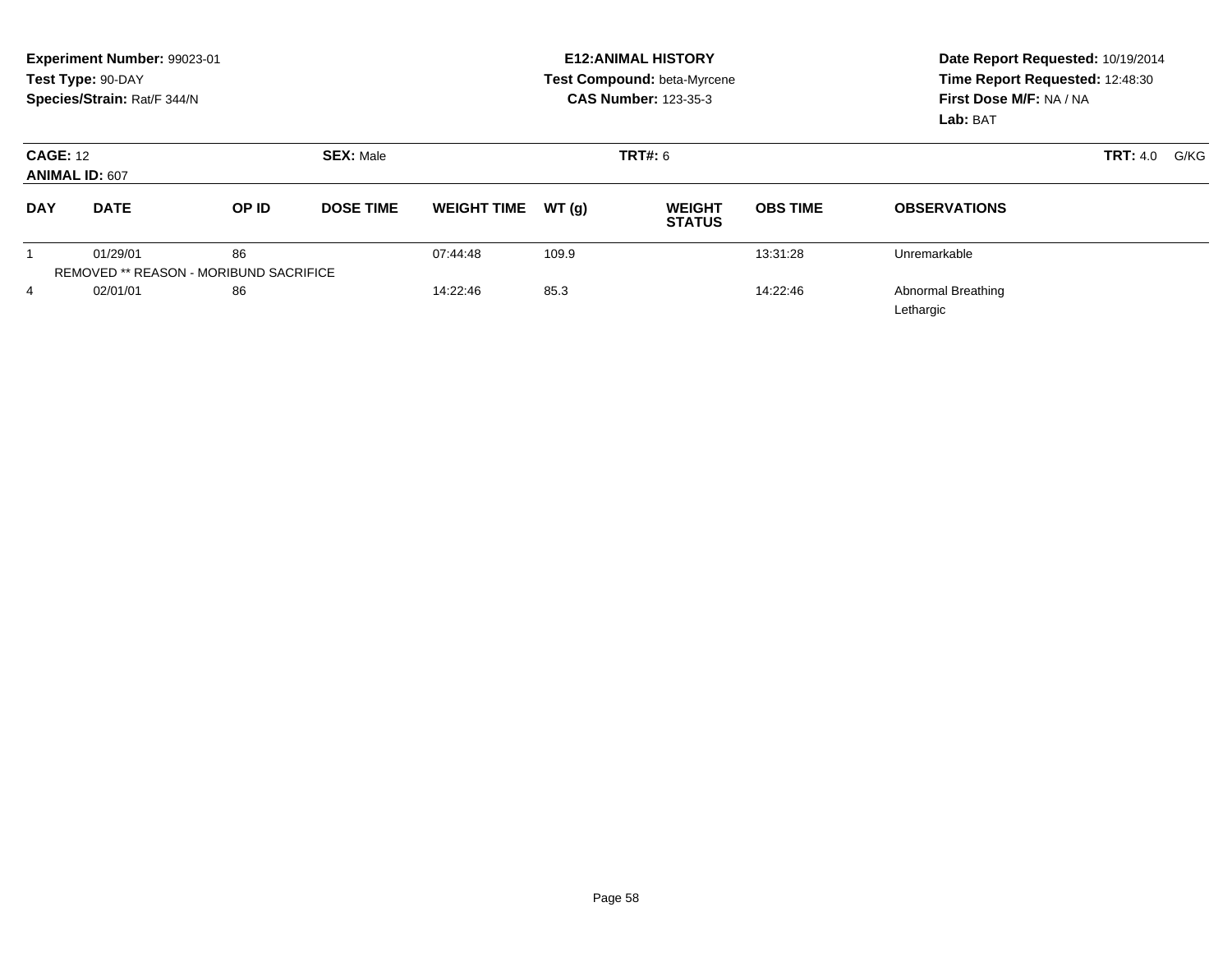|                                          | Experiment Number: 99023-01<br>Test Type: 90-DAY<br>Species/Strain: Rat/F 344/N |                                                |                                    | <b>E12: ANIMAL HISTORY</b><br>Test Compound: beta-Myrcene<br><b>CAS Number: 123-35-3</b> | Date Report Requested: 10/19/2014<br>Time Report Requested: 12:48:30<br>First Dose M/F: NA / NA<br>Lab: BAT |                                |                 |                     |      |
|------------------------------------------|---------------------------------------------------------------------------------|------------------------------------------------|------------------------------------|------------------------------------------------------------------------------------------|-------------------------------------------------------------------------------------------------------------|--------------------------------|-----------------|---------------------|------|
| <b>CAGE: 12</b><br><b>ANIMAL ID: 608</b> |                                                                                 |                                                | <b>SEX: Male</b><br><b>TRT#: 6</b> |                                                                                          |                                                                                                             |                                |                 | <b>TRT:</b> 4.0     | G/KG |
| <b>DAY</b>                               | <b>DATE</b>                                                                     | OP ID                                          | <b>DOSE TIME</b>                   | <b>WEIGHT TIME</b>                                                                       | WT (q)                                                                                                      | <b>WEIGHT</b><br><b>STATUS</b> | <b>OBS TIME</b> | <b>OBSERVATIONS</b> |      |
|                                          | 01/29/01                                                                        | 86<br><b>REMOVED ** REASON - NATURAL DEATH</b> |                                    | 07:44:48                                                                                 | 99.2                                                                                                        |                                | 13:31:28        | Unremarkable        |      |
| 3                                        | 01/31/01                                                                        | 91                                             |                                    | 07:00:00                                                                                 | 82.2                                                                                                        |                                | 07:00:00        | Unremarkable        |      |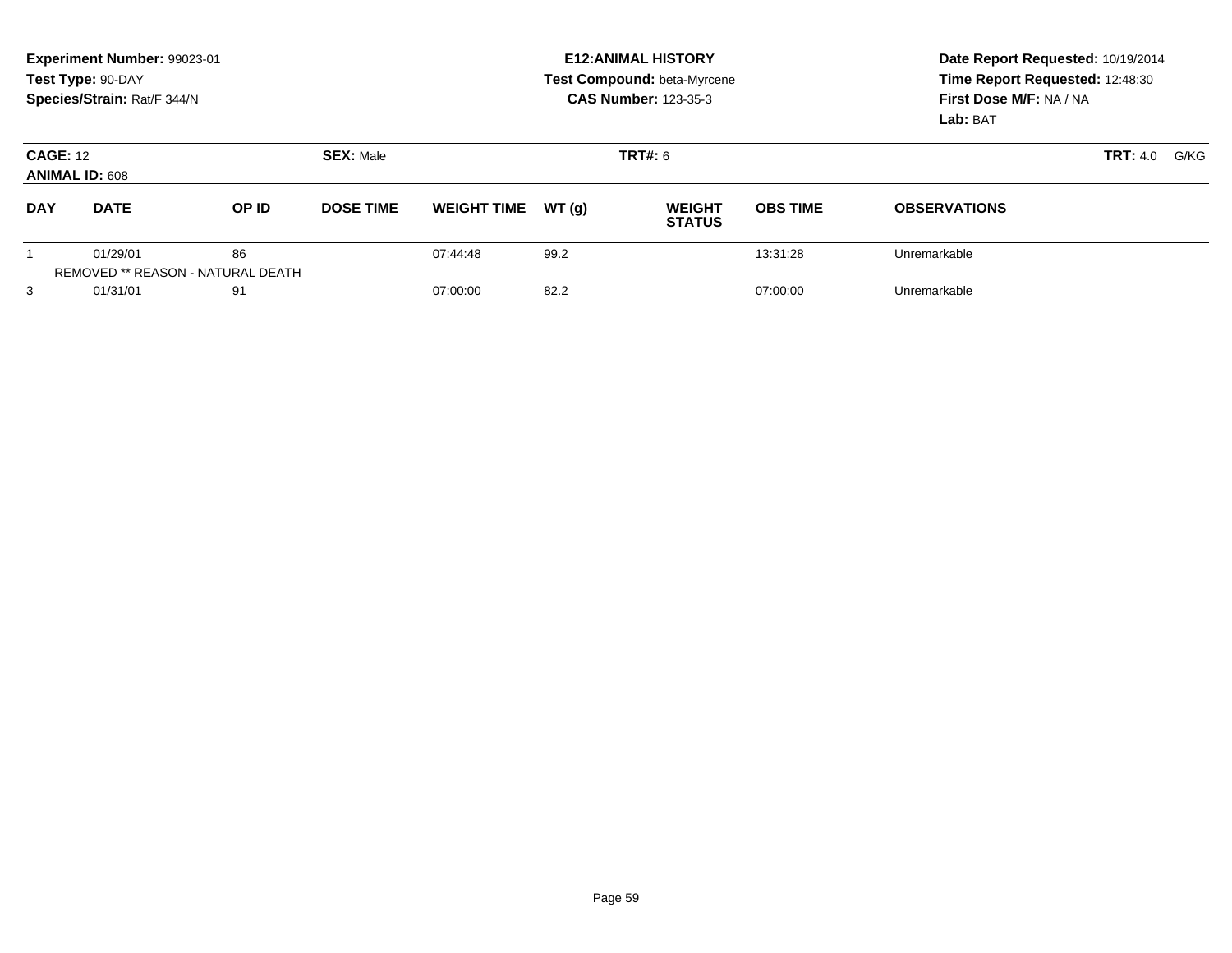|                                          | Experiment Number: 99023-01<br>Test Type: 90-DAY<br>Species/Strain: Rat/F 344/N |       |                                    | <b>E12: ANIMAL HISTORY</b><br>Test Compound: beta-Myrcene<br><b>CAS Number: 123-35-3</b> | Date Report Requested: 10/19/2014<br>Time Report Requested: 12:48:30<br>First Dose M/F: NA / NA<br>Lab: BAT |                                |                 |                     |      |
|------------------------------------------|---------------------------------------------------------------------------------|-------|------------------------------------|------------------------------------------------------------------------------------------|-------------------------------------------------------------------------------------------------------------|--------------------------------|-----------------|---------------------|------|
| <b>CAGE: 12</b><br><b>ANIMAL ID: 609</b> |                                                                                 |       | <b>SEX: Male</b><br><b>TRT#: 6</b> |                                                                                          |                                                                                                             |                                |                 | <b>TRT:</b> 4.0     | G/KG |
| <b>DAY</b>                               | <b>DATE</b>                                                                     | OP ID | <b>DOSE TIME</b>                   | <b>WEIGHT TIME</b>                                                                       | WT (q)                                                                                                      | <b>WEIGHT</b><br><b>STATUS</b> | <b>OBS TIME</b> | <b>OBSERVATIONS</b> |      |
|                                          | 01/29/01<br><b>REMOVED ** REASON - NATURAL DEATH</b>                            | 86    |                                    | 07:44:48                                                                                 | 73.9                                                                                                        |                                | 13:31:28        | Unremarkable        |      |
| 3                                        | 01/31/01                                                                        | 91    |                                    | 07:00:00                                                                                 | 62.2                                                                                                        |                                | 07:00:00        | Unremarkable        |      |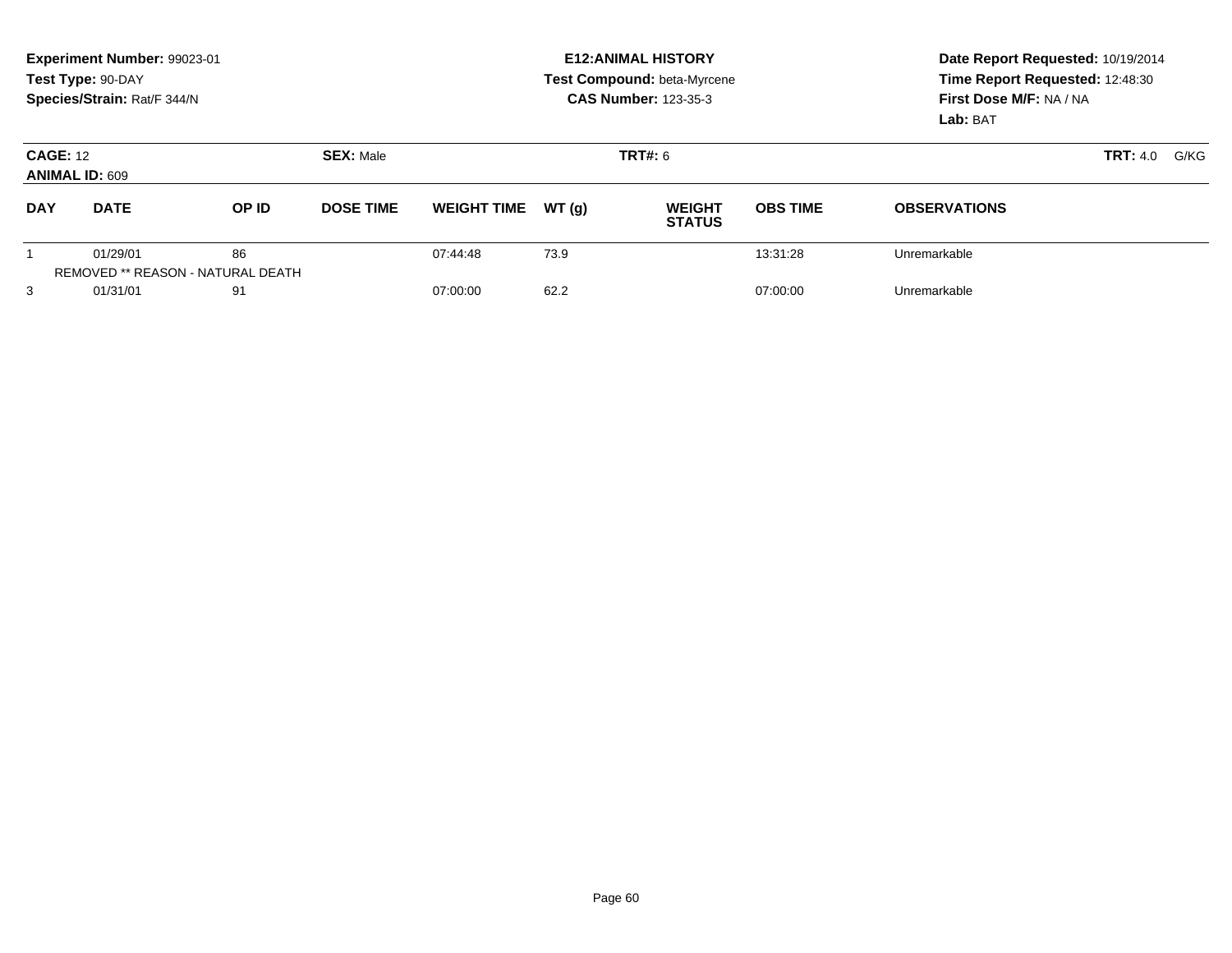|            | Experiment Number: 99023-01<br>Test Type: 90-DAY<br>Species/Strain: Rat/F 344/N |       |                  |                    |       | <b>E12: ANIMAL HISTORY</b><br>Test Compound: beta-Myrcene<br><b>CAS Number: 123-35-3</b> | Date Report Requested: 10/19/2014<br>Time Report Requested: 12:48:30<br>First Dose M/F: NA / NA<br>Lab: BAT |                                   |                 |      |
|------------|---------------------------------------------------------------------------------|-------|------------------|--------------------|-------|------------------------------------------------------------------------------------------|-------------------------------------------------------------------------------------------------------------|-----------------------------------|-----------------|------|
|            | <b>SEX: Male</b><br><b>CAGE: 12</b><br><b>ANIMAL ID: 610</b>                    |       |                  | <b>TRT#: 6</b>     |       |                                                                                          |                                                                                                             |                                   | <b>TRT: 4.0</b> | G/KG |
| <b>DAY</b> | <b>DATE</b>                                                                     | OP ID | <b>DOSE TIME</b> | <b>WEIGHT TIME</b> | WT(g) | <b>WEIGHT</b><br><b>STATUS</b>                                                           | <b>OBS TIME</b>                                                                                             | <b>OBSERVATIONS</b>               |                 |      |
|            | 01/29/01                                                                        | 86    |                  | 07:44:48           | 69.0  |                                                                                          | 13:31:28                                                                                                    | Unremarkable                      |                 |      |
| 8          | 02/05/01                                                                        | 103   |                  | 13:07:26           | 68.0  |                                                                                          | 13:07:26                                                                                                    | <b>Ruffled Fur</b><br><b>Thin</b> |                 |      |
|            | <b>REMOVED ** REASON - NATURAL DEATH</b>                                        |       |                  |                    |       |                                                                                          |                                                                                                             |                                   |                 |      |
| 11         | 02/08/01                                                                        | 86    |                  | 07:29:08           | 58.9  |                                                                                          | 07:29:08                                                                                                    | <b>Ruffled Fur</b><br>Thin        |                 |      |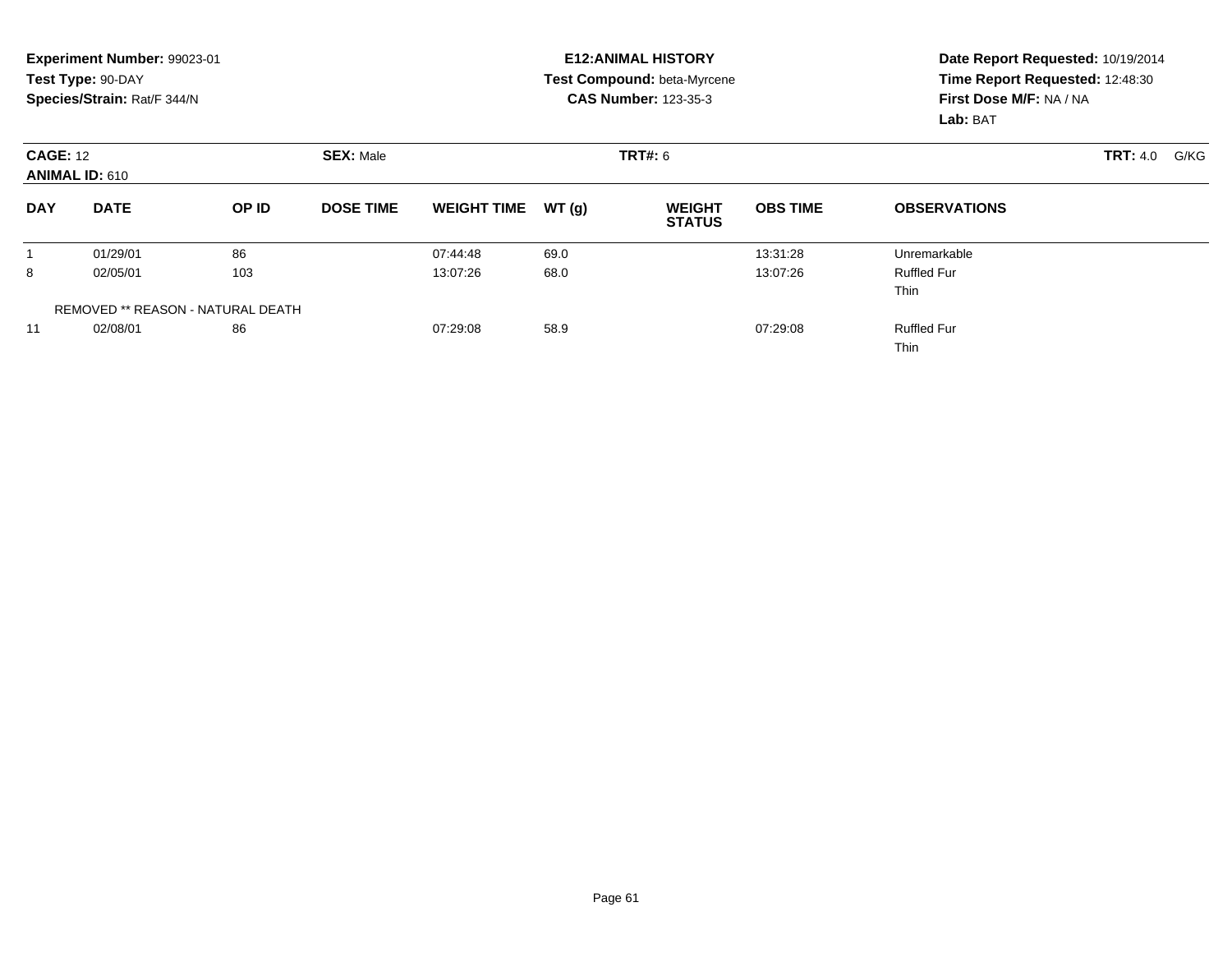### **E12:ANIMAL HISTORY Test Compound:** beta-Myrcene**CAS Number:** 123-35-3

| <b>CAGE: 13</b> | <b>ANIMAL ID: 151</b>                         |       | <b>SEX: Female</b> |                    |       | <b>TRT#: 7</b>                 |                 |                     | <b>TRT: 0 G/KG</b> |
|-----------------|-----------------------------------------------|-------|--------------------|--------------------|-------|--------------------------------|-----------------|---------------------|--------------------|
| <b>DAY</b>      | <b>DATE</b>                                   | OP ID | <b>DOSE TIME</b>   | <b>WEIGHT TIME</b> | WT(g) | <b>WEIGHT</b><br><b>STATUS</b> | <b>OBS TIME</b> | <b>OBSERVATIONS</b> |                    |
|                 | 01/30/01                                      | 86    |                    | 07:41:52           | 75.6  |                                | 13:02:56        | Unremarkable        |                    |
| 8               | 02/06/01                                      | 103   |                    | 09:56:44           | 103.4 |                                | 09:56:44        | Unremarkable        |                    |
| 15              | 02/13/01                                      | 86    |                    | 11:10:38           | 122.2 |                                | 11:10:38        | Unremarkable        |                    |
| 22              | 02/20/01                                      | 86    |                    | 10:59:44           | 139.7 |                                | 10:59:44        | Unremarkable        |                    |
| 29              | 02/27/01                                      | 86    |                    | 09:18:52           | 155.7 |                                | 09:18:52        | Unremarkable        |                    |
| 36              | 03/06/01                                      | 103   |                    | 09:45:46           | 161.4 |                                | 09:45:46        | Unremarkable        |                    |
| 43              | 03/13/01                                      | 86    |                    | 11:18:40           | 169.4 |                                | 11:18:40        | Unremarkable        |                    |
| 50              | 03/20/01                                      | 86    |                    | 10:57:04           | 179.1 |                                | 10:57:04        | Unremarkable        |                    |
| 57              | 03/27/01                                      | 86    |                    | 09:04:10           | 189.4 |                                | 09:04:10        | Unremarkable        |                    |
| 64              | 04/03/01                                      | 86    |                    | 09:30:24           | 193.8 |                                | 09:30:24        | Unremarkable        |                    |
| 71              | 04/10/01                                      | 86    |                    | 09:35:54           | 196.9 |                                | 09:35:54        | Unremarkable        |                    |
| 78              | 04/17/01                                      | 86    |                    | 09:08:16           | 201.2 |                                | 09:08:16        | Unremarkable        |                    |
| 85              | 04/24/01                                      | 99    |                    | 10:16:02           | 206.6 |                                | 10:16:02        | Unremarkable        |                    |
|                 | <b>REMOVED ** REASON - TERMINAL SACRIFICE</b> |       |                    |                    |       |                                |                 |                     |                    |
| 93              | 05/02/01                                      | 86    |                    | 07:10:40           | 205.4 |                                | 07:10:40        | Unremarkable        |                    |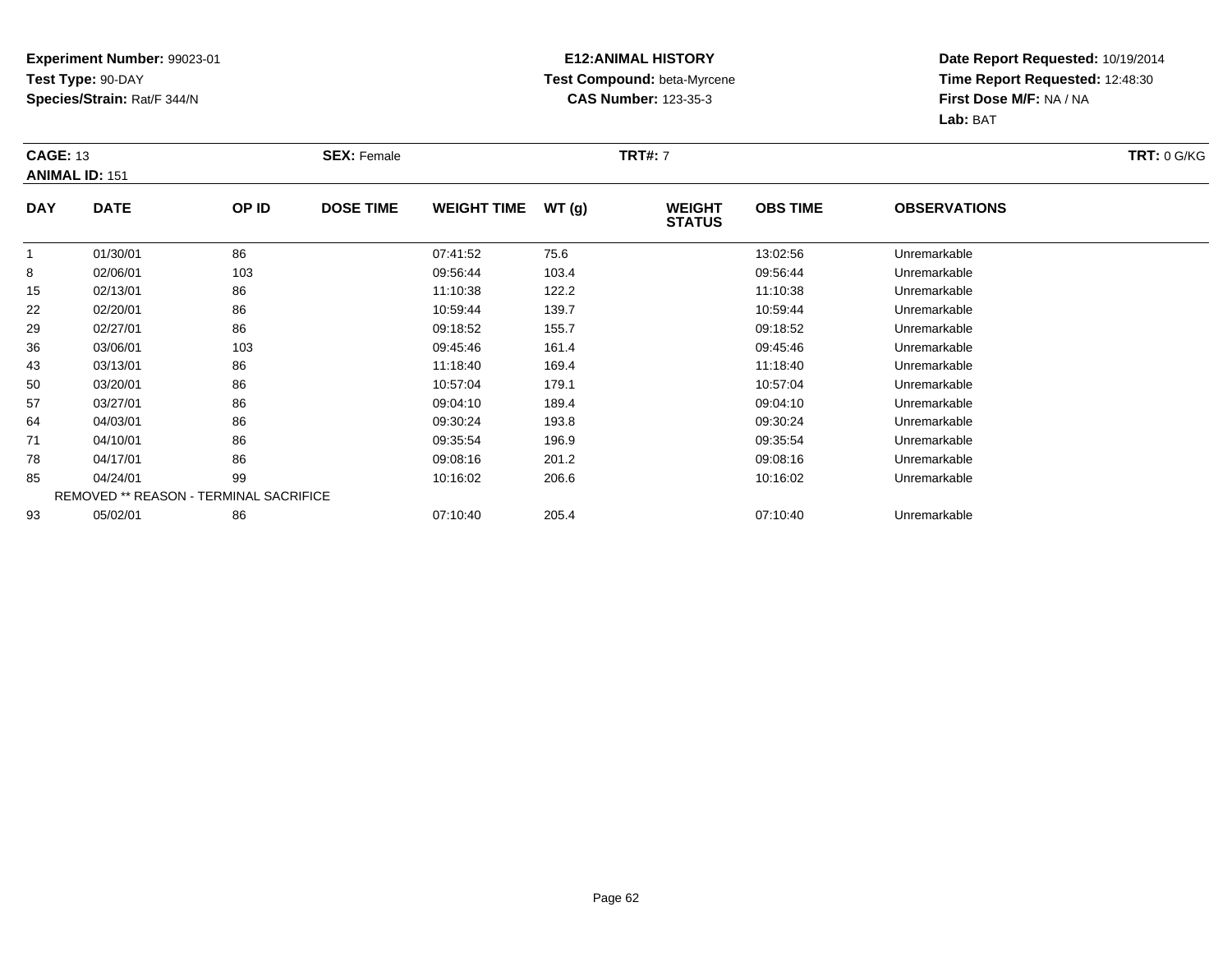### **E12:ANIMAL HISTORY Test Compound:** beta-Myrcene**CAS Number:** 123-35-3

| <b>CAGE: 13</b> |                                               |       | <b>SEX: Female</b> |                    |       | <b>TRT#: 7</b>                 |                 |                     | <b>TRT: 0 G/KG</b> |
|-----------------|-----------------------------------------------|-------|--------------------|--------------------|-------|--------------------------------|-----------------|---------------------|--------------------|
|                 | <b>ANIMAL ID: 152</b>                         |       |                    |                    |       |                                |                 |                     |                    |
| <b>DAY</b>      | <b>DATE</b>                                   | OP ID | <b>DOSE TIME</b>   | <b>WEIGHT TIME</b> | WT(g) | <b>WEIGHT</b><br><b>STATUS</b> | <b>OBS TIME</b> | <b>OBSERVATIONS</b> |                    |
|                 | 01/30/01                                      | 86    |                    | 07:41:52           | 70.6  |                                | 13:02:56        | Unremarkable        |                    |
| 8               | 02/06/01                                      | 103   |                    | 09:56:44           | 96.6  |                                | 09:56:44        | Unremarkable        |                    |
| 15              | 02/13/01                                      | 86    |                    | 11:10:38           | 114.8 |                                | 11:10:38        | Unremarkable        |                    |
| 22              | 02/20/01                                      | 86    |                    | 10:59:44           | 133.0 |                                | 10:59:44        | Unremarkable        |                    |
| 29              | 02/27/01                                      | 86    |                    | 09:18:52           | 143.6 |                                | 09:18:52        | Unremarkable        |                    |
| 36              | 03/06/01                                      | 103   |                    | 09:45:46           | 152.5 |                                | 09:45:46        | Unremarkable        |                    |
| 43              | 03/13/01                                      | 86    |                    | 11:18:40           | 158.3 |                                | 11:18:40        | Unremarkable        |                    |
| 50              | 03/20/01                                      | 86    |                    | 10:57:04           | 163.7 |                                | 10:57:04        | Unremarkable        |                    |
| 57              | 03/27/01                                      | 86    |                    | 09:04:10           | 171.5 |                                | 09:04:10        | Unremarkable        |                    |
| 64              | 04/03/01                                      | 86    |                    | 09:30:24           | 174.9 |                                | 09:30:24        | Unremarkable        |                    |
| 71              | 04/10/01                                      | 86    |                    | 09:35:54           | 181.9 |                                | 09:35:54        | Unremarkable        |                    |
| 78              | 04/17/01                                      | 86    |                    | 09:08:16           | 185.1 |                                | 09:08:16        | Unremarkable        |                    |
| 85              | 04/24/01                                      | 99    |                    | 10:16:02           | 189.3 |                                | 10:16:02        | Unremarkable        |                    |
|                 | <b>REMOVED ** REASON - TERMINAL SACRIFICE</b> |       |                    |                    |       |                                |                 |                     |                    |
| 93              | 05/02/01                                      | 86    |                    | 07:10:40           | 186.7 |                                | 07:10:40        | Unremarkable        |                    |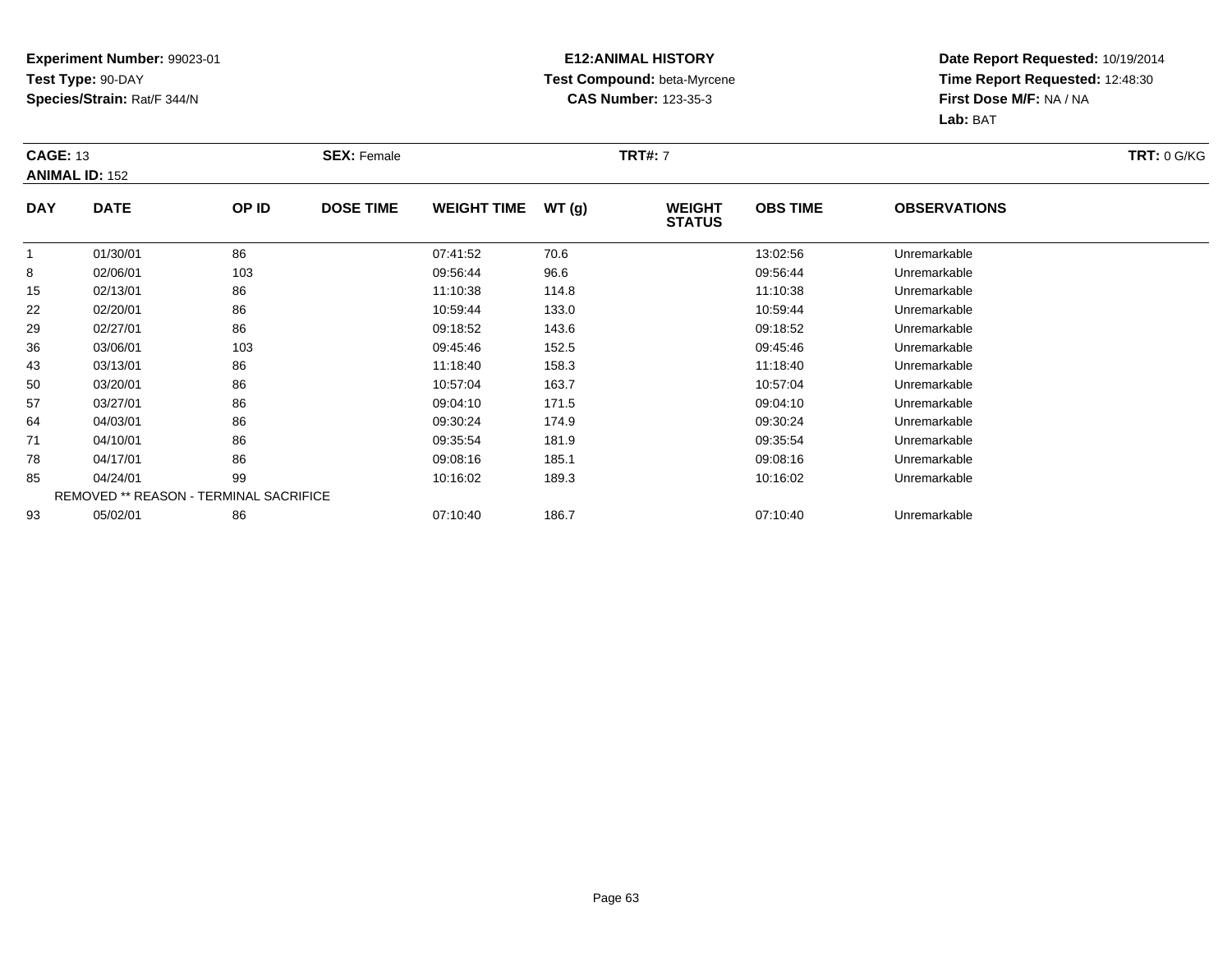### **E12:ANIMAL HISTORY Test Compound:** beta-Myrcene**CAS Number:** 123-35-3

| <b>CAGE: 13</b> | <b>ANIMAL ID: 153</b>                         |       | <b>SEX: Female</b> |                    |       | <b>TRT#: 7</b>                 |                 |                     | <b>TRT: 0 G/KG</b> |
|-----------------|-----------------------------------------------|-------|--------------------|--------------------|-------|--------------------------------|-----------------|---------------------|--------------------|
| <b>DAY</b>      | <b>DATE</b>                                   | OP ID | <b>DOSE TIME</b>   | <b>WEIGHT TIME</b> | WT(g) | <b>WEIGHT</b><br><b>STATUS</b> | <b>OBS TIME</b> | <b>OBSERVATIONS</b> |                    |
|                 | 01/30/01                                      | 86    |                    | 07:41:52           | 98.7  |                                | 13:02:56        | Unremarkable        |                    |
| 8               | 02/06/01                                      | 103   |                    | 09:56:44           | 114.3 |                                | 09:56:44        | Unremarkable        |                    |
| 15              | 02/13/01                                      | 86    |                    | 11:10:38           | 130.6 |                                | 11:10:38        | Unremarkable        |                    |
| 22              | 02/20/01                                      | 86    |                    | 10:59:44           | 142.7 |                                | 10:59:44        | Unremarkable        |                    |
| 29              | 02/27/01                                      | 86    |                    | 09:18:52           | 153.3 |                                | 09:18:52        | Unremarkable        |                    |
| 36              | 03/06/01                                      | 103   |                    | 09:45:46           | 162.4 |                                | 09:45:46        | Unremarkable        |                    |
| 43              | 03/13/01                                      | 86    |                    | 11:18:40           | 166.8 |                                | 11:18:40        | Unremarkable        |                    |
| 50              | 03/20/01                                      | 86    |                    | 10:57:04           | 170.3 |                                | 10:57:04        | Unremarkable        |                    |
| 57              | 03/27/01                                      | 86    |                    | 09:04:10           | 174.8 |                                | 09:04:10        | Unremarkable        |                    |
| 64              | 04/03/01                                      | 86    |                    | 09:30:24           | 177.3 |                                | 09:30:24        | Unremarkable        |                    |
| 71              | 04/10/01                                      | 86    |                    | 09:35:54           | 183.0 |                                | 09:35:54        | Unremarkable        |                    |
| 78              | 04/17/01                                      | 86    |                    | 09:08:16           | 188.7 |                                | 09:08:16        | Unremarkable        |                    |
| 85              | 04/24/01                                      | 99    |                    | 10:16:02           | 187.8 |                                | 10:16:02        | Unremarkable        |                    |
|                 | <b>REMOVED ** REASON - TERMINAL SACRIFICE</b> |       |                    |                    |       |                                |                 |                     |                    |
| 93              | 05/02/01                                      | 86    |                    | 07:10:40           | 190.9 |                                | 07:10:40        | Unremarkable        |                    |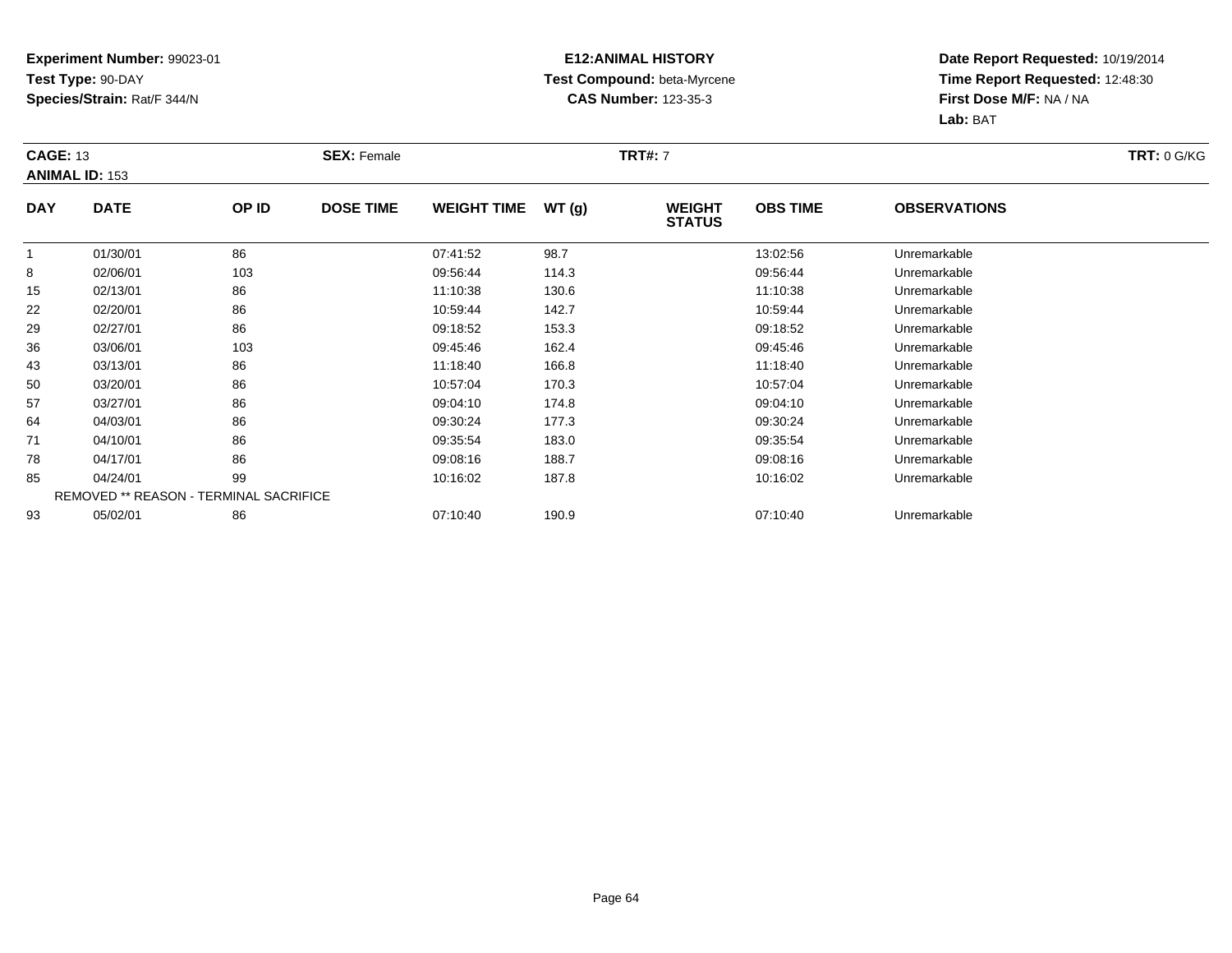### **E12:ANIMAL HISTORY Test Compound:** beta-Myrcene**CAS Number:** 123-35-3

| <b>CAGE: 13</b> | <b>ANIMAL ID: 154</b>                         |       | <b>SEX: Female</b> |                    |       | <b>TRT#: 7</b>                 |                 |                     | <b>TRT: 0 G/KG</b> |
|-----------------|-----------------------------------------------|-------|--------------------|--------------------|-------|--------------------------------|-----------------|---------------------|--------------------|
| <b>DAY</b>      | <b>DATE</b>                                   | OP ID | <b>DOSE TIME</b>   | <b>WEIGHT TIME</b> | WT(g) | <b>WEIGHT</b><br><b>STATUS</b> | <b>OBS TIME</b> | <b>OBSERVATIONS</b> |                    |
|                 | 01/30/01                                      | 86    |                    | 07:41:52           | 83.5  |                                | 13:02:56        | Unremarkable        |                    |
| 8               | 02/06/01                                      | 103   |                    | 09:56:44           | 107.6 |                                | 09:56:44        | Unremarkable        |                    |
| 15              | 02/13/01                                      | 86    |                    | 11:10:38           | 125.7 |                                | 11:10:38        | Unremarkable        |                    |
| 22              | 02/20/01                                      | 86    |                    | 10:59:44           | 141.5 |                                | 10:59:44        | Unremarkable        |                    |
| 29              | 02/27/01                                      | 86    |                    | 09:18:52           | 153.6 |                                | 09:18:52        | Unremarkable        |                    |
| 36              | 03/06/01                                      | 103   |                    | 09:45:46           | 161.3 |                                | 09:45:46        | Unremarkable        |                    |
| 43              | 03/13/01                                      | 86    |                    | 11:18:40           | 173.0 |                                | 11:18:40        | Unremarkable        |                    |
| 50              | 03/20/01                                      | 86    |                    | 10:57:04           | 179.5 |                                | 10:57:04        | Unremarkable        |                    |
| 57              | 03/27/01                                      | 86    |                    | 09:04:10           | 186.1 |                                | 09:04:10        | Unremarkable        |                    |
| 64              | 04/03/01                                      | 86    |                    | 09:30:24           | 191.0 |                                | 09:30:24        | Unremarkable        |                    |
| 71              | 04/10/01                                      | 86    |                    | 09:35:54           | 195.1 |                                | 09:35:54        | Unremarkable        |                    |
| 78              | 04/17/01                                      | 86    |                    | 09:08:16           | 202.1 |                                | 09:08:16        | Unremarkable        |                    |
| 85              | 04/24/01                                      | 99    |                    | 10:16:02           | 203.5 |                                | 10:16:02        | Unremarkable        |                    |
|                 | <b>REMOVED ** REASON - TERMINAL SACRIFICE</b> |       |                    |                    |       |                                |                 |                     |                    |
| 93              | 05/02/01                                      | 86    |                    | 07:10:40           | 205.4 |                                | 07:10:40        | Unremarkable        |                    |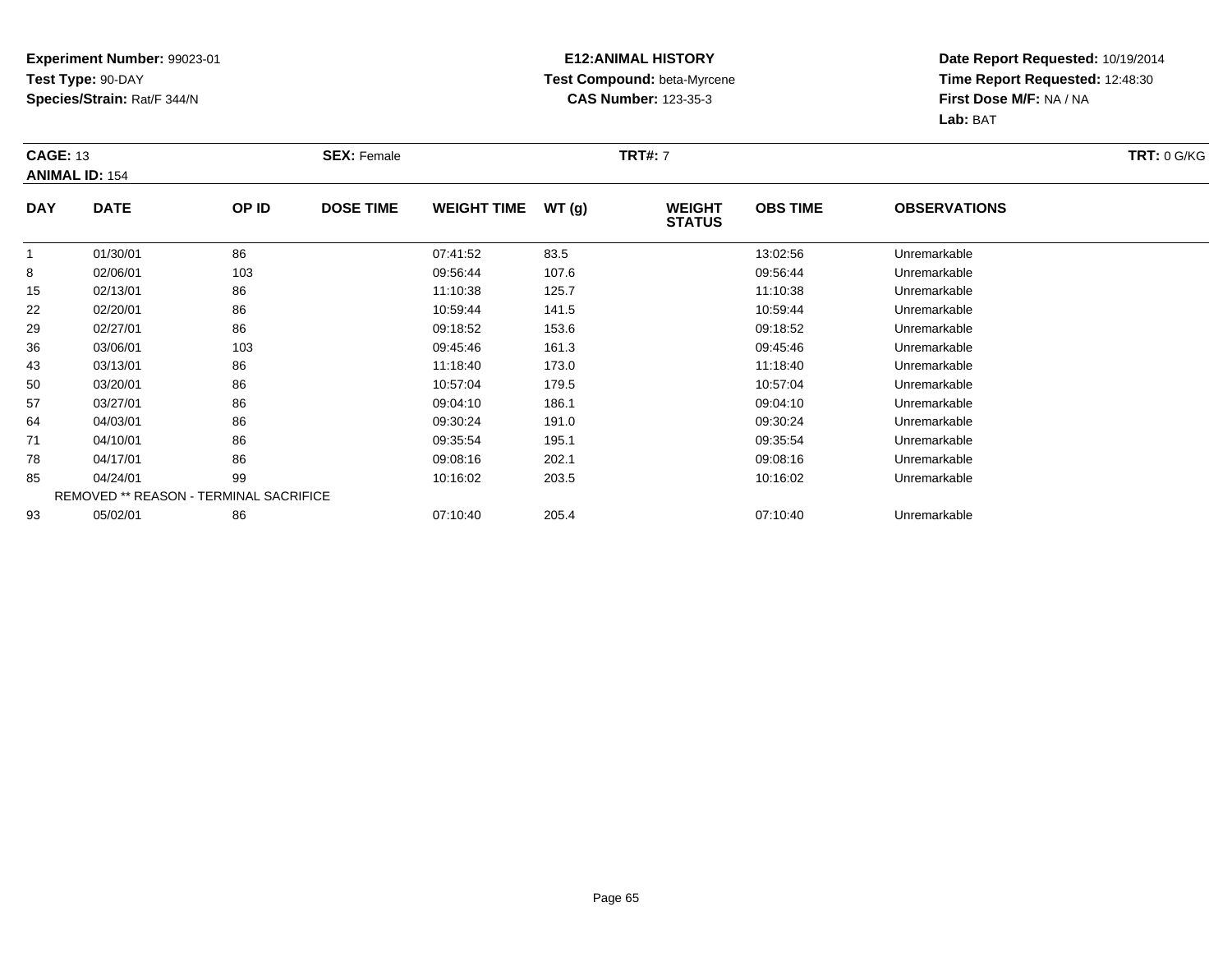### **E12:ANIMAL HISTORY Test Compound:** beta-Myrcene**CAS Number:** 123-35-3

| <b>CAGE: 13</b> | <b>ANIMAL ID: 155</b>                         |       | <b>SEX: Female</b> |                    |       | <b>TRT#: 7</b>                 |                 |                     | <b>TRT: 0 G/KG</b> |
|-----------------|-----------------------------------------------|-------|--------------------|--------------------|-------|--------------------------------|-----------------|---------------------|--------------------|
| <b>DAY</b>      | <b>DATE</b>                                   | OP ID | <b>DOSE TIME</b>   | <b>WEIGHT TIME</b> | WT(g) | <b>WEIGHT</b><br><b>STATUS</b> | <b>OBS TIME</b> | <b>OBSERVATIONS</b> |                    |
|                 | 01/30/01                                      | 86    |                    | 07:41:52           | 91.8  |                                | 13:02:56        | Unremarkable        |                    |
| 8               | 02/06/01                                      | 103   |                    | 09:56:44           | 113.8 |                                | 09:56:44        | Unremarkable        |                    |
| 15              | 02/13/01                                      | 86    |                    | 11:10:38           | 129.1 |                                | 11:10:38        | Unremarkable        |                    |
| 22              | 02/20/01                                      | 86    |                    | 10:59:44           | 144.3 |                                | 10:59:44        | Unremarkable        |                    |
| 29              | 02/27/01                                      | 86    |                    | 09:18:52           | 155.7 |                                | 09:18:52        | Unremarkable        |                    |
| 36              | 03/06/01                                      | 103   |                    | 09:45:46           | 162.8 |                                | 09:45:46        | Unremarkable        |                    |
| 43              | 03/13/01                                      | 86    |                    | 11:18:40           | 171.4 |                                | 11:18:40        | Unremarkable        |                    |
| 50              | 03/20/01                                      | 86    |                    | 10:57:04           | 179.0 |                                | 10:57:04        | Unremarkable        |                    |
| 57              | 03/27/01                                      | 86    |                    | 09:04:10           | 187.7 |                                | 09:04:10        | Unremarkable        |                    |
| 64              | 04/03/01                                      | 86    |                    | 09:30:24           | 189.5 |                                | 09:30:24        | Unremarkable        |                    |
| 71              | 04/10/01                                      | 86    |                    | 09:35:54           | 195.6 |                                | 09:35:54        | Unremarkable        |                    |
| 78              | 04/17/01                                      | 86    |                    | 09:08:16           | 201.6 |                                | 09:08:16        | Unremarkable        |                    |
| 85              | 04/24/01                                      | 99    |                    | 10:16:02           | 203.3 |                                | 10:16:02        | Unremarkable        |                    |
|                 | <b>REMOVED ** REASON - TERMINAL SACRIFICE</b> |       |                    |                    |       |                                |                 |                     |                    |
| 93              | 05/02/01                                      | 86    |                    | 07:10:40           | 206.6 |                                | 07:10:40        | Unremarkable        |                    |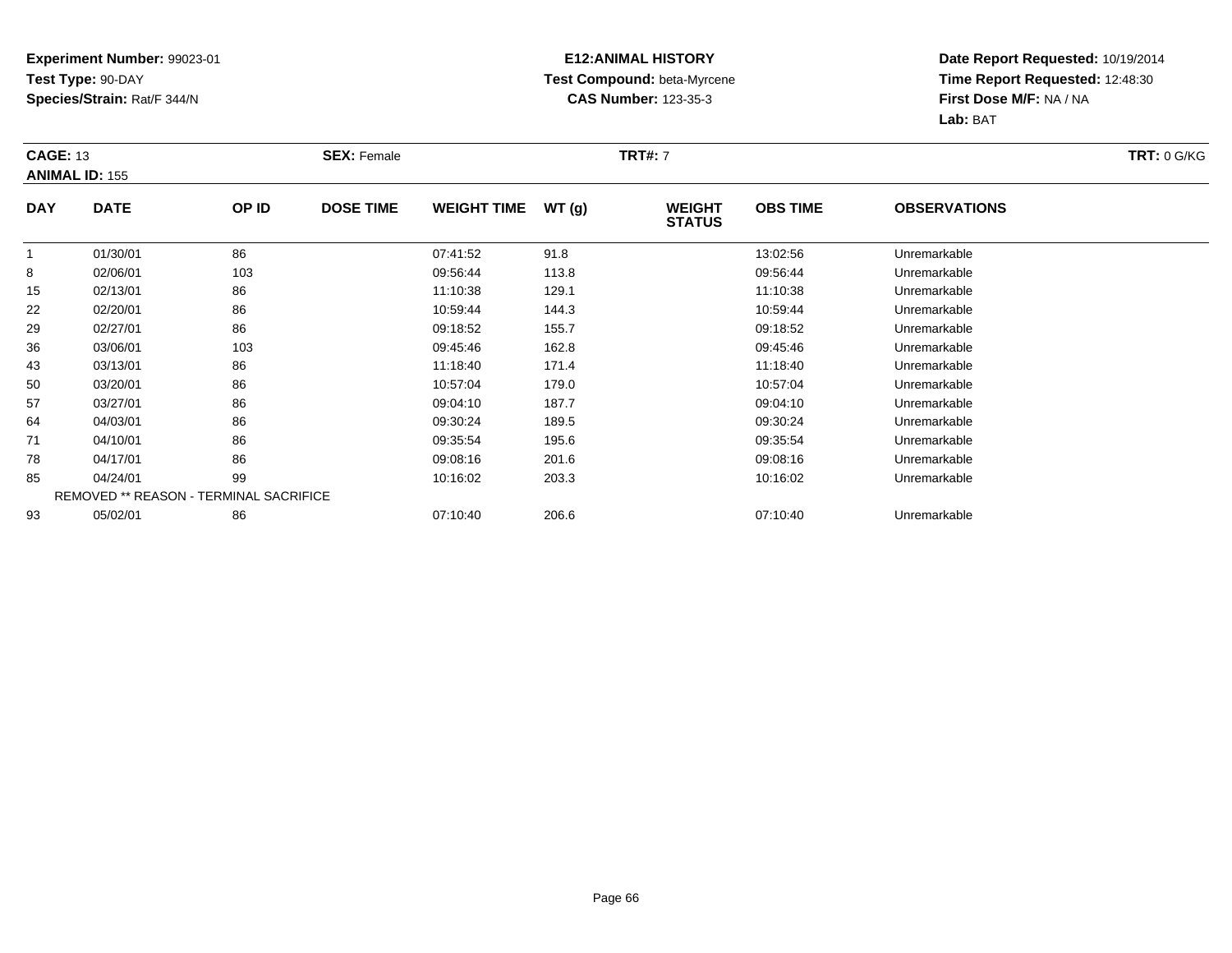### **E12:ANIMAL HISTORY Test Compound:** beta-Myrcene**CAS Number:** 123-35-3

| <b>CAGE: 14</b> |                                               |       | <b>SEX: Female</b> |                    |       | <b>TRT#: 7</b>                 |                 |                     | <b>TRT: 0 G/KG</b> |
|-----------------|-----------------------------------------------|-------|--------------------|--------------------|-------|--------------------------------|-----------------|---------------------|--------------------|
|                 | <b>ANIMAL ID: 156</b>                         |       |                    |                    |       |                                |                 |                     |                    |
| <b>DAY</b>      | <b>DATE</b>                                   | OP ID | <b>DOSE TIME</b>   | <b>WEIGHT TIME</b> | WT(g) | <b>WEIGHT</b><br><b>STATUS</b> | <b>OBS TIME</b> | <b>OBSERVATIONS</b> |                    |
|                 | 01/30/01                                      | 86    |                    | 07:43:00           | 107.6 |                                | 13:07:30        | Unremarkable        |                    |
| 8               | 02/06/01                                      | 103   |                    | 09:58:08           | 125.0 |                                | 09:58:08        | Unremarkable        |                    |
| 15              | 02/13/01                                      | 86    |                    | 11:11:50           | 142.4 |                                | 11:11:50        | Unremarkable        |                    |
| 22              | 02/20/01                                      | 86    |                    | 11:00:56           | 153.9 |                                | 11:00:56        | Unremarkable        |                    |
| 29              | 02/27/01                                      | 86    |                    | 09:20:04           | 163.4 |                                | 09:20:04        | Unremarkable        |                    |
| 36              | 03/06/01                                      | 103   |                    | 09:46:50           | 174.4 |                                | 09:46:50        | Unremarkable        |                    |
| 43              | 03/13/01                                      | 86    |                    | 11:17:30           | 179.3 |                                | 11:17:30        | Unremarkable        |                    |
| 50              | 03/20/01                                      | 86    |                    | 10:55:46           | 186.8 |                                | 10:55:46        | Unremarkable        |                    |
| 57              | 03/27/01                                      | 86    |                    | 09:05:20           | 187.4 |                                | 09:05:20        | Unremarkable        |                    |
| 64              | 04/03/01                                      | 86    |                    | 09:31:24           | 196.7 |                                | 09:31:24        | Unremarkable        |                    |
| 71              | 04/10/01                                      | 86    |                    | 09:37:06           | 201.2 |                                | 09:37:06        | Unremarkable        |                    |
| 78              | 04/17/01                                      | 86    |                    | 09:09:34           | 209.1 |                                | 09:09:34        | Unremarkable        |                    |
| 85              | 04/24/01                                      | 99    |                    | 10:17:44           | 209.0 |                                | 10:17:44        | Unremarkable        |                    |
|                 | <b>REMOVED ** REASON - TERMINAL SACRIFICE</b> |       |                    |                    |       |                                |                 |                     |                    |
| 93              | 05/02/01                                      | 86    |                    | 07:15:34           | 206.3 |                                | 07:15:34        | Unremarkable        |                    |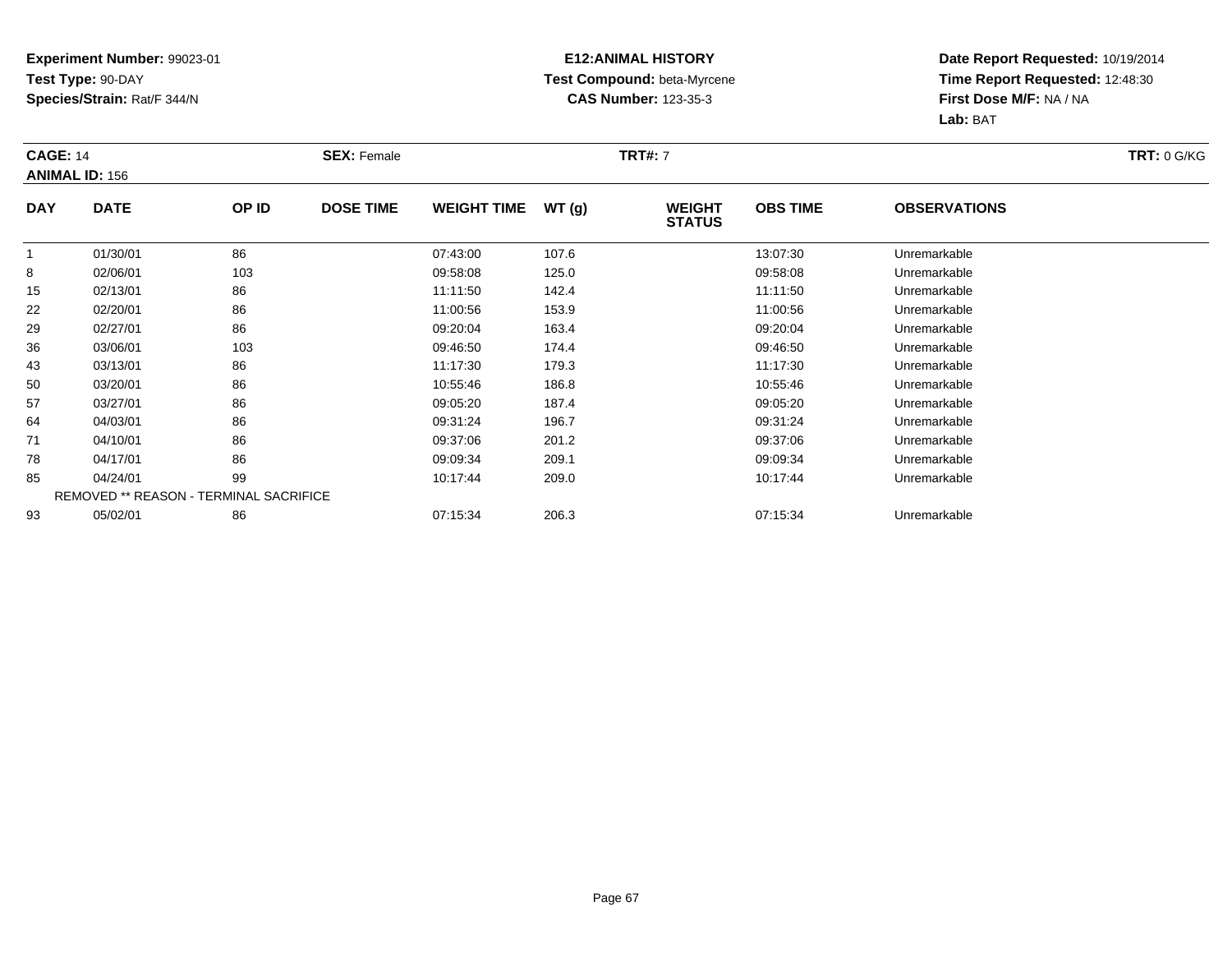### **E12:ANIMAL HISTORY Test Compound:** beta-Myrcene**CAS Number:** 123-35-3

| <b>CAGE: 14</b> |                                               |       | <b>SEX: Female</b> |                    |       | <b>TRT#: 7</b>                 |                 |                     | <b>TRT: 0 G/KG</b> |
|-----------------|-----------------------------------------------|-------|--------------------|--------------------|-------|--------------------------------|-----------------|---------------------|--------------------|
|                 | <b>ANIMAL ID: 157</b>                         |       |                    |                    |       |                                |                 |                     |                    |
| <b>DAY</b>      | <b>DATE</b>                                   | OP ID | <b>DOSE TIME</b>   | <b>WEIGHT TIME</b> | WT(g) | <b>WEIGHT</b><br><b>STATUS</b> | <b>OBS TIME</b> | <b>OBSERVATIONS</b> |                    |
|                 | 01/30/01                                      | 86    |                    | 07:43:00           | 99.4  |                                | 13:07:30        | Unremarkable        |                    |
| 8               | 02/06/01                                      | 103   |                    | 09:58:08           | 118.0 |                                | 09:58:08        | Unremarkable        |                    |
| 15              | 02/13/01                                      | 86    |                    | 11:11:50           | 132.3 |                                | 11:11:50        | Unremarkable        |                    |
| 22              | 02/20/01                                      | 86    |                    | 11:00:56           | 146.3 |                                | 11:00:56        | Unremarkable        |                    |
| 29              | 02/27/01                                      | 86    |                    | 09:20:04           | 157.7 |                                | 09:20:04        | Unremarkable        |                    |
| 36              | 03/06/01                                      | 103   |                    | 09:46:50           | 164.9 |                                | 09:46:50        | Unremarkable        |                    |
| 43              | 03/13/01                                      | 86    |                    | 11:17:30           | 173.3 |                                | 11:17:30        | Unremarkable        |                    |
| 50              | 03/20/01                                      | 86    |                    | 10:55:46           | 178.7 |                                | 10:55:46        | Unremarkable        |                    |
| 57              | 03/27/01                                      | 86    |                    | 09:05:20           | 185.5 |                                | 09:05:20        | Unremarkable        |                    |
| 64              | 04/03/01                                      | 86    |                    | 09:31:24           | 186.6 |                                | 09:31:24        | Unremarkable        |                    |
| 71              | 04/10/01                                      | 86    |                    | 09:37:06           | 195.2 |                                | 09:37:06        | Unremarkable        |                    |
| 78              | 04/17/01                                      | 86    |                    | 09:09:34           | 197.2 |                                | 09:09:34        | Unremarkable        |                    |
| 85              | 04/24/01                                      | 99    |                    | 10:17:44           | 199.4 |                                | 10:17:44        | Unremarkable        |                    |
|                 | <b>REMOVED ** REASON - TERMINAL SACRIFICE</b> |       |                    |                    |       |                                |                 |                     |                    |
| 93              | 05/02/01                                      | 86    |                    | 07:15:34           | 203.7 |                                | 07:15:34        | Unremarkable        |                    |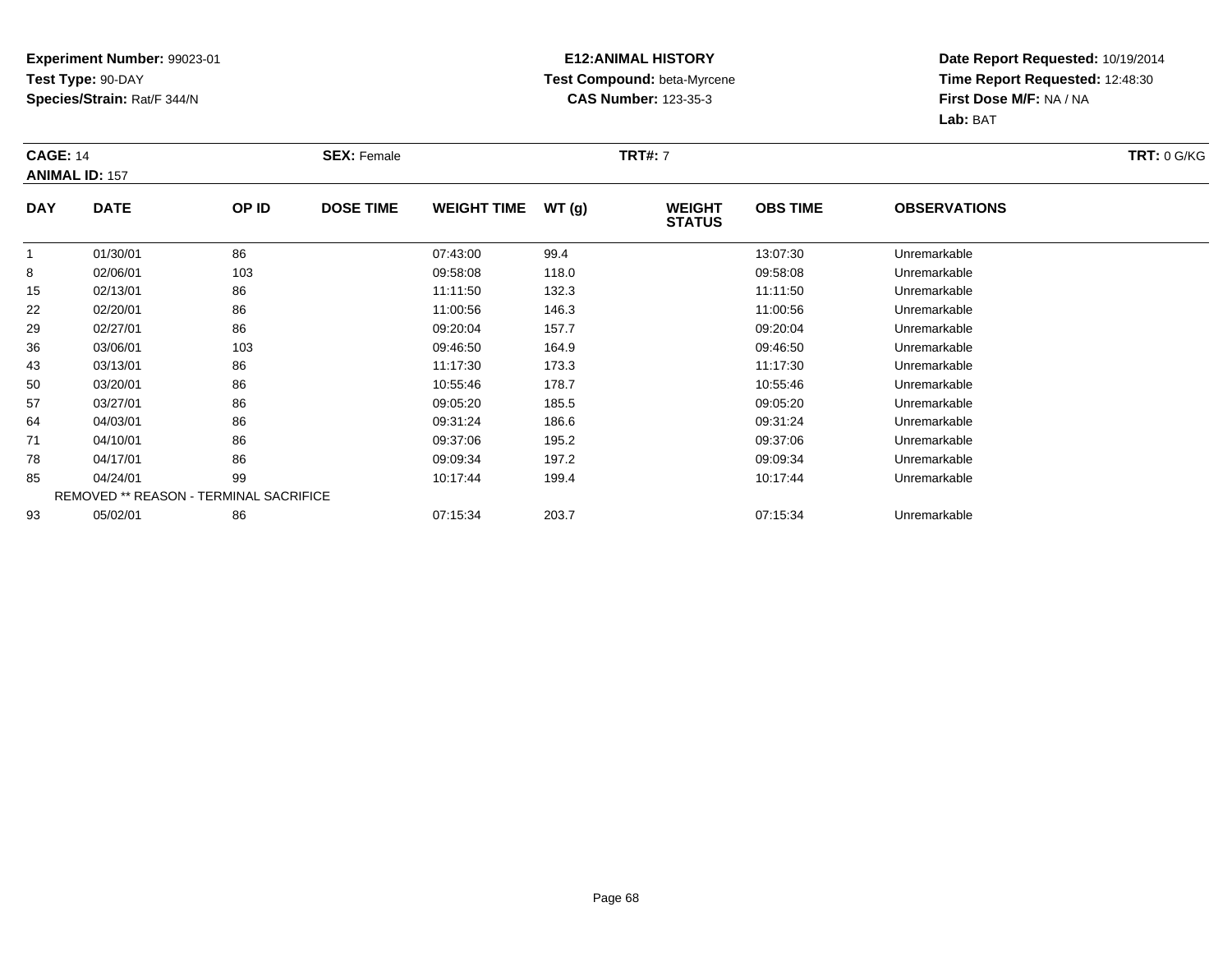### **E12:ANIMAL HISTORY Test Compound:** beta-Myrcene**CAS Number:** 123-35-3

| <b>CAGE: 14</b> |                                               |       | <b>SEX: Female</b> |                    |       | <b>TRT#: 7</b>                 |                 |                     | <b>TRT: 0 G/KG</b> |
|-----------------|-----------------------------------------------|-------|--------------------|--------------------|-------|--------------------------------|-----------------|---------------------|--------------------|
|                 | <b>ANIMAL ID: 158</b>                         |       |                    |                    |       |                                |                 |                     |                    |
| <b>DAY</b>      | <b>DATE</b>                                   | OP ID | <b>DOSE TIME</b>   | <b>WEIGHT TIME</b> | WT(g) | <b>WEIGHT</b><br><b>STATUS</b> | <b>OBS TIME</b> | <b>OBSERVATIONS</b> |                    |
|                 | 01/30/01                                      | 86    |                    | 07:43:00           | 87.4  |                                | 13:07:30        | Unremarkable        |                    |
| 8               | 02/06/01                                      | 103   |                    | 09:58:08           | 106.3 |                                | 09:58:08        | Unremarkable        |                    |
| 15              | 02/13/01                                      | 86    |                    | 11:11:50           | 121.5 |                                | 11:11:50        | Unremarkable        |                    |
| 22              | 02/20/01                                      | 86    |                    | 11:00:56           | 134.1 |                                | 11:00:56        | Unremarkable        |                    |
| 29              | 02/27/01                                      | 86    |                    | 09:20:04           | 144.2 |                                | 09:20:04        | Unremarkable        |                    |
| 36              | 03/06/01                                      | 103   |                    | 09:46:50           | 152.9 |                                | 09:46:50        | Unremarkable        |                    |
| 43              | 03/13/01                                      | 86    |                    | 11:17:30           | 161.1 |                                | 11:17:30        | Unremarkable        |                    |
| 50              | 03/20/01                                      | 86    |                    | 10:55:46           | 169.6 |                                | 10:55:46        | Unremarkable        |                    |
| 57              | 03/27/01                                      | 86    |                    | 09:05:20           | 174.4 |                                | 09:05:20        | Unremarkable        |                    |
| 64              | 04/03/01                                      | 86    |                    | 09:31:24           | 179.7 |                                | 09:31:24        | Unremarkable        |                    |
| 71              | 04/10/01                                      | 86    |                    | 09:37:06           | 183.7 |                                | 09:37:06        | Unremarkable        |                    |
| 78              | 04/17/01                                      | 86    |                    | 09:09:34           | 182.6 |                                | 09:09:34        | Unremarkable        |                    |
| 85              | 04/24/01                                      | 99    |                    | 10:17:44           | 185.0 |                                | 10:17:44        | Unremarkable        |                    |
|                 | <b>REMOVED ** REASON - TERMINAL SACRIFICE</b> |       |                    |                    |       |                                |                 |                     |                    |
| 93              | 05/02/01                                      | 86    |                    | 07:15:34           | 184.3 |                                | 07:15:34        | Unremarkable        |                    |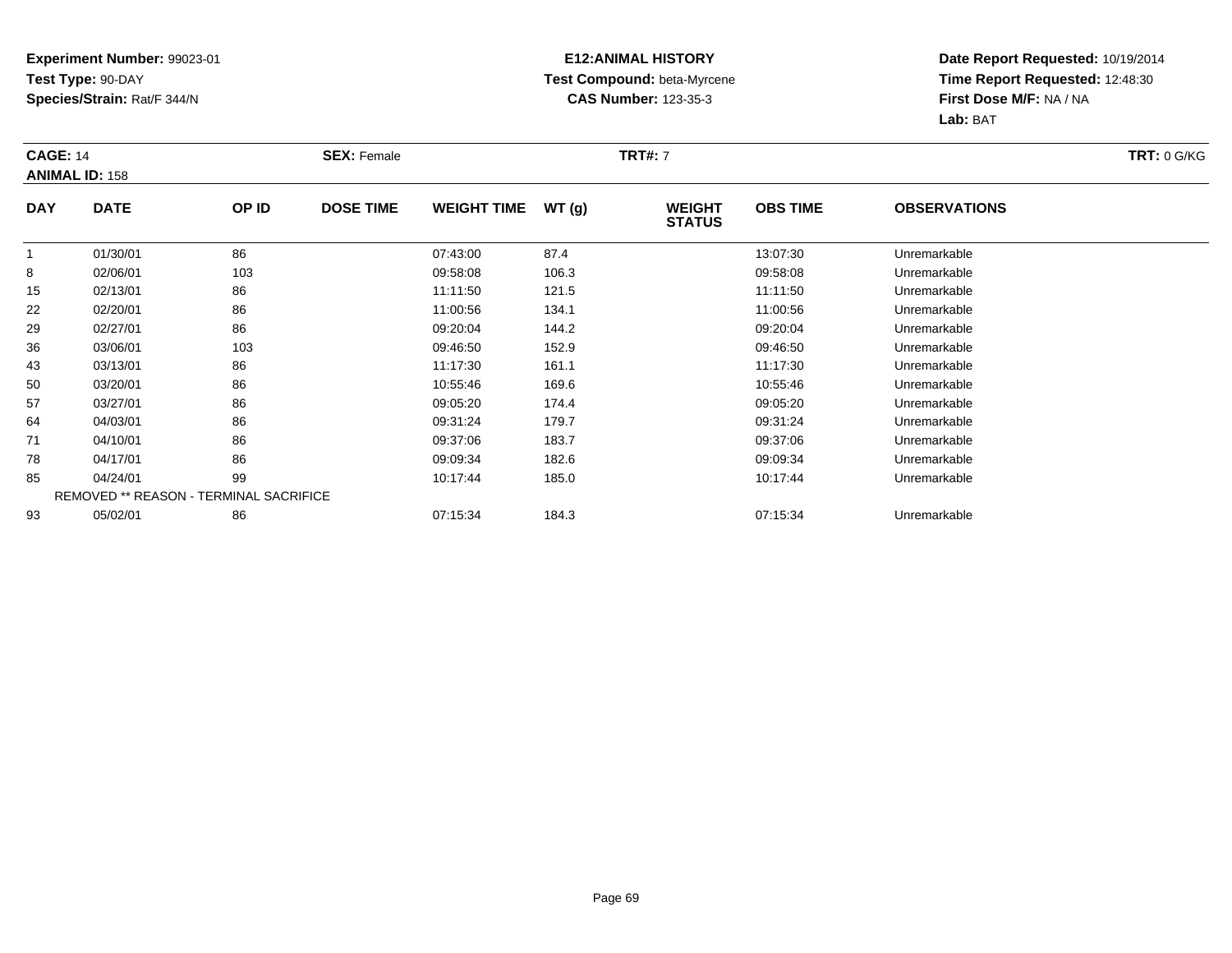### **E12:ANIMAL HISTORY Test Compound:** beta-Myrcene**CAS Number:** 123-35-3

| <b>CAGE: 14</b> |                                               |       | <b>SEX: Female</b> |                    |       | <b>TRT#: 7</b>                 |                 |                     | <b>TRT: 0 G/KG</b> |
|-----------------|-----------------------------------------------|-------|--------------------|--------------------|-------|--------------------------------|-----------------|---------------------|--------------------|
|                 | <b>ANIMAL ID: 159</b>                         |       |                    |                    |       |                                |                 |                     |                    |
| <b>DAY</b>      | <b>DATE</b>                                   | OP ID | <b>DOSE TIME</b>   | <b>WEIGHT TIME</b> | WT(g) | <b>WEIGHT</b><br><b>STATUS</b> | <b>OBS TIME</b> | <b>OBSERVATIONS</b> |                    |
|                 | 01/30/01                                      | 86    |                    | 07:43:00           | 81.3  |                                | 13:07:30        | Unremarkable        |                    |
| 8               | 02/06/01                                      | 103   |                    | 09:58:08           | 106.3 |                                | 09:58:08        | Unremarkable        |                    |
| 15              | 02/13/01                                      | 86    |                    | 11:11:50           | 120.3 |                                | 11:11:50        | Unremarkable        |                    |
| 22              | 02/20/01                                      | 86    |                    | 11:00:56           | 135.1 |                                | 11:00:56        | Unremarkable        |                    |
| 29              | 02/27/01                                      | 86    |                    | 09:20:04           | 142.9 |                                | 09:20:04        | Unremarkable        |                    |
| 36              | 03/06/01                                      | 103   |                    | 09:46:50           | 154.3 |                                | 09:46:50        | Unremarkable        |                    |
| 43              | 03/13/01                                      | 86    |                    | 11:17:30           | 161.8 |                                | 11:17:30        | Unremarkable        |                    |
| 50              | 03/20/01                                      | 86    |                    | 10:55:46           | 169.9 |                                | 10:55:46        | Unremarkable        |                    |
| 57              | 03/27/01                                      | 86    |                    | 09:05:20           | 173.5 |                                | 09:05:20        | Unremarkable        |                    |
| 64              | 04/03/01                                      | 86    |                    | 09:31:24           | 179.5 |                                | 09:31:24        | Unremarkable        |                    |
| 71              | 04/10/01                                      | 86    |                    | 09:37:06           | 182.0 |                                | 09:37:06        | Unremarkable        |                    |
| 78              | 04/17/01                                      | 86    |                    | 09:09:34           | 186.9 |                                | 09:09:34        | Unremarkable        |                    |
| 85              | 04/24/01                                      | 99    |                    | 10:17:44           | 189.0 |                                | 10:17:44        | Unremarkable        |                    |
|                 | <b>REMOVED ** REASON - TERMINAL SACRIFICE</b> |       |                    |                    |       |                                |                 |                     |                    |
| 93              | 05/02/01                                      | 86    |                    | 07:15:34           | 190.4 |                                | 07:15:34        | Unremarkable        |                    |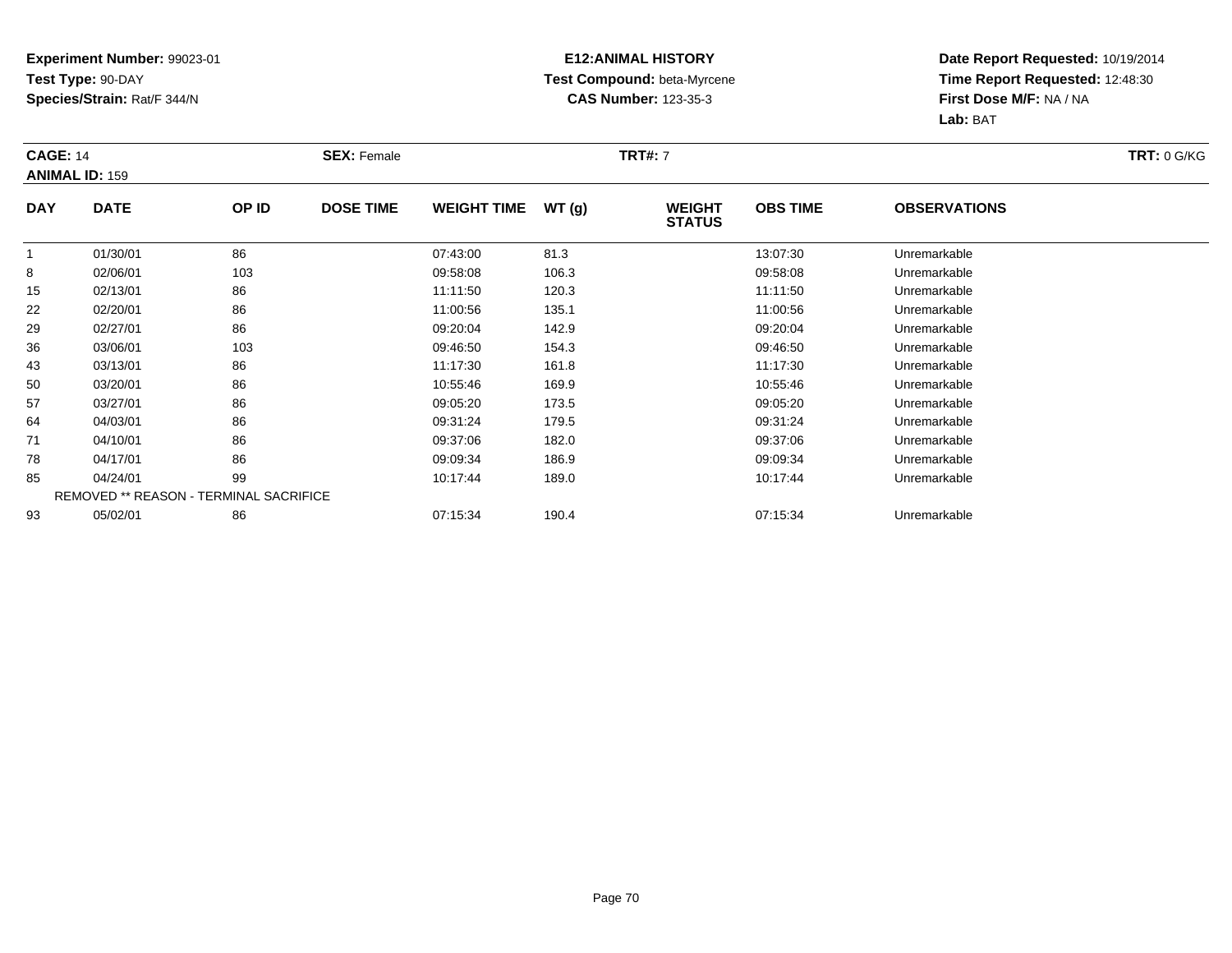### **E12:ANIMAL HISTORY Test Compound:** beta-Myrcene**CAS Number:** 123-35-3

| <b>CAGE: 14</b> | <b>ANIMAL ID: 160</b>                         |       | <b>SEX: Female</b> |                    |       | <b>TRT#: 7</b>                 |                 |                     | <b>TRT: 0 G/KG</b> |
|-----------------|-----------------------------------------------|-------|--------------------|--------------------|-------|--------------------------------|-----------------|---------------------|--------------------|
| <b>DAY</b>      | <b>DATE</b>                                   | OP ID | <b>DOSE TIME</b>   | <b>WEIGHT TIME</b> | WT(g) | <b>WEIGHT</b><br><b>STATUS</b> | <b>OBS TIME</b> | <b>OBSERVATIONS</b> |                    |
|                 | 01/30/01                                      | 86    |                    | 07:43:00           | 76.9  |                                | 13:07:30        | Unremarkable        |                    |
| 8               | 02/06/01                                      | 103   |                    | 09:58:08           | 100.3 |                                | 09:58:08        | Unremarkable        |                    |
| 15              | 02/13/01                                      | 86    |                    | 11:11:50           | 114.8 |                                | 11:11:50        | Unremarkable        |                    |
| 22              | 02/20/01                                      | 86    |                    | 11:00:56           | 131.1 |                                | 11:00:56        | Unremarkable        |                    |
| 29              | 02/27/01                                      | 86    |                    | 09:20:04           | 141.8 |                                | 09:20:04        | Unremarkable        |                    |
| 36              | 03/06/01                                      | 103   |                    | 09:46:50           | 152.7 |                                | 09:46:50        | Unremarkable        |                    |
| 43              | 03/13/01                                      | 86    |                    | 11:17:30           | 158.1 |                                | 11:17:30        | Unremarkable        |                    |
| 50              | 03/20/01                                      | 86    |                    | 10:55:46           | 165.7 |                                | 10:55:46        | Unremarkable        |                    |
| 57              | 03/27/01                                      | 86    |                    | 09:05:20           | 171.0 |                                | 09:05:20        | Unremarkable        |                    |
| 64              | 04/03/01                                      | 86    |                    | 09:31:24           | 174.7 |                                | 09:31:24        | Unremarkable        |                    |
| 71              | 04/10/01                                      | 86    |                    | 09:37:06           | 176.1 |                                | 09:37:06        | Unremarkable        |                    |
| 78              | 04/17/01                                      | 86    |                    | 09:09:34           | 183.4 |                                | 09:09:34        | Unremarkable        |                    |
| 85              | 04/24/01                                      | 99    |                    | 10:17:44           | 181.0 |                                | 10:17:44        | Unremarkable        |                    |
|                 | <b>REMOVED ** REASON - TERMINAL SACRIFICE</b> |       |                    |                    |       |                                |                 |                     |                    |
| 93              | 05/02/01                                      | 86    |                    | 07:15:34           | 182.2 |                                | 07:15:34        | Unremarkable        |                    |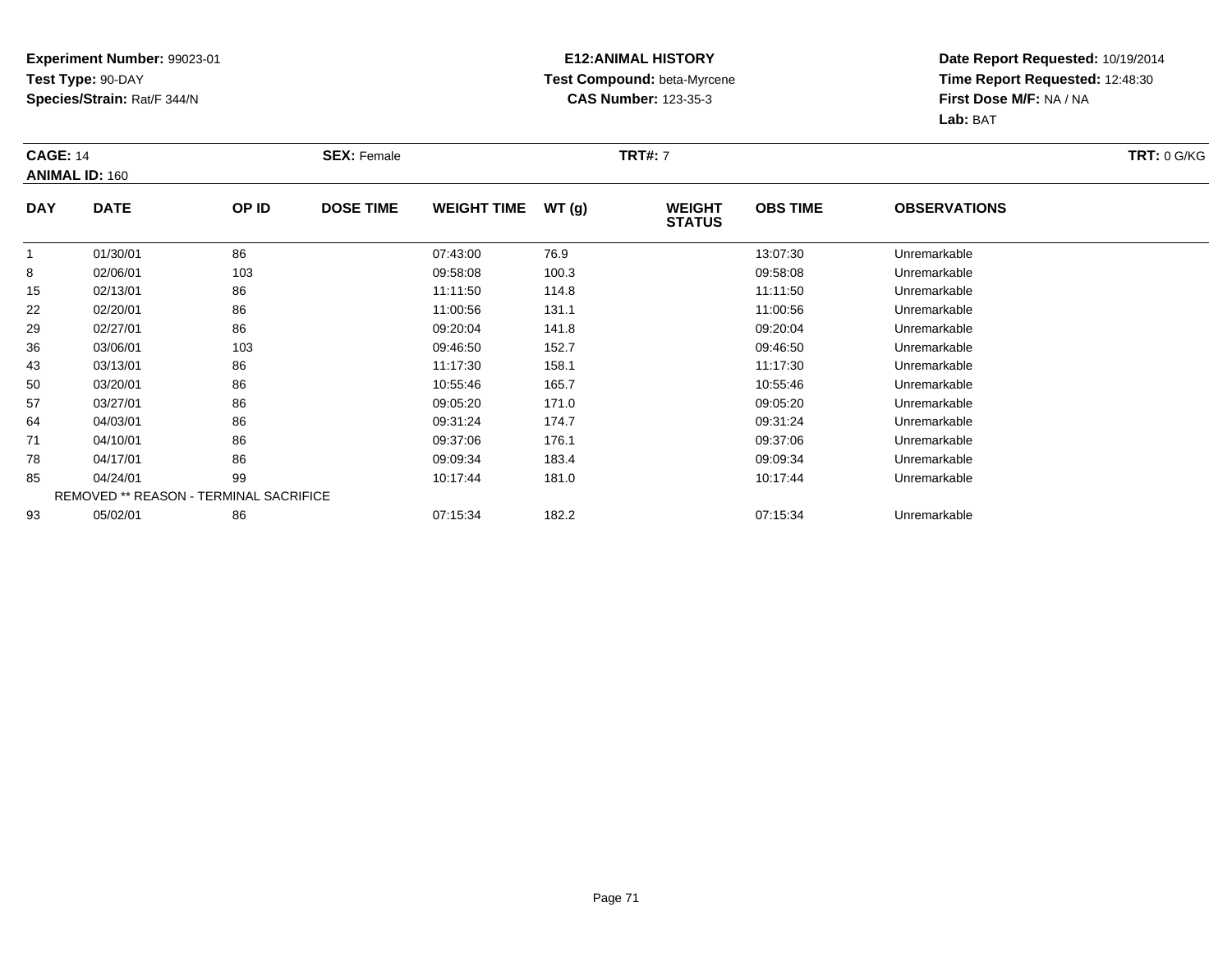#### **E12:ANIMAL HISTORY Test Compound:** beta-Myrcene**CAS Number:** 123-35-3

| <b>CAGE: 15</b> | <b>ANIMAL ID: 251</b>                         |       | <b>SEX: Female</b> |                    |       | <b>TRT#: 8</b>                 |                 |                     | <b>TRT: 0.25 G/KG</b> |
|-----------------|-----------------------------------------------|-------|--------------------|--------------------|-------|--------------------------------|-----------------|---------------------|-----------------------|
| <b>DAY</b>      | <b>DATE</b>                                   | OP ID | <b>DOSE TIME</b>   | <b>WEIGHT TIME</b> | WT(g) | <b>WEIGHT</b><br><b>STATUS</b> | <b>OBS TIME</b> | <b>OBSERVATIONS</b> |                       |
|                 | 01/30/01                                      | 86    |                    | 07:44:22           | 84.5  |                                | 13:12:08        | Unremarkable        |                       |
| 8               | 02/06/01                                      | 103   |                    | 09:46:50           | 113.5 |                                | 09:46:50        | Unremarkable        |                       |
| 15              | 02/13/01                                      | 86    |                    | 11:13:06           | 131.8 |                                | 11:13:06        | Unremarkable        |                       |
| 22              | 02/20/01                                      | 86    |                    | 11:02:12           | 147.7 |                                | 11:02:12        | Unremarkable        |                       |
| 29              | 02/27/01                                      | 86    |                    | 09:16:20           | 161.8 |                                | 09:16:20        | Unremarkable        |                       |
| 36              | 03/06/01                                      | 103   |                    | 09:41:42           | 172.1 |                                | 09:41:42        | Unremarkable        |                       |
| 43              | 03/13/01                                      | 86    |                    | 11:07:26           | 178.5 |                                | 11:07:26        | Unremarkable        |                       |
| 50              | 03/20/01                                      | 86    |                    | 11:01:24           | 182.7 |                                | 11:01:24        | Unremarkable        |                       |
| 57              | 03/27/01                                      | 86    |                    | 09:06:52           | 189.9 |                                | 09:06:52        | Unremarkable        |                       |
| 64              | 04/03/01                                      | 86    |                    | 09:32:40           | 196.5 |                                | 09:32:40        | Unremarkable        |                       |
| 71              | 04/10/01                                      | 86    |                    | 09:42:50           | 200.8 |                                | 09:42:50        | Unremarkable        |                       |
| 78              | 04/17/01                                      | 86    |                    | 09:22:36           | 204.9 |                                | 09:22:36        | Unremarkable        |                       |
| 85              | 04/24/01                                      | 99    |                    | 10:19:36           | 206.9 |                                | 10:19:36        | Unremarkable        |                       |
|                 | <b>REMOVED ** REASON - TERMINAL SACRIFICE</b> |       |                    |                    |       |                                |                 |                     |                       |
| 93              | 05/02/01                                      | 86    |                    | 07:17:36           | 208.9 |                                | 07:17:36        | Unremarkable        |                       |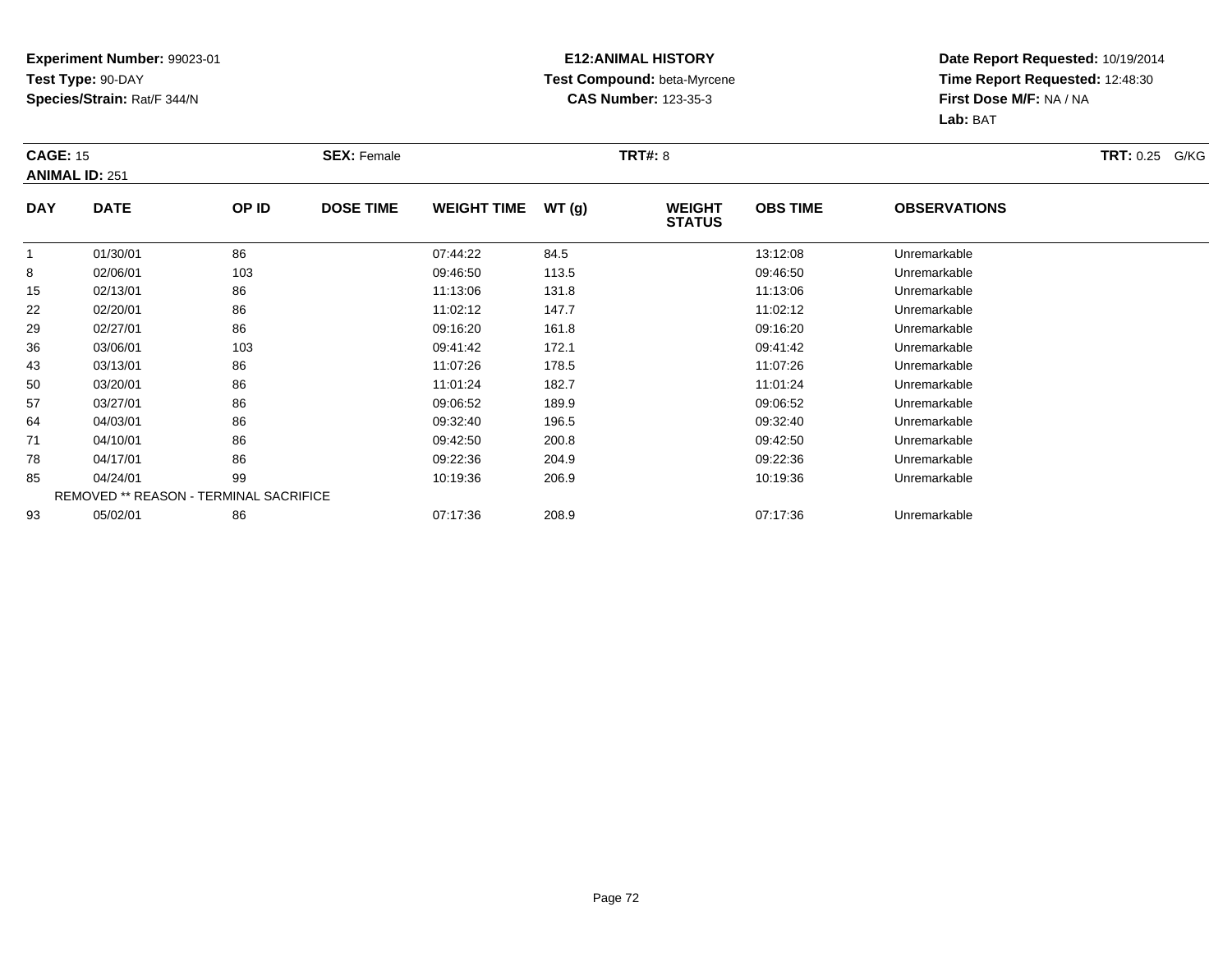### **E12:ANIMAL HISTORY Test Compound:** beta-Myrcene**CAS Number:** 123-35-3

| <b>CAGE: 15</b> | <b>ANIMAL ID: 252</b>                         |       | <b>SEX: Female</b> |                    |       | <b>TRT#: 8</b>                 |                 |                     | <b>TRT:</b> 0.25 G/KG |
|-----------------|-----------------------------------------------|-------|--------------------|--------------------|-------|--------------------------------|-----------------|---------------------|-----------------------|
| <b>DAY</b>      | <b>DATE</b>                                   | OP ID | <b>DOSE TIME</b>   | <b>WEIGHT TIME</b> | WT(g) | <b>WEIGHT</b><br><b>STATUS</b> | <b>OBS TIME</b> | <b>OBSERVATIONS</b> |                       |
| -1              | 01/30/01                                      | 86    |                    | 07:44:22           | 98.3  |                                | 13:12:08        | Unremarkable        |                       |
| 8               | 02/06/01                                      | 103   |                    | 09:46:50           | 114.3 |                                | 09:46:50        | Unremarkable        |                       |
| 15              | 02/13/01                                      | 86    |                    | 11:13:06           | 135.6 |                                | 11:13:06        | Unremarkable        |                       |
| 22              | 02/20/01                                      | 86    |                    | 11:02:12           | 152.4 |                                | 11:02:12        | Unremarkable        |                       |
| 29              | 02/27/01                                      | 86    |                    | 09:16:20           | 162.2 |                                | 09:16:20        | Unremarkable        |                       |
| 36              | 03/06/01                                      | 103   |                    | 09:41:42           | 175.7 |                                | 09:41:42        | Unremarkable        |                       |
| 43              | 03/13/01                                      | 86    |                    | 11:07:26           | 184.3 |                                | 11:07:26        | Unremarkable        |                       |
| 50              | 03/20/01                                      | 86    |                    | 11:01:24           | 190.9 |                                | 11:01:24        | Unremarkable        |                       |
| 57              | 03/27/01                                      | 86    |                    | 09:06:52           | 194.5 |                                | 09:06:52        | Unremarkable        |                       |
| 64              | 04/03/01                                      | 86    |                    | 09:32:40           | 201.0 |                                | 09:32:40        | Unremarkable        |                       |
| 71              | 04/10/01                                      | 86    |                    | 09:42:50           | 207.1 |                                | 09:42:50        | Unremarkable        |                       |
| 78              | 04/17/01                                      | 86    |                    | 09:22:36           | 209.7 |                                | 09:22:36        | Unremarkable        |                       |
| 85              | 04/24/01                                      | 99    |                    | 10:19:36           | 211.8 |                                | 10:19:36        | Unremarkable        |                       |
|                 | <b>REMOVED ** REASON - TERMINAL SACRIFICE</b> |       |                    |                    |       |                                |                 |                     |                       |
| 93              | 05/02/01                                      | 86    |                    | 07:17:36           | 212.5 |                                | 07:17:36        | Unremarkable        |                       |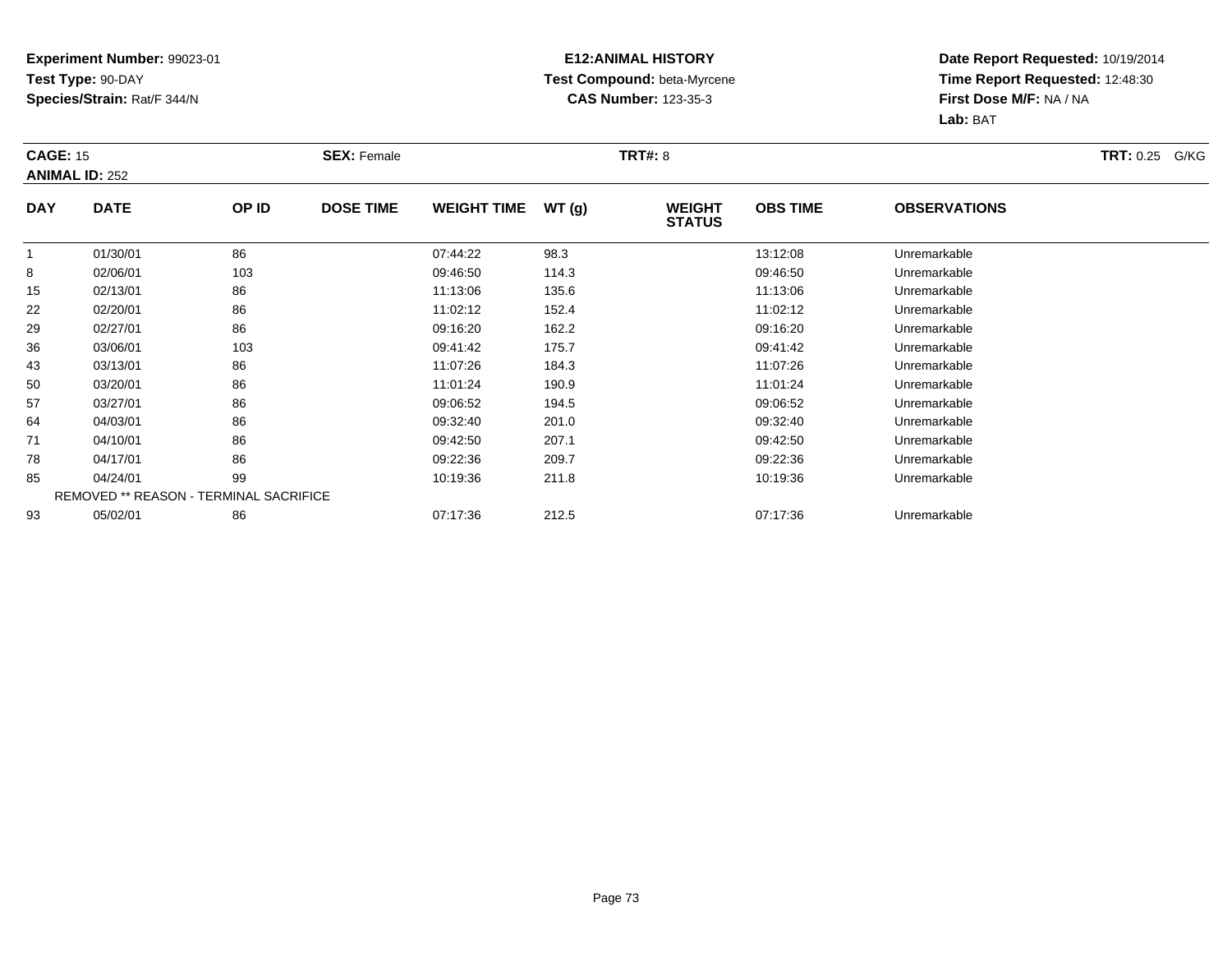### **E12:ANIMAL HISTORY Test Compound:** beta-Myrcene**CAS Number:** 123-35-3

| <b>CAGE: 15</b> | <b>ANIMAL ID: 253</b>                         |       | <b>SEX: Female</b> |                    |       | <b>TRT#: 8</b>                 |                 |                     | <b>TRT: 0.25 G/KG</b> |
|-----------------|-----------------------------------------------|-------|--------------------|--------------------|-------|--------------------------------|-----------------|---------------------|-----------------------|
| <b>DAY</b>      | <b>DATE</b>                                   | OP ID | <b>DOSE TIME</b>   | <b>WEIGHT TIME</b> | WT(g) | <b>WEIGHT</b><br><b>STATUS</b> | <b>OBS TIME</b> | <b>OBSERVATIONS</b> |                       |
|                 | 01/30/01                                      | 86    |                    | 07:44:22           | 74.2  |                                | 13:12:08        | Unremarkable        |                       |
| 8               | 02/06/01                                      | 103   |                    | 09:46:50           | 101.2 |                                | 09:46:50        | Unremarkable        |                       |
| 15              | 02/13/01                                      | 86    |                    | 11:13:06           | 117.9 |                                | 11:13:06        | Unremarkable        |                       |
| 22              | 02/20/01                                      | 86    |                    | 11:02:12           | 136.6 |                                | 11:02:12        | Unremarkable        |                       |
| 29              | 02/27/01                                      | 86    |                    | 09:16:20           | 149.0 |                                | 09:16:20        | Unremarkable        |                       |
| 36              | 03/06/01                                      | 103   |                    | 09:41:42           | 156.8 |                                | 09:41:42        | Unremarkable        |                       |
| 43              | 03/13/01                                      | 86    |                    | 11:07:26           | 165.0 |                                | 11:07:26        | Unremarkable        |                       |
| 50              | 03/20/01                                      | 86    |                    | 11:01:24           | 171.8 |                                | 11:01:24        | Unremarkable        |                       |
| 57              | 03/27/01                                      | 86    |                    | 09:06:52           | 177.4 |                                | 09:06:52        | Unremarkable        |                       |
| 64              | 04/03/01                                      | 86    |                    | 09:32:40           | 182.6 |                                | 09:32:40        | Unremarkable        |                       |
| 71              | 04/10/01                                      | 86    |                    | 09:42:50           | 187.4 |                                | 09:42:50        | Unremarkable        |                       |
| 78              | 04/17/01                                      | 86    |                    | 09:22:36           | 187.5 |                                | 09:22:36        | Unremarkable        |                       |
| 85              | 04/24/01                                      | 99    |                    | 10:19:36           | 193.5 |                                | 10:19:36        | Unremarkable        |                       |
|                 | <b>REMOVED ** REASON - TERMINAL SACRIFICE</b> |       |                    |                    |       |                                |                 |                     |                       |
| 93              | 05/02/01                                      | 86    |                    | 07:17:36           | 199.7 |                                | 07:17:36        | Unremarkable        |                       |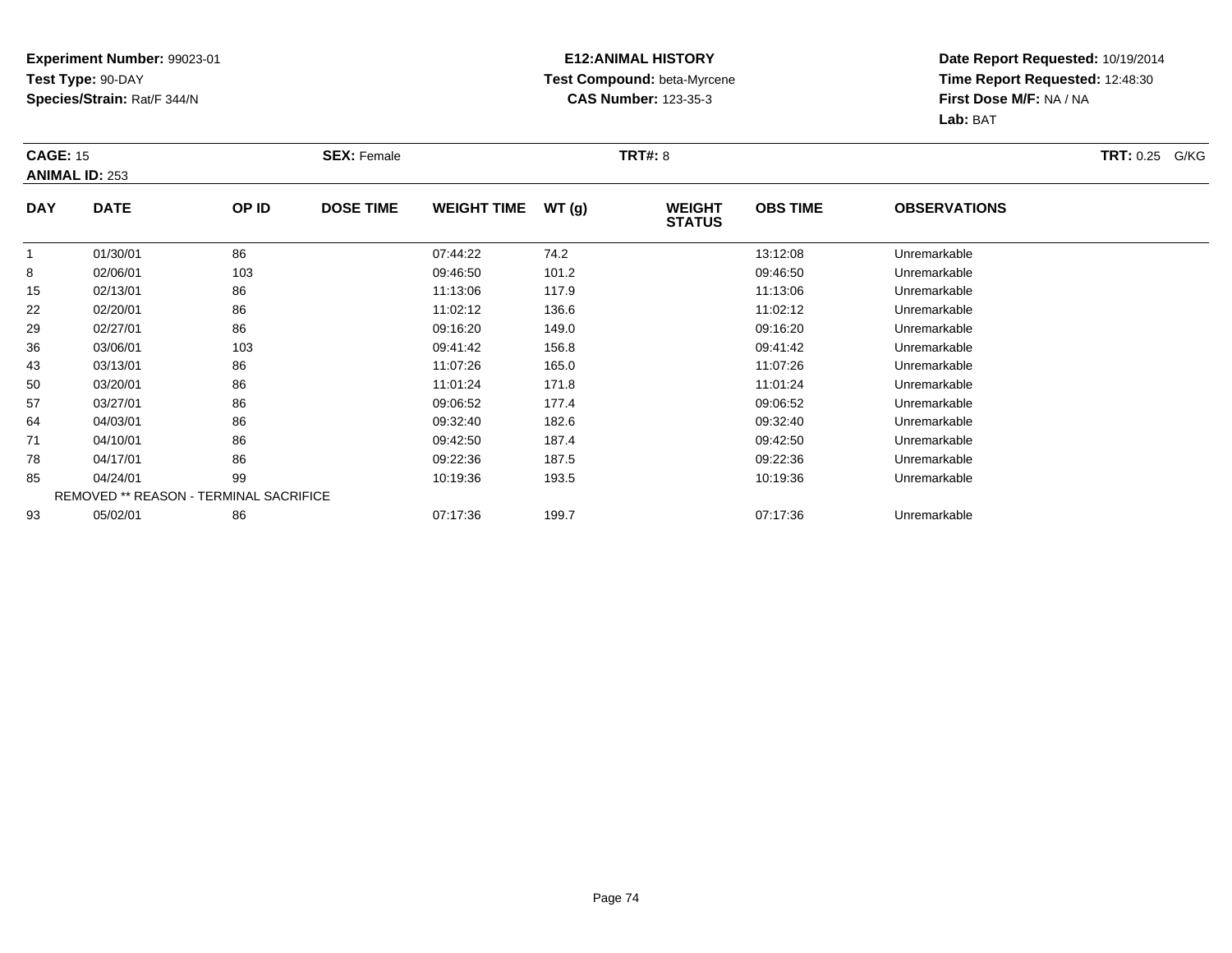### **E12:ANIMAL HISTORY Test Compound:** beta-Myrcene**CAS Number:** 123-35-3

| <b>CAGE: 15</b> | <b>ANIMAL ID: 254</b>                         |       | <b>SEX: Female</b> |                    |       | <b>TRT#: 8</b>                 |                 |                     | <b>TRT: 0.25 G/KG</b> |
|-----------------|-----------------------------------------------|-------|--------------------|--------------------|-------|--------------------------------|-----------------|---------------------|-----------------------|
| <b>DAY</b>      | <b>DATE</b>                                   | OP ID | <b>DOSE TIME</b>   | <b>WEIGHT TIME</b> | WT(g) | <b>WEIGHT</b><br><b>STATUS</b> | <b>OBS TIME</b> | <b>OBSERVATIONS</b> |                       |
|                 | 01/30/01                                      | 86    |                    | 07:44:22           | 110.5 |                                | 13:12:08        | Unremarkable        |                       |
| 8               | 02/06/01                                      | 103   |                    | 09:46:50           | 126.2 |                                | 09:46:50        | Unremarkable        |                       |
| 15              | 02/13/01                                      | 86    |                    | 11:13:06           | 139.2 |                                | 11:13:06        | Unremarkable        |                       |
| 22              | 02/20/01                                      | 86    |                    | 11:02:12           | 150.5 |                                | 11:02:12        | Unremarkable        |                       |
| 29              | 02/27/01                                      | 86    |                    | 09:16:20           | 156.8 |                                | 09:16:20        | Unremarkable        |                       |
| 36              | 03/06/01                                      | 103   |                    | 09:41:42           | 160.7 |                                | 09:41:42        | Unremarkable        |                       |
| 43              | 03/13/01                                      | 86    |                    | 11:07:26           | 174.9 |                                | 11:07:26        | Unremarkable        |                       |
| 50              | 03/20/01                                      | 86    |                    | 11:01:24           | 181.5 |                                | 11:01:24        | Unremarkable        |                       |
| 57              | 03/27/01                                      | 86    |                    | 09:06:52           | 181.9 |                                | 09:06:52        | Unremarkable        |                       |
| 64              | 04/03/01                                      | 86    |                    | 09:32:40           | 187.5 |                                | 09:32:40        | Unremarkable        |                       |
| 71              | 04/10/01                                      | 86    |                    | 09:42:50           | 190.5 |                                | 09:42:50        | Unremarkable        |                       |
| 78              | 04/17/01                                      | 86    |                    | 09:22:36           | 194.5 |                                | 09:22:36        | Unremarkable        |                       |
| 85              | 04/24/01                                      | 99    |                    | 10:19:36           | 198.7 |                                | 10:19:36        | Unremarkable        |                       |
|                 | <b>REMOVED ** REASON - TERMINAL SACRIFICE</b> |       |                    |                    |       |                                |                 |                     |                       |
| 93              | 05/02/01                                      | 86    |                    | 07:17:36           | 192.9 |                                | 07:17:36        | Unremarkable        |                       |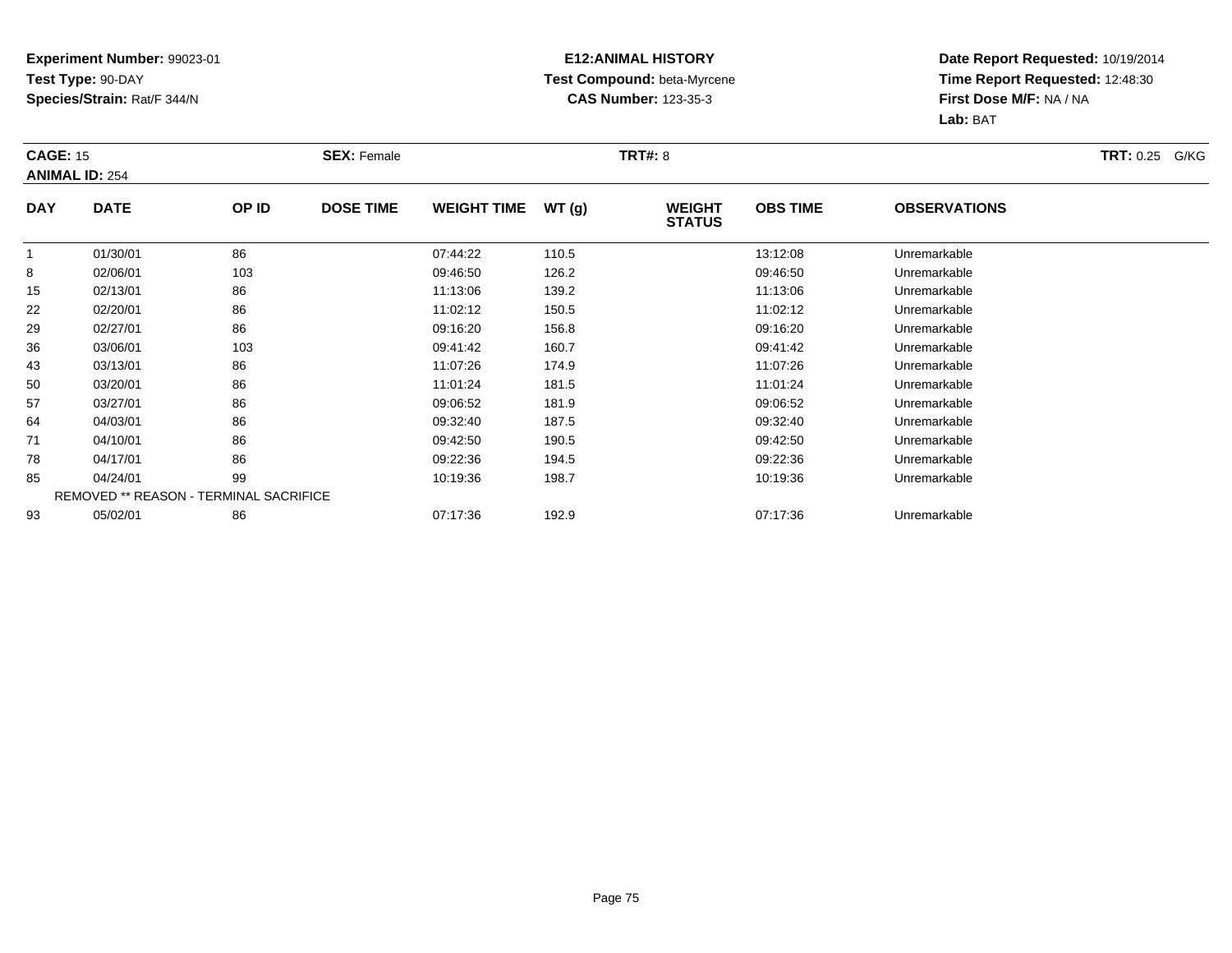### **E12:ANIMAL HISTORY Test Compound:** beta-Myrcene**CAS Number:** 123-35-3

| <b>CAGE: 15</b> | <b>ANIMAL ID: 255</b>                         |       | <b>SEX: Female</b> |                    |       | <b>TRT#: 8</b>                 |                 |                     | <b>TRT: 0.25 G/KG</b> |
|-----------------|-----------------------------------------------|-------|--------------------|--------------------|-------|--------------------------------|-----------------|---------------------|-----------------------|
| <b>DAY</b>      | <b>DATE</b>                                   | OP ID | <b>DOSE TIME</b>   | <b>WEIGHT TIME</b> | WT(g) | <b>WEIGHT</b><br><b>STATUS</b> | <b>OBS TIME</b> | <b>OBSERVATIONS</b> |                       |
|                 | 01/30/01                                      | 86    |                    | 07:44:22           | 71.2  |                                | 13:12:08        | Unremarkable        |                       |
| 8               | 02/06/01                                      | 103   |                    | 09:46:50           | 93.8  |                                | 09:46:50        | Unremarkable        |                       |
| 15              | 02/13/01                                      | 86    |                    | 11:13:06           | 108.4 |                                | 11:13:06        | Unremarkable        |                       |
| 22              | 02/20/01                                      | 86    |                    | 11:02:12           | 125.8 |                                | 11:02:12        | Unremarkable        |                       |
| 29              | 02/27/01                                      | 86    |                    | 09:16:20           | 138.9 |                                | 09:16:20        | Unremarkable        |                       |
| 36              | 03/06/01                                      | 103   |                    | 09:41:42           | 147.4 |                                | 09:41:42        | Unremarkable        |                       |
| 43              | 03/13/01                                      | 86    |                    | 11:07:26           | 157.2 |                                | 11:07:26        | Unremarkable        |                       |
| 50              | 03/20/01                                      | 86    |                    | 11:01:24           | 163.2 |                                | 11:01:24        | Unremarkable        |                       |
| 57              | 03/27/01                                      | 86    |                    | 09:06:52           | 168.8 |                                | 09:06:52        | Unremarkable        |                       |
| 64              | 04/03/01                                      | 86    |                    | 09:32:40           | 173.3 |                                | 09:32:40        | Unremarkable        |                       |
| 71              | 04/10/01                                      | 86    |                    | 09:42:50           | 176.6 |                                | 09:42:50        | Unremarkable        |                       |
| 78              | 04/17/01                                      | 86    |                    | 09:22:36           | 178.9 |                                | 09:22:36        | Unremarkable        |                       |
| 85              | 04/24/01                                      | 99    |                    | 10:19:36           | 186.4 |                                | 10:19:36        | Unremarkable        |                       |
|                 | <b>REMOVED ** REASON - TERMINAL SACRIFICE</b> |       |                    |                    |       |                                |                 |                     |                       |
| 93              | 05/02/01                                      | 86    |                    | 07:17:36           | 186.6 |                                | 07:17:36        | Unremarkable        |                       |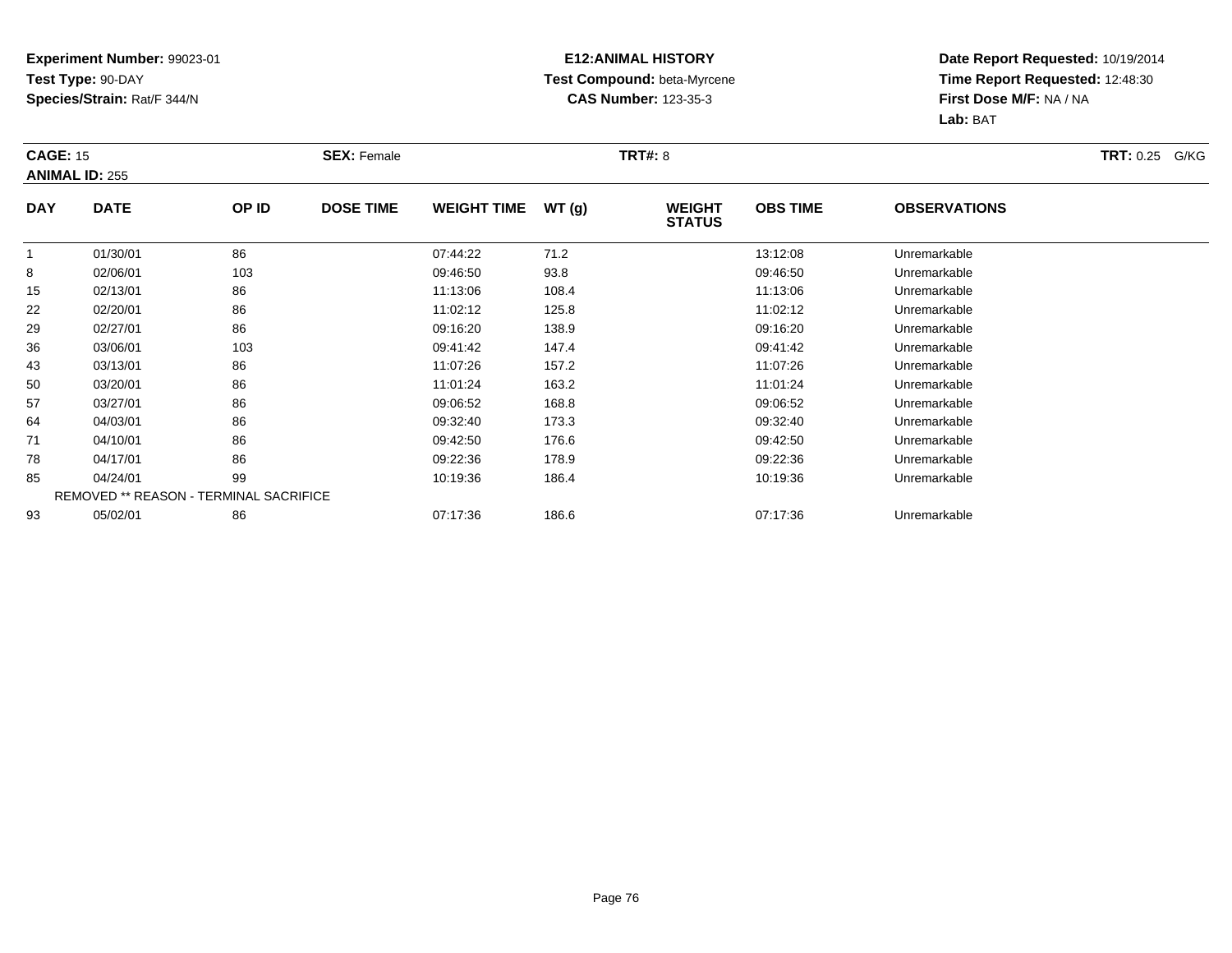### **E12:ANIMAL HISTORY Test Compound:** beta-Myrcene**CAS Number:** 123-35-3

| <b>CAGE: 16</b> | <b>ANIMAL ID: 256</b>                         |       | <b>SEX: Female</b> |                    |       | <b>TRT#: 8</b>                 |                 |                     | <b>TRT: 0.25 G/KG</b> |
|-----------------|-----------------------------------------------|-------|--------------------|--------------------|-------|--------------------------------|-----------------|---------------------|-----------------------|
| <b>DAY</b>      | <b>DATE</b>                                   | OP ID | <b>DOSE TIME</b>   | <b>WEIGHT TIME</b> | WT(g) | <b>WEIGHT</b><br><b>STATUS</b> | <b>OBS TIME</b> | <b>OBSERVATIONS</b> |                       |
|                 | 01/30/01                                      | 86    |                    | 07:45:48           | 87.7  |                                | 13:13:22        | Unremarkable        |                       |
| 8               | 02/06/01                                      | 103   |                    | 09:48:24           | 108.3 |                                | 09:48:24        | Unremarkable        |                       |
| 15              | 02/13/01                                      | 86    |                    | 11:14:48           | 123.3 |                                | 11:14:48        | Unremarkable        |                       |
| 22              | 02/20/01                                      | 86    |                    | 11:03:22           | 140.9 |                                | 11:03:22        | Unremarkable        |                       |
| 29              | 02/27/01                                      | 86    |                    | 09:17:30           | 151.2 |                                | 09:17:30        | Unremarkable        |                       |
| 36              | 03/06/01                                      | 103   |                    | 09:42:48           | 157.8 |                                | 09:42:48        | Unremarkable        |                       |
| 43              | 03/13/01                                      | 86    |                    | 11:06:22           | 159.8 |                                | 11:06:22        | Unremarkable        |                       |
| 50              | 03/20/01                                      | 86    |                    | 11:00:12           | 168.7 |                                | 11:00:12        | Unremarkable        |                       |
| 57              | 03/27/01                                      | 86    |                    | 09:07:56           | 173.1 |                                | 09:07:56        | Unremarkable        |                       |
| 64              | 04/03/01                                      | 86    |                    | 09:33:50           | 175.7 |                                | 09:33:50        | Unremarkable        |                       |
| 71              | 04/10/01                                      | 86    |                    | 09:43:56           | 177.3 |                                | 09:43:56        | Unremarkable        |                       |
| 78              | 04/17/01                                      | 86    |                    | 09:24:00           | 182.8 |                                | 09:24:00        | Unremarkable        |                       |
| 85              | 04/24/01                                      | 99    |                    | 10:21:12           | 184.0 |                                | 10:21:12        | Unremarkable        |                       |
|                 | <b>REMOVED ** REASON - TERMINAL SACRIFICE</b> |       |                    |                    |       |                                |                 |                     |                       |
| 93              | 05/02/01                                      | 86    |                    | 07:20:04           | 182.1 |                                | 07:20:04        | Unremarkable        |                       |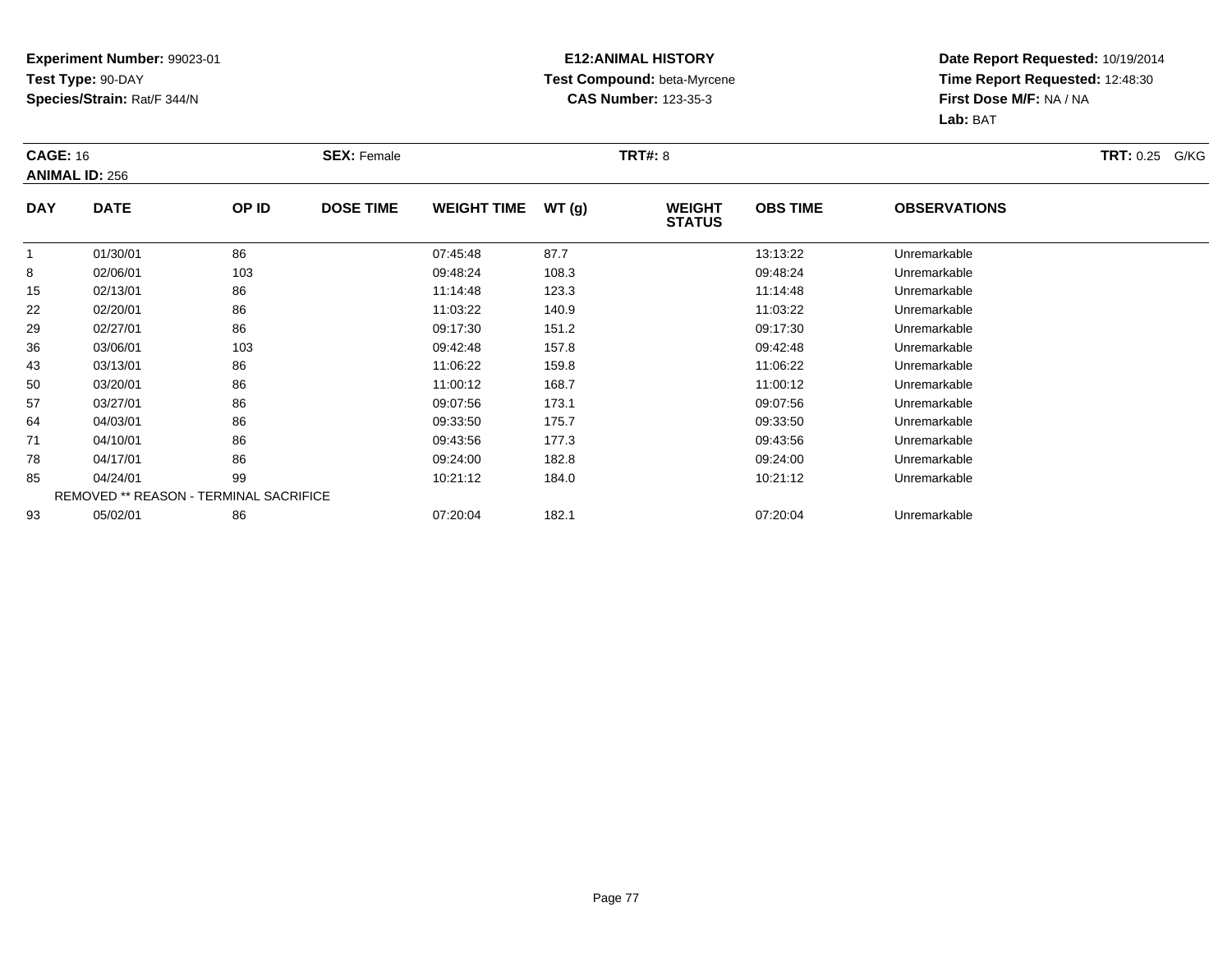### **E12:ANIMAL HISTORY Test Compound:** beta-Myrcene**CAS Number:** 123-35-3

| <b>CAGE: 16</b> | <b>ANIMAL ID: 257</b>                         |       | <b>SEX: Female</b> |                    |       | <b>TRT#: 8</b>                 |                 |                     | <b>TRT: 0.25 G/KG</b> |
|-----------------|-----------------------------------------------|-------|--------------------|--------------------|-------|--------------------------------|-----------------|---------------------|-----------------------|
| <b>DAY</b>      | <b>DATE</b>                                   | OP ID | <b>DOSE TIME</b>   | <b>WEIGHT TIME</b> | WT(g) | <b>WEIGHT</b><br><b>STATUS</b> | <b>OBS TIME</b> | <b>OBSERVATIONS</b> |                       |
| -1              | 01/30/01                                      | 86    |                    | 07:45:48           | 89.1  |                                | 13:13:22        | Unremarkable        |                       |
| 8               | 02/06/01                                      | 103   |                    | 09:48:24           | 108.3 |                                | 09:48:24        | Unremarkable        |                       |
| 15              | 02/13/01                                      | 86    |                    | 11:14:48           | 123.1 |                                | 11:14:48        | Unremarkable        |                       |
| 22              | 02/20/01                                      | 86    |                    | 11:03:22           | 138.0 |                                | 11:03:22        | Unremarkable        |                       |
| 29              | 02/27/01                                      | 86    |                    | 09:17:30           | 151.7 |                                | 09:17:30        | Unremarkable        |                       |
| 36              | 03/06/01                                      | 103   |                    | 09:42:48           | 159.1 |                                | 09:42:48        | Unremarkable        |                       |
| 43              | 03/13/01                                      | 86    |                    | 11:06:22           | 165.1 |                                | 11:06:22        | Unremarkable        |                       |
| 50              | 03/20/01                                      | 86    |                    | 11:00:12           | 171.1 |                                | 11:00:12        | Unremarkable        |                       |
| 57              | 03/27/01                                      | 86    |                    | 09:07:56           | 176.3 |                                | 09:07:56        | Unremarkable        |                       |
| 64              | 04/03/01                                      | 86    |                    | 09:33:50           | 179.4 |                                | 09:33:50        | Unremarkable        |                       |
| 71              | 04/10/01                                      | 86    |                    | 09:43:56           | 185.4 |                                | 09:43:56        | Unremarkable        |                       |
| 78              | 04/17/01                                      | 86    |                    | 09:24:00           | 190.0 |                                | 09:24:00        | Unremarkable        |                       |
| 85              | 04/24/01                                      | 99    |                    | 10:21:12           | 194.4 |                                | 10:21:12        | Unremarkable        |                       |
|                 | <b>REMOVED ** REASON - TERMINAL SACRIFICE</b> |       |                    |                    |       |                                |                 |                     |                       |
| 93              | 05/02/01                                      | 86    |                    | 07:20:04           | 195.0 |                                | 07:20:04        | Unremarkable        |                       |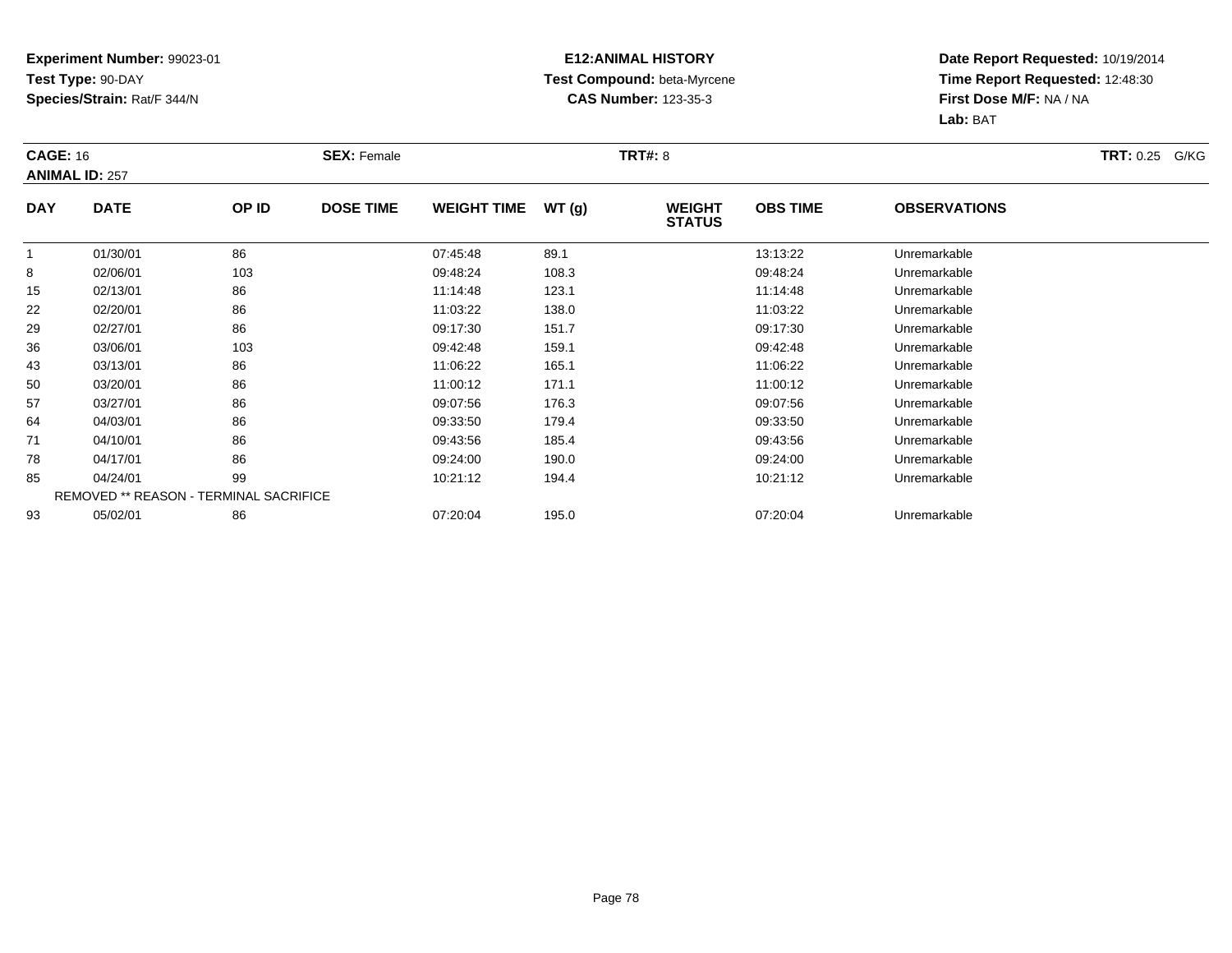### **E12:ANIMAL HISTORY Test Compound:** beta-Myrcene**CAS Number:** 123-35-3

| <b>CAGE: 16</b> | <b>ANIMAL ID: 258</b>                         |       | <b>SEX: Female</b> |                    |       | <b>TRT#: 8</b>                 |                 |                     | <b>TRT: 0.25 G/KG</b> |
|-----------------|-----------------------------------------------|-------|--------------------|--------------------|-------|--------------------------------|-----------------|---------------------|-----------------------|
| <b>DAY</b>      | <b>DATE</b>                                   | OP ID | <b>DOSE TIME</b>   | <b>WEIGHT TIME</b> | WT(g) | <b>WEIGHT</b><br><b>STATUS</b> | <b>OBS TIME</b> | <b>OBSERVATIONS</b> |                       |
|                 | 01/30/01                                      | 86    |                    | 07:45:48           | 105.6 |                                | 13:13:22        | Unremarkable        |                       |
| 8               | 02/06/01                                      | 103   |                    | 09:48:24           | 124.1 |                                | 09:48:24        | Unremarkable        |                       |
| 15              | 02/13/01                                      | 86    |                    | 11:14:48           | 138.4 |                                | 11:14:48        | Unremarkable        |                       |
| 22              | 02/20/01                                      | 86    |                    | 11:03:22           | 147.2 |                                | 11:03:22        | Unremarkable        |                       |
| 29              | 02/27/01                                      | 86    |                    | 09:17:30           | 157.6 |                                | 09:17:30        | Unremarkable        |                       |
| 36              | 03/06/01                                      | 103   |                    | 09:42:48           | 166.4 |                                | 09:42:48        | Unremarkable        |                       |
| 43              | 03/13/01                                      | 86    |                    | 11:06:22           | 172.8 |                                | 11:06:22        | Unremarkable        |                       |
| 50              | 03/20/01                                      | 86    |                    | 11:00:12           | 177.4 |                                | 11:00:12        | Unremarkable        |                       |
| 57              | 03/27/01                                      | 86    |                    | 09:07:56           | 179.0 |                                | 09:07:56        | Unremarkable        |                       |
| 64              | 04/03/01                                      | 86    |                    | 09:33:50           | 185.2 |                                | 09:33:50        | Unremarkable        |                       |
| 71              | 04/10/01                                      | 86    |                    | 09:43:56           | 187.3 |                                | 09:43:56        | Unremarkable        |                       |
| 78              | 04/17/01                                      | 86    |                    | 09:24:00           | 190.3 |                                | 09:24:00        | Unremarkable        |                       |
| 85              | 04/24/01                                      | 99    |                    | 10:21:12           | 191.1 |                                | 10:21:12        | Unremarkable        |                       |
|                 | <b>REMOVED ** REASON - TERMINAL SACRIFICE</b> |       |                    |                    |       |                                |                 |                     |                       |
| 93              | 05/02/01                                      | 86    |                    | 07:20:04           | 193.9 |                                | 07:20:04        | Unremarkable        |                       |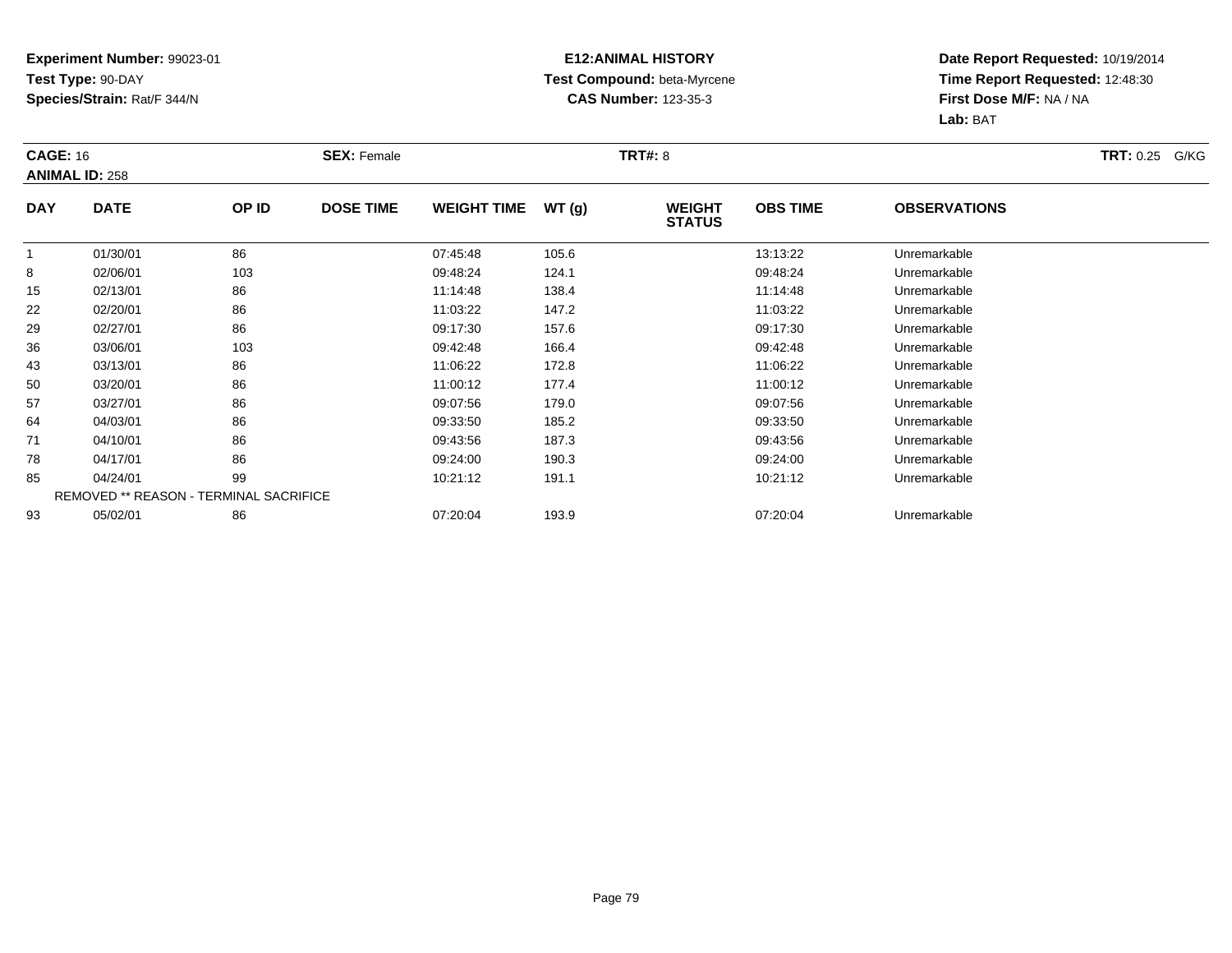### **E12:ANIMAL HISTORY Test Compound:** beta-Myrcene**CAS Number:** 123-35-3

| <b>CAGE: 16</b> |                                               |       | <b>SEX: Female</b> |                    |       | <b>TRT#: 8</b>                 |                 |                     | <b>TRT: 0.25</b><br>G/KG |
|-----------------|-----------------------------------------------|-------|--------------------|--------------------|-------|--------------------------------|-----------------|---------------------|--------------------------|
|                 | <b>ANIMAL ID: 259</b>                         |       |                    |                    |       |                                |                 |                     |                          |
| <b>DAY</b>      | <b>DATE</b>                                   | OP ID | <b>DOSE TIME</b>   | <b>WEIGHT TIME</b> | WT(g) | <b>WEIGHT</b><br><b>STATUS</b> | <b>OBS TIME</b> | <b>OBSERVATIONS</b> |                          |
| $\mathbf{1}$    | 01/30/01                                      | 86    |                    | 07:45:48           | 92.8  |                                | 13:13:22        | Unremarkable        |                          |
| 8               | 02/06/01                                      | 103   |                    | 09:48:24           | 114.5 |                                | 09:48:24        | Unremarkable        |                          |
| 15              | 02/13/01                                      | 86    |                    | 11:14:48           | 131.7 |                                | 11:14:48        | Unremarkable        |                          |
| 22              | 02/20/01                                      | 86    |                    | 11:03:22           | 144.5 |                                | 11:03:22        | Unremarkable        |                          |
| 29              | 02/27/01                                      | 86    |                    | 09:17:30           | 152.3 |                                | 09:17:30        | Unremarkable        |                          |
| 36              | 03/06/01                                      | 103   |                    | 09:42:48           | 162.7 |                                | 09:42:48        | Unremarkable        |                          |
| 43              | 03/13/01                                      | 86    |                    | 11:06:22           | 170.6 |                                | 11:06:22        | Unremarkable        |                          |
| 50              | 03/20/01                                      | 86    |                    | 11:00:12           | 177.4 |                                | 11:00:12        | Unremarkable        |                          |
| 57              | 03/27/01                                      | 86    |                    | 09:07:56           | 180.2 |                                | 09:07:56        | Unremarkable        |                          |
| 64              | 04/03/01                                      | 86    |                    | 09:33:50           | 178.1 |                                | 09:33:50        | Unremarkable        |                          |
| 71              | 04/10/01                                      | 86    |                    | 09:43:56           | 188.3 |                                | 09:43:56        | Unremarkable        |                          |
| 78              | 04/17/01                                      | 86    |                    | 09:24:00           | 188.0 |                                | 09:24:00        | Unremarkable        |                          |
| 85              | 04/24/01                                      | 99    |                    | 10:21:12           | 191.9 |                                | 10:21:12        | Nasal/Eye Discharge |                          |
|                 | <b>REMOVED ** REASON - TERMINAL SACRIFICE</b> |       |                    |                    |       |                                |                 |                     |                          |
| 93              | 05/02/01                                      | 86    |                    | 07:20:04           | 192.6 |                                | 07:20:04        | Unremarkable        |                          |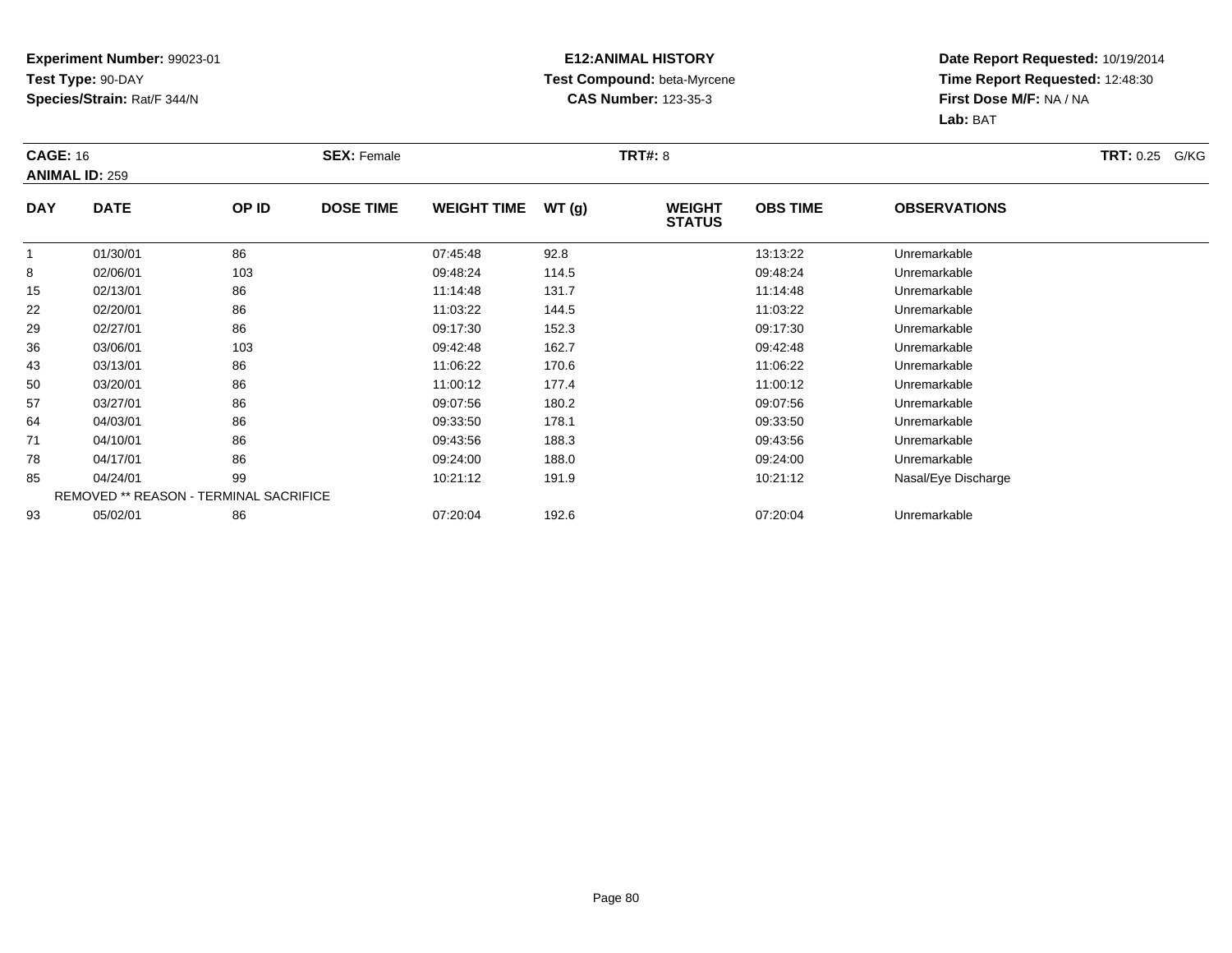### **E12:ANIMAL HISTORY Test Compound:** beta-Myrcene**CAS Number:** 123-35-3

| <b>CAGE: 16</b> |                                               |       | <b>SEX: Female</b> |                    |       | <b>TRT#: 8</b>                 |                 |                     | <b>TRT: 0.25 G/KG</b> |
|-----------------|-----------------------------------------------|-------|--------------------|--------------------|-------|--------------------------------|-----------------|---------------------|-----------------------|
|                 | <b>ANIMAL ID: 260</b>                         |       |                    |                    |       |                                |                 |                     |                       |
| <b>DAY</b>      | <b>DATE</b>                                   | OP ID | <b>DOSE TIME</b>   | <b>WEIGHT TIME</b> | WT(g) | <b>WEIGHT</b><br><b>STATUS</b> | <b>OBS TIME</b> | <b>OBSERVATIONS</b> |                       |
| 1               | 01/30/01                                      | 86    |                    | 07:45:48           | 80.4  |                                | 13:13:22        | Unremarkable        |                       |
| 8               | 02/06/01                                      | 103   |                    | 09:48:24           | 108.8 |                                | 09:48:24        | Unremarkable        |                       |
| 15              | 02/13/01                                      | 86    |                    | 11:14:48           | 127.8 |                                | 11:14:48        | Unremarkable        |                       |
| 22              | 02/20/01                                      | 86    |                    | 11:03:22           | 145.9 |                                | 11:03:22        | Unremarkable        |                       |
| 29              | 02/27/01                                      | 86    |                    | 09:17:30           | 151.8 |                                | 09:17:30        | Unremarkable        |                       |
| 36              | 03/06/01                                      | 103   |                    | 09:42:48           | 160.6 |                                | 09:42:48        | Unremarkable        |                       |
| 43              | 03/13/01                                      | 86    |                    | 11:06:22           | 171.5 |                                | 11:06:22        | Unremarkable        |                       |
| 50              | 03/20/01                                      | 86    |                    | 11:00:12           | 175.3 |                                | 11:00:12        | Unremarkable        |                       |
| 57              | 03/27/01                                      | 86    |                    | 09:07:56           | 180.9 |                                | 09:07:56        | Unremarkable        |                       |
| 64              | 04/03/01                                      | 86    |                    | 09:33:50           | 178.6 |                                | 09:33:50        | Unremarkable        |                       |
| 71              | 04/10/01                                      | 86    |                    | 09:43:56           | 185.6 |                                | 09:43:56        | Unremarkable        |                       |
| 78              | 04/17/01                                      | 86    |                    | 09:24:00           | 189.5 |                                | 09:24:00        | Unremarkable        |                       |
| 85              | 04/24/01                                      | 99    |                    | 10:21:12           | 189.2 |                                | 10:21:12        | Unremarkable        |                       |
|                 | <b>REMOVED ** REASON - TERMINAL SACRIFICE</b> |       |                    |                    |       |                                |                 |                     |                       |
| 93              | 05/02/01                                      | 86    |                    | 07:20:04           | 190.4 |                                | 07:20:04        | Unremarkable        |                       |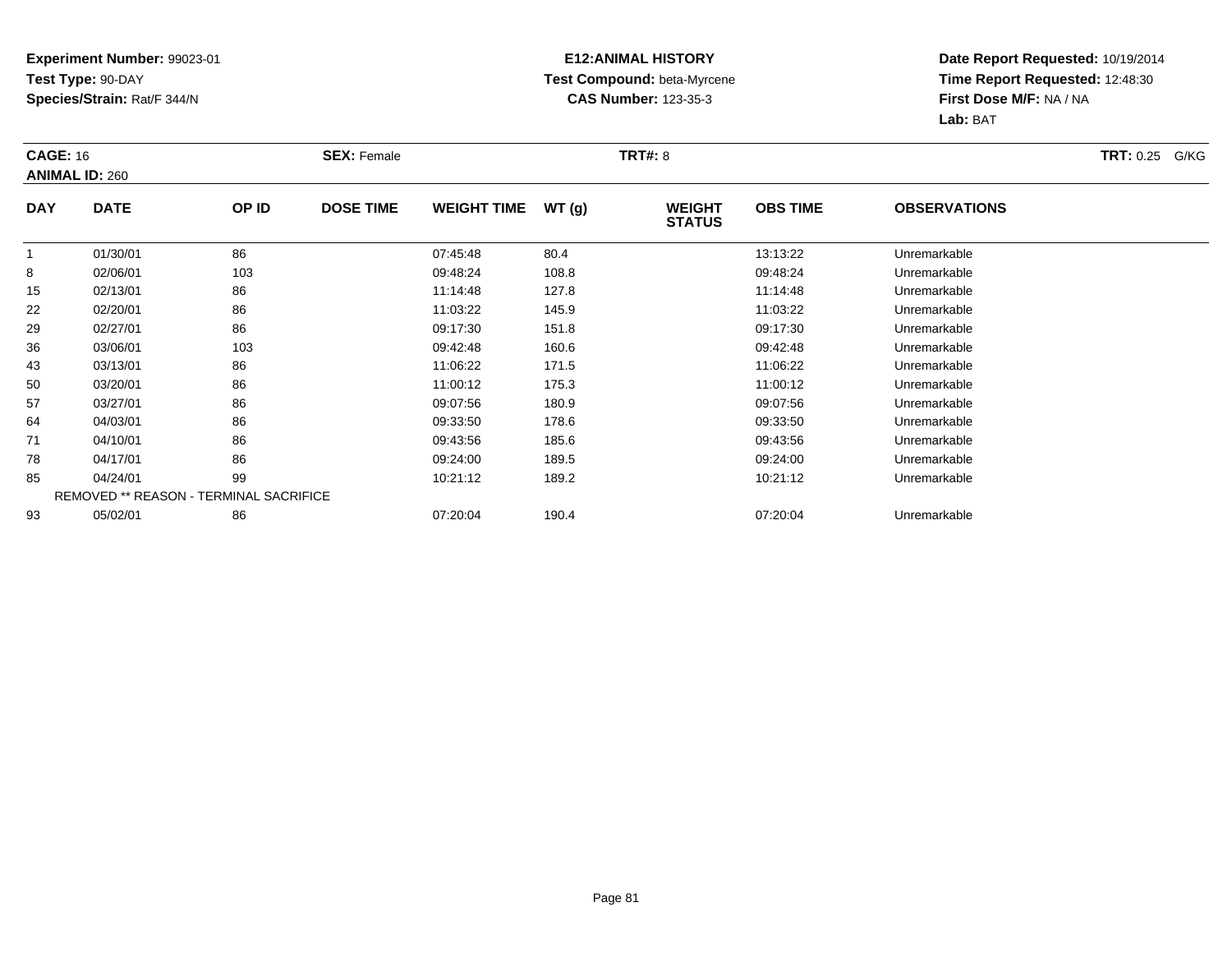### **E12:ANIMAL HISTORY Test Compound:** beta-Myrcene**CAS Number:** 123-35-3

| <b>CAGE: 17</b> | <b>ANIMAL ID: 351</b>                         |       | <b>SEX: Female</b> |                    |       | <b>TRT#: 9</b>                 |                 |                     | <b>TRT:</b> 0.5<br>G/KG |
|-----------------|-----------------------------------------------|-------|--------------------|--------------------|-------|--------------------------------|-----------------|---------------------|-------------------------|
| <b>DAY</b>      | <b>DATE</b>                                   | OP ID | <b>DOSE TIME</b>   | <b>WEIGHT TIME</b> | WT(g) | <b>WEIGHT</b><br><b>STATUS</b> | <b>OBS TIME</b> | <b>OBSERVATIONS</b> |                         |
|                 | 01/30/01                                      | 86    |                    | 07:54:50           | 93.7  |                                | 13:19:24        | Unremarkable        |                         |
| 8               | 02/06/01                                      | 103   |                    | 09:52:10           | 109.9 |                                | 09:52:10        | Unremarkable        |                         |
| 15              | 02/13/01                                      | 86    |                    | 11:18:20           | 125.7 |                                | 11:18:20        | Unremarkable        |                         |
| 22              | 02/20/01                                      | 86    |                    | 11:06:42           | 133.8 |                                | 11:06:42        | Unremarkable        |                         |
| 29              | 02/27/01                                      | 86    |                    | 09:11:30           | 140.1 |                                | 09:11:30        | Unremarkable        |                         |
| 36              | 03/06/01                                      | 103   |                    | 09:37:30           | 148.2 |                                | 09:37:30        | Unremarkable        |                         |
| 43              | 03/13/01                                      | 86    |                    | 11:16:22           | 152.9 |                                | 11:16:22        | Unremarkable        |                         |
| 50              | 03/20/01                                      | 86    |                    | 11:06:40           | 160.9 |                                | 11:06:40        | Unremarkable        |                         |
| 57              | 03/27/01                                      | 86    |                    | 09:11:14           | 162.7 |                                | 09:11:14        | Unremarkable        |                         |
| 64              | 04/03/01                                      | 86    |                    | 09:39:22           | 168.2 |                                | 09:39:22        | Unremarkable        |                         |
| 71              | 04/10/01                                      | 86    |                    | 09:38:26           | 172.5 |                                | 09:38:26        | Unremarkable        |                         |
| 78              | 04/17/01                                      | 86    |                    | 09:14:54           | 173.8 |                                | 09:14:54        | Unremarkable        |                         |
| 85              | 04/24/01                                      | 99    |                    | 10:26:28           | 176.5 |                                | 10:26:28        | Nasal/Eye Discharge |                         |
|                 | <b>REMOVED ** REASON - TERMINAL SACRIFICE</b> |       |                    |                    |       |                                |                 |                     |                         |
| 93              | 05/02/01                                      | 86    |                    | 07:22:20           | 178.6 |                                | 07:22:20        | Unremarkable        |                         |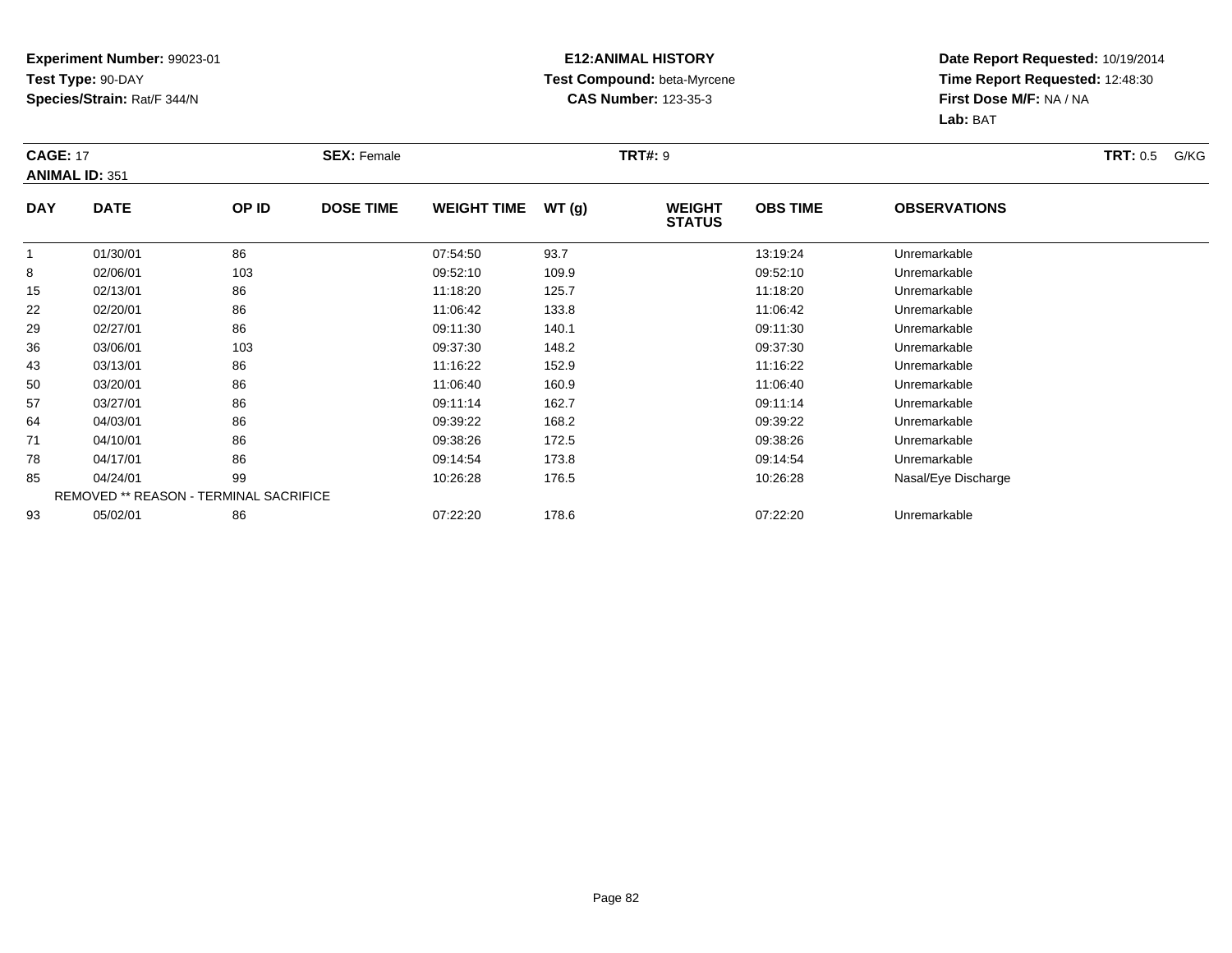### **E12:ANIMAL HISTORY Test Compound:** beta-Myrcene**CAS Number:** 123-35-3

| <b>CAGE: 17</b> | <b>ANIMAL ID: 352</b>                         |       | <b>SEX: Female</b> |                    |       | <b>TRT#: 9</b>                 |                 |                     | <b>TRT:</b> 0.5<br>G/KG |
|-----------------|-----------------------------------------------|-------|--------------------|--------------------|-------|--------------------------------|-----------------|---------------------|-------------------------|
| <b>DAY</b>      | <b>DATE</b>                                   | OP ID | <b>DOSE TIME</b>   | <b>WEIGHT TIME</b> | WT(g) | <b>WEIGHT</b><br><b>STATUS</b> | <b>OBS TIME</b> | <b>OBSERVATIONS</b> |                         |
| -1              | 01/30/01                                      | 86    |                    | 07:54:50           | 69.4  |                                | 13:19:24        | Unremarkable        |                         |
| 8               | 02/06/01                                      | 103   |                    | 09:52:10           | 91.3  |                                | 09:52:10        | Unremarkable        |                         |
| 15              | 02/13/01                                      | 86    |                    | 11:18:20           | 106.8 |                                | 11:18:20        | Unremarkable        |                         |
| 22              | 02/20/01                                      | 86    |                    | 11:06:42           | 121.2 |                                | 11:06:42        | Unremarkable        |                         |
| 29              | 02/27/01                                      | 86    |                    | 09:11:30           | 131.6 |                                | 09:11:30        | Unremarkable        |                         |
| 36              | 03/06/01                                      | 103   |                    | 09:37:30           | 139.9 |                                | 09:37:30        | Unremarkable        |                         |
| 43              | 03/13/01                                      | 86    |                    | 11:16:22           | 144.7 |                                | 11:16:22        | Unremarkable        |                         |
| 50              | 03/20/01                                      | 86    |                    | 11:06:40           | 149.0 |                                | 11:06:40        | Unremarkable        |                         |
| 57              | 03/27/01                                      | 86    |                    | 09:11:14           | 158.2 |                                | 09:11:14        | Unremarkable        |                         |
| 64              | 04/03/01                                      | 86    |                    | 09:39:22           | 160.4 |                                | 09:39:22        | Unremarkable        |                         |
| 71              | 04/10/01                                      | 86    |                    | 09:38:26           | 166.7 |                                | 09:38:26        | Unremarkable        |                         |
| 78              | 04/17/01                                      | 86    |                    | 09:14:54           | 167.0 |                                | 09:14:54        | Unremarkable        |                         |
| 85              | 04/24/01                                      | 99    |                    | 10:26:28           | 171.6 |                                | 10:26:28        | Unremarkable        |                         |
|                 | <b>REMOVED ** REASON - TERMINAL SACRIFICE</b> |       |                    |                    |       |                                |                 |                     |                         |
| 93              | 05/02/01                                      | 86    |                    | 07:22:20           | 176.5 |                                | 07:22:20        | Unremarkable        |                         |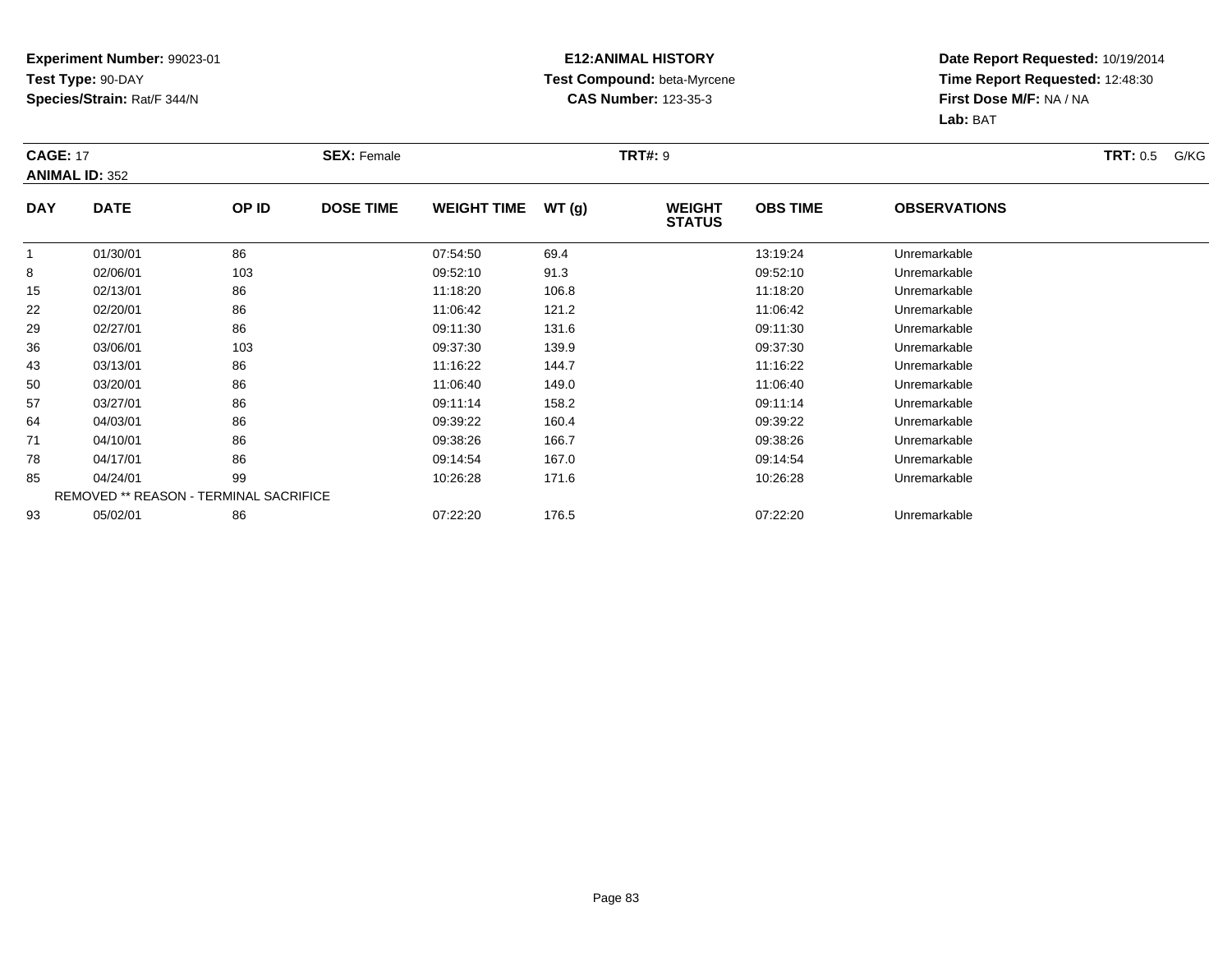### **E12:ANIMAL HISTORY Test Compound:** beta-Myrcene**CAS Number:** 123-35-3

| <b>CAGE: 17</b> | <b>ANIMAL ID: 353</b>                         |       | <b>SEX: Female</b> |                    |       | <b>TRT#: 9</b>                 |                 |                     | <b>TRT: 0.5</b><br>G/KG |
|-----------------|-----------------------------------------------|-------|--------------------|--------------------|-------|--------------------------------|-----------------|---------------------|-------------------------|
| <b>DAY</b>      | <b>DATE</b>                                   | OP ID | <b>DOSE TIME</b>   | <b>WEIGHT TIME</b> | WT(g) | <b>WEIGHT</b><br><b>STATUS</b> | <b>OBS TIME</b> | <b>OBSERVATIONS</b> |                         |
|                 | 01/30/01                                      | 86    |                    | 07:54:50           | 97.1  |                                | 13:19:24        | Unremarkable        |                         |
| 8               | 02/06/01                                      | 103   |                    | 09:52:10           | 118.5 |                                | 09:52:10        | Unremarkable        |                         |
| 15              | 02/13/01                                      | 86    |                    | 11:18:20           | 132.7 |                                | 11:18:20        | Unremarkable        |                         |
| 22              | 02/20/01                                      | 86    |                    | 11:06:42           | 144.3 |                                | 11:06:42        | Unremarkable        |                         |
| 29              | 02/27/01                                      | 86    |                    | 09:11:30           | 149.4 |                                | 09:11:30        | Unremarkable        |                         |
| 36              | 03/06/01                                      | 103   |                    | 09:37:30           | 159.0 |                                | 09:37:30        | Unremarkable        |                         |
| 43              | 03/13/01                                      | 86    |                    | 11:16:22           | 164.9 |                                | 11:16:22        | Unremarkable        |                         |
| 50              | 03/20/01                                      | 86    |                    | 11:06:40           | 169.6 |                                | 11:06:40        | Unremarkable        |                         |
| 57              | 03/27/01                                      | 86    |                    | 09:11:14           | 175.8 |                                | 09:11:14        | Unremarkable        |                         |
| 64              | 04/03/01                                      | 86    |                    | 09:39:22           | 180.9 |                                | 09:39:22        | Unremarkable        |                         |
| 71              | 04/10/01                                      | 86    |                    | 09:38:26           | 186.7 |                                | 09:38:26        | Unremarkable        |                         |
| 78              | 04/17/01                                      | 86    |                    | 09:14:54           | 186.5 |                                | 09:14:54        | Unremarkable        |                         |
| 85              | 04/24/01                                      | 99    |                    | 10:26:28           | 192.4 |                                | 10:26:28        | Unremarkable        |                         |
|                 | <b>REMOVED ** REASON - TERMINAL SACRIFICE</b> |       |                    |                    |       |                                |                 |                     |                         |
| 93              | 05/02/01                                      | 86    |                    | 07:22:20           | 192.5 |                                | 07:22:20        | Unremarkable        |                         |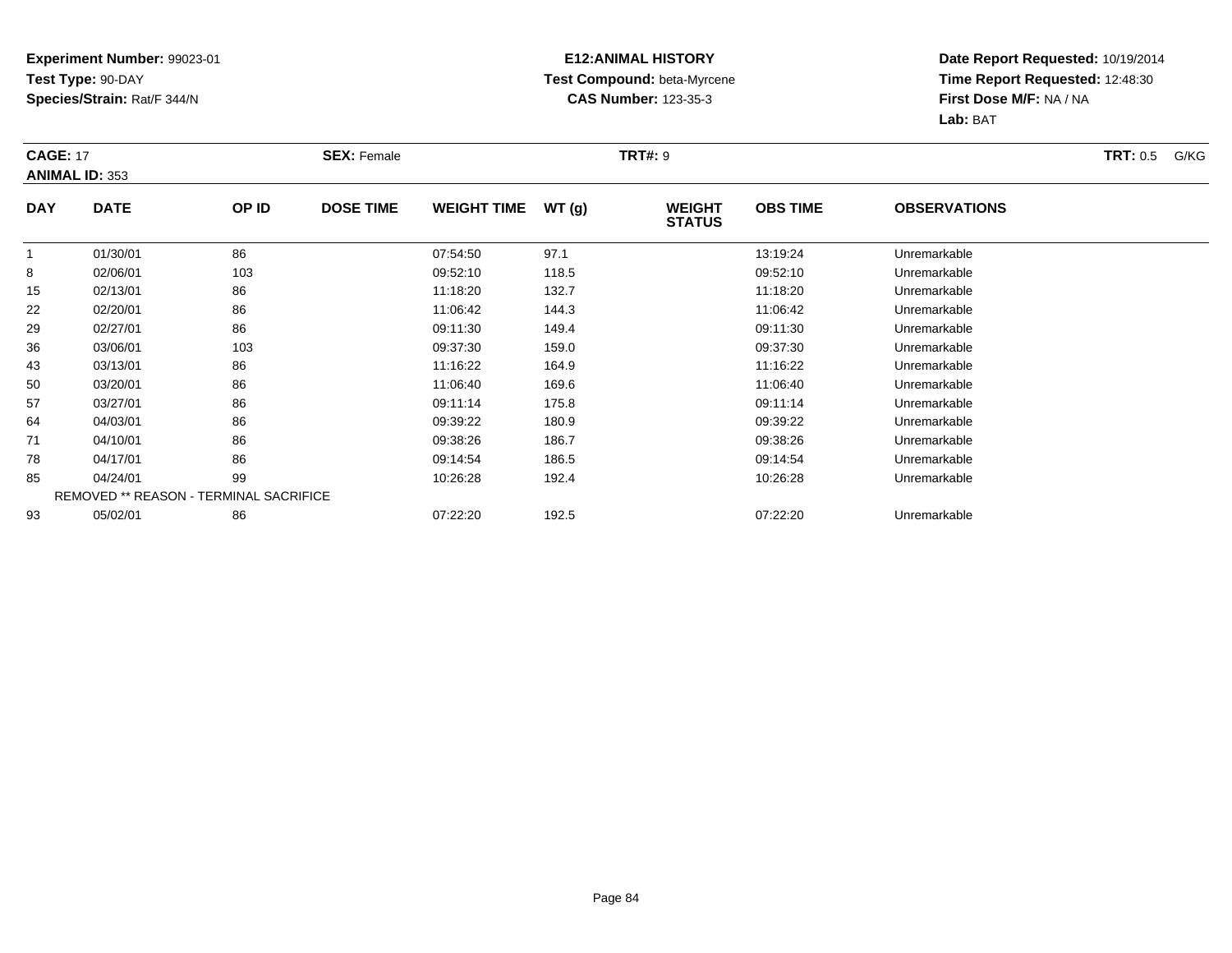### **E12:ANIMAL HISTORY Test Compound:** beta-Myrcene**CAS Number:** 123-35-3

| <b>CAGE: 17</b> | <b>ANIMAL ID: 354</b>                         |       | <b>SEX: Female</b> |                    |       | <b>TRT#: 9</b>                 |                 |                     | <b>TRT:</b> 0.5<br>G/KG |
|-----------------|-----------------------------------------------|-------|--------------------|--------------------|-------|--------------------------------|-----------------|---------------------|-------------------------|
| <b>DAY</b>      | <b>DATE</b>                                   | OP ID | <b>DOSE TIME</b>   | <b>WEIGHT TIME</b> | WT(g) | <b>WEIGHT</b><br><b>STATUS</b> | <b>OBS TIME</b> | <b>OBSERVATIONS</b> |                         |
|                 | 01/30/01                                      | 86    |                    | 07:54:50           | 79.5  |                                | 13:19:24        | Unremarkable        |                         |
| 8               | 02/06/01                                      | 103   |                    | 09:52:10           | 98.4  |                                | 09:52:10        | Unremarkable        |                         |
| 15              | 02/13/01                                      | 86    |                    | 11:18:20           | 115.0 |                                | 11:18:20        | Unremarkable        |                         |
| 22              | 02/20/01                                      | 86    |                    | 11:06:42           | 129.1 |                                | 11:06:42        | Unremarkable        |                         |
| 29              | 02/27/01                                      | 86    |                    | 09:11:30           | 139.2 |                                | 09:11:30        | Unremarkable        |                         |
| 36              | 03/06/01                                      | 103   |                    | 09:37:30           | 147.1 |                                | 09:37:30        | Unremarkable        |                         |
| 43              | 03/13/01                                      | 86    |                    | 11:16:22           | 152.7 |                                | 11:16:22        | Unremarkable        |                         |
| 50              | 03/20/01                                      | 86    |                    | 11:06:40           | 158.3 |                                | 11:06:40        | Unremarkable        |                         |
| 57              | 03/27/01                                      | 86    |                    | 09:11:14           | 166.5 |                                | 09:11:14        | Unremarkable        |                         |
| 64              | 04/03/01                                      | 86    |                    | 09:39:22           | 168.9 |                                | 09:39:22        | Unremarkable        |                         |
| 71              | 04/10/01                                      | 86    |                    | 09:38:26           | 173.0 |                                | 09:38:26        | Unremarkable        |                         |
| 78              | 04/17/01                                      | 86    |                    | 09:14:54           | 173.6 |                                | 09:14:54        | Unremarkable        |                         |
| 85              | 04/24/01                                      | 99    |                    | 10:26:28           | 174.9 |                                | 10:26:28        | Unremarkable        |                         |
|                 | <b>REMOVED ** REASON - TERMINAL SACRIFICE</b> |       |                    |                    |       |                                |                 |                     |                         |
| 93              | 05/02/01                                      | 86    |                    | 07:22:20           | 181.8 |                                | 07:22:20        | Unremarkable        |                         |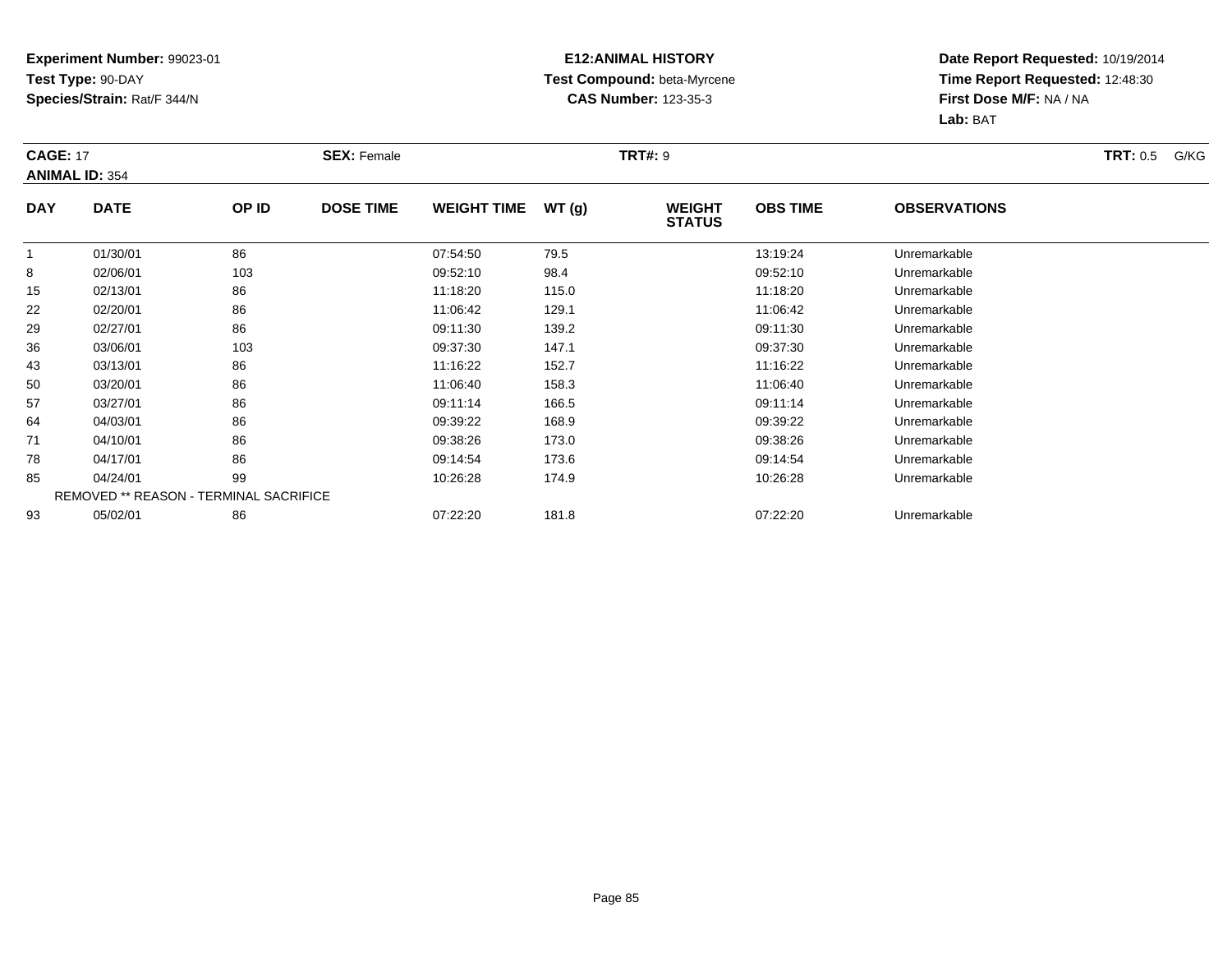### **E12:ANIMAL HISTORY Test Compound:** beta-Myrcene**CAS Number:** 123-35-3

| <b>CAGE: 17</b> | <b>ANIMAL ID: 355</b>                         |       | <b>SEX: Female</b> |                    |       | <b>TRT#: 9</b>                 |                 |                     | <b>TRT: 0.5</b><br>G/KG |
|-----------------|-----------------------------------------------|-------|--------------------|--------------------|-------|--------------------------------|-----------------|---------------------|-------------------------|
| <b>DAY</b>      | <b>DATE</b>                                   | OP ID | <b>DOSE TIME</b>   | <b>WEIGHT TIME</b> | WT(g) | <b>WEIGHT</b><br><b>STATUS</b> | <b>OBS TIME</b> | <b>OBSERVATIONS</b> |                         |
| -1              | 01/30/01                                      | 86    |                    | 07:54:50           | 106.5 |                                | 13:19:24        | Unremarkable        |                         |
| 8               | 02/06/01                                      | 103   |                    | 09:52:10           | 123.5 |                                | 09:52:10        | Unremarkable        |                         |
| 15              | 02/13/01                                      | 86    |                    | 11:18:20           | 138.6 |                                | 11:18:20        | Unremarkable        |                         |
| 22              | 02/20/01                                      | 86    |                    | 11:06:42           | 150.9 |                                | 11:06:42        | Unremarkable        |                         |
| 29              | 02/27/01                                      | 86    |                    | 09:11:30           | 159.2 |                                | 09:11:30        | Unremarkable        |                         |
| 36              | 03/06/01                                      | 103   |                    | 09:37:30           | 166.5 |                                | 09:37:30        | Unremarkable        |                         |
| 43              | 03/13/01                                      | 86    |                    | 11:16:22           | 171.2 |                                | 11:16:22        | Unremarkable        |                         |
| 50              | 03/20/01                                      | 86    |                    | 11:06:40           | 179.1 |                                | 11:06:40        | Unremarkable        |                         |
| 57              | 03/27/01                                      | 86    |                    | 09:11:14           | 183.6 |                                | 09:11:14        | Unremarkable        |                         |
| 64              | 04/03/01                                      | 86    |                    | 09:39:22           | 190.7 |                                | 09:39:22        | Unremarkable        |                         |
| 71              | 04/10/01                                      | 86    |                    | 09:38:26           | 196.3 |                                | 09:38:26        | Unremarkable        |                         |
| 78              | 04/17/01                                      | 86    |                    | 09:14:54           | 195.3 |                                | 09:14:54        | Unremarkable        |                         |
| 85              | 04/24/01                                      | 99    |                    | 10:26:28           | 197.4 |                                | 10:26:28        | Unremarkable        |                         |
|                 | <b>REMOVED ** REASON - TERMINAL SACRIFICE</b> |       |                    |                    |       |                                |                 |                     |                         |
| 93              | 05/02/01                                      | 86    |                    | 07:22:20           | 201.5 |                                | 07:22:20        | Unremarkable        |                         |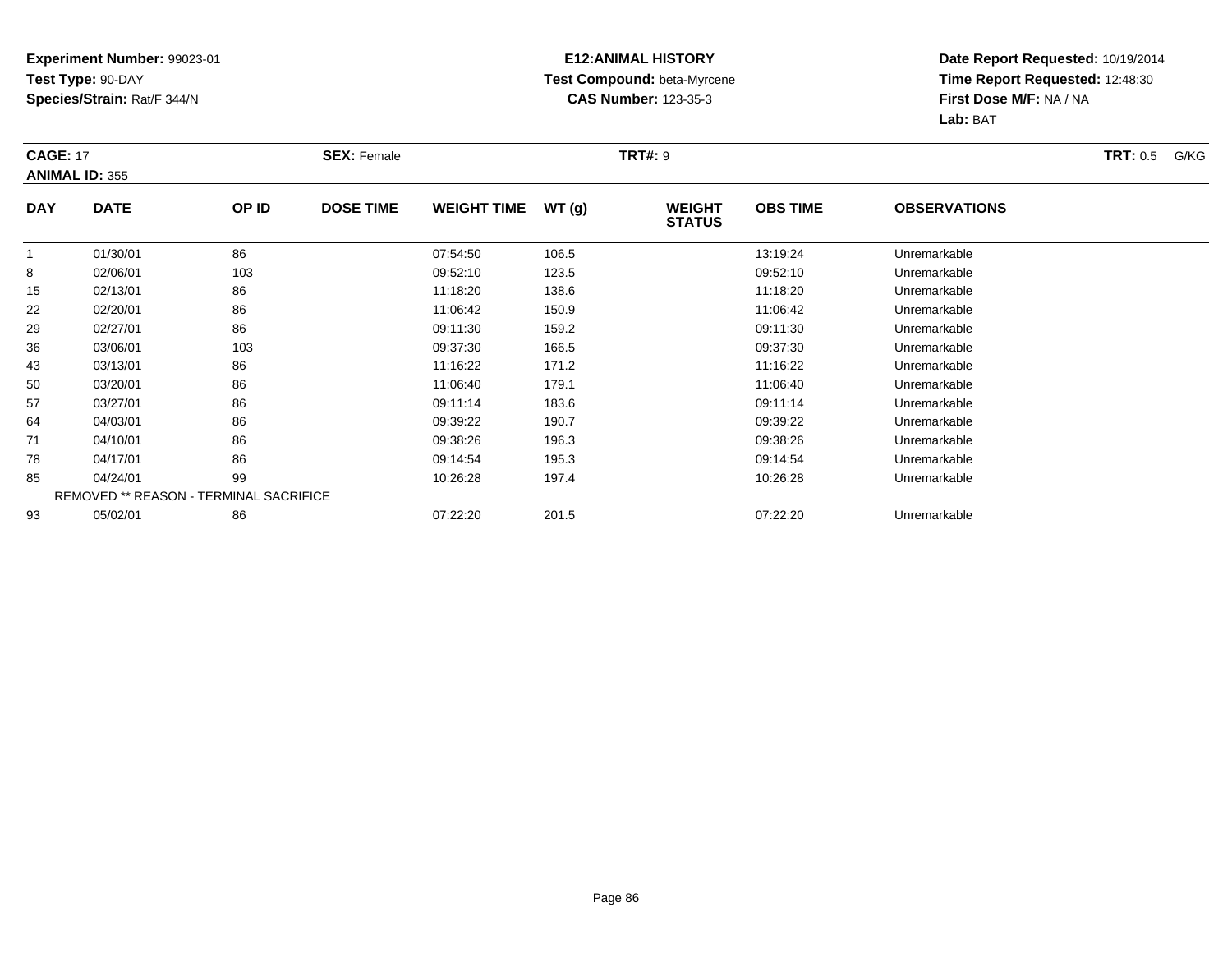### **E12:ANIMAL HISTORY Test Compound:** beta-Myrcene**CAS Number:** 123-35-3

| <b>CAGE: 18</b> | <b>ANIMAL ID: 356</b>                         |       | <b>SEX: Female</b> |                    |       | <b>TRT#: 9</b>                 |                 |                     | <b>TRT: 0.5</b><br>G/KG |
|-----------------|-----------------------------------------------|-------|--------------------|--------------------|-------|--------------------------------|-----------------|---------------------|-------------------------|
| <b>DAY</b>      | <b>DATE</b>                                   | OP ID | <b>DOSE TIME</b>   | <b>WEIGHT TIME</b> | WT(g) | <b>WEIGHT</b><br><b>STATUS</b> | <b>OBS TIME</b> | <b>OBSERVATIONS</b> |                         |
| -1              | 01/30/01                                      | 86    |                    | 07:56:04           | 73.6  |                                | 13:21:02        | Unremarkable        |                         |
| 8               | 02/06/01                                      | 103   |                    | 09:53:08           | 96.6  |                                | 09:53:08        | Unremarkable        |                         |
| 15              | 02/13/01                                      | 86    |                    | 11:19:40           | 112.6 |                                | 11:19:40        | Unremarkable        |                         |
| 22              | 02/20/01                                      | 86    |                    | 11:08:06           | 128.3 |                                | 11:08:06        | Unremarkable        |                         |
| 29              | 02/27/01                                      | 86    |                    | 09:12:44           | 140.1 |                                | 09:12:44        | Unremarkable        |                         |
| 36              | 03/06/01                                      | 103   |                    | 09:38:32           | 149.5 |                                | 09:38:32        | Unremarkable        |                         |
| 43              | 03/13/01                                      | 86    |                    | 11:11:06           | 155.5 |                                | 11:11:06        | Unremarkable        |                         |
| 50              | 03/20/01                                      | 86    |                    | 11:05:40           | 163.8 |                                | 11:05:40        | Unremarkable        |                         |
| 57              | 03/27/01                                      | 86    |                    | 09:13:40           | 169.7 |                                | 09:13:40        | Unremarkable        |                         |
| 64              | 04/03/01                                      | 86    |                    | 09:40:30           | 173.9 |                                | 09:40:30        | Unremarkable        |                         |
| 71              | 04/10/01                                      | 86    |                    | 09:39:32           | 176.6 |                                | 09:39:32        | Unremarkable        |                         |
| 78              | 04/17/01                                      | 86    |                    | 09:16:18           | 177.1 |                                | 09:16:18        | Unremarkable        |                         |
| 85              | 04/24/01                                      | 99    |                    | 10:28:54           | 184.4 |                                | 10:28:54        | Unremarkable        |                         |
|                 | <b>REMOVED ** REASON - TERMINAL SACRIFICE</b> |       |                    |                    |       |                                |                 |                     |                         |
| 93              | 05/02/01                                      | 86    |                    | 07:24:46           | 188.9 |                                | 07:24:46        | Unremarkable        |                         |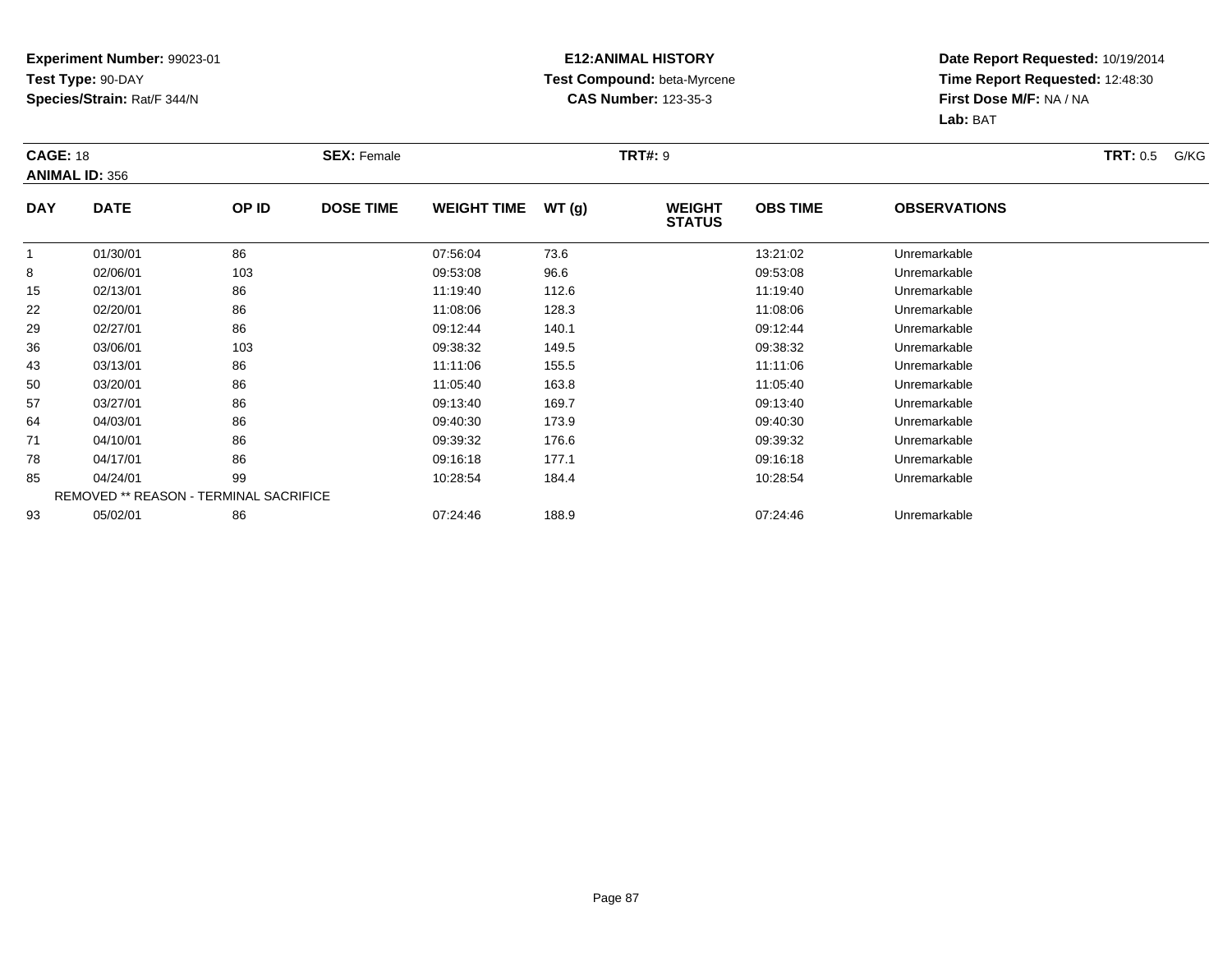### **E12:ANIMAL HISTORY Test Compound:** beta-Myrcene**CAS Number:** 123-35-3

| <b>CAGE: 18</b> | <b>ANIMAL ID: 357</b>                         |       | <b>SEX: Female</b> |                    |       | <b>TRT#: 9</b>                 |                 |                     | <b>TRT:</b> 0.5<br>G/KG |
|-----------------|-----------------------------------------------|-------|--------------------|--------------------|-------|--------------------------------|-----------------|---------------------|-------------------------|
| <b>DAY</b>      | <b>DATE</b>                                   | OP ID | <b>DOSE TIME</b>   | <b>WEIGHT TIME</b> | WT(g) | <b>WEIGHT</b><br><b>STATUS</b> | <b>OBS TIME</b> | <b>OBSERVATIONS</b> |                         |
| -1              | 01/30/01                                      | 86    |                    | 07:56:04           | 101.3 |                                | 13:21:02        | Unremarkable        |                         |
| 8               | 02/06/01                                      | 103   |                    | 09:53:08           | 118.3 |                                | 09:53:08        | Unremarkable        |                         |
| 15              | 02/13/01                                      | 86    |                    | 11:19:40           | 136.2 |                                | 11:19:40        | Unremarkable        |                         |
| 22              | 02/20/01                                      | 86    |                    | 11:08:06           | 144.8 |                                | 11:08:06        | Unremarkable        |                         |
| 29              | 02/27/01                                      | 86    |                    | 09:12:44           | 156.3 |                                | 09:12:44        | Unremarkable        |                         |
| 36              | 03/06/01                                      | 103   |                    | 09:38:32           | 164.3 |                                | 09:38:32        | Unremarkable        |                         |
| 43              | 03/13/01                                      | 86    |                    | 11:11:06           | 171.0 |                                | 11:11:06        | Unremarkable        |                         |
| 50              | 03/20/01                                      | 86    |                    | 11:05:40           | 175.5 |                                | 11:05:40        | Unremarkable        |                         |
| 57              | 03/27/01                                      | 86    |                    | 09:13:40           | 178.0 |                                | 09:13:40        | Unremarkable        |                         |
| 64              | 04/03/01                                      | 86    |                    | 09:40:30           | 182.5 |                                | 09:40:30        | Unremarkable        |                         |
| 71              | 04/10/01                                      | 86    |                    | 09:39:32           | 184.8 |                                | 09:39:32        | Unremarkable        |                         |
| 78              | 04/17/01                                      | 86    |                    | 09:16:18           | 186.9 |                                | 09:16:18        | Unremarkable        |                         |
| 85              | 04/24/01                                      | 99    |                    | 10:28:54           | 192.7 |                                | 10:28:54        | Unremarkable        |                         |
|                 | <b>REMOVED ** REASON - TERMINAL SACRIFICE</b> |       |                    |                    |       |                                |                 |                     |                         |
| 93              | 05/02/01                                      | 86    |                    | 07:24:46           | 195.0 |                                | 07:24:46        | Unremarkable        |                         |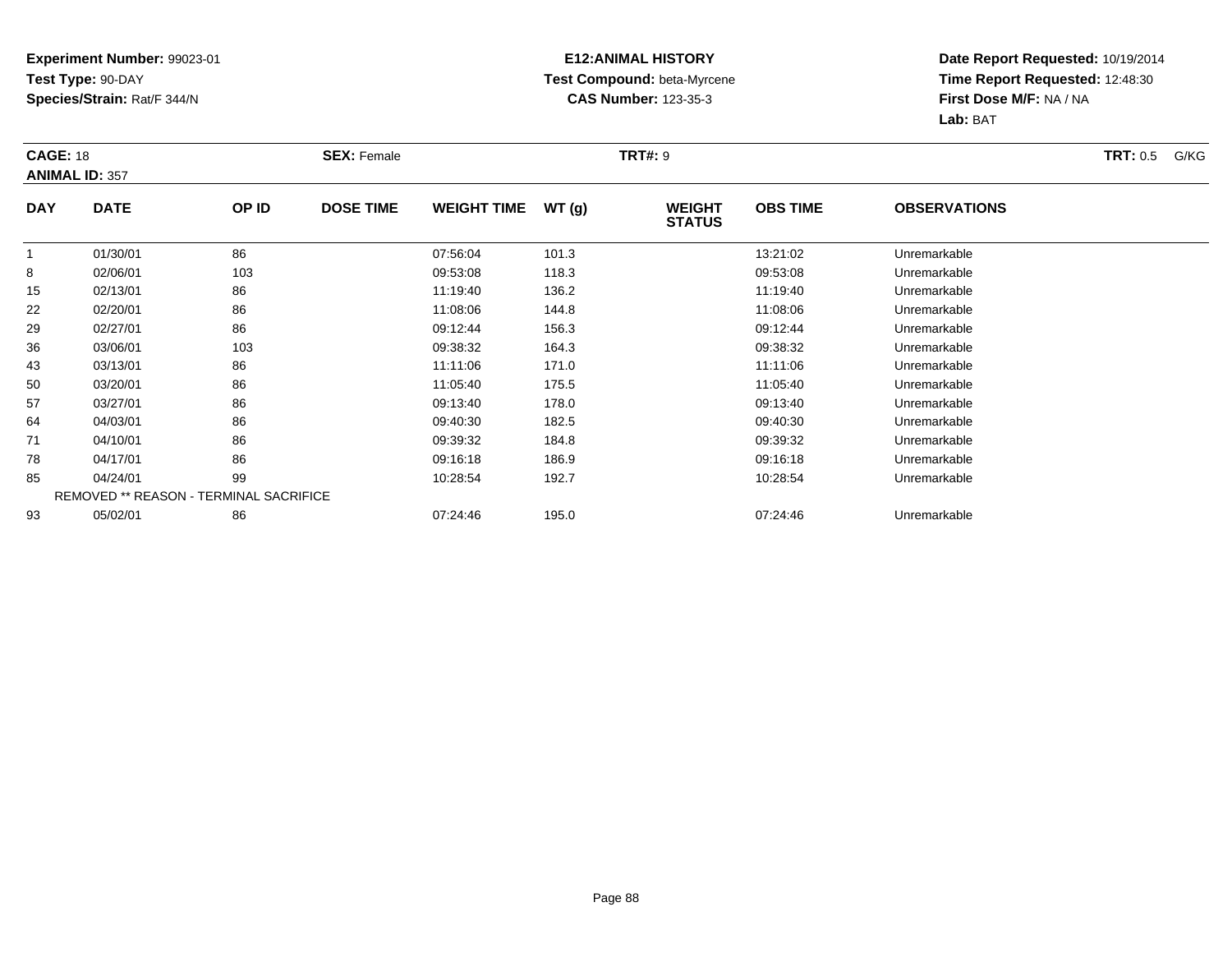### **E12:ANIMAL HISTORY Test Compound:** beta-Myrcene**CAS Number:** 123-35-3

| <b>CAGE: 18</b> | <b>ANIMAL ID: 358</b>                         |       | <b>SEX: Female</b> |                    |       | <b>TRT#: 9</b>                 |                 |                     | <b>TRT:</b> 0.5<br>G/KG |
|-----------------|-----------------------------------------------|-------|--------------------|--------------------|-------|--------------------------------|-----------------|---------------------|-------------------------|
| <b>DAY</b>      | <b>DATE</b>                                   | OP ID | <b>DOSE TIME</b>   | <b>WEIGHT TIME</b> | WT(g) | <b>WEIGHT</b><br><b>STATUS</b> | <b>OBS TIME</b> | <b>OBSERVATIONS</b> |                         |
| -1              | 01/30/01                                      | 86    |                    | 07:56:04           | 87.7  |                                | 13:21:02        | Unremarkable        |                         |
| 8               | 02/06/01                                      | 103   |                    | 09:53:08           | 110.4 |                                | 09:53:08        | Unremarkable        |                         |
| 15              | 02/13/01                                      | 86    |                    | 11:19:40           | 125.2 |                                | 11:19:40        | Unremarkable        |                         |
| 22              | 02/20/01                                      | 86    |                    | 11:08:06           | 139.5 |                                | 11:08:06        | Unremarkable        |                         |
| 29              | 02/27/01                                      | 86    |                    | 09:12:44           | 151.4 |                                | 09:12:44        | Unremarkable        |                         |
| 36              | 03/06/01                                      | 103   |                    | 09:38:32           | 155.4 |                                | 09:38:32        | Unremarkable        |                         |
| 43              | 03/13/01                                      | 86    |                    | 11:11:06           | 161.1 |                                | 11:11:06        | Unremarkable        |                         |
| 50              | 03/20/01                                      | 86    |                    | 11:05:40           | 168.2 |                                | 11:05:40        | Unremarkable        |                         |
| 57              | 03/27/01                                      | 86    |                    | 09:13:40           | 174.1 |                                | 09:13:40        | Unremarkable        |                         |
| 64              | 04/03/01                                      | 86    |                    | 09:40:30           | 179.4 |                                | 09:40:30        | Unremarkable        |                         |
| 71              | 04/10/01                                      | 86    |                    | 09:39:32           | 183.6 |                                | 09:39:32        | Unremarkable        |                         |
| 78              | 04/17/01                                      | 86    |                    | 09:16:18           | 182.4 |                                | 09:16:18        | Unremarkable        |                         |
| 85              | 04/24/01                                      | 99    |                    | 10:28:54           | 186.5 |                                | 10:28:54        | Unremarkable        |                         |
|                 | <b>REMOVED ** REASON - TERMINAL SACRIFICE</b> |       |                    |                    |       |                                |                 |                     |                         |
| 93              | 05/02/01                                      | 86    |                    | 07:24:46           | 190.1 |                                | 07:24:46        | Unremarkable        |                         |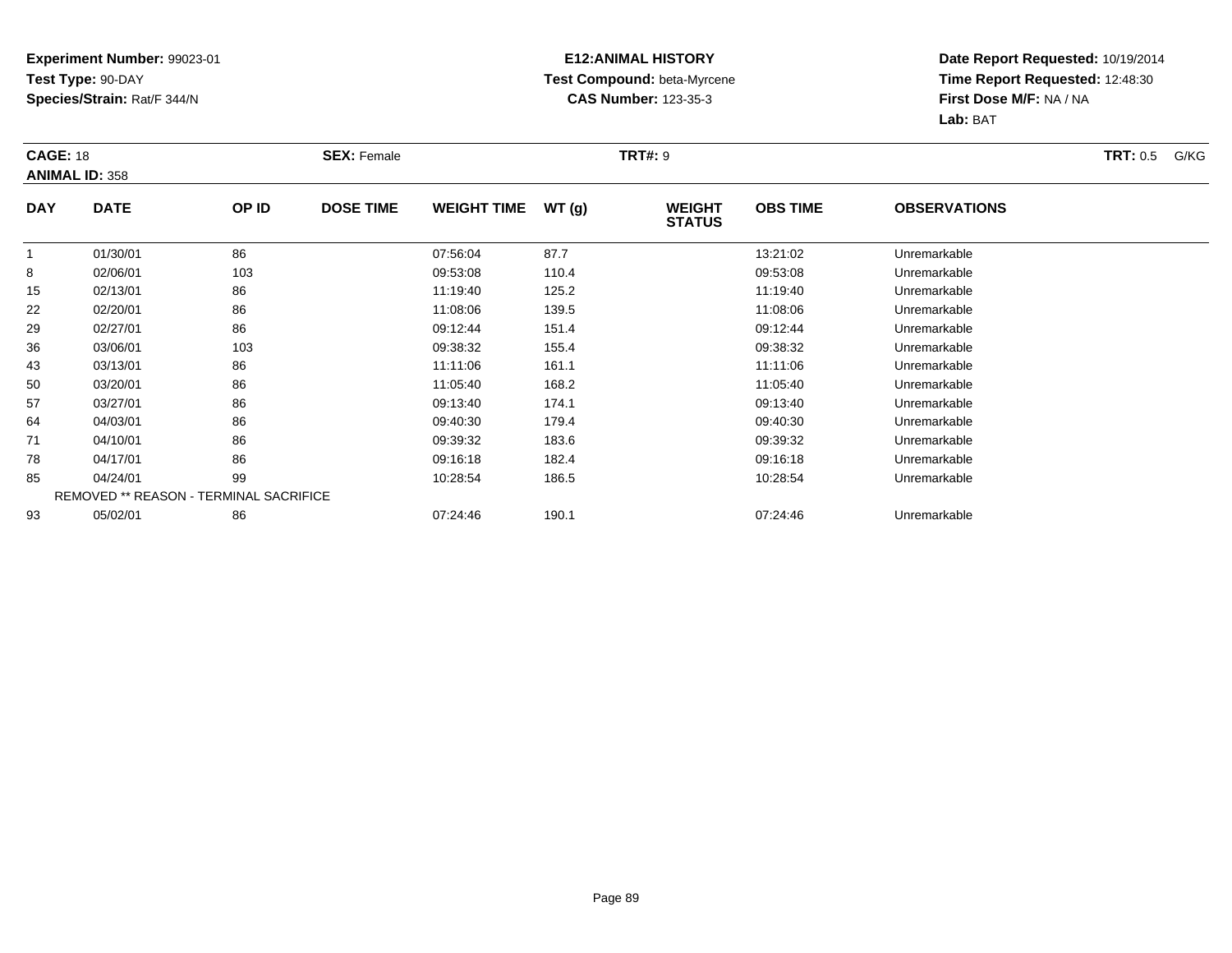### **E12:ANIMAL HISTORY Test Compound:** beta-Myrcene**CAS Number:** 123-35-3

| <b>CAGE: 18</b> | <b>ANIMAL ID: 359</b>                         |       | <b>SEX: Female</b> |                    |       | <b>TRT#: 9</b>                 |                 |                     | <b>TRT:</b> 0.5<br>G/KG |
|-----------------|-----------------------------------------------|-------|--------------------|--------------------|-------|--------------------------------|-----------------|---------------------|-------------------------|
| <b>DAY</b>      | <b>DATE</b>                                   | OP ID | <b>DOSE TIME</b>   | <b>WEIGHT TIME</b> | WT(g) | <b>WEIGHT</b><br><b>STATUS</b> | <b>OBS TIME</b> | <b>OBSERVATIONS</b> |                         |
|                 | 01/30/01                                      | 86    |                    | 07:56:04           | 86.0  |                                | 13:21:02        | Unremarkable        |                         |
| 8               | 02/06/01                                      | 103   |                    | 09:53:08           | 103.8 |                                | 09:53:08        | Unremarkable        |                         |
| 15              | 02/13/01                                      | 86    |                    | 11:19:40           | 120.8 |                                | 11:19:40        | Unremarkable        |                         |
| 22              | 02/20/01                                      | 86    |                    | 11:08:06           | 132.5 |                                | 11:08:06        | Unremarkable        |                         |
| 29              | 02/27/01                                      | 86    |                    | 09:12:44           | 143.6 |                                | 09:12:44        | Unremarkable        |                         |
| 36              | 03/06/01                                      | 103   |                    | 09:38:32           | 147.3 |                                | 09:38:32        | Unremarkable        |                         |
| 43              | 03/13/01                                      | 86    |                    | 11:11:06           | 156.1 |                                | 11:11:06        | Unremarkable        |                         |
| 50              | 03/20/01                                      | 86    |                    | 11:05:40           | 158.7 |                                | 11:05:40        | Unremarkable        |                         |
| 57              | 03/27/01                                      | 86    |                    | 09:13:40           | 163.9 |                                | 09:13:40        | Unremarkable        |                         |
| 64              | 04/03/01                                      | 86    |                    | 09:40:30           | 164.8 |                                | 09:40:30        | Unremarkable        |                         |
| 71              | 04/10/01                                      | 86    |                    | 09:39:32           | 170.8 |                                | 09:39:32        | Unremarkable        |                         |
| 78              | 04/17/01                                      | 86    |                    | 09:16:18           | 174.2 |                                | 09:16:18        | Unremarkable        |                         |
| 85              | 04/24/01                                      | 99    |                    | 10:28:54           | 176.7 |                                | 10:28:54        | Nasal/Eye Discharge |                         |
|                 | <b>REMOVED ** REASON - TERMINAL SACRIFICE</b> |       |                    |                    |       |                                |                 |                     |                         |
| 93              | 05/02/01                                      | 86    |                    | 07:24:46           | 180.1 |                                | 07:24:46        | Unremarkable        |                         |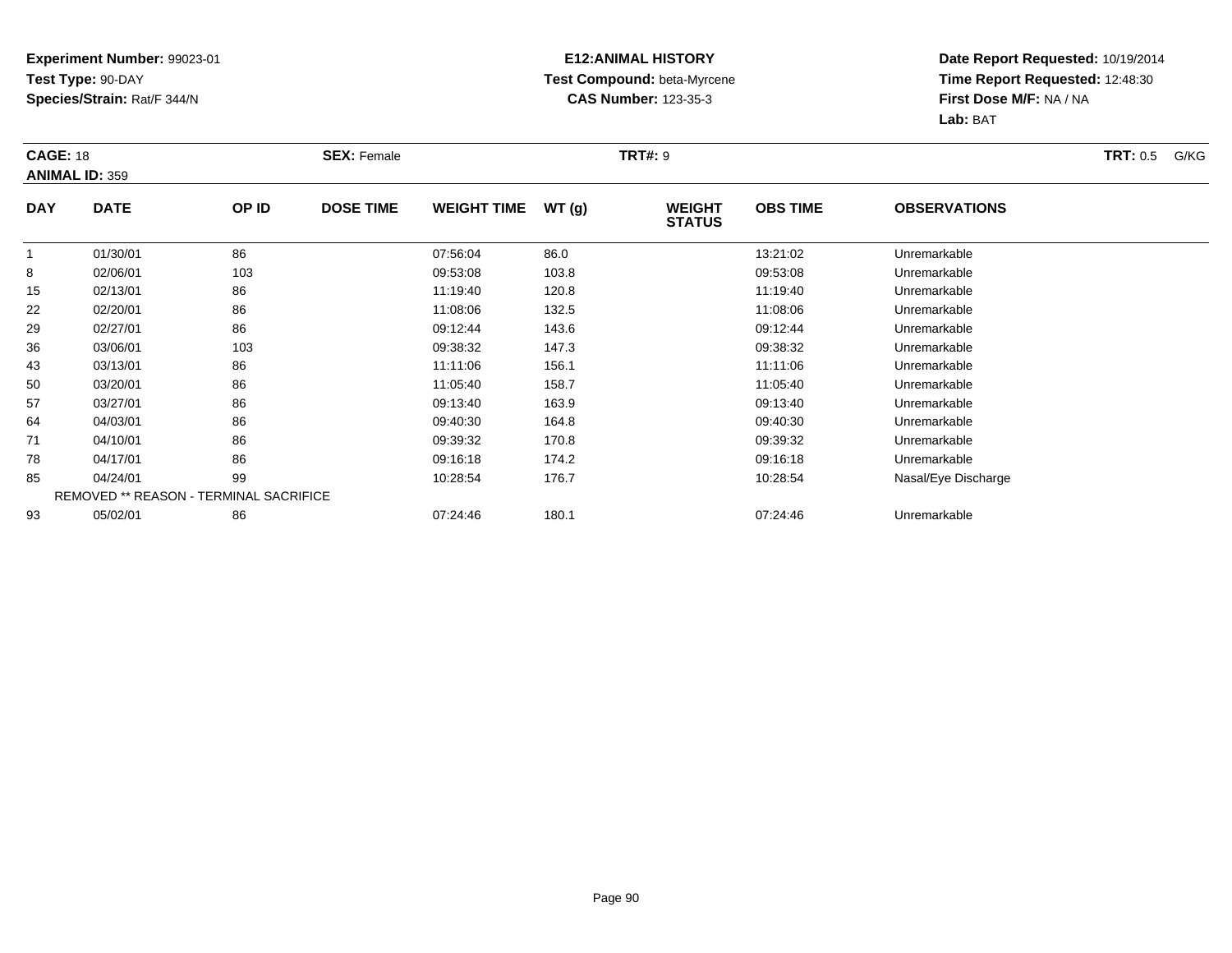### **E12:ANIMAL HISTORY Test Compound:** beta-Myrcene**CAS Number:** 123-35-3

| <b>CAGE: 18</b> | <b>ANIMAL ID: 360</b>                         |       | <b>SEX: Female</b> |                    |       | <b>TRT#: 9</b>                 |                 |                     | <b>TRT:</b> 0.5<br>G/KG |
|-----------------|-----------------------------------------------|-------|--------------------|--------------------|-------|--------------------------------|-----------------|---------------------|-------------------------|
| <b>DAY</b>      | <b>DATE</b>                                   | OP ID | <b>DOSE TIME</b>   | <b>WEIGHT TIME</b> | WT(g) | <b>WEIGHT</b><br><b>STATUS</b> | <b>OBS TIME</b> | <b>OBSERVATIONS</b> |                         |
|                 | 01/30/01                                      | 86    |                    | 07:56:04           | 82.0  |                                | 13:21:02        | Unremarkable        |                         |
| 8               | 02/06/01                                      | 103   |                    | 09:53:08           | 103.4 |                                | 09:53:08        | Unremarkable        |                         |
| 15              | 02/13/01                                      | 86    |                    | 11:19:40           | 119.4 |                                | 11:19:40        | Unremarkable        |                         |
| 22              | 02/20/01                                      | 86    |                    | 11:08:06           | 134.5 |                                | 11:08:06        | Unremarkable        |                         |
| 29              | 02/27/01                                      | 86    |                    | 09:12:44           | 140.9 |                                | 09:12:44        | Unremarkable        |                         |
| 36              | 03/06/01                                      | 103   |                    | 09:38:32           | 150.9 |                                | 09:38:32        | Unremarkable        |                         |
| 43              | 03/13/01                                      | 86    |                    | 11:11:06           | 153.3 |                                | 11:11:06        | Unremarkable        |                         |
| 50              | 03/20/01                                      | 86    |                    | 11:05:40           | 163.4 |                                | 11:05:40        | Unremarkable        |                         |
| 57              | 03/27/01                                      | 86    |                    | 09:13:40           | 166.1 |                                | 09:13:40        | Unremarkable        |                         |
| 64              | 04/03/01                                      | 86    |                    | 09:40:30           | 171.6 |                                | 09:40:30        | Unremarkable        |                         |
| 71              | 04/10/01                                      | 86    |                    | 09:39:32           | 174.1 |                                | 09:39:32        | Unremarkable        |                         |
| 78              | 04/17/01                                      | 86    |                    | 09:16:18           | 175.2 |                                | 09:16:18        | Unremarkable        |                         |
| 85              | 04/24/01                                      | 99    |                    | 10:28:54           | 182.7 |                                | 10:28:54        | Unremarkable        |                         |
|                 | <b>REMOVED ** REASON - TERMINAL SACRIFICE</b> |       |                    |                    |       |                                |                 |                     |                         |
| 93              | 05/02/01                                      | 86    |                    | 07:24:46           | 187.5 |                                | 07:24:46        | Unremarkable        |                         |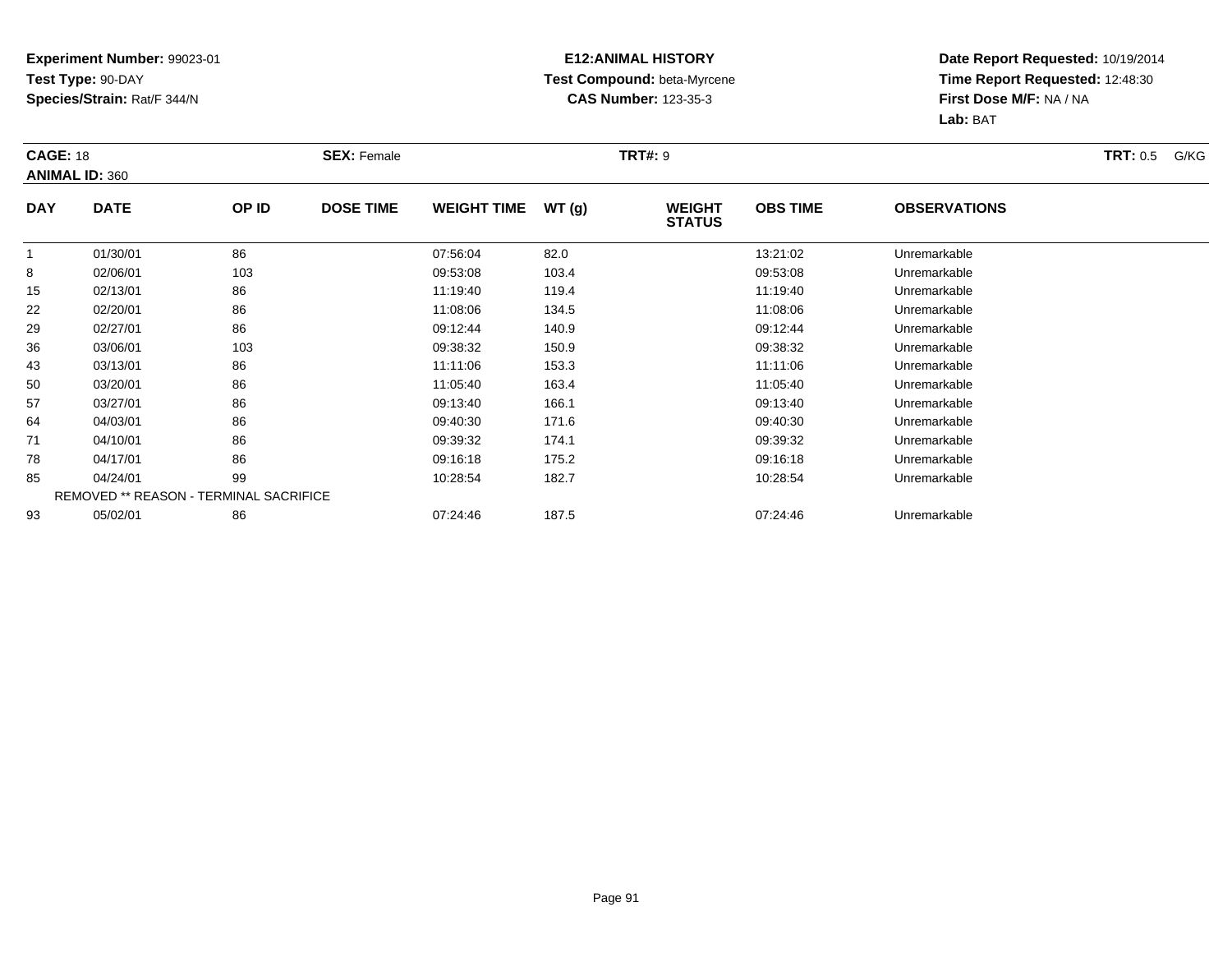#### **E12:ANIMAL HISTORY Test Compound:** beta-Myrcene**CAS Number:** 123-35-3

| <b>CAGE: 19</b> | <b>ANIMAL ID: 451</b>                         |       | <b>SEX: Female</b> |                    |       | <b>TRT#: 10</b>                |                 |                     | <b>TRT:</b> 1.0<br>G/KG |
|-----------------|-----------------------------------------------|-------|--------------------|--------------------|-------|--------------------------------|-----------------|---------------------|-------------------------|
| <b>DAY</b>      | <b>DATE</b>                                   | OP ID | <b>DOSE TIME</b>   | <b>WEIGHT TIME</b> | WT(g) | <b>WEIGHT</b><br><b>STATUS</b> | <b>OBS TIME</b> | <b>OBSERVATIONS</b> |                         |
|                 | 01/30/01                                      | 86    |                    | 07:47:00           | 81.7  |                                | 13:13:58        | Unremarkable        |                         |
| 8               | 02/06/01                                      | 103   |                    | 09:49:26           | 98.3  |                                | 09:49:26        | Unremarkable        |                         |
| 15              | 02/13/01                                      | 86    |                    | 11:15:58           | 112.2 |                                | 11:15:58        | Unremarkable        |                         |
| 22              | 02/20/01                                      | 86    |                    | 11:04:24           | 124.3 |                                | 11:04:24        | Unremarkable        |                         |
| 29              | 02/27/01                                      | 86    |                    | 09:13:58           | 135.6 |                                | 09:13:58        | Unremarkable        |                         |
| 36              | 03/06/01                                      | 103   |                    | 09:39:30           | 139.8 |                                | 09:39:30        | Unremarkable        |                         |
| 43              | 03/13/01                                      | 86    |                    | 11:10:00           | 144.3 |                                | 11:10:00        | Unremarkable        |                         |
| 50              | 03/20/01                                      | 86    |                    | 11:04:36           | 148.9 |                                | 11:04:36        | Unremarkable        |                         |
| 57              | 03/27/01                                      | 86    |                    | 09:09:00           | 156.2 |                                | 09:09:00        | Unremarkable        |                         |
| 64              | 04/03/01                                      | 86    |                    | 09:34:54           | 162.2 |                                | 09:34:54        | Unremarkable        |                         |
| 71              | 04/10/01                                      | 86    |                    | 09:40:44           | 163.5 |                                | 09:40:44        | Unremarkable        |                         |
| 78              | 04/17/01                                      | 86    |                    | 09:18:54           | 165.8 |                                | 09:18:54        | Unremarkable        |                         |
| 85              | 04/24/01                                      | 99    |                    | 10:23:06           | 166.8 |                                | 10:23:06        | Unremarkable        |                         |
|                 | <b>REMOVED ** REASON - TERMINAL SACRIFICE</b> |       |                    |                    |       |                                |                 |                     |                         |
| 93              | 05/02/01                                      | 86    |                    | 07:26:58           | 171.6 |                                | 07:26:58        | Unremarkable        |                         |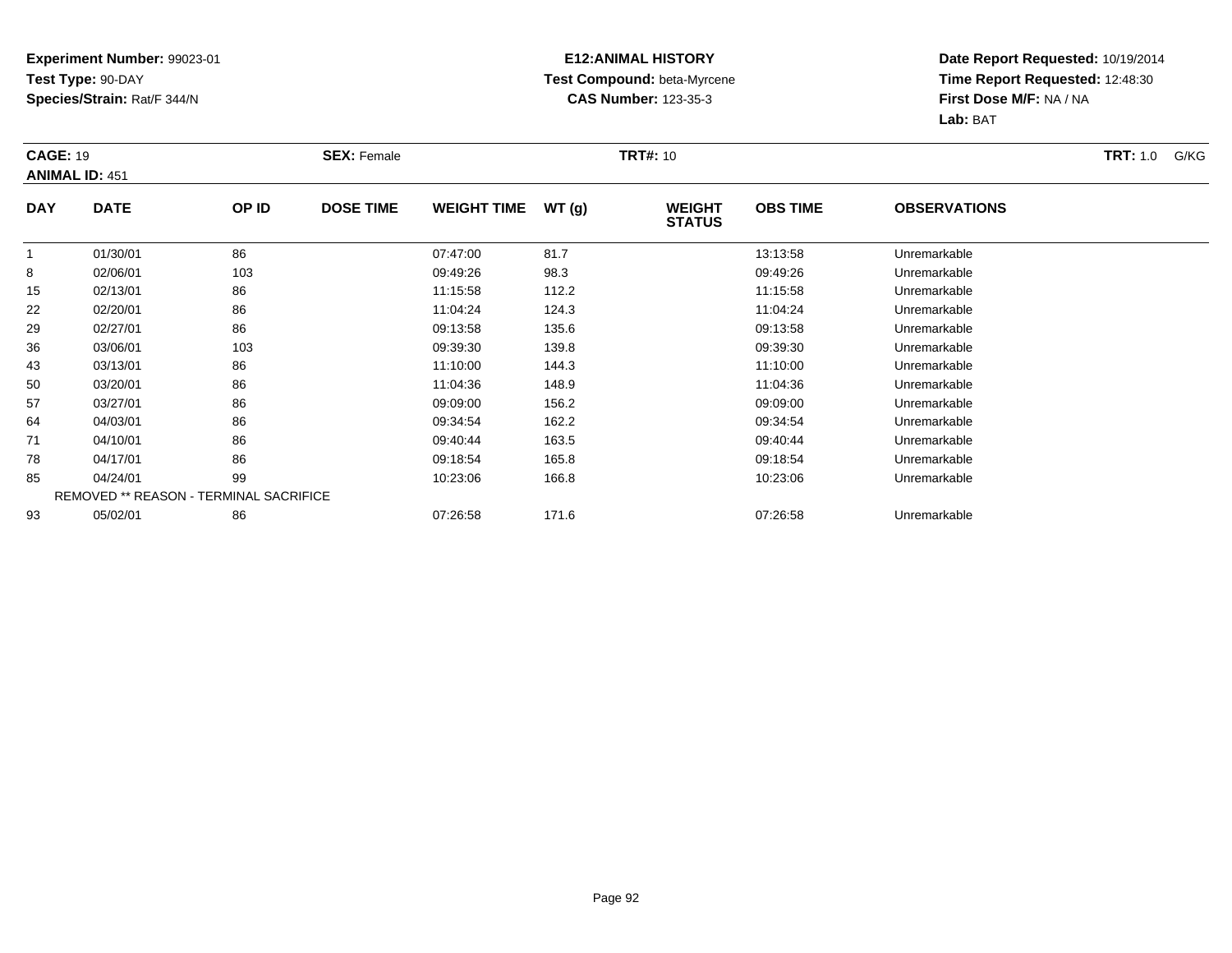### **E12:ANIMAL HISTORY Test Compound:** beta-Myrcene**CAS Number:** 123-35-3

| <b>CAGE: 19</b> | <b>ANIMAL ID: 452</b>                         |       | <b>SEX: Female</b> |                    |       | <b>TRT#:</b> 10                |                 |                     | <b>TRT:</b> 1.0<br>G/KG |
|-----------------|-----------------------------------------------|-------|--------------------|--------------------|-------|--------------------------------|-----------------|---------------------|-------------------------|
| <b>DAY</b>      | <b>DATE</b>                                   | OP ID | <b>DOSE TIME</b>   | <b>WEIGHT TIME</b> | WT(g) | <b>WEIGHT</b><br><b>STATUS</b> | <b>OBS TIME</b> | <b>OBSERVATIONS</b> |                         |
|                 | 01/30/01                                      | 86    |                    | 07:47:00           | 65.9  |                                | 13:13:58        | Unremarkable        |                         |
| 8               | 02/06/01                                      | 103   |                    | 09:49:26           | 91.7  |                                | 09:49:26        | Unremarkable        |                         |
| 15              | 02/13/01                                      | 86    |                    | 11:15:58           | 106.6 |                                | 11:15:58        | Unremarkable        |                         |
| 22              | 02/20/01                                      | 86    |                    | 11:04:24           | 127.3 |                                | 11:04:24        | Unremarkable        |                         |
| 29              | 02/27/01                                      | 86    |                    | 09:13:58           | 140.5 |                                | 09:13:58        | Unremarkable        |                         |
| 36              | 03/06/01                                      | 103   |                    | 09:39:30           | 150.0 |                                | 09:39:30        | Unremarkable        |                         |
| 43              | 03/13/01                                      | 86    |                    | 11:10:00           | 154.5 |                                | 11:10:00        | Unremarkable        |                         |
| 50              | 03/20/01                                      | 86    |                    | 11:04:36           | 161.1 |                                | 11:04:36        | Unremarkable        |                         |
| 57              | 03/27/01                                      | 86    |                    | 09:09:00           | 166.6 |                                | 09:09:00        | Unremarkable        |                         |
| 64              | 04/03/01                                      | 86    |                    | 09:34:54           | 173.1 |                                | 09:34:54        | Unremarkable        |                         |
| 71              | 04/10/01                                      | 86    |                    | 09:40:44           | 177.5 |                                | 09:40:44        | Unremarkable        |                         |
| 78              | 04/17/01                                      | 86    |                    | 09:18:54           | 179.9 |                                | 09:18:54        | Unremarkable        |                         |
| 85              | 04/24/01                                      | 99    |                    | 10:23:06           | 179.7 |                                | 10:23:06        | Unremarkable        |                         |
|                 | <b>REMOVED ** REASON - TERMINAL SACRIFICE</b> |       |                    |                    |       |                                |                 |                     |                         |
| 93              | 05/02/01                                      | 86    |                    | 07:26:58           | 185.8 |                                | 07:26:58        | Unremarkable        |                         |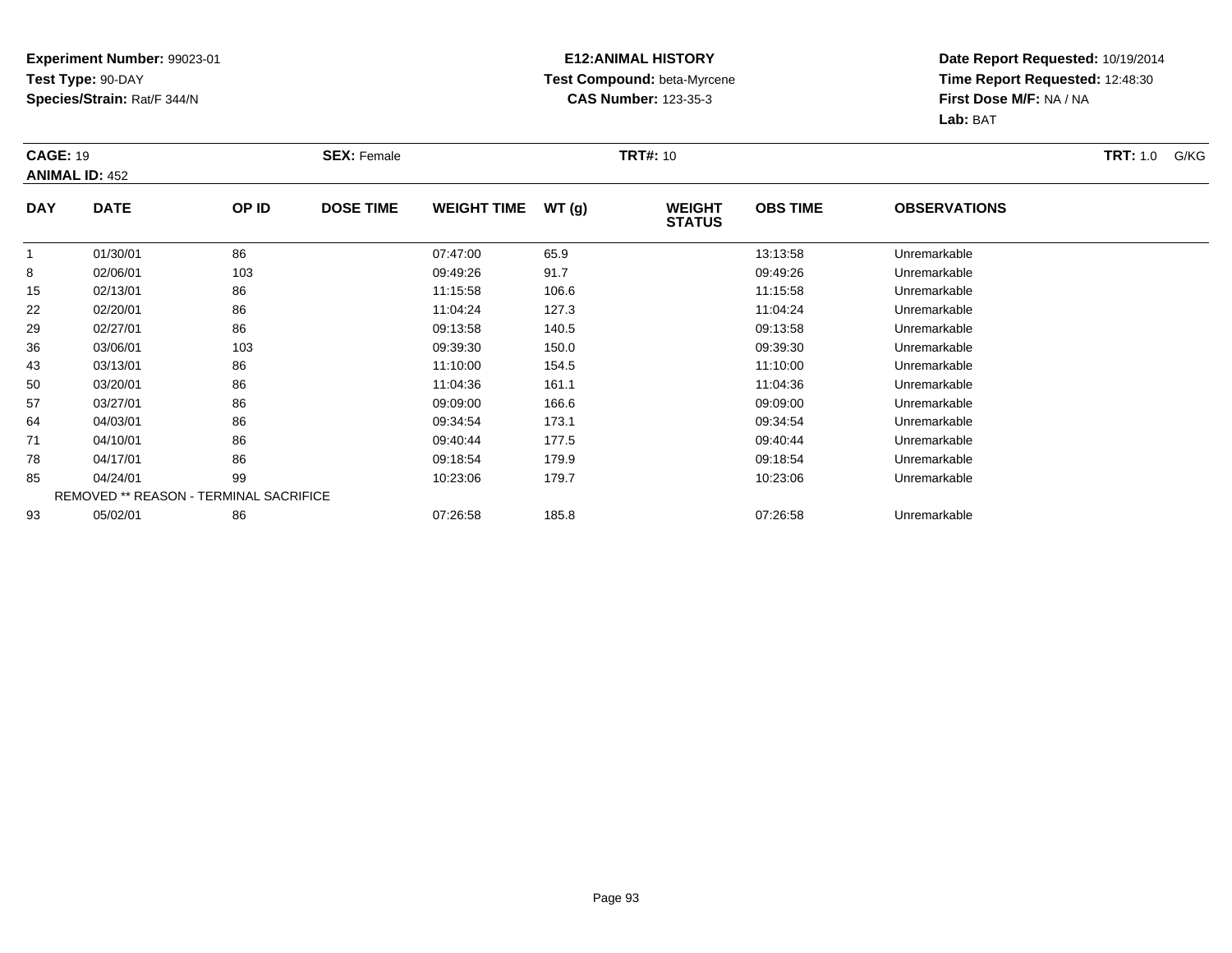### **E12:ANIMAL HISTORY Test Compound:** beta-Myrcene**CAS Number:** 123-35-3

| <b>CAGE: 19</b> | <b>ANIMAL ID: 453</b>                         |       | <b>SEX: Female</b> |                    |       | <b>TRT#: 10</b>                |                 |                     | <b>TRT:</b> 1.0<br>G/KG |
|-----------------|-----------------------------------------------|-------|--------------------|--------------------|-------|--------------------------------|-----------------|---------------------|-------------------------|
| <b>DAY</b>      | <b>DATE</b>                                   | OP ID | <b>DOSE TIME</b>   | <b>WEIGHT TIME</b> | WT(g) | <b>WEIGHT</b><br><b>STATUS</b> | <b>OBS TIME</b> | <b>OBSERVATIONS</b> |                         |
|                 | 01/30/01                                      | 86    |                    | 07:47:00           | 94.5  |                                | 13:13:58        | Unremarkable        |                         |
| 8               | 02/06/01                                      | 103   |                    | 09:49:26           | 111.6 |                                | 09:49:26        | Unremarkable        |                         |
| 15              | 02/13/01                                      | 86    |                    | 11:15:58           | 127.9 |                                | 11:15:58        | Unremarkable        |                         |
| 22              | 02/20/01                                      | 86    |                    | 11:04:24           | 140.5 |                                | 11:04:24        | Unremarkable        |                         |
| 29              | 02/27/01                                      | 86    |                    | 09:13:58           | 150.9 |                                | 09:13:58        | Unremarkable        |                         |
| 36              | 03/06/01                                      | 103   |                    | 09:39:30           | 158.9 |                                | 09:39:30        | Unremarkable        |                         |
| 43              | 03/13/01                                      | 86    |                    | 11:10:00           | 163.4 |                                | 11:10:00        | Unremarkable        |                         |
| 50              | 03/20/01                                      | 86    |                    | 11:04:36           | 167.5 |                                | 11:04:36        | Unremarkable        |                         |
| 57              | 03/27/01                                      | 86    |                    | 09:09:00           | 175.5 |                                | 09:09:00        | Unremarkable        |                         |
| 64              | 04/03/01                                      | 86    |                    | 09:34:54           | 176.7 |                                | 09:34:54        | Unremarkable        |                         |
| 71              | 04/10/01                                      | 86    |                    | 09:40:44           | 180.6 |                                | 09:40:44        | Unremarkable        |                         |
| 78              | 04/17/01                                      | 86    |                    | 09:18:54           | 185.1 |                                | 09:18:54        | Unremarkable        |                         |
| 85              | 04/24/01                                      | 99    |                    | 10:23:06           | 185.7 |                                | 10:23:06        | Unremarkable        |                         |
|                 | <b>REMOVED ** REASON - TERMINAL SACRIFICE</b> |       |                    |                    |       |                                |                 |                     |                         |
| 93              | 05/02/01                                      | 86    |                    | 07:26:58           | 189.5 |                                | 07:26:58        | Unremarkable        |                         |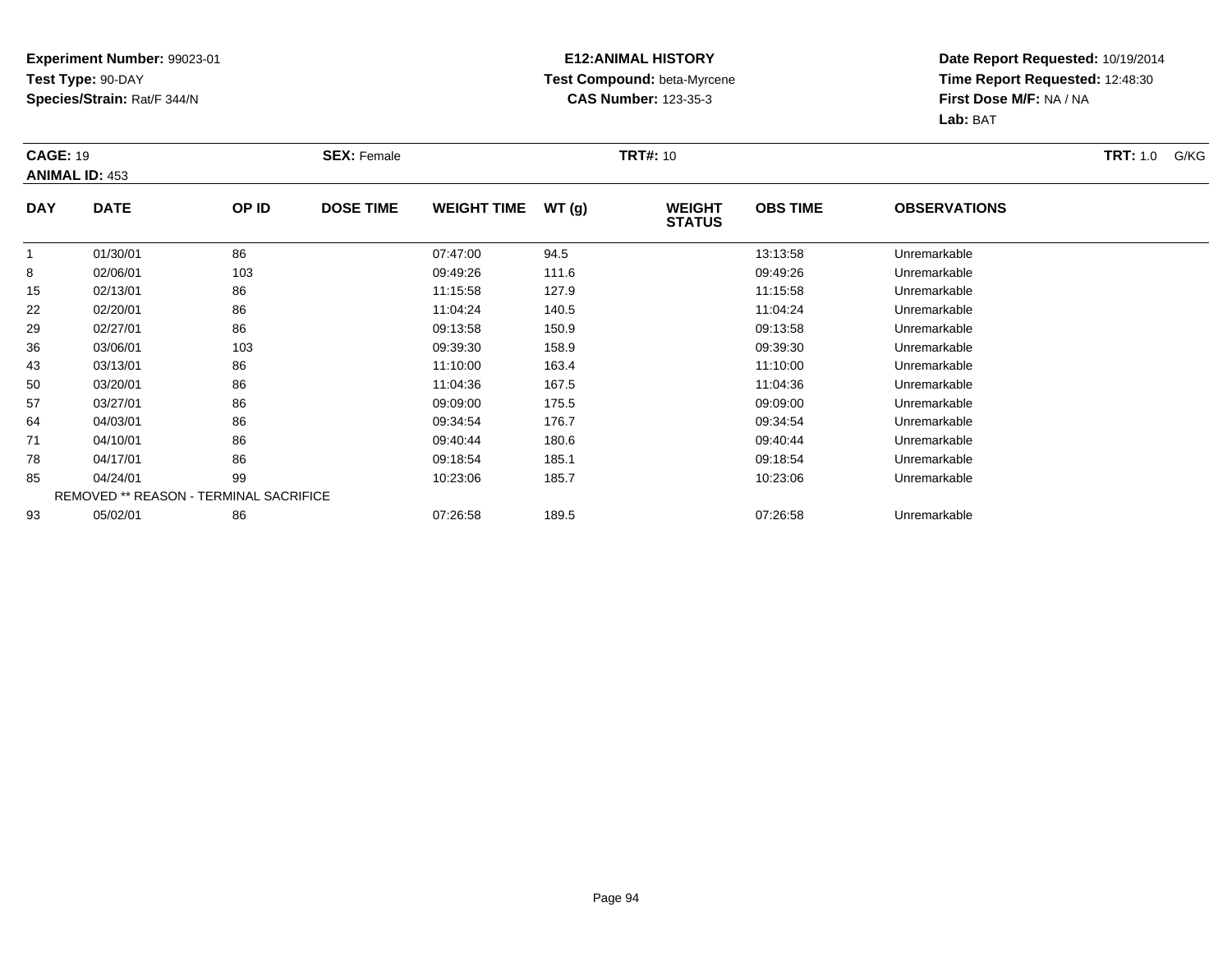#### **E12:ANIMAL HISTORY Test Compound:** beta-Myrcene**CAS Number:** 123-35-3

| <b>CAGE: 19</b> | <b>ANIMAL ID: 454</b>                         |       | <b>SEX: Female</b> |                    |       | <b>TRT#: 10</b>                |                 |                     | <b>TRT:</b> 1.0<br>G/KG |
|-----------------|-----------------------------------------------|-------|--------------------|--------------------|-------|--------------------------------|-----------------|---------------------|-------------------------|
| <b>DAY</b>      | <b>DATE</b>                                   | OP ID | <b>DOSE TIME</b>   | <b>WEIGHT TIME</b> | WT(g) | <b>WEIGHT</b><br><b>STATUS</b> | <b>OBS TIME</b> | <b>OBSERVATIONS</b> |                         |
|                 | 01/30/01                                      | 86    |                    | 07:47:00           | 108.6 |                                | 13:13:58        | Unremarkable        |                         |
| 8               | 02/06/01                                      | 103   |                    | 09:49:26           | 123.5 |                                | 09:49:26        | Unremarkable        |                         |
| 15              | 02/13/01                                      | 86    |                    | 11:15:58           | 138.0 |                                | 11:15:58        | Unremarkable        |                         |
| 22              | 02/20/01                                      | 86    |                    | 11:04:24           | 150.9 |                                | 11:04:24        | Unremarkable        |                         |
| 29              | 02/27/01                                      | 86    |                    | 09:13:58           | 157.6 |                                | 09:13:58        | Unremarkable        |                         |
| 36              | 03/06/01                                      | 103   |                    | 09:39:30           | 166.7 |                                | 09:39:30        | Unremarkable        |                         |
| 43              | 03/13/01                                      | 86    |                    | 11:10:00           | 172.2 |                                | 11:10:00        | Unremarkable        |                         |
| 50              | 03/20/01                                      | 86    |                    | 11:04:36           | 176.1 |                                | 11:04:36        | Unremarkable        |                         |
| 57              | 03/27/01                                      | 86    |                    | 09:09:00           | 182.6 |                                | 09:09:00        | Unremarkable        |                         |
| 64              | 04/03/01                                      | 86    |                    | 09:34:54           | 186.0 |                                | 09:34:54        | Unremarkable        |                         |
| 71              | 04/10/01                                      | 86    |                    | 09:40:44           | 190.0 |                                | 09:40:44        | Unremarkable        |                         |
| 78              | 04/17/01                                      | 86    |                    | 09:18:54           | 188.2 |                                | 09:18:54        | Unremarkable        |                         |
| 85              | 04/24/01                                      | 99    |                    | 10:23:06           | 194.6 |                                | 10:23:06        | Unremarkable        |                         |
|                 | <b>REMOVED ** REASON - TERMINAL SACRIFICE</b> |       |                    |                    |       |                                |                 |                     |                         |
| 93              | 05/02/01                                      | 86    |                    | 07:26:58           | 196.1 |                                | 07:26:58        | Unremarkable        |                         |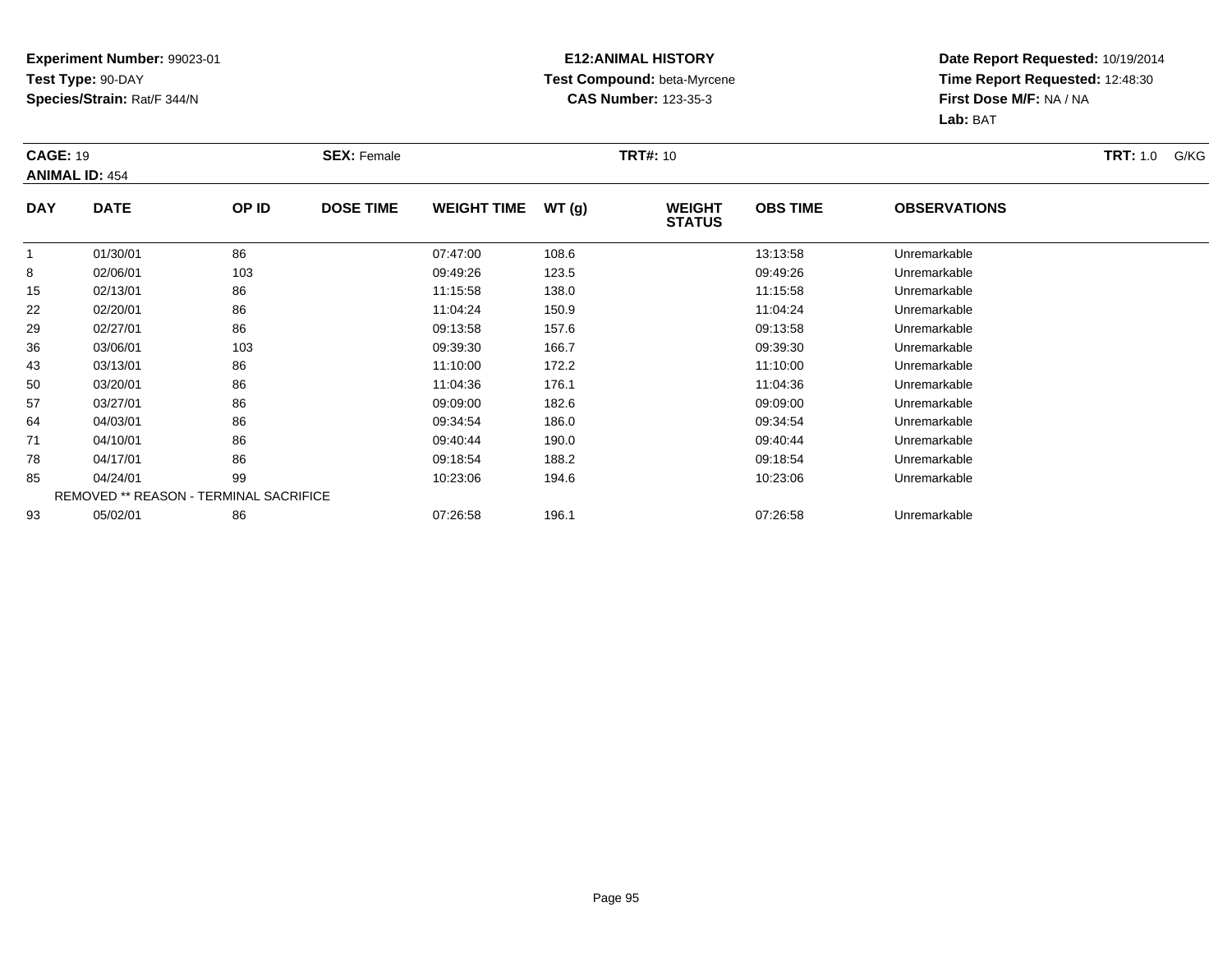### **E12:ANIMAL HISTORY Test Compound:** beta-Myrcene**CAS Number:** 123-35-3

| <b>CAGE: 19</b> | <b>ANIMAL ID: 455</b>                         |       | <b>SEX: Female</b> |                    |       | <b>TRT#: 10</b>                |                 |                     | <b>TRT:</b> 1.0<br>G/KG |
|-----------------|-----------------------------------------------|-------|--------------------|--------------------|-------|--------------------------------|-----------------|---------------------|-------------------------|
| <b>DAY</b>      | <b>DATE</b>                                   | OP ID | <b>DOSE TIME</b>   | <b>WEIGHT TIME</b> | WT(g) | <b>WEIGHT</b><br><b>STATUS</b> | <b>OBS TIME</b> | <b>OBSERVATIONS</b> |                         |
| $\mathbf{1}$    | 01/30/01                                      | 86    |                    | 07:47:00           | 94.4  |                                | 13:13:58        | Unremarkable        |                         |
| 8               | 02/06/01                                      | 103   |                    | 09:49:26           | 112.7 |                                | 09:49:26        | Unremarkable        |                         |
| 15              | 02/13/01                                      | 86    |                    | 11:15:58           | 127.6 |                                | 11:15:58        | Unremarkable        |                         |
| 22              | 02/20/01                                      | 86    |                    | 11:04:24           | 139.1 |                                | 11:04:24        | Unremarkable        |                         |
| 29              | 02/27/01                                      | 86    |                    | 09:13:58           | 148.0 |                                | 09:13:58        | Unremarkable        |                         |
| 36              | 03/06/01                                      | 103   |                    | 09:39:30           | 156.4 |                                | 09:39:30        | Unremarkable        |                         |
| 43              | 03/13/01                                      | 86    |                    | 11:10:00           | 160.4 |                                | 11:10:00        | Unremarkable        |                         |
| 50              | 03/20/01                                      | 86    |                    | 11:04:36           | 166.9 |                                | 11:04:36        | Unremarkable        |                         |
| 57              | 03/27/01                                      | 86    |                    | 09:09:00           | 171.1 |                                | 09:09:00        | Unremarkable        |                         |
| 64              | 04/03/01                                      | 86    |                    | 09:34:54           | 175.7 |                                | 09:34:54        | Unremarkable        |                         |
| 71              | 04/10/01                                      | 86    |                    | 09:40:44           | 177.6 |                                | 09:40:44        | Unremarkable        |                         |
| 78              | 04/17/01                                      | 86    |                    | 09:18:54           | 179.9 |                                | 09:18:54        | Unremarkable        |                         |
| 85              | 04/24/01                                      | 99    |                    | 10:23:06           | 180.0 |                                | 10:23:06        | Unremarkable        |                         |
|                 | <b>REMOVED ** REASON - TERMINAL SACRIFICE</b> |       |                    |                    |       |                                |                 |                     |                         |
| 93              | 05/02/01                                      | 86    |                    | 07:26:58           | 184.6 |                                | 07:26:58        | Unremarkable        |                         |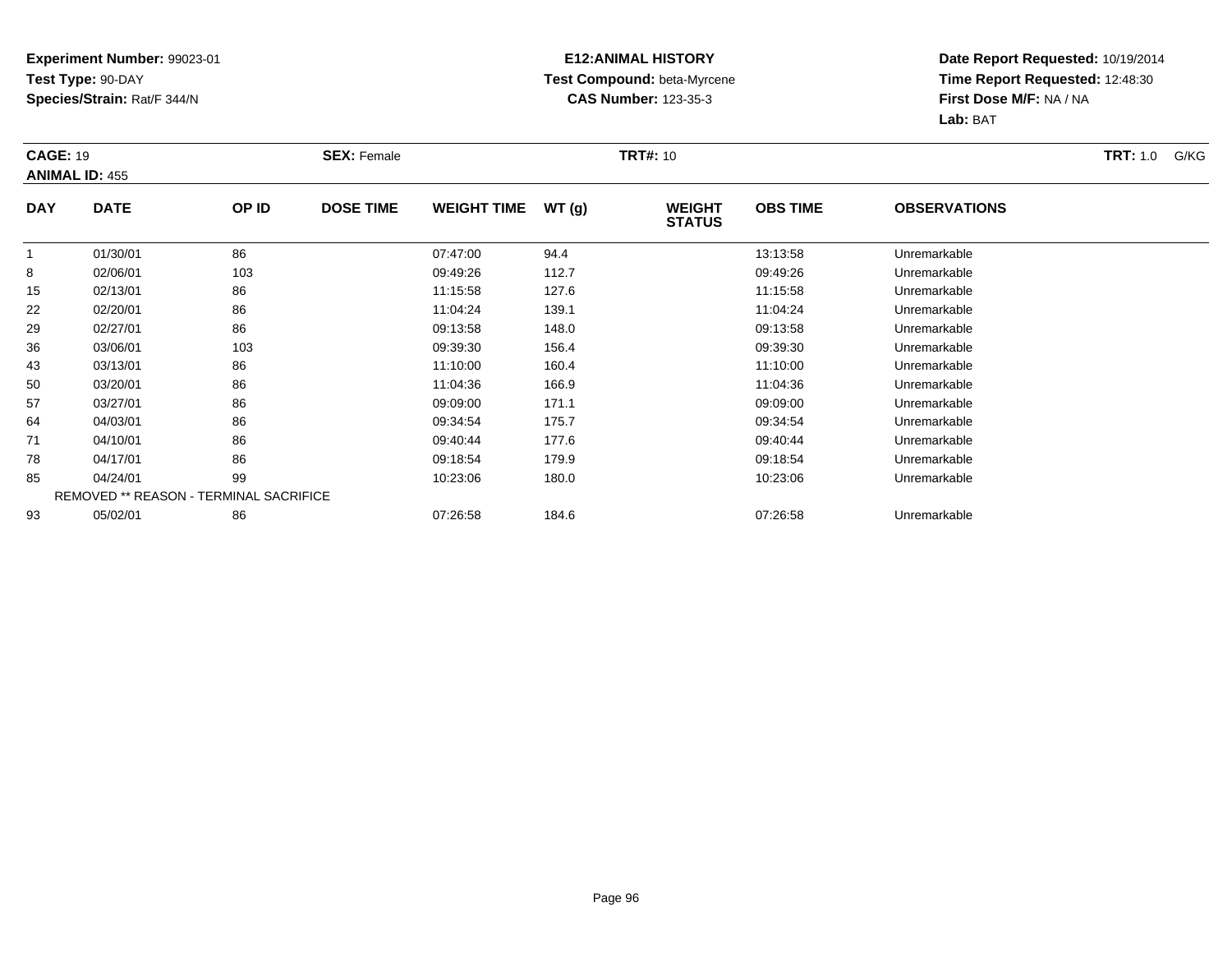#### **E12:ANIMAL HISTORY Test Compound:** beta-Myrcene**CAS Number:** 123-35-3

| <b>CAGE: 20</b> | <b>ANIMAL ID: 456</b>                      | <b>TRT#: 10</b><br><b>SEX: Female</b> |                  |                    |       |                                |                 | <b>TRT:</b> 1.0<br>G/KG |  |
|-----------------|--------------------------------------------|---------------------------------------|------------------|--------------------|-------|--------------------------------|-----------------|-------------------------|--|
| <b>DAY</b>      | <b>DATE</b>                                | <b>OP ID</b>                          | <b>DOSE TIME</b> | <b>WEIGHT TIME</b> | WT(g) | <b>WEIGHT</b><br><b>STATUS</b> | <b>OBS TIME</b> | <b>OBSERVATIONS</b>     |  |
| 1               | 01/30/01                                   | 86                                    |                  | 07:47:50           | 85.3  |                                | 13:16:34        | Unremarkable            |  |
| 8               | 02/06/01                                   | 103                                   |                  | 09:51:06           | 108.8 |                                | 09:51:06        | Unremarkable            |  |
| 15              | 02/13/01                                   | 86                                    |                  | 11:17:06           | 126.5 |                                | 11:17:06        | Unremarkable            |  |
| 22              | 02/20/01                                   | 86                                    |                  | 11:05:32           | 141.9 |                                | 11:05:32        | Unremarkable            |  |
| 29              | 02/27/01                                   | 86                                    |                  | 09:15:12           | 153.6 |                                | 09:15:12        | Unremarkable            |  |
| 36              | 03/06/01                                   | 103                                   |                  | 09:40:38           | 161.8 |                                | 09:40:38        | Unremarkable            |  |
| 43              | 03/13/01                                   | 86                                    |                  | 11:08:48           | 168.1 |                                | 11:08:48        | Unremarkable            |  |
| 50              | 03/20/01                                   | 86                                    |                  | 11:02:30           | 175.8 |                                | 11:02:30        | Unremarkable            |  |
| 57              | 03/27/01                                   | 86                                    |                  | 09:10:04           | 185.2 |                                | 09:10:04        | Unremarkable            |  |
|                 | <b>REMOVED ** REASON - DOSING ACCIDENT</b> |                                       |                  |                    |       |                                |                 |                         |  |
| 64              | 04/03/01                                   | 86                                    |                  | 09:36:04           | 190.0 |                                | 09:36:04        | Unremarkable            |  |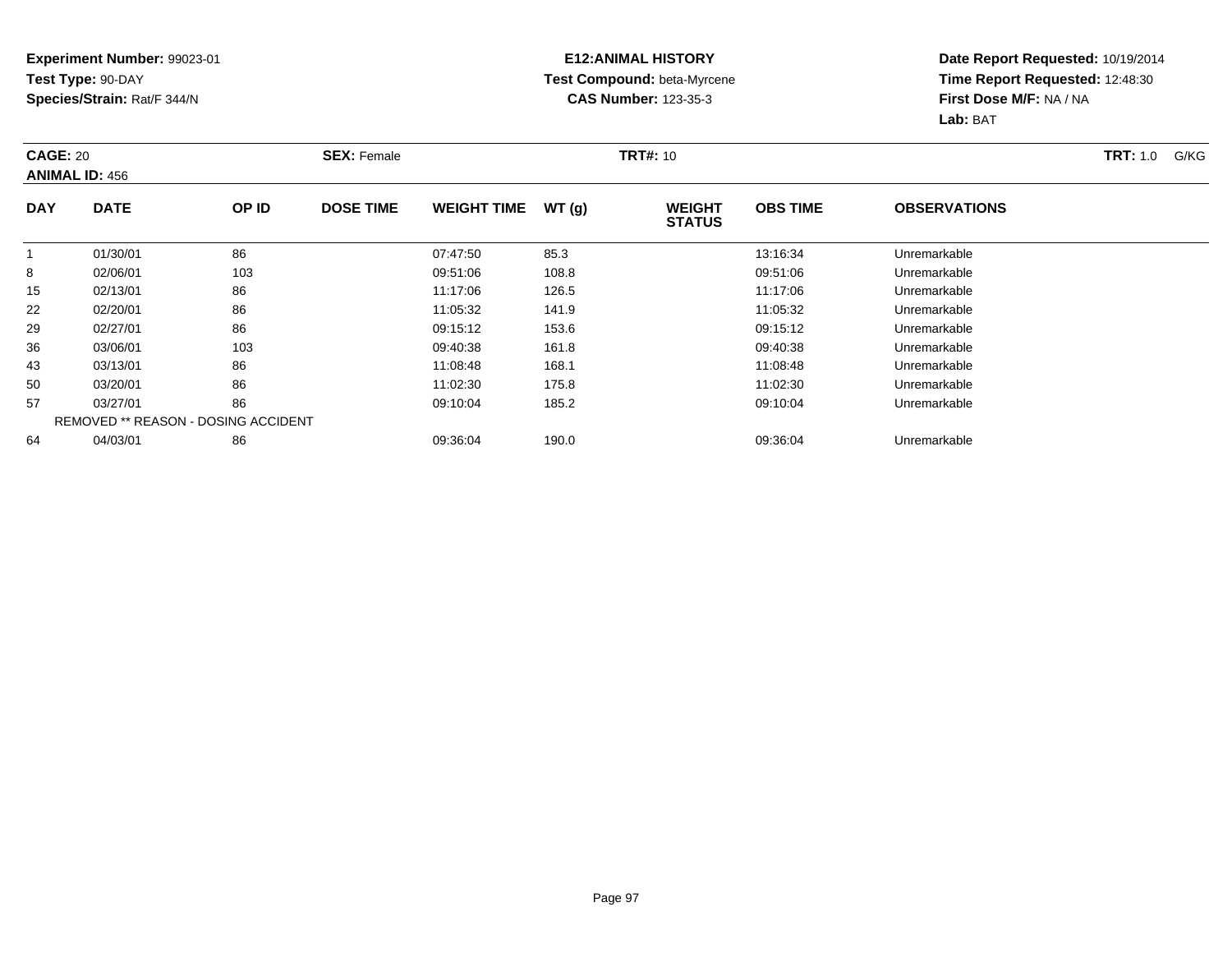### **E12:ANIMAL HISTORY Test Compound:** beta-Myrcene**CAS Number:** 123-35-3

| <b>CAGE: 20</b> | <b>ANIMAL ID: 457</b>                         |       | <b>SEX: Female</b> |                    |       | <b>TRT#: 10</b>                |                 |                     | <b>TRT:</b> 1.0<br>G/KG |
|-----------------|-----------------------------------------------|-------|--------------------|--------------------|-------|--------------------------------|-----------------|---------------------|-------------------------|
| <b>DAY</b>      | <b>DATE</b>                                   | OP ID | <b>DOSE TIME</b>   | <b>WEIGHT TIME</b> | WT(g) | <b>WEIGHT</b><br><b>STATUS</b> | <b>OBS TIME</b> | <b>OBSERVATIONS</b> |                         |
| -1              | 01/30/01                                      | 86    |                    | 07:47:50           | 99.6  |                                | 13:16:34        | Unremarkable        |                         |
| 8               | 02/06/01                                      | 103   |                    | 09:51:06           | 116.7 |                                | 09:51:06        | Unremarkable        |                         |
| 15              | 02/13/01                                      | 86    |                    | 11:17:06           | 131.3 |                                | 11:17:06        | Unremarkable        |                         |
| 22              | 02/20/01                                      | 86    |                    | 11:05:32           | 142.2 |                                | 11:05:32        | Unremarkable        |                         |
| 29              | 02/27/01                                      | 86    |                    | 09:15:12           | 152.3 |                                | 09:15:12        | Unremarkable        |                         |
| 36              | 03/06/01                                      | 103   |                    | 09:40:38           | 156.2 |                                | 09:40:38        | Unremarkable        |                         |
| 43              | 03/13/01                                      | 86    |                    | 11:08:48           | 164.3 |                                | 11:08:48        | Unremarkable        |                         |
| 50              | 03/20/01                                      | 86    |                    | 11:02:30           | 170.2 |                                | 11:02:30        | Unremarkable        |                         |
| 57              | 03/27/01                                      | 86    |                    | 09:10:04           | 174.3 |                                | 09:10:04        | Unremarkable        |                         |
| 64              | 04/03/01                                      | 86    |                    | 09:36:04           | 179.6 |                                | 09:36:04        | Unremarkable        |                         |
| 71              | 04/10/01                                      | 86    |                    | 09:41:54           | 184.7 |                                | 09:41:54        | Unremarkable        |                         |
| 78              | 04/17/01                                      | 86    |                    | 09:21:12           | 181.4 |                                | 09:21:12        | Unremarkable        |                         |
| 85              | 04/24/01                                      | 99    |                    | 10:25:16           | 190.6 |                                | 10:25:16        | Unremarkable        |                         |
|                 | <b>REMOVED ** REASON - TERMINAL SACRIFICE</b> |       |                    |                    |       |                                |                 |                     |                         |
| 93              | 05/02/01                                      | 86    |                    | 07:29:08           | 192.7 |                                | 07:29:08        | Unremarkable        |                         |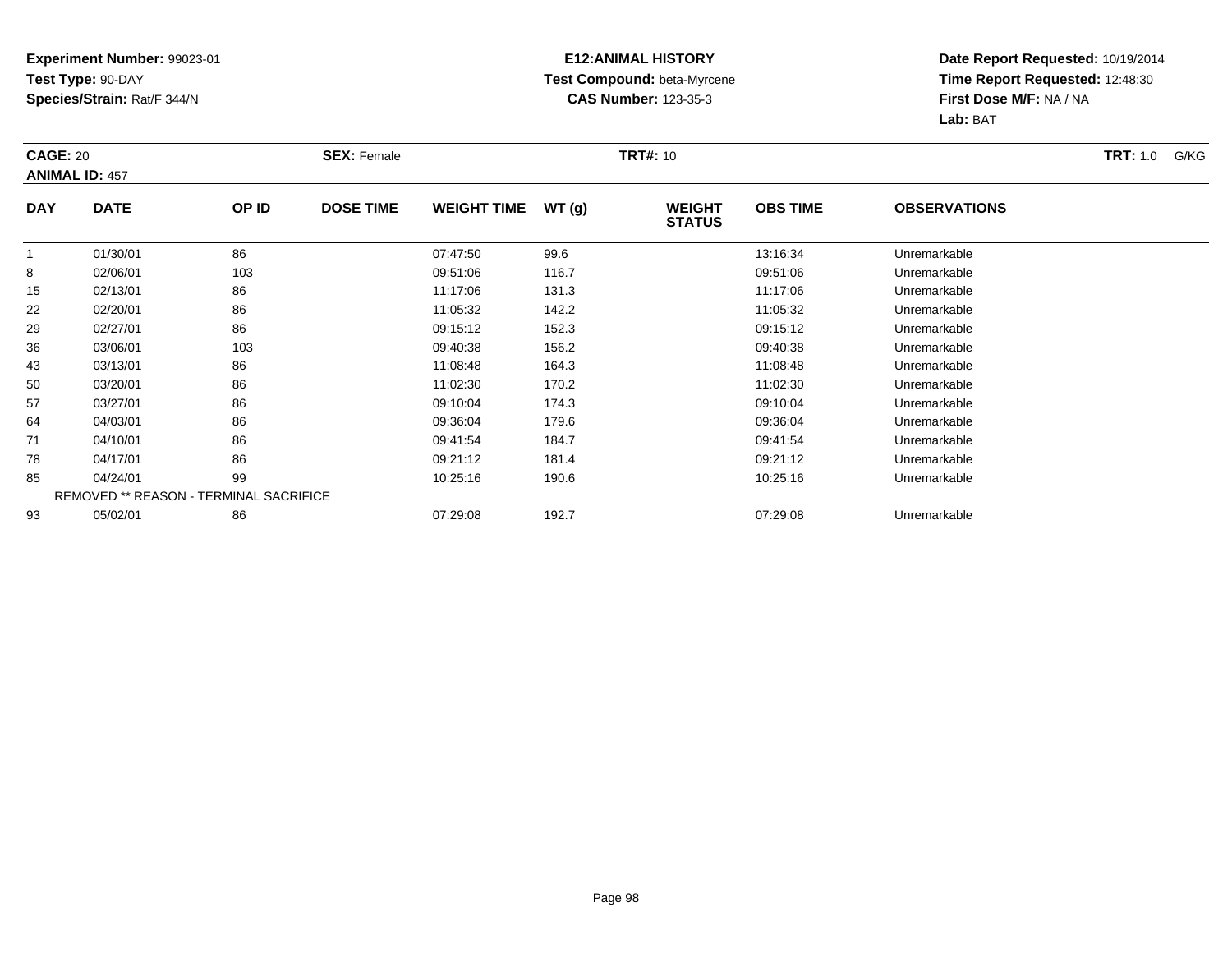### **E12:ANIMAL HISTORY Test Compound:** beta-Myrcene**CAS Number:** 123-35-3

| <b>CAGE: 20</b> |                                        |       | <b>SEX: Female</b> |                    |       | <b>TRT#: 10</b>                |                 |                     | <b>TRT:</b> 1.0<br>G/KG |
|-----------------|----------------------------------------|-------|--------------------|--------------------|-------|--------------------------------|-----------------|---------------------|-------------------------|
|                 | <b>ANIMAL ID: 458</b>                  |       |                    |                    |       |                                |                 |                     |                         |
| <b>DAY</b>      | <b>DATE</b>                            | OP ID | <b>DOSE TIME</b>   | <b>WEIGHT TIME</b> | WT(g) | <b>WEIGHT</b><br><b>STATUS</b> | <b>OBS TIME</b> | <b>OBSERVATIONS</b> |                         |
| $\mathbf{1}$    | 01/30/01                               | 86    |                    | 07:47:50           | 78.1  |                                | 13:16:34        | Unremarkable        |                         |
| 8               | 02/06/01                               | 103   |                    | 09:51:06           | 96.8  |                                | 09:51:06        | Unremarkable        |                         |
| 15              | 02/13/01                               | 86    |                    | 11:17:06           | 115.4 |                                | 11:17:06        | Unremarkable        |                         |
| 22              | 02/20/01                               | 86    |                    | 11:05:32           | 131.8 |                                | 11:05:32        | Unremarkable        |                         |
| 29              | 02/27/01                               | 86    |                    | 09:15:12           | 149.5 |                                | 09:15:12        | Unremarkable        |                         |
| 36              | 03/06/01                               | 103   |                    | 09:40:38           | 155.1 |                                | 09:40:38        | Unremarkable        |                         |
| 43              | 03/13/01                               | 86    |                    | 11:08:48           | 163.7 |                                | 11:08:48        | Unremarkable        |                         |
| 50              | 03/20/01                               | 86    |                    | 11:02:30           | 172.0 |                                | 11:02:30        | Unremarkable        |                         |
| 57              | 03/27/01                               | 86    |                    | 09:10:04           | 179.1 |                                | 09:10:04        | Unremarkable        |                         |
| 64              | 04/03/01                               | 86    |                    | 09:36:04           | 182.1 |                                | 09:36:04        | Unremarkable        |                         |
| 71              | 04/10/01                               | 86    |                    | 09:41:54           | 187.7 |                                | 09:41:54        | Unremarkable        |                         |
| 78              | 04/17/01                               | 86    |                    | 09:21:12           | 190.5 |                                | 09:21:12        | Unremarkable        |                         |
| 85              | 04/24/01                               | 99    |                    | 10:25:16           | 198.2 |                                | 10:25:16        | Unremarkable        |                         |
|                 | REMOVED ** REASON - TERMINAL SACRIFICE |       |                    |                    |       |                                |                 |                     |                         |
| 93              | 05/02/01                               | 86    |                    | 07:29:08           | 202.1 |                                | 07:29:08        | Unremarkable        |                         |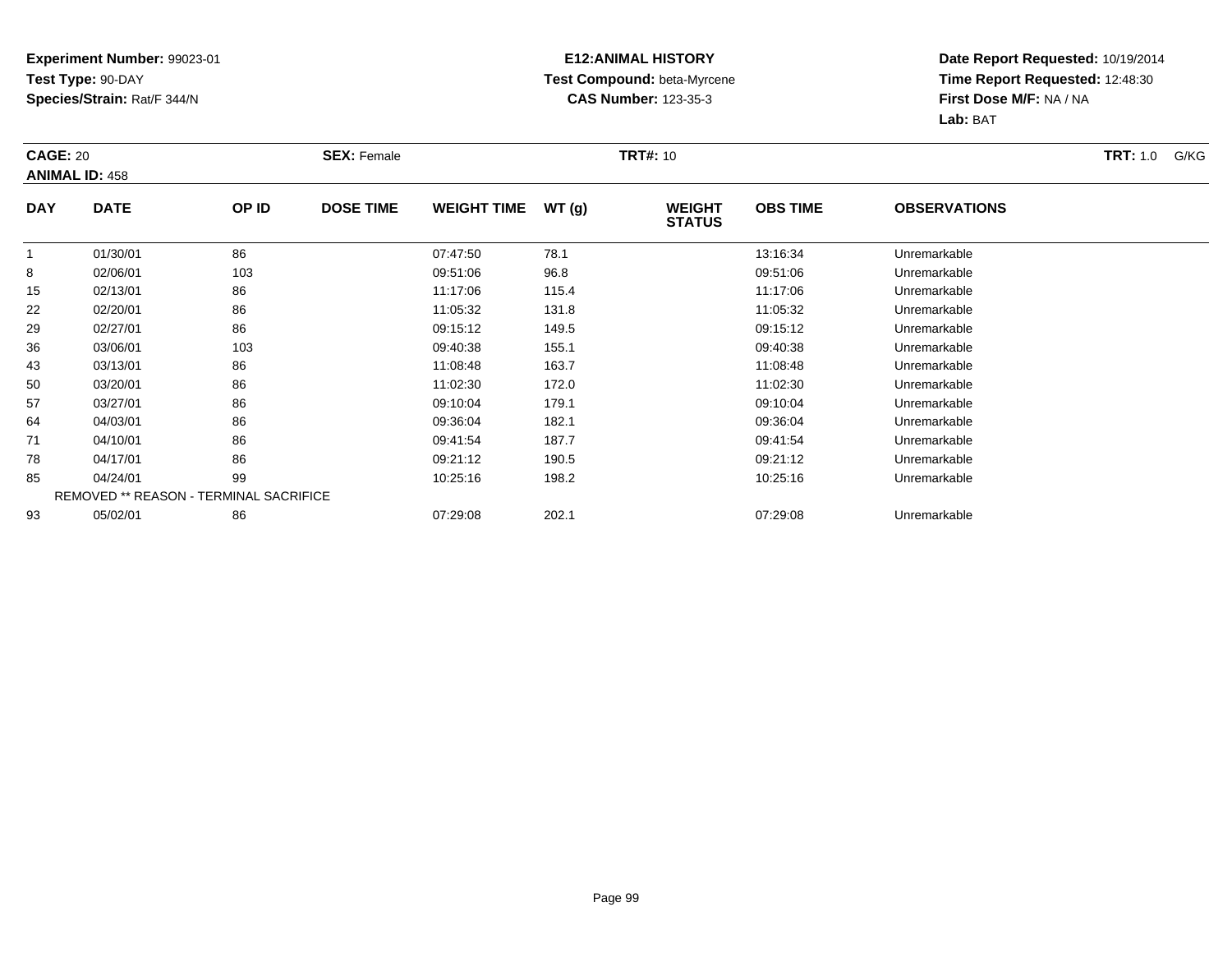### **E12:ANIMAL HISTORY Test Compound:** beta-Myrcene**CAS Number:** 123-35-3

| <b>CAGE: 20</b> |                                               |       | <b>SEX: Female</b> |                    |       | <b>TRT#: 10</b>                |                 |                     | <b>TRT:</b> 1.0<br>G/KG |
|-----------------|-----------------------------------------------|-------|--------------------|--------------------|-------|--------------------------------|-----------------|---------------------|-------------------------|
|                 | <b>ANIMAL ID: 459</b>                         |       |                    |                    |       |                                |                 |                     |                         |
| <b>DAY</b>      | <b>DATE</b>                                   | OP ID | <b>DOSE TIME</b>   | <b>WEIGHT TIME</b> | WT(g) | <b>WEIGHT</b><br><b>STATUS</b> | <b>OBS TIME</b> | <b>OBSERVATIONS</b> |                         |
| $\mathbf{1}$    | 01/30/01                                      | 86    |                    | 07:47:50           | 73.6  |                                | 13:16:34        | Unremarkable        |                         |
| 8               | 02/06/01                                      | 103   |                    | 09:51:06           | 90.0  |                                | 09:51:06        | Unremarkable        |                         |
| 15              | 02/13/01                                      | 86    |                    | 11:17:06           | 106.0 |                                | 11:17:06        | Unremarkable        |                         |
| 22              | 02/20/01                                      | 86    |                    | 11:05:32           | 122.0 |                                | 11:05:32        | Unremarkable        |                         |
| 29              | 02/27/01                                      | 86    |                    | 09:15:12           | 134.4 |                                | 09:15:12        | Unremarkable        |                         |
| 36              | 03/06/01                                      | 103   |                    | 09:40:38           | 141.7 |                                | 09:40:38        | Unremarkable        |                         |
| 43              | 03/13/01                                      | 86    |                    | 11:08:48           | 145.7 |                                | 11:08:48        | Unremarkable        |                         |
| 50              | 03/20/01                                      | 86    |                    | 11:02:30           | 151.0 |                                | 11:02:30        | Unremarkable        |                         |
| 57              | 03/27/01                                      | 86    |                    | 09:10:04           | 154.5 |                                | 09:10:04        | Unremarkable        |                         |
| 64              | 04/03/01                                      | 86    |                    | 09:36:04           | 157.9 |                                | 09:36:04        | Unremarkable        |                         |
| 71              | 04/10/01                                      | 86    |                    | 09:41:54           | 163.7 |                                | 09:41:54        | Unremarkable        |                         |
| 78              | 04/17/01                                      | 86    |                    | 09:21:12           | 172.2 |                                | 09:21:12        | Unremarkable        |                         |
| 85              | 04/24/01                                      | 99    |                    | 10:25:16           | 168.1 |                                | 10:25:16        | Unremarkable        |                         |
|                 | <b>REMOVED ** REASON - TERMINAL SACRIFICE</b> |       |                    |                    |       |                                |                 |                     |                         |
| 93              | 05/02/01                                      | 86    |                    | 07:29:08           | 175.2 |                                | 07:29:08        | Unremarkable        |                         |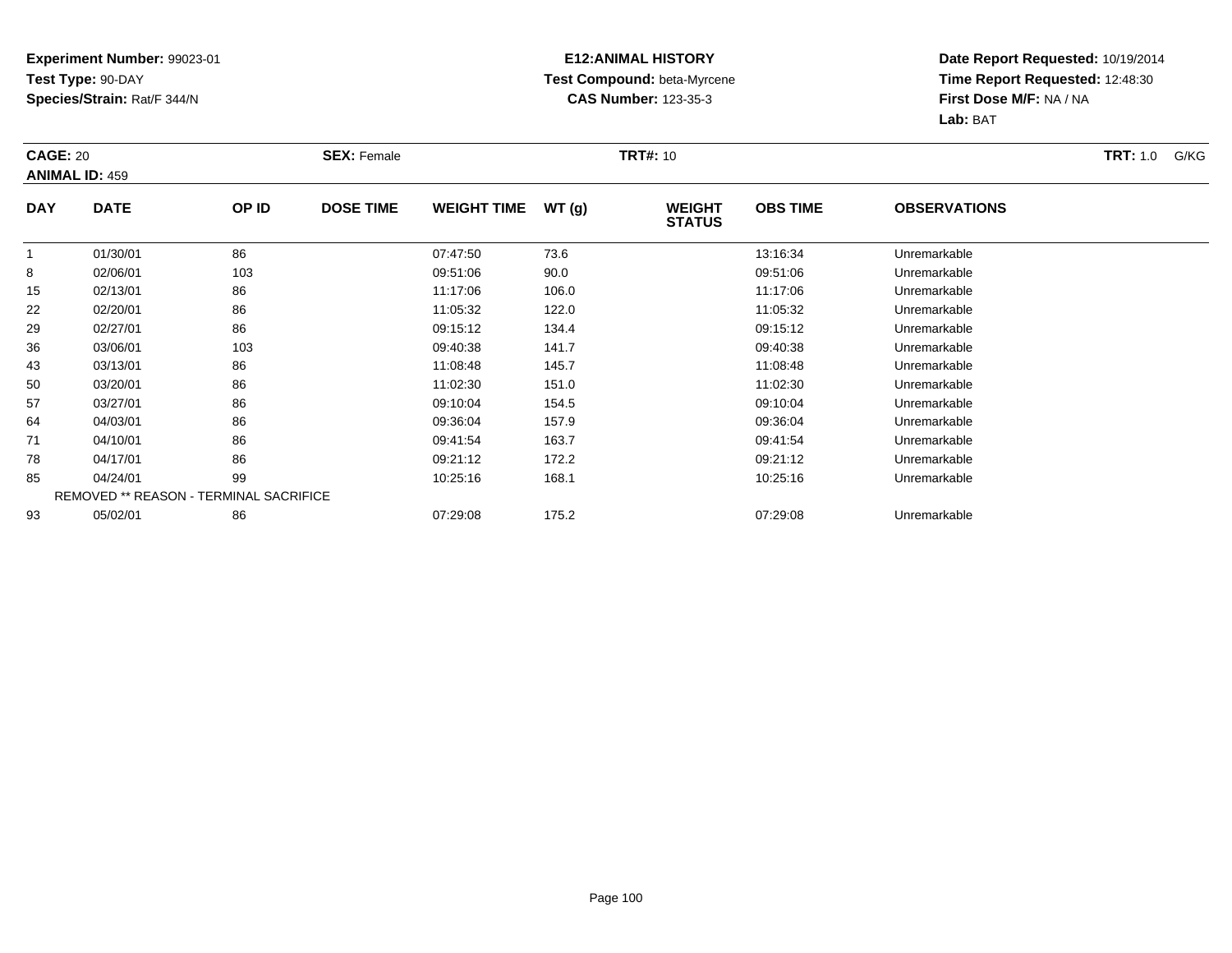### **E12:ANIMAL HISTORY Test Compound:** beta-Myrcene**CAS Number:** 123-35-3

| <b>CAGE: 20</b> |                                        |       | <b>SEX: Female</b> |                    |       | <b>TRT#: 10</b>                |                 |                     | <b>TRT:</b> 1.0<br>G/KG |
|-----------------|----------------------------------------|-------|--------------------|--------------------|-------|--------------------------------|-----------------|---------------------|-------------------------|
|                 | <b>ANIMAL ID: 460</b>                  |       |                    |                    |       |                                |                 |                     |                         |
| <b>DAY</b>      | <b>DATE</b>                            | OP ID | <b>DOSE TIME</b>   | <b>WEIGHT TIME</b> | WT(g) | <b>WEIGHT</b><br><b>STATUS</b> | <b>OBS TIME</b> | <b>OBSERVATIONS</b> |                         |
| $\mathbf{1}$    | 01/30/01                               | 86    |                    | 07:47:50           | 95.0  |                                | 13:16:34        | Unremarkable        |                         |
| 8               | 02/06/01                               | 103   |                    | 09:51:06           | 118.2 |                                | 09:51:06        | Unremarkable        |                         |
| 15              | 02/13/01                               | 86    |                    | 11:17:06           | 133.1 |                                | 11:17:06        | Unremarkable        |                         |
| 22              | 02/20/01                               | 86    |                    | 11:05:32           | 149.0 |                                | 11:05:32        | Unremarkable        |                         |
| 29              | 02/27/01                               | 86    |                    | 09:15:12           | 157.0 |                                | 09:15:12        | Unremarkable        |                         |
| 36              | 03/06/01                               | 103   |                    | 09:40:38           | 164.0 |                                | 09:40:38        | Unremarkable        |                         |
| 43              | 03/13/01                               | 86    |                    | 11:08:48           | 174.6 |                                | 11:08:48        | Unremarkable        |                         |
| 50              | 03/20/01                               | 86    |                    | 11:02:30           | 178.1 |                                | 11:02:30        | Unremarkable        |                         |
| 57              | 03/27/01                               | 86    |                    | 09:10:04           | 183.4 |                                | 09:10:04        | Unremarkable        |                         |
| 64              | 04/03/01                               | 86    |                    | 09:36:04           | 186.6 |                                | 09:36:04        | Unremarkable        |                         |
| 71              | 04/10/01                               | 86    |                    | 09:41:54           | 190.7 |                                | 09:41:54        | Unremarkable        |                         |
| 78              | 04/17/01                               | 86    |                    | 09:21:12           | 190.9 |                                | 09:21:12        | Unremarkable        |                         |
| 85              | 04/24/01                               | 99    |                    | 10:25:16           | 195.7 |                                | 10:25:16        | Unremarkable        |                         |
|                 | REMOVED ** REASON - TERMINAL SACRIFICE |       |                    |                    |       |                                |                 |                     |                         |
| 93              | 05/02/01                               | 86    |                    | 07:29:08           | 197.8 |                                | 07:29:08        | Unremarkable        |                         |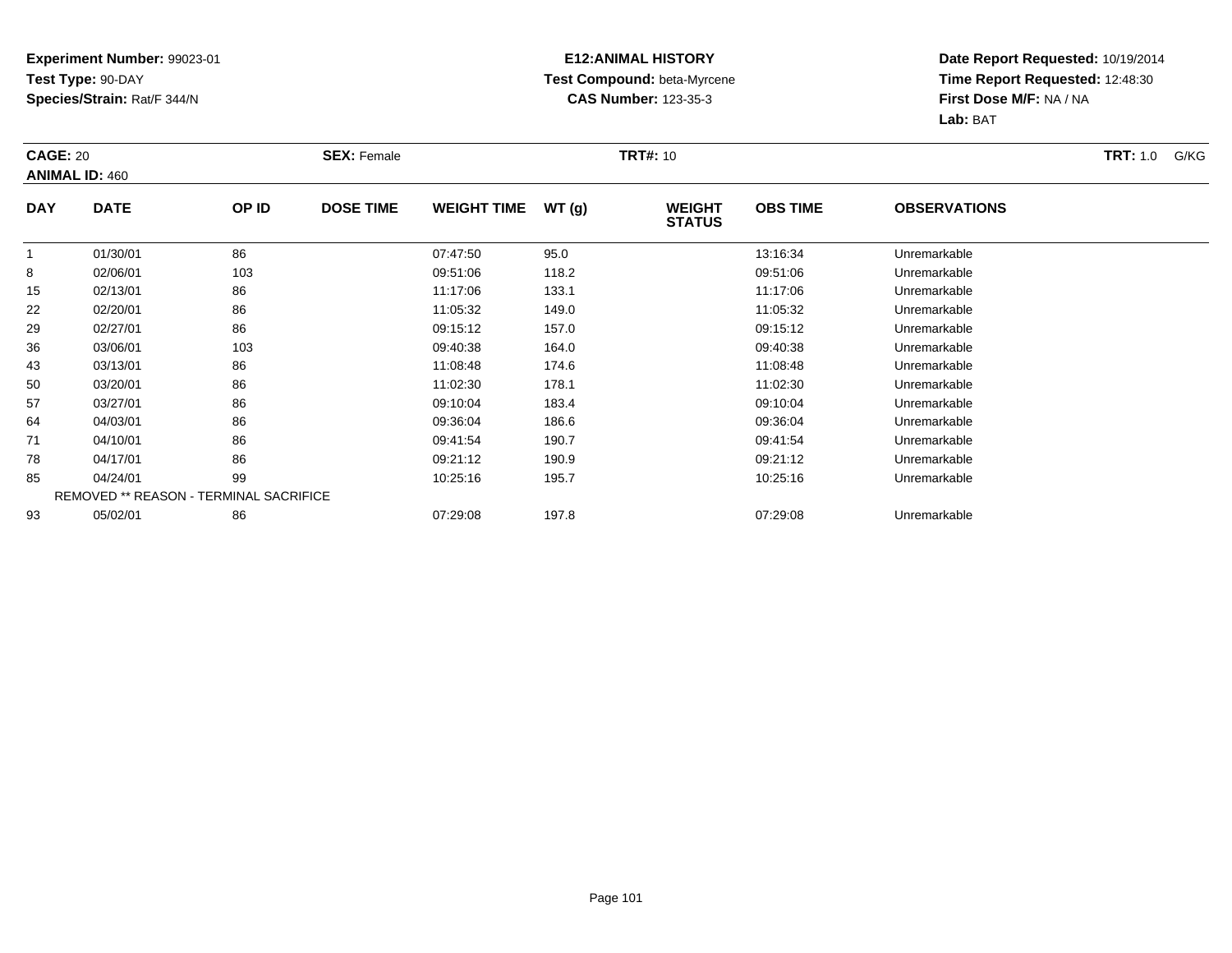### **E12:ANIMAL HISTORY Test Compound:** beta-Myrcene**CAS Number:** 123-35-3

| <b>CAGE: 21</b> | <b>ANIMAL ID: 551</b>                         |       | <b>SEX: Female</b> |                    |       | <b>TRT#: 11</b>                |                 |                     | <b>TRT:</b> 2.0<br>G/KG |
|-----------------|-----------------------------------------------|-------|--------------------|--------------------|-------|--------------------------------|-----------------|---------------------|-------------------------|
| <b>DAY</b>      | <b>DATE</b>                                   | OP ID | <b>DOSE TIME</b>   | <b>WEIGHT TIME</b> | WT(g) | <b>WEIGHT</b><br><b>STATUS</b> | <b>OBS TIME</b> | <b>OBSERVATIONS</b> |                         |
|                 | 01/30/01                                      | 86    |                    | 07:38:40           | 97.5  |                                | 12:59:08        | Unremarkable        |                         |
| 8               | 02/06/01                                      | 103   |                    | 09:54:50           | 99.1  |                                | 09:54:50        | Unremarkable        |                         |
| 15              | 02/13/01                                      | 86    |                    | 11:08:44           | 118.5 |                                | 11:08:44        | Unremarkable        |                         |
| 22              | 02/20/01                                      | 86    |                    | 10:57:58           | 138.0 |                                | 10:57:58        | Unremarkable        |                         |
| 29              | 02/27/01                                      | 86    |                    | 09:21:08           | 150.7 |                                | 09:21:08        | Unremarkable        |                         |
| 36              | 03/06/01                                      | 103   |                    | 09:44:08           | 159.0 |                                | 09:44:08        | Unremarkable        |                         |
| 43              | 03/13/01                                      | 86    |                    | 11:21:02           | 162.7 |                                | 11:21:02        | Unremarkable        |                         |
| 50              | 03/20/01                                      | 86    |                    | 10:58:54           | 169.8 |                                | 10:58:54        | Unremarkable        |                         |
| 57              | 03/27/01                                      | 86    |                    | 09:02:26           | 175.7 |                                | 09:02:26        | Unremarkable        |                         |
| 64              | 04/03/01                                      | 86    |                    | 09:28:36           | 179.6 |                                | 09:28:36        | Unremarkable        |                         |
| 71              | 04/10/01                                      | 86    |                    | 09:34:00           | 187.1 |                                | 09:34:00        | Unremarkable        |                         |
| 78              | 04/17/01                                      | 86    |                    | 09:03:02           | 190.8 |                                | 09:03:02        | Unremarkable        |                         |
| 85              | 04/24/01                                      | 99    |                    | 10:13:02           | 190.7 |                                | 10:13:02        | Unremarkable        |                         |
|                 | <b>REMOVED ** REASON - TERMINAL SACRIFICE</b> |       |                    |                    |       |                                |                 |                     |                         |
| 93              | 05/02/01                                      | 86    |                    | 07:30:42           | 199.8 |                                | 07:30:42        | Unremarkable        |                         |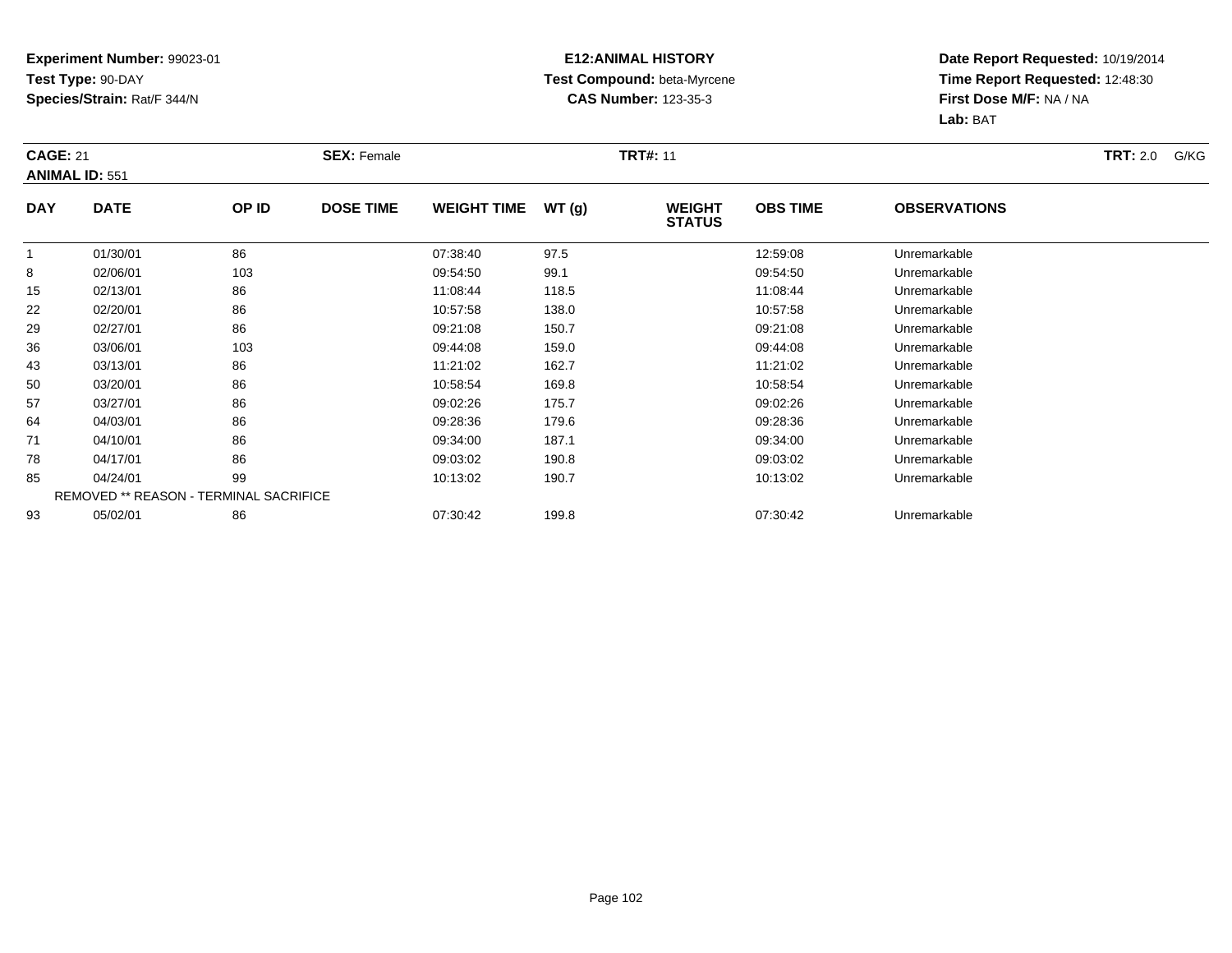### **E12:ANIMAL HISTORY Test Compound:** beta-Myrcene**CAS Number:** 123-35-3

| <b>CAGE: 21</b> |                                               |       | <b>SEX: Female</b> |                    |       | <b>TRT#: 11</b>                |                                        |              | <b>TRT:</b> 2.0<br>G/KG |
|-----------------|-----------------------------------------------|-------|--------------------|--------------------|-------|--------------------------------|----------------------------------------|--------------|-------------------------|
|                 | <b>ANIMAL ID: 552</b>                         |       |                    |                    |       |                                |                                        |              |                         |
| <b>DAY</b>      | <b>DATE</b>                                   | OP ID | <b>DOSE TIME</b>   | <b>WEIGHT TIME</b> | WT(g) | <b>WEIGHT</b><br><b>STATUS</b> | <b>OBS TIME</b><br><b>OBSERVATIONS</b> |              |                         |
| 1               | 01/30/01                                      | 86    |                    | 07:38:40           | 96.3  |                                | 12:59:08                               | Unremarkable |                         |
| 8               | 02/06/01                                      | 103   |                    | 09:54:50           | 97.2  |                                | 09:54:50                               | Unremarkable |                         |
| 15              | 02/13/01                                      | 86    |                    | 11:08:44           | 116.1 |                                | 11:08:44                               | Unremarkable |                         |
| 22              | 02/20/01                                      | 86    |                    | 10:57:58           | 132.2 |                                | 10:57:58                               | Unremarkable |                         |
| 29              | 02/27/01                                      | 86    |                    | 09:21:08           | 145.0 |                                | 09:21:08                               | Unremarkable |                         |
| 36              | 03/06/01                                      | 103   |                    | 09:44:08           | 148.9 |                                | 09:44:08                               | Unremarkable |                         |
| 43              | 03/13/01                                      | 86    |                    | 11:21:02           | 151.3 |                                | 11:21:02                               | Unremarkable |                         |
| 50              | 03/20/01                                      | 86    |                    | 10:58:54           | 157.8 |                                | 10:58:54                               | Unremarkable |                         |
| 57              | 03/27/01                                      | 86    |                    | 09:02:26           | 167.4 |                                | 09:02:26                               | Unremarkable |                         |
| 64              | 04/03/01                                      | 86    |                    | 09:28:36           | 167.0 |                                | 09:28:36                               | Unremarkable |                         |
| 71              | 04/10/01                                      | 86    |                    | 09:34:00           | 175.5 |                                | 09:34:00                               | Unremarkable |                         |
| 78              | 04/17/01                                      | 86    |                    | 09:03:02           | 181.4 |                                | 09:03:02                               | Unremarkable |                         |
| 85              | 04/24/01                                      | 99    |                    | 10:13:02           | 178.5 |                                | 10:13:02                               | Unremarkable |                         |
|                 | <b>REMOVED ** REASON - TERMINAL SACRIFICE</b> |       |                    |                    |       |                                |                                        |              |                         |
| 93              | 05/02/01                                      | 86    |                    | 07:30:42           | 184.1 |                                | 07:30:42                               | Unremarkable |                         |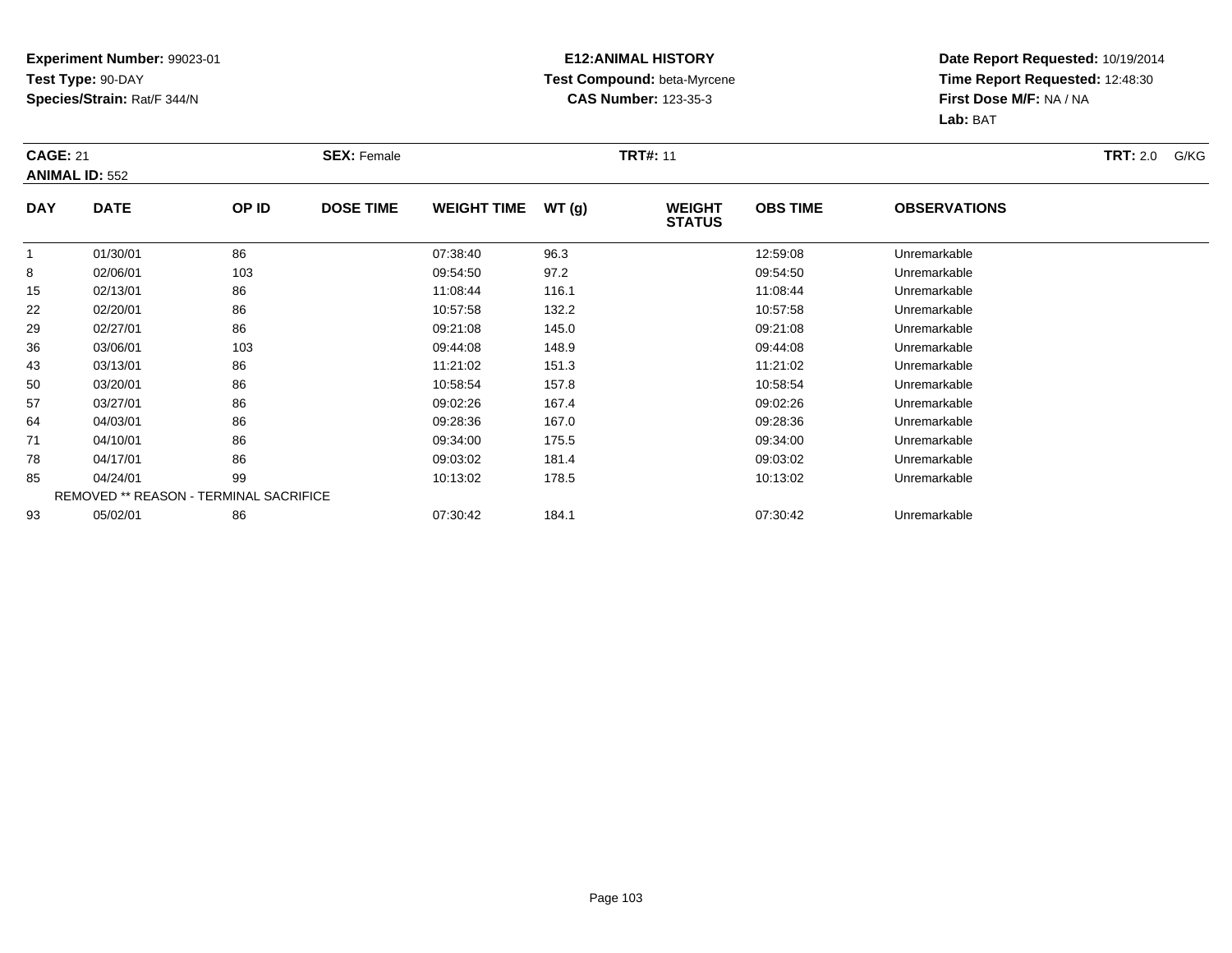### **E12:ANIMAL HISTORY Test Compound:** beta-Myrcene**CAS Number:** 123-35-3

| <b>CAGE: 21</b> |                                               |       | <b>SEX: Female</b> |                    |       | <b>TRT#: 11</b>                |                 |                     | <b>TRT:</b> 2.0<br>G/KG |
|-----------------|-----------------------------------------------|-------|--------------------|--------------------|-------|--------------------------------|-----------------|---------------------|-------------------------|
|                 | <b>ANIMAL ID: 553</b>                         |       |                    |                    |       |                                |                 |                     |                         |
| <b>DAY</b>      | <b>DATE</b>                                   | OP ID | <b>DOSE TIME</b>   | <b>WEIGHT TIME</b> | WT(g) | <b>WEIGHT</b><br><b>STATUS</b> | <b>OBS TIME</b> | <b>OBSERVATIONS</b> |                         |
| $\mathbf{1}$    | 01/30/01                                      | 86    |                    | 07:38:40           | 80.7  |                                | 12:59:08        | Unremarkable        |                         |
| 8               | 02/06/01                                      | 103   |                    | 09:54:50           | 86.6  |                                | 09:54:50        | Unremarkable        |                         |
| 15              | 02/13/01                                      | 86    |                    | 11:08:44           | 108.2 |                                | 11:08:44        | Unremarkable        |                         |
| 22              | 02/20/01                                      | 86    |                    | 10:57:58           | 127.3 |                                | 10:57:58        | Unremarkable        |                         |
| 29              | 02/27/01                                      | 86    |                    | 09:21:08           | 133.6 |                                | 09:21:08        | Unremarkable        |                         |
| 36              | 03/06/01                                      | 103   |                    | 09:44:08           | 147.1 |                                | 09:44:08        | Unremarkable        |                         |
| 43              | 03/13/01                                      | 86    |                    | 11:21:02           | 148.0 |                                | 11:21:02        | Unremarkable        |                         |
| 50              | 03/20/01                                      | 86    |                    | 10:58:54           | 157.7 |                                | 10:58:54        | Unremarkable        |                         |
| 57              | 03/27/01                                      | 86    |                    | 09:02:26           | 160.6 |                                | 09:02:26        | Unremarkable        |                         |
| 64              | 04/03/01                                      | 86    |                    | 09:28:36           | 163.6 |                                | 09:28:36        | Unremarkable        |                         |
| 71              | 04/10/01                                      | 86    |                    | 09:34:00           | 169.8 |                                | 09:34:00        | Unremarkable        |                         |
| 78              | 04/17/01                                      | 86    |                    | 09:03:02           | 178.0 |                                | 09:03:02        | Unremarkable        |                         |
| 85              | 04/24/01                                      | 99    |                    | 10:13:02           | 177.3 |                                | 10:13:02        | Unremarkable        |                         |
|                 | <b>REMOVED ** REASON - TERMINAL SACRIFICE</b> |       |                    |                    |       |                                |                 |                     |                         |
| 93              | 05/02/01                                      | 86    |                    | 07:30:42           | 179.9 |                                | 07:30:42        | Unremarkable        |                         |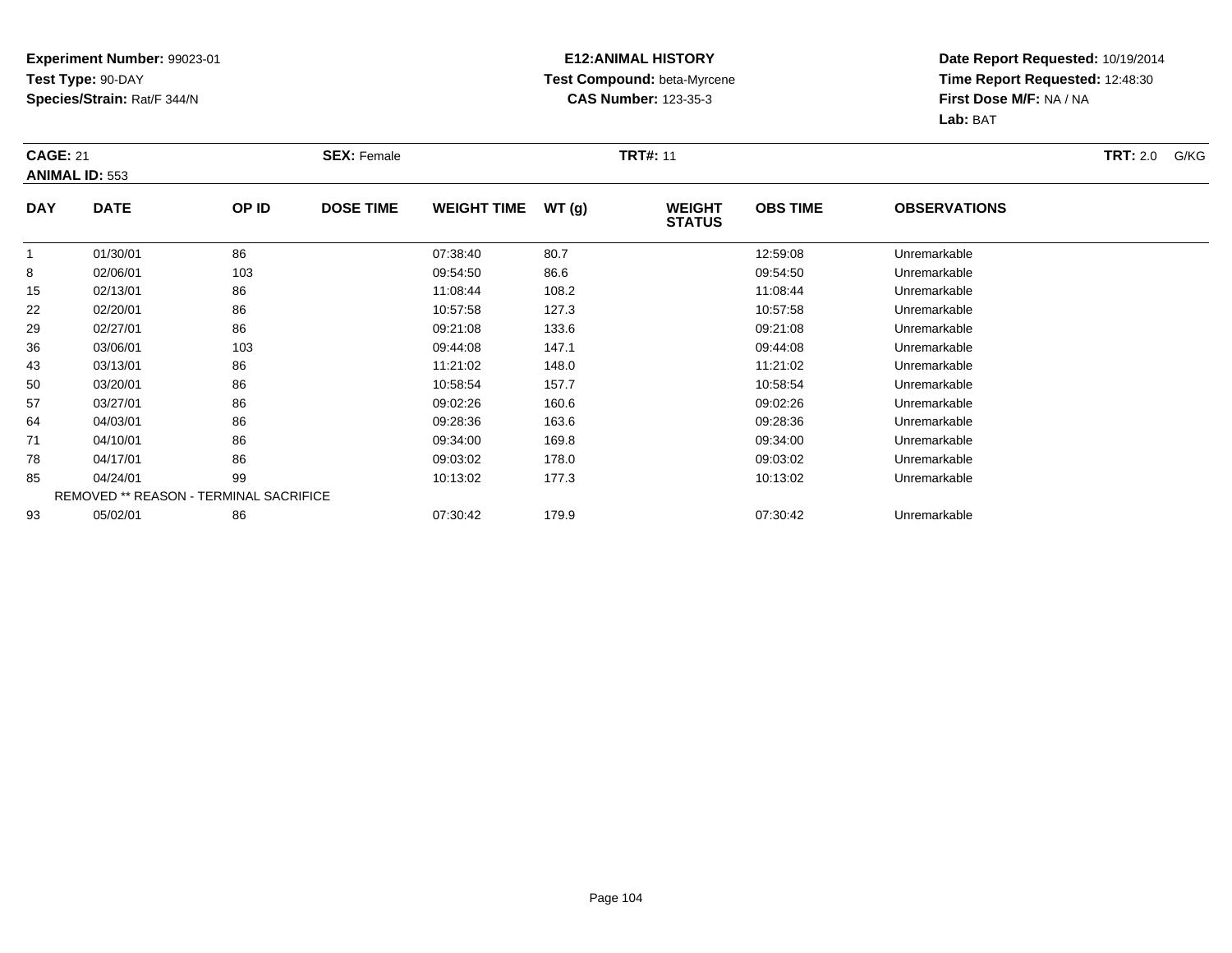|                                          | Experiment Number: 99023-01<br>Test Type: 90-DAY<br>Species/Strain: Rat/F 344/N |       |                    |                    |       | <b>E12: ANIMAL HISTORY</b><br>Test Compound: beta-Myrcene<br><b>CAS Number: 123-35-3</b> | Date Report Requested: 10/19/2014<br>Time Report Requested: 12:48:30<br>First Dose M/F: NA / NA<br>Lab: BAT |                         |  |
|------------------------------------------|---------------------------------------------------------------------------------|-------|--------------------|--------------------|-------|------------------------------------------------------------------------------------------|-------------------------------------------------------------------------------------------------------------|-------------------------|--|
| <b>CAGE: 21</b><br><b>ANIMAL ID: 554</b> |                                                                                 |       | <b>SEX: Female</b> |                    |       | <b>TRT#: 11</b>                                                                          |                                                                                                             | G/KG<br><b>TRT:</b> 2.0 |  |
| <b>DAY</b>                               | <b>DATE</b>                                                                     | OP ID | <b>DOSE TIME</b>   | <b>WEIGHT TIME</b> | WT(q) | <b>WEIGHT</b><br><b>STATUS</b>                                                           | <b>OBS TIME</b>                                                                                             | <b>OBSERVATIONS</b>     |  |
|                                          | 01/30/01<br><b>REMOVED ** REASON - MORIBUND SACRIFICE</b>                       | 86    |                    | 07:38:40           | 74.8  |                                                                                          | 12:59:08                                                                                                    | Unremarkable            |  |
| 4                                        | 02/02/01<br>103                                                                 |       |                    | 56.8<br>13:30:18   |       | 13:30:18                                                                                 |                                                                                                             | Lethargic               |  |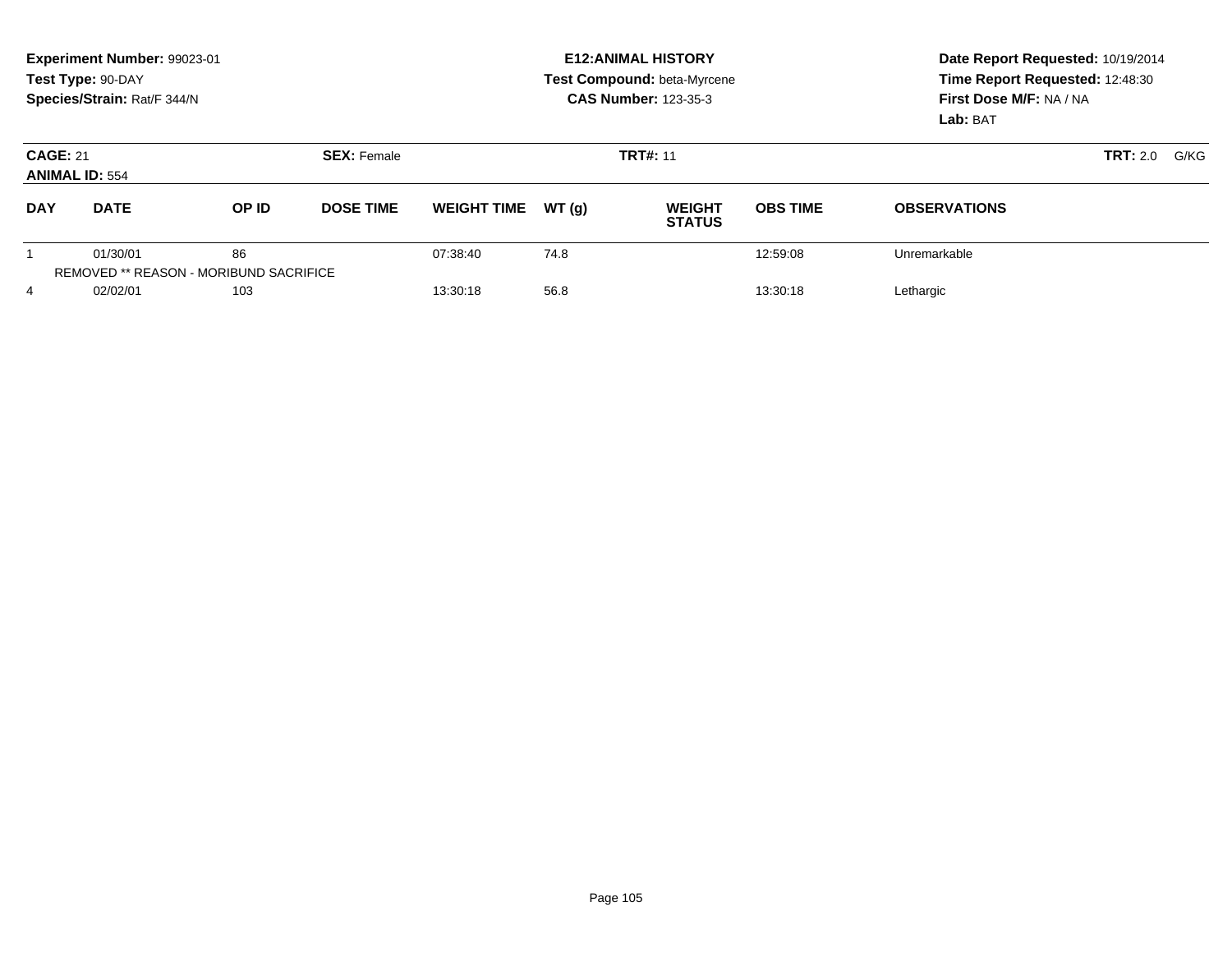### **E12:ANIMAL HISTORY Test Compound:** beta-Myrcene**CAS Number:** 123-35-3

| <b>CAGE: 21</b> |                                               |       | <b>SEX: Female</b> |                    |       | <b>TRT#: 11</b>                |                 |                     | <b>TRT:</b> 2.0<br>G/KG |
|-----------------|-----------------------------------------------|-------|--------------------|--------------------|-------|--------------------------------|-----------------|---------------------|-------------------------|
|                 | <b>ANIMAL ID: 555</b>                         |       |                    |                    |       |                                |                 |                     |                         |
| <b>DAY</b>      | <b>DATE</b>                                   | OP ID | <b>DOSE TIME</b>   | <b>WEIGHT TIME</b> | WT(g) | <b>WEIGHT</b><br><b>STATUS</b> | <b>OBS TIME</b> | <b>OBSERVATIONS</b> |                         |
| $\mathbf{1}$    | 01/30/01                                      | 86    |                    | 07:38:40           | 89.3  |                                | 12:59:08        | Unremarkable        |                         |
| 8               | 02/06/01                                      | 103   |                    | 09:54:50           | 96.4  |                                | 09:54:50        | Unremarkable        |                         |
| 15              | 02/13/01                                      | 86    |                    | 11:08:44           | 112.6 |                                | 11:08:44        | Unremarkable        |                         |
| 22              | 02/20/01                                      | 86    |                    | 10:57:58           | 133.1 |                                | 10:57:58        | Unremarkable        |                         |
| 29              | 02/27/01                                      | 86    |                    | 09:21:08           | 146.1 |                                | 09:21:08        | Unremarkable        |                         |
| 36              | 03/06/01                                      | 103   |                    | 09:44:08           | 154.1 |                                | 09:44:08        | Unremarkable        |                         |
| 43              | 03/13/01                                      | 86    |                    | 11:21:02           | 159.2 |                                | 11:21:02        | Unremarkable        |                         |
| 50              | 03/20/01                                      | 86    |                    | 10:58:54           | 162.8 |                                | 10:58:54        | Unremarkable        |                         |
| 57              | 03/27/01                                      | 86    |                    | 09:02:26           | 169.0 |                                | 09:02:26        | Unremarkable        |                         |
| 64              | 04/03/01                                      | 86    |                    | 09:28:36           | 166.2 |                                | 09:28:36        | Unremarkable        |                         |
| 71              | 04/10/01                                      | 86    |                    | 09:34:00           | 172.8 |                                | 09:34:00        | Unremarkable        |                         |
| 78              | 04/17/01                                      | 86    |                    | 09:03:02           | 180.4 |                                | 09:03:02        | Unremarkable        |                         |
| 85              | 04/24/01                                      | 99    |                    | 10:13:02           | 180.7 |                                | 10:13:02        | Unremarkable        |                         |
|                 | <b>REMOVED ** REASON - TERMINAL SACRIFICE</b> |       |                    |                    |       |                                |                 |                     |                         |
| 93              | 05/02/01                                      | 86    |                    | 07:30:42           | 187.6 |                                | 07:30:42        | Unremarkable        |                         |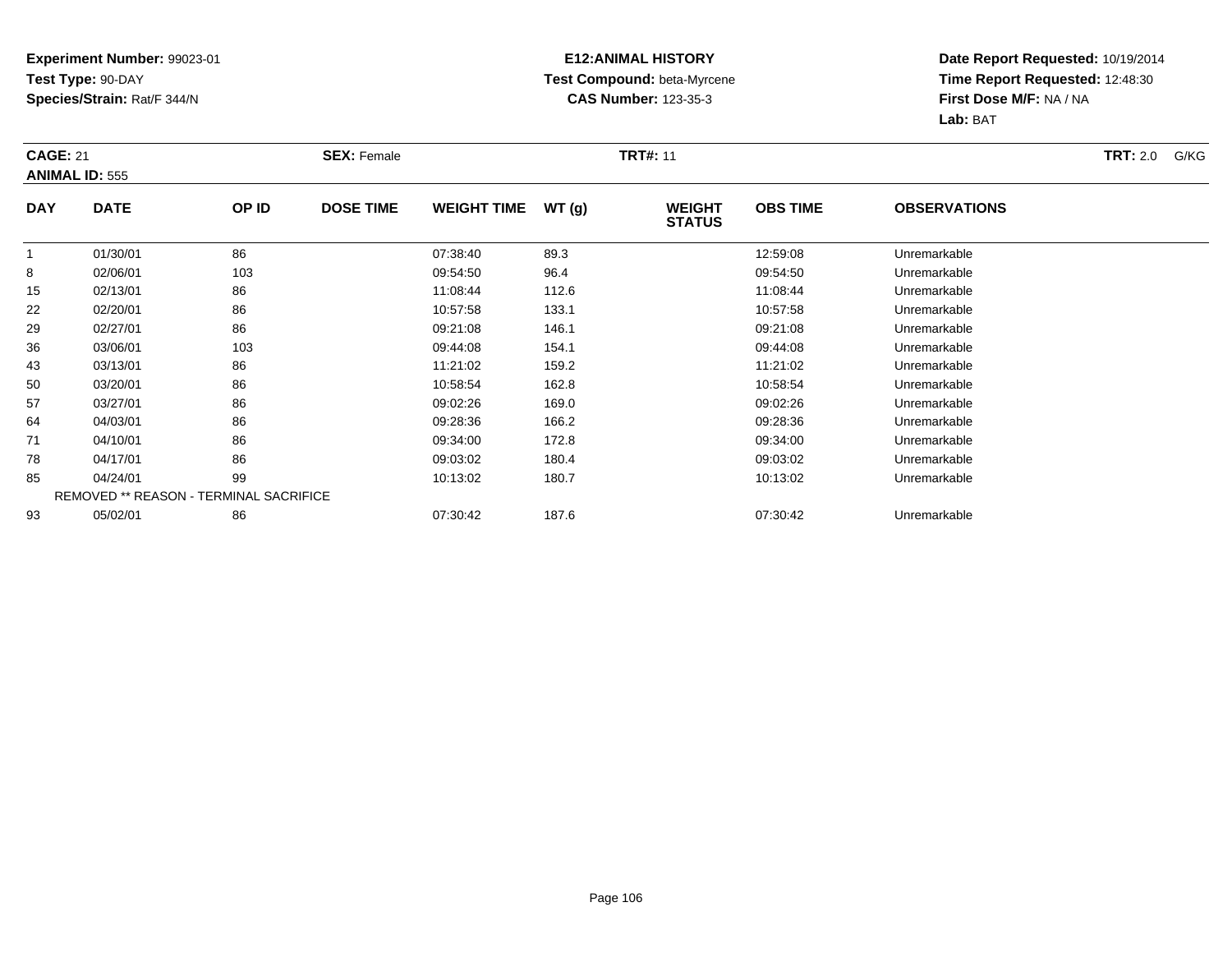### **E12:ANIMAL HISTORY Test Compound:** beta-Myrcene**CAS Number:** 123-35-3

| <b>CAGE: 22</b> |                                               |       | <b>SEX: Female</b> |                    |       | <b>TRT#: 11</b>                |                 |                     | <b>TRT:</b> 2.0<br>G/KG |
|-----------------|-----------------------------------------------|-------|--------------------|--------------------|-------|--------------------------------|-----------------|---------------------|-------------------------|
|                 | <b>ANIMAL ID: 556</b>                         |       |                    |                    |       |                                |                 |                     |                         |
| <b>DAY</b>      | <b>DATE</b>                                   | OP ID | <b>DOSE TIME</b>   | <b>WEIGHT TIME</b> | WT(g) | <b>WEIGHT</b><br><b>STATUS</b> | <b>OBS TIME</b> | <b>OBSERVATIONS</b> |                         |
| $\mathbf{1}$    | 01/30/01                                      | 86    |                    | 07:40:20           | 77.6  |                                | 13:00:08        | Unremarkable        |                         |
| 8               | 02/06/01                                      | 103   |                    | 09:55:56           | 83.4  |                                | 09:55:56        | Unremarkable        |                         |
| 15              | 02/13/01                                      | 86    |                    | 11:09:54           | 103.9 |                                | 11:09:54        | Unremarkable        |                         |
| 22              | 02/20/01                                      | 86    |                    | 10:58:52           | 125.2 |                                | 10:58:52        | Unremarkable        |                         |
| 29              | 02/27/01                                      | 86    |                    | 09:22:00           | 120.4 |                                | 09:22:00        | Unremarkable        |                         |
| 36              | 03/06/01                                      | 103   |                    | 09:45:04           | 120.3 |                                | 09:45:04        | Unremarkable        |                         |
| 43              | 03/13/01                                      | 86    |                    | 11:19:48           | 139.6 |                                | 11:19:48        | Unremarkable        |                         |
| 50              | 03/20/01                                      | 86    |                    | 10:58:10           | 151.5 |                                | 10:58:10        | Unremarkable        |                         |
| 57              | 03/27/01                                      | 86    |                    | 09:03:24           | 153.8 |                                | 09:03:24        | Unremarkable        |                         |
| 64              | 04/03/01                                      | 86    |                    | 09:29:42           | 157.0 |                                | 09:29:42        | Unremarkable        |                         |
| 71              | 04/10/01                                      | 86    |                    | 09:35:00           | 157.9 |                                | 09:35:00        | Unremarkable        |                         |
| 78              | 04/17/01                                      | 86    |                    | 09:04:36           | 161.9 |                                | 09:04:36        | Unremarkable        |                         |
| 85              | 04/24/01                                      | 99    |                    | 10:14:24           | 161.1 |                                | 10:14:24        | Unremarkable        |                         |
|                 | <b>REMOVED ** REASON - TERMINAL SACRIFICE</b> |       |                    |                    |       |                                |                 |                     |                         |
| 93              | 05/02/01                                      | 86    |                    | 07:32:34           | 164.2 |                                | 07:32:34        | Unremarkable        |                         |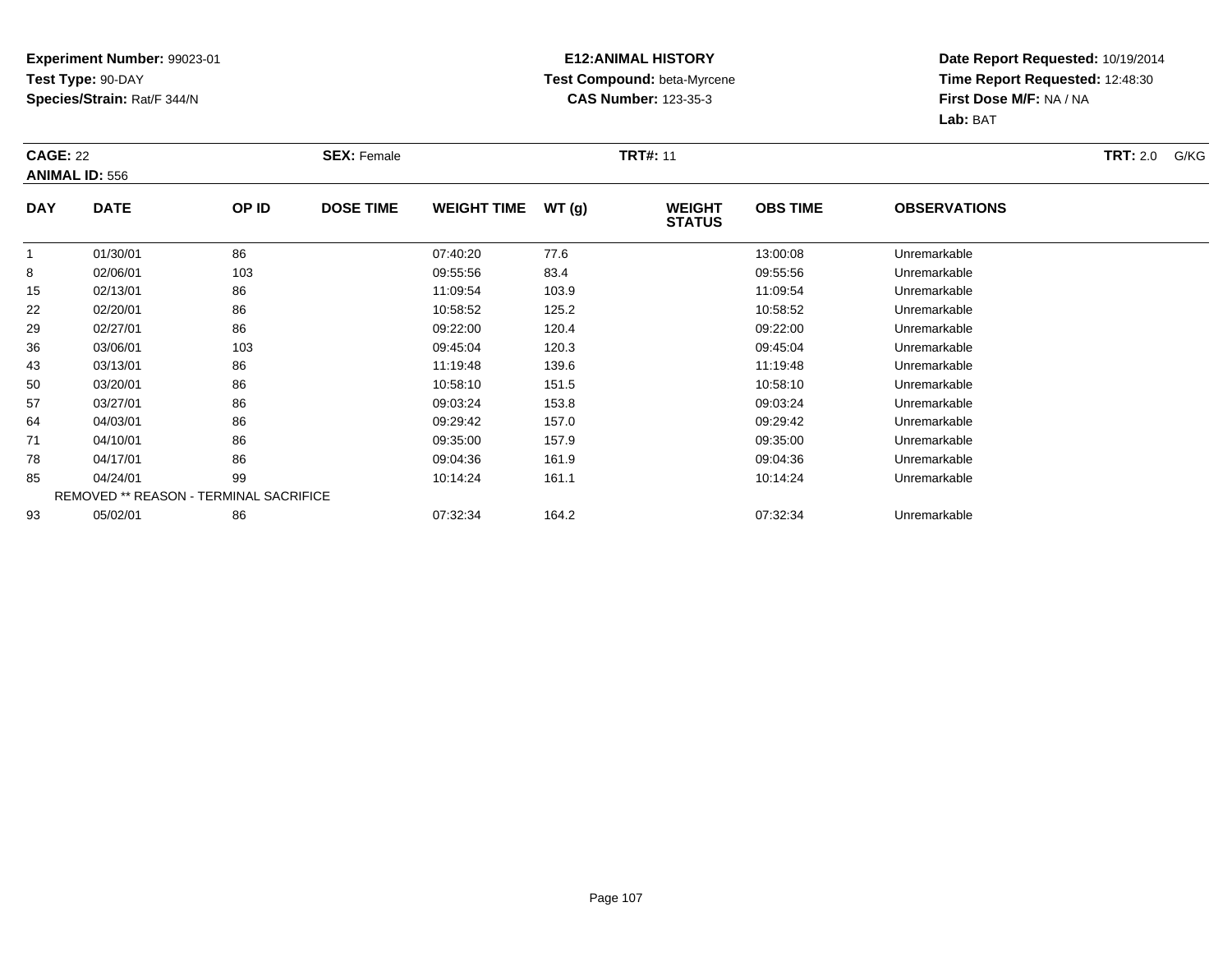|                 | Experiment Number: 99023-01<br>Test Type: 90-DAY<br>Species/Strain: Rat/F 344/N |                                               |                    |                    |       | <b>E12: ANIMAL HISTORY</b><br>Test Compound: beta-Myrcene<br><b>CAS Number: 123-35-3</b> | Date Report Requested: 10/19/2014<br>Time Report Requested: 12:48:30<br>First Dose M/F: NA / NA<br>Lab: BAT |                                        |                         |
|-----------------|---------------------------------------------------------------------------------|-----------------------------------------------|--------------------|--------------------|-------|------------------------------------------------------------------------------------------|-------------------------------------------------------------------------------------------------------------|----------------------------------------|-------------------------|
| <b>CAGE: 22</b> | <b>ANIMAL ID: 557</b>                                                           |                                               | <b>SEX: Female</b> |                    |       | <b>TRT#: 11</b>                                                                          |                                                                                                             |                                        | <b>TRT:</b> 2.0<br>G/KG |
| <b>DAY</b>      | <b>DATE</b>                                                                     | OP ID                                         | <b>DOSE TIME</b>   | <b>WEIGHT TIME</b> | WT(g) | <b>WEIGHT</b><br><b>STATUS</b>                                                           | <b>OBS TIME</b>                                                                                             | <b>OBSERVATIONS</b>                    |                         |
|                 | 01/30/01                                                                        | 86                                            |                    | 07:40:20           | 91.0  |                                                                                          | 13:00:08                                                                                                    | Unremarkable                           |                         |
|                 |                                                                                 | <b>REMOVED ** REASON - MORIBUND SACRIFICE</b> |                    |                    |       |                                                                                          |                                                                                                             |                                        |                         |
| 3               | 02/01/01                                                                        | 86                                            |                    | 14:22:06           | 81.3  |                                                                                          | 14:22:06                                                                                                    | <b>Abnormal Breathing</b><br>Lethargic |                         |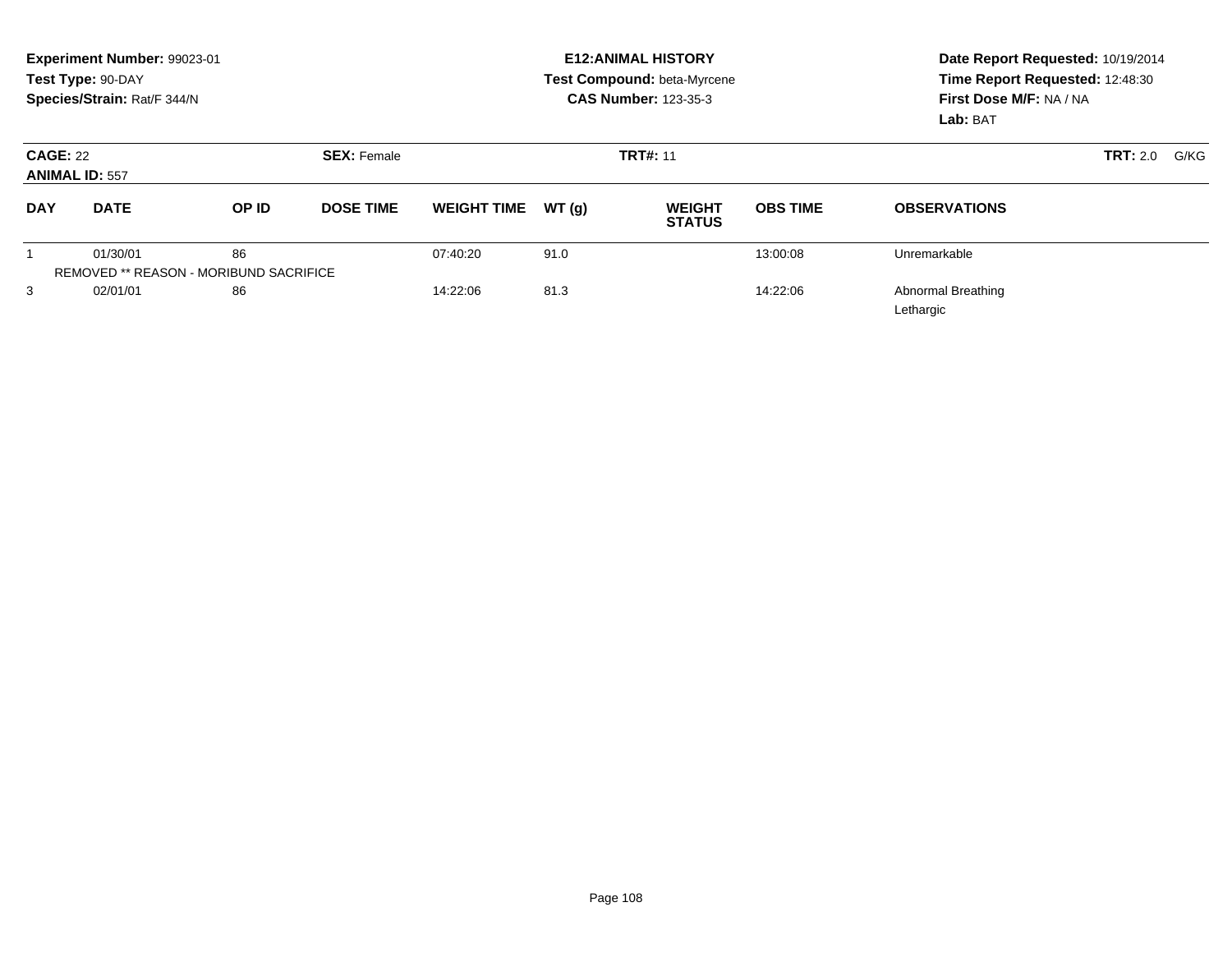## **Experiment Number:** 99023-01**Test Type:** 90-DAY**Species/Strain:** Rat/F 344/N

## **E12:ANIMAL HISTORY Test Compound:** beta-Myrcene**CAS Number:** 123-35-3

**Date Report Requested:** 10/19/2014 **Time Report Requested:** 12:48:30**First Dose M/F:** NA / NA**Lab:** BAT

|            | <b>CAGE: 22</b><br><b>ANIMAL ID: 558</b> |       | <b>SEX: Female</b> |                    |       | <b>TRT#: 11</b>                |                 | <b>TRT:</b> 2.0<br>G/KG |  |
|------------|------------------------------------------|-------|--------------------|--------------------|-------|--------------------------------|-----------------|-------------------------|--|
| <b>DAY</b> | <b>DATE</b>                              | OP ID | <b>DOSE TIME</b>   | <b>WEIGHT TIME</b> | WT(g) | <b>WEIGHT</b><br><b>STATUS</b> | <b>OBS TIME</b> | <b>OBSERVATIONS</b>     |  |
|            | 01/30/01                                 | 86    |                    | 07:40:20           | 81.2  |                                | 13:00:08        | Unremarkable            |  |
| 8          | 02/06/01                                 | 103   |                    | 09:55:56           | 85.3  |                                | 09:55:56        | Unremarkable            |  |
| 15         | 02/13/01                                 | 86    |                    | 11:09:54           | 97.3  |                                | 11:09:54        | Unremarkable            |  |
| 22         | 02/20/01                                 | 86    |                    | 10:58:52           | 109.1 |                                | 10:58:52        | Unremarkable            |  |
| 29         | 02/27/01                                 | 86    |                    | 09:22:00           | 122.3 |                                | 09:22:00        | Unremarkable            |  |
| 36         | 03/06/01                                 | 103   |                    | 09:45:04           | 128.4 |                                | 09:45:04        | Unremarkable            |  |
| 43         | 03/13/01                                 | 86    |                    | 11:19:48           | 134.8 |                                | 11:19:48        | Unremarkable            |  |
| 50         | 03/20/01                                 | 86    |                    | 10:58:10           | 135.1 |                                | 10:58:10        | Unremarkable            |  |
| 57         | 03/27/01                                 | 86    |                    | 09:03:24           | 146.0 |                                | 09:03:24        | Unremarkable            |  |
| 64         | 04/03/01                                 | 86    |                    | 09:29:42           | 148.2 |                                | 09:29:42        | Unremarkable            |  |
| 71         | 04/10/01                                 | 86    |                    | 09:35:00           | 146.7 |                                | 09:35:00        | Unremarkable            |  |
| 78         | 04/17/01                                 | 86    |                    | 09:04:36           | 153.0 |                                | 09:04:36        | Unremarkable            |  |
| 85         | 04/24/01                                 | 99    |                    | 10:14:24           | 155.9 |                                | 10:14:24        | Unremarkable            |  |
|            | REMOVED ** REASON - NATURAL DEATH        |       |                    |                    |       |                                |                 |                         |  |
| 87         | 04/26/01                                 | 113   |                    | 07:45:00           | 158.9 |                                | 07:45:00        | Unremarkable            |  |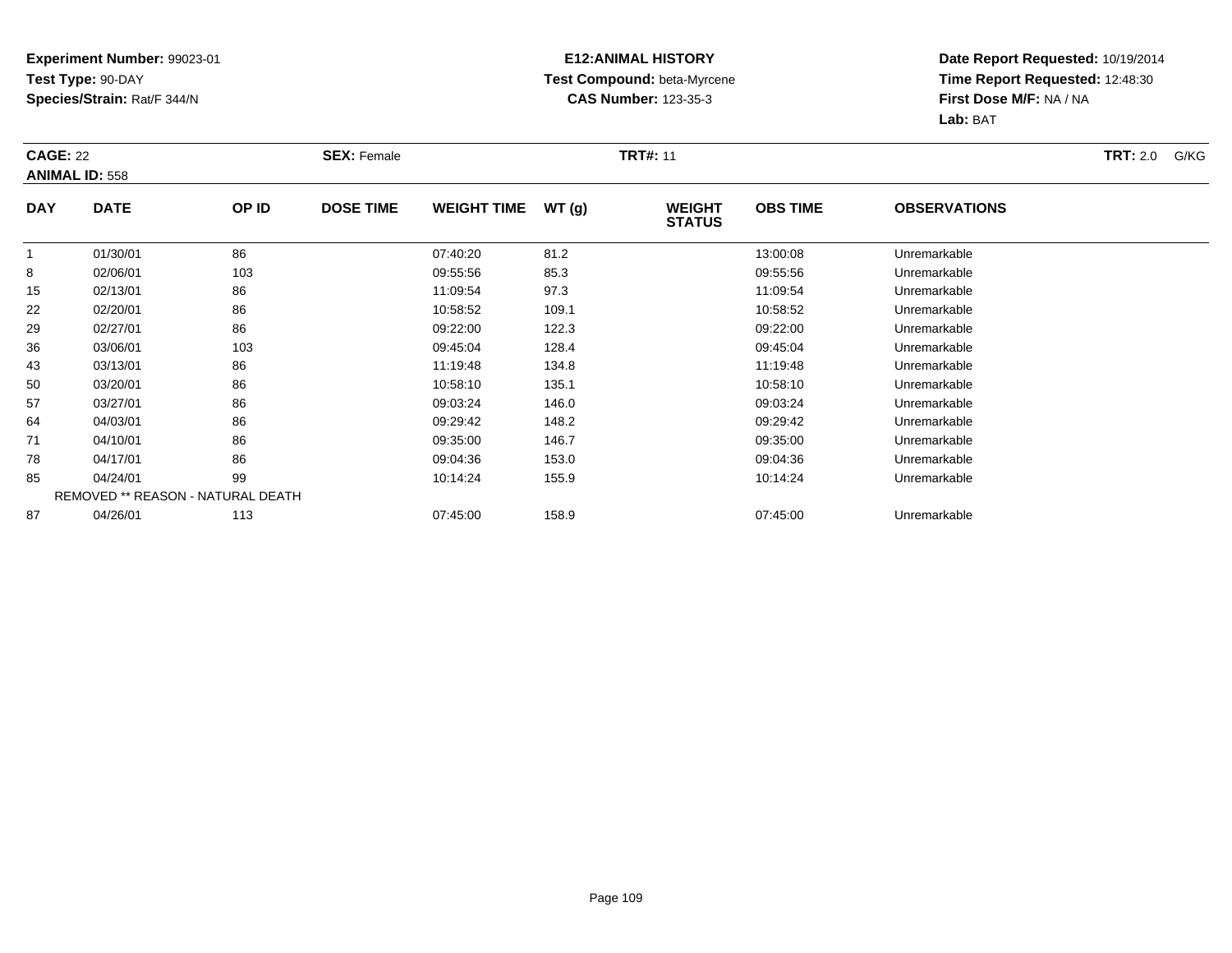## **Experiment Number:** 99023-01**Test Type:** 90-DAY**Species/Strain:** Rat/F 344/N

## **E12:ANIMAL HISTORY Test Compound:** beta-Myrcene**CAS Number:** 123-35-3

**Date Report Requested:** 10/19/2014 **Time Report Requested:** 12:48:30**First Dose M/F:** NA / NA**Lab:** BAT

| <b>CAGE: 22</b> |                                               |       | <b>SEX: Female</b> |                    |       | <b>TRT#: 11</b>                |                 |                     | <b>TRT:</b> 2.0<br>G/KG |
|-----------------|-----------------------------------------------|-------|--------------------|--------------------|-------|--------------------------------|-----------------|---------------------|-------------------------|
|                 | <b>ANIMAL ID: 559</b>                         |       |                    |                    |       |                                |                 |                     |                         |
| <b>DAY</b>      | <b>DATE</b>                                   | OP ID | <b>DOSE TIME</b>   | <b>WEIGHT TIME</b> | WT(g) | <b>WEIGHT</b><br><b>STATUS</b> | <b>OBS TIME</b> | <b>OBSERVATIONS</b> |                         |
| $\mathbf{1}$    | 01/30/01                                      | 86    |                    | 07:40:20           | 106.6 |                                | 13:00:08        | Unremarkable        |                         |
| 8               | 02/06/01                                      | 103   |                    | 09:55:56           | 114.8 |                                | 09:55:56        | Unremarkable        |                         |
| 15              | 02/13/01                                      | 86    |                    | 11:09:54           | 133.0 |                                | 11:09:54        | Unremarkable        |                         |
| 22              | 02/20/01                                      | 86    |                    | 10:58:52           | 148.7 |                                | 10:58:52        | Unremarkable        |                         |
| 29              | 02/27/01                                      | 86    |                    | 09:22:00           | 159.5 |                                | 09:22:00        | Unremarkable        |                         |
| 36              | 03/06/01                                      | 103   |                    | 09:45:04           | 163.1 |                                | 09:45:04        | Unremarkable        |                         |
| 43              | 03/13/01                                      | 86    |                    | 11:19:48           | 168.2 |                                | 11:19:48        | Unremarkable        |                         |
| 50              | 03/20/01                                      | 86    |                    | 10:58:10           | 171.6 |                                | 10:58:10        | Unremarkable        |                         |
| 57              | 03/27/01                                      | 86    |                    | 09:03:24           | 177.5 |                                | 09:03:24        | Unremarkable        |                         |
| 64              | 04/03/01                                      | 86    |                    | 09:29:42           | 178.2 |                                | 09:29:42        | Unremarkable        |                         |
| 71              | 04/10/01                                      | 86    |                    | 09:35:00           | 179.3 |                                | 09:35:00        | Unremarkable        |                         |
| 78              | 04/17/01                                      | 86    |                    | 09:04:36           | 183.0 |                                | 09:04:36        | Unremarkable        |                         |
| 85              | 04/24/01                                      | 99    |                    | 10:14:24           | 185.9 |                                | 10:14:24        | Unremarkable        |                         |
|                 | <b>REMOVED ** REASON - TERMINAL SACRIFICE</b> |       |                    |                    |       |                                |                 |                     |                         |
| 93              | 05/02/01                                      | 86    |                    | 07:32:34           | 192.3 |                                | 07:32:34        | Unremarkable        |                         |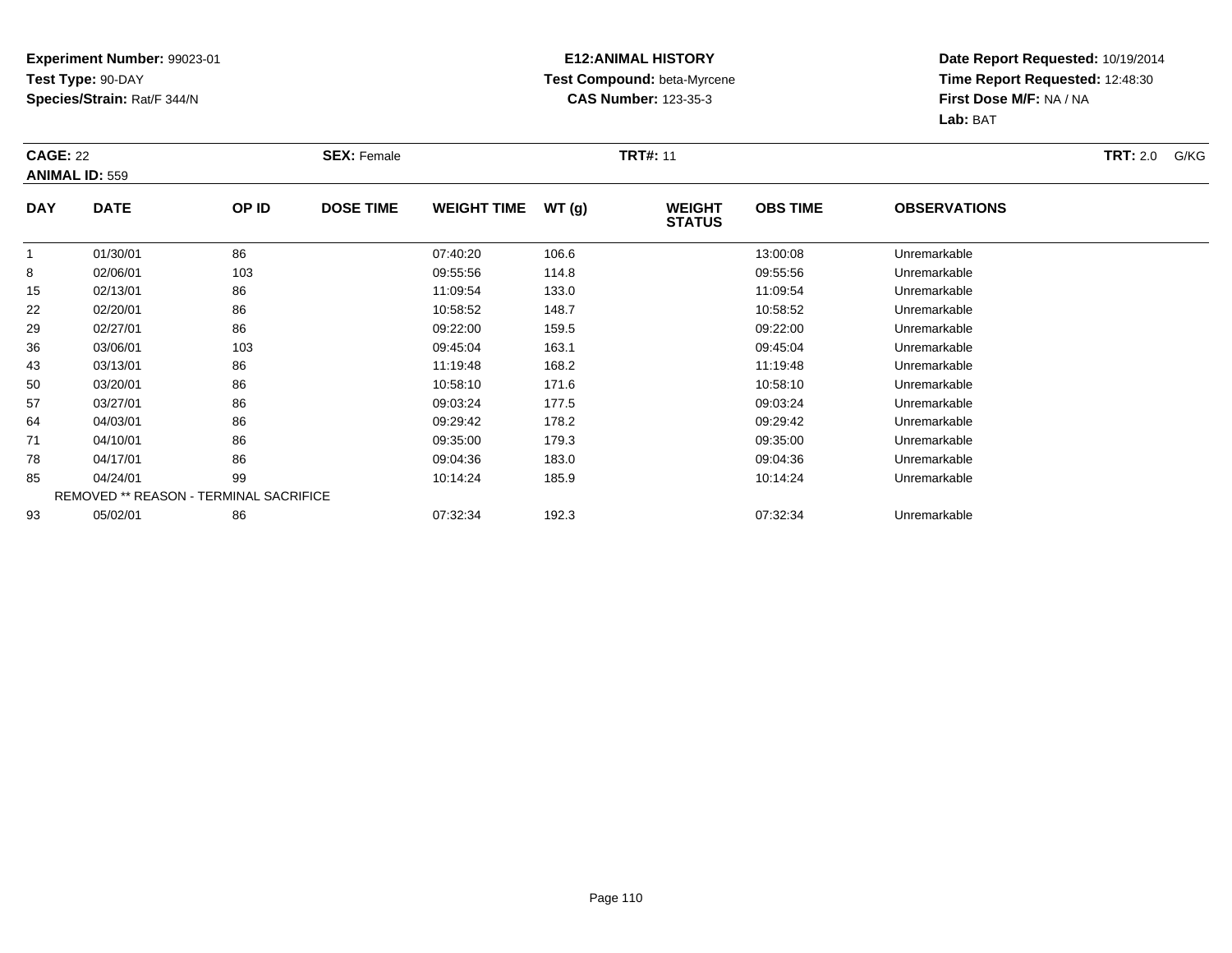|                                          | Experiment Number: 99023-01<br>Test Type: 90-DAY<br>Species/Strain: Rat/F 344/N |                                                |                    |                    |       | <b>E12: ANIMAL HISTORY</b><br>Test Compound: beta-Myrcene<br><b>CAS Number: 123-35-3</b> | Date Report Requested: 10/19/2014<br>Time Report Requested: 12:48:30<br>First Dose M/F: NA / NA<br>Lab: BAT |                     |  |
|------------------------------------------|---------------------------------------------------------------------------------|------------------------------------------------|--------------------|--------------------|-------|------------------------------------------------------------------------------------------|-------------------------------------------------------------------------------------------------------------|---------------------|--|
| <b>CAGE: 22</b><br><b>ANIMAL ID: 560</b> |                                                                                 |                                                | <b>SEX: Female</b> |                    |       | <b>TRT#: 11</b>                                                                          |                                                                                                             | TRT: 2.0<br>G/KG    |  |
| <b>DAY</b>                               | <b>DATE</b>                                                                     | OP ID                                          | <b>DOSE TIME</b>   | <b>WEIGHT TIME</b> | WT(q) | <b>WEIGHT</b><br><b>STATUS</b>                                                           | <b>OBS TIME</b>                                                                                             | <b>OBSERVATIONS</b> |  |
|                                          | 01/30/01                                                                        | 86<br><b>REMOVED ** REASON - NATURAL DEATH</b> |                    | 07:40:20           | 70.7  |                                                                                          | 13:00:08                                                                                                    | Unremarkable        |  |
| $\overline{2}$                           | 01/31/01                                                                        | 86                                             |                    | 12:35:42           | 67.6  |                                                                                          | 12:35:42                                                                                                    | Unremarkable        |  |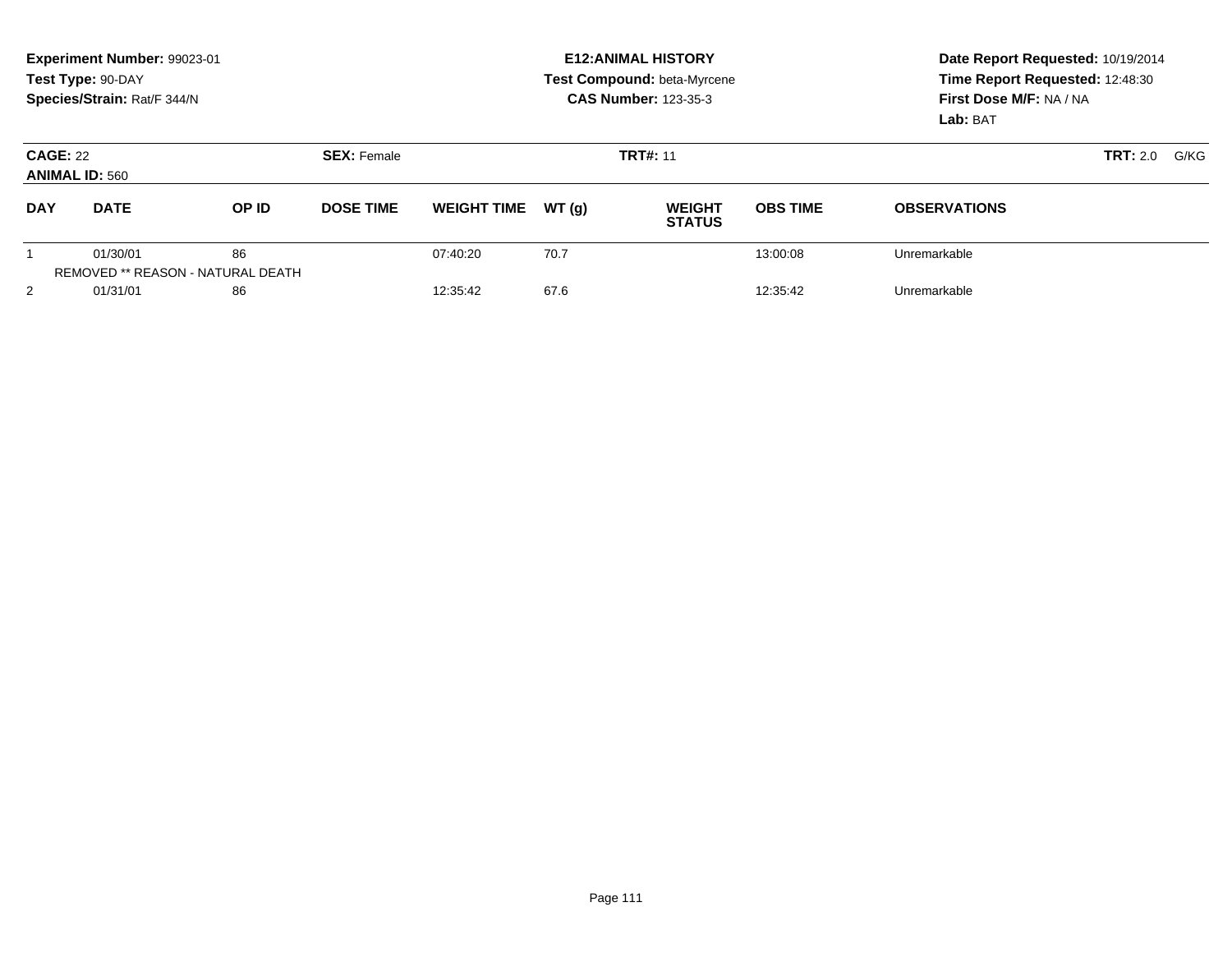|                                          | Experiment Number: 99023-01<br>Test Type: 90-DAY<br>Species/Strain: Rat/F 344/N |                                         |                    |                    |       | <b>E12: ANIMAL HISTORY</b><br>Test Compound: beta-Myrcene<br><b>CAS Number: 123-35-3</b> | Date Report Requested: 10/19/2014<br>Time Report Requested: 12:48:30<br>First Dose M/F: NA / NA<br>Lab: BAT |                         |  |
|------------------------------------------|---------------------------------------------------------------------------------|-----------------------------------------|--------------------|--------------------|-------|------------------------------------------------------------------------------------------|-------------------------------------------------------------------------------------------------------------|-------------------------|--|
| <b>CAGE: 23</b><br><b>ANIMAL ID: 651</b> |                                                                                 |                                         | <b>SEX: Female</b> |                    |       | <b>TRT#:</b> 12                                                                          |                                                                                                             | G/KG<br><b>TRT:</b> 4.0 |  |
| <b>DAY</b>                               | <b>DATE</b>                                                                     | OP ID                                   | <b>DOSE TIME</b>   | <b>WEIGHT TIME</b> | WT(q) | <b>WEIGHT</b><br><b>STATUS</b>                                                           | <b>OBS TIME</b>                                                                                             | <b>OBSERVATIONS</b>     |  |
|                                          | 01/30/01                                                                        | 86<br>REMOVED ** REASON - NATURAL DEATH |                    | 07:50:42           | 80.2  |                                                                                          | 13:17:46                                                                                                    | Unremarkable            |  |
| 3                                        | 02/01/01                                                                        | 86                                      |                    | 07:21:06           | 66.9  |                                                                                          | 07:21:06                                                                                                    | Unremarkable            |  |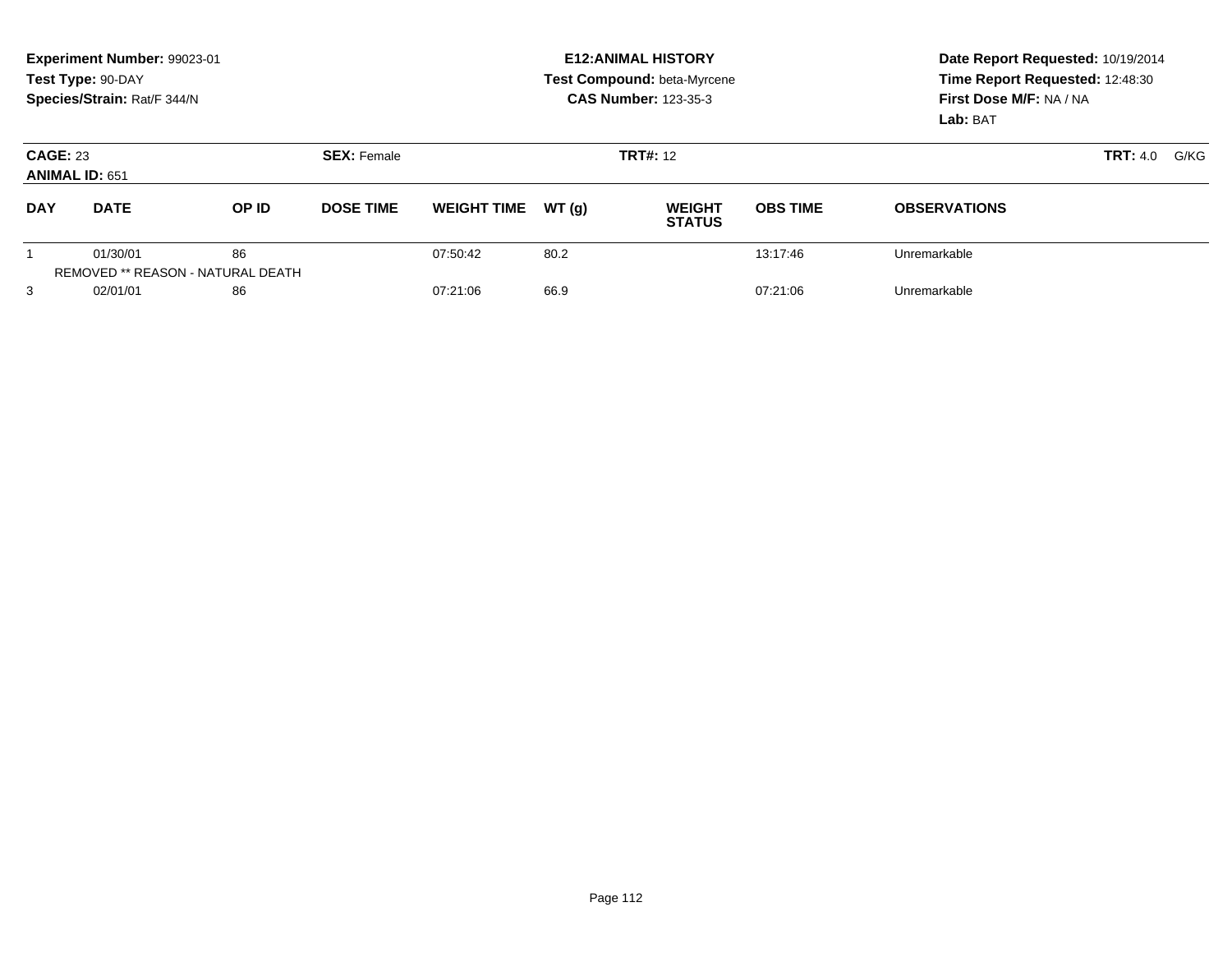|                                          | Experiment Number: 99023-01<br>Test Type: 90-DAY<br>Species/Strain: Rat/F 344/N |                                                |                    |                    |       | <b>E12: ANIMAL HISTORY</b><br>Test Compound: beta-Myrcene<br><b>CAS Number: 123-35-3</b> | Date Report Requested: 10/19/2014<br>Time Report Requested: 12:48:30<br>First Dose M/F: NA / NA<br>Lab: BAT |                     |  |
|------------------------------------------|---------------------------------------------------------------------------------|------------------------------------------------|--------------------|--------------------|-------|------------------------------------------------------------------------------------------|-------------------------------------------------------------------------------------------------------------|---------------------|--|
| <b>CAGE: 23</b><br><b>ANIMAL ID: 652</b> |                                                                                 |                                                | <b>SEX: Female</b> |                    |       | <b>TRT#: 12</b>                                                                          |                                                                                                             | TRT: 4.0<br>G/KG    |  |
| <b>DAY</b>                               | <b>DATE</b>                                                                     | OP ID                                          | <b>DOSE TIME</b>   | <b>WEIGHT TIME</b> | WT(q) | <b>WEIGHT</b><br><b>STATUS</b>                                                           | <b>OBS TIME</b>                                                                                             | <b>OBSERVATIONS</b> |  |
|                                          | 01/30/01                                                                        | 86<br><b>REMOVED ** REASON - NATURAL DEATH</b> |                    | 07:50:42           | 93.9  |                                                                                          | 13:17:46                                                                                                    | Unremarkable        |  |
| 3                                        | 02/01/01                                                                        | 86                                             |                    | 12:46:50           | 80.7  |                                                                                          | 12:46:50                                                                                                    | Unremarkable        |  |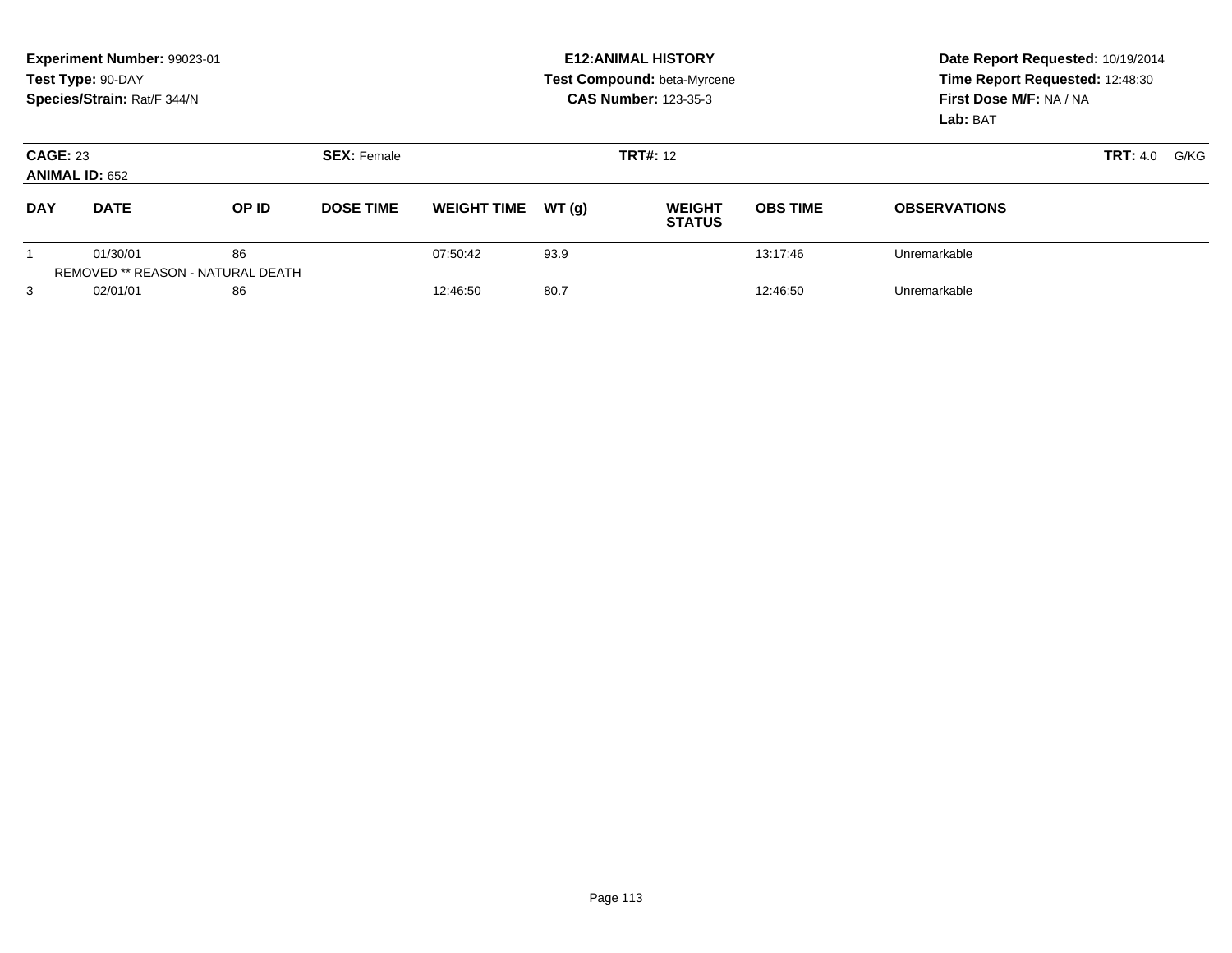|                                          | Experiment Number: 99023-01<br>Test Type: 90-DAY<br>Species/Strain: Rat/F 344/N |                                         |                    |                    |       | <b>E12: ANIMAL HISTORY</b><br>Test Compound: beta-Myrcene<br><b>CAS Number: 123-35-3</b> | Date Report Requested: 10/19/2014<br>Time Report Requested: 12:48:30<br>First Dose M/F: NA / NA<br>Lab: BAT |                     |  |
|------------------------------------------|---------------------------------------------------------------------------------|-----------------------------------------|--------------------|--------------------|-------|------------------------------------------------------------------------------------------|-------------------------------------------------------------------------------------------------------------|---------------------|--|
| <b>CAGE: 23</b><br><b>ANIMAL ID: 653</b> |                                                                                 |                                         | <b>SEX: Female</b> |                    |       | <b>TRT#:</b> 12                                                                          | <b>TRT:</b> 4.0                                                                                             | G/KG                |  |
| <b>DAY</b>                               | <b>DATE</b>                                                                     | OP ID                                   | <b>DOSE TIME</b>   | <b>WEIGHT TIME</b> | WT(q) | <b>WEIGHT</b><br><b>STATUS</b>                                                           | <b>OBS TIME</b>                                                                                             | <b>OBSERVATIONS</b> |  |
|                                          | 01/30/01                                                                        | 86<br>REMOVED ** REASON - NATURAL DEATH |                    | 07:50:42           | 80.1  |                                                                                          | 13:17:46                                                                                                    | Unremarkable        |  |
| 3                                        | 02/01/01                                                                        | 86                                      |                    | 07:21:06           | 65.4  |                                                                                          | 07:21:06                                                                                                    | Unremarkable        |  |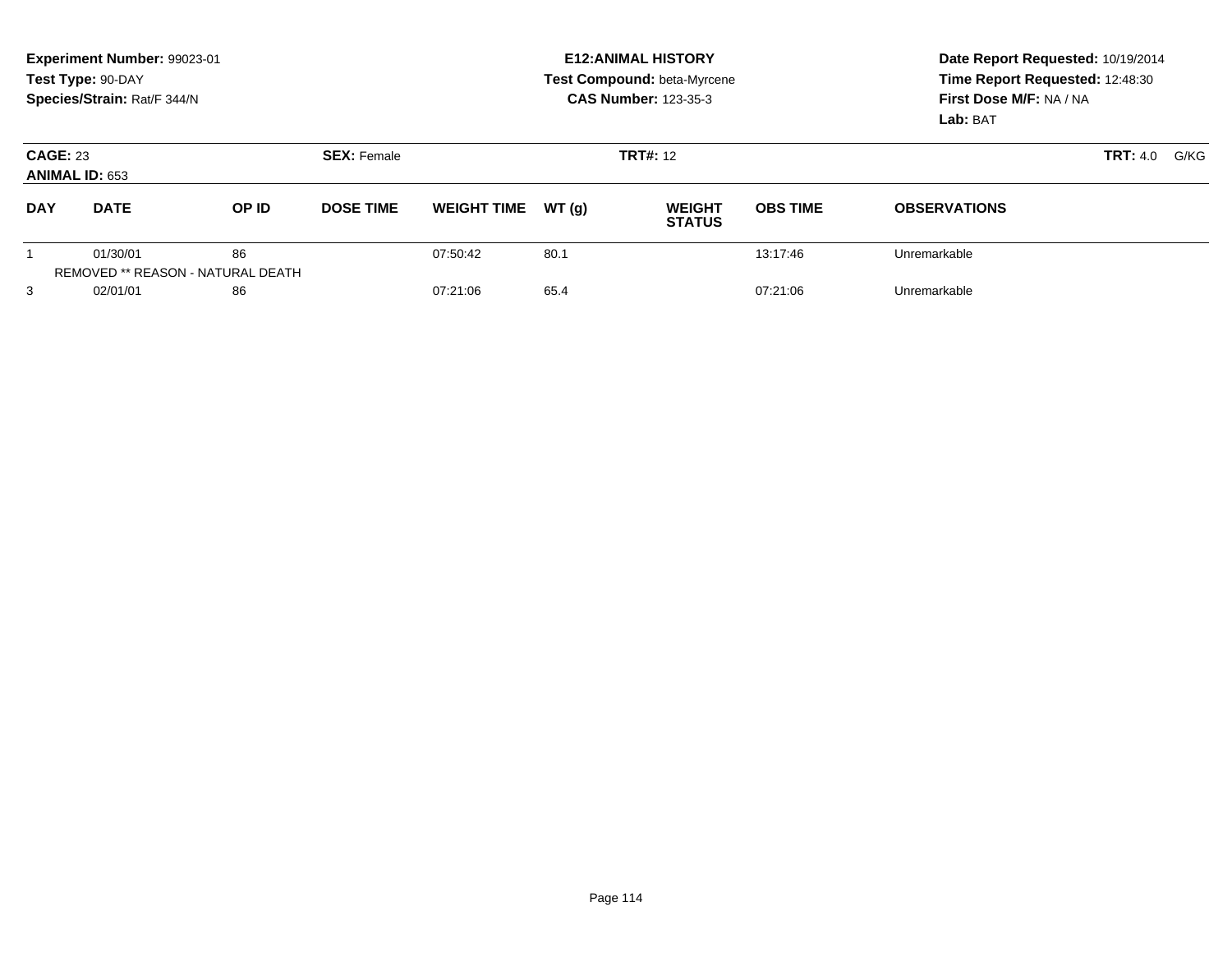|                 | Experiment Number: 99023-01<br>Test Type: 90-DAY<br>Species/Strain: Rat/F 344/N |       |                    |                    |       | <b>E12: ANIMAL HISTORY</b><br>Test Compound: beta-Myrcene<br><b>CAS Number: 123-35-3</b> | Date Report Requested: 10/19/2014<br>Time Report Requested: 12:48:30<br>First Dose M/F: NA / NA<br><b>Lab: BAT</b> |                                        |                         |
|-----------------|---------------------------------------------------------------------------------|-------|--------------------|--------------------|-------|------------------------------------------------------------------------------------------|--------------------------------------------------------------------------------------------------------------------|----------------------------------------|-------------------------|
| <b>CAGE: 23</b> | <b>ANIMAL ID: 654</b>                                                           |       | <b>SEX: Female</b> | <b>TRT#: 12</b>    |       |                                                                                          |                                                                                                                    |                                        | <b>TRT:</b> 4.0<br>G/KG |
| <b>DAY</b>      | <b>DATE</b>                                                                     | OP ID | <b>DOSE TIME</b>   | <b>WEIGHT TIME</b> | WT(q) | <b>WEIGHT</b><br><b>STATUS</b>                                                           | <b>OBS TIME</b>                                                                                                    | <b>OBSERVATIONS</b>                    |                         |
|                 | 01/30/01<br><b>REMOVED ** REASON - MORIBUND SACRIFICE</b>                       | 86    |                    | 07:50:42           | 109.8 |                                                                                          | 13:17:46                                                                                                           | Unremarkable                           |                         |
| 3               | 02/01/01                                                                        | 86    |                    | 14:23:48           | 98.4  |                                                                                          | 14:23:48                                                                                                           | <b>Abnormal Breathing</b><br>Lethargic |                         |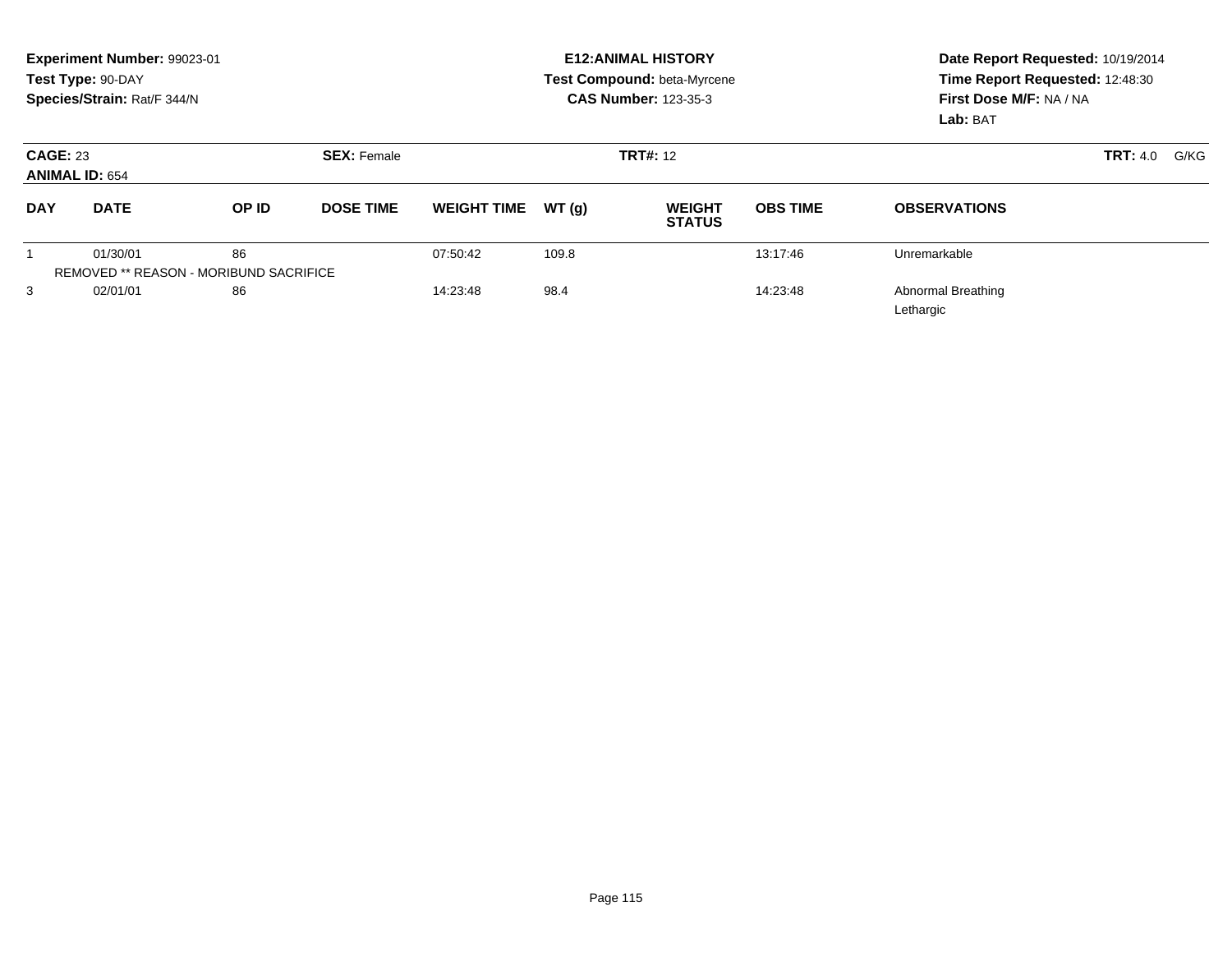|                                          | Experiment Number: 99023-01<br>Test Type: 90-DAY<br>Species/Strain: Rat/F 344/N |                                                |                    |                    |       | <b>E12: ANIMAL HISTORY</b><br>Test Compound: beta-Myrcene<br><b>CAS Number: 123-35-3</b> | Date Report Requested: 10/19/2014<br>Time Report Requested: 12:48:30<br>First Dose M/F: NA / NA<br>Lab: BAT |                         |  |
|------------------------------------------|---------------------------------------------------------------------------------|------------------------------------------------|--------------------|--------------------|-------|------------------------------------------------------------------------------------------|-------------------------------------------------------------------------------------------------------------|-------------------------|--|
| <b>CAGE: 23</b><br><b>ANIMAL ID: 655</b> |                                                                                 |                                                | <b>SEX: Female</b> |                    |       | <b>TRT#: 12</b>                                                                          |                                                                                                             | <b>TRT:</b> 4.0<br>G/KG |  |
| <b>DAY</b>                               | <b>DATE</b>                                                                     | OP ID                                          | <b>DOSE TIME</b>   | <b>WEIGHT TIME</b> | WT(q) | <b>WEIGHT</b><br><b>STATUS</b>                                                           | <b>OBS TIME</b>                                                                                             | <b>OBSERVATIONS</b>     |  |
|                                          | 01/30/01                                                                        | 86<br><b>REMOVED ** REASON - NATURAL DEATH</b> |                    | 07:50:42           | 99.0  |                                                                                          | 13:17:46                                                                                                    | Unremarkable            |  |
| 3                                        | 02/01/01                                                                        | 86                                             |                    | 07:21:06           | 82.7  |                                                                                          | 07:21:06                                                                                                    | Unremarkable            |  |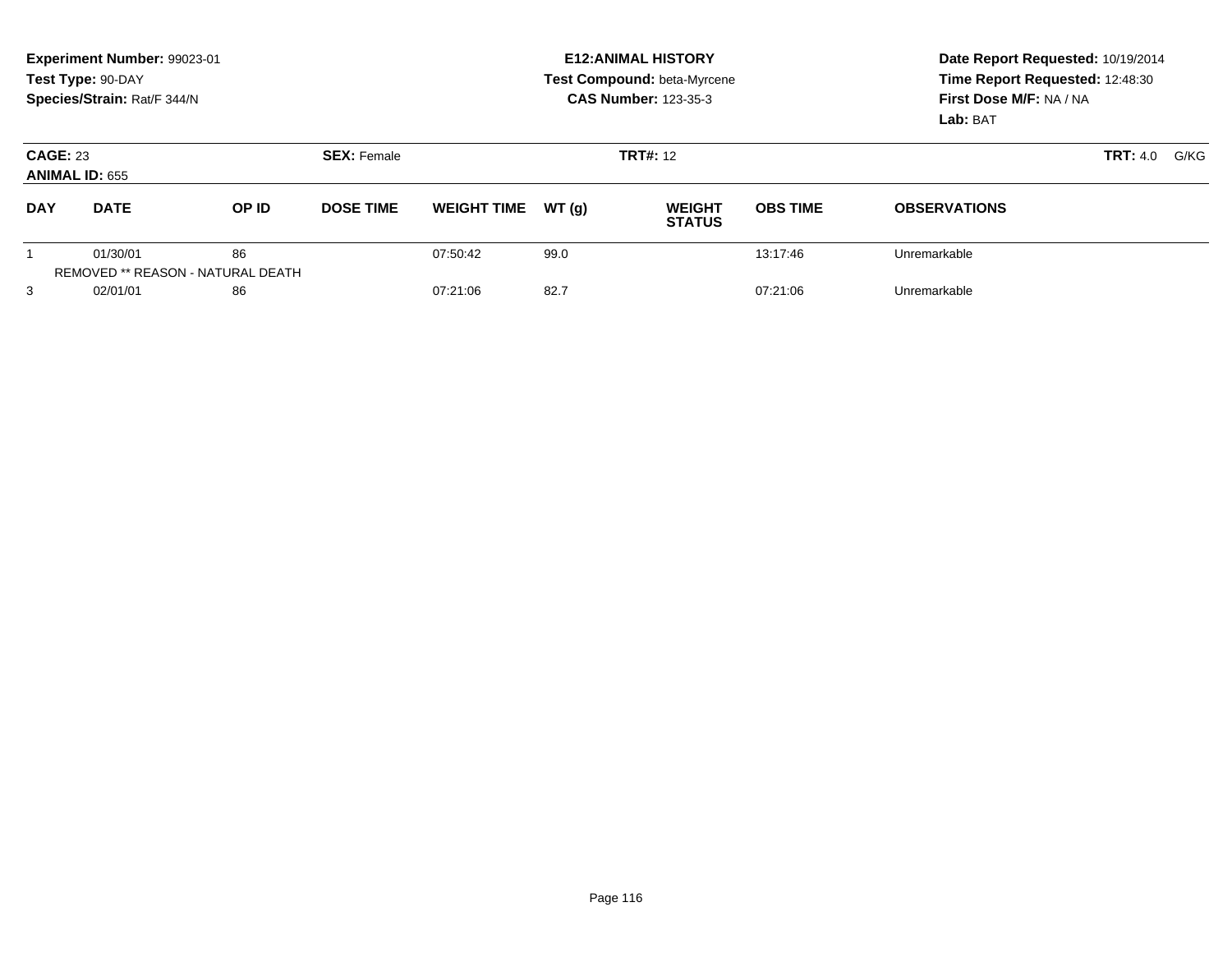|                 | Experiment Number: 99023-01<br>Test Type: 90-DAY<br>Species/Strain: Rat/F 344/N |       |                    |                    |       | <b>E12: ANIMAL HISTORY</b><br>Test Compound: beta-Myrcene<br><b>CAS Number: 123-35-3</b> | Date Report Requested: 10/19/2014<br>Time Report Requested: 12:48:30<br>First Dose M/F: NA / NA<br>Lab: BAT |                     |  |
|-----------------|---------------------------------------------------------------------------------|-------|--------------------|--------------------|-------|------------------------------------------------------------------------------------------|-------------------------------------------------------------------------------------------------------------|---------------------|--|
| <b>CAGE: 24</b> | <b>ANIMAL ID: 656</b>                                                           |       | <b>SEX: Female</b> |                    |       | <b>TRT#: 12</b>                                                                          |                                                                                                             | TRT: 4.0<br>G/KG    |  |
| <b>DAY</b>      | <b>DATE</b>                                                                     | OP ID | <b>DOSE TIME</b>   | <b>WEIGHT TIME</b> | WT(q) | <b>WEIGHT</b><br><b>STATUS</b>                                                           | <b>OBS TIME</b>                                                                                             | <b>OBSERVATIONS</b> |  |
|                 | 01/30/01<br><b>REMOVED ** REASON - DOSING ACCIDENT</b>                          | 86    |                    | 07:51:46           | 78.4  |                                                                                          | 13:18:40                                                                                                    | Unremarkable        |  |
| $\overline{2}$  | 01/31/01                                                                        | 110   |                    | 12:52:54           | 67.9  |                                                                                          | 12:52:54                                                                                                    | Unremarkable        |  |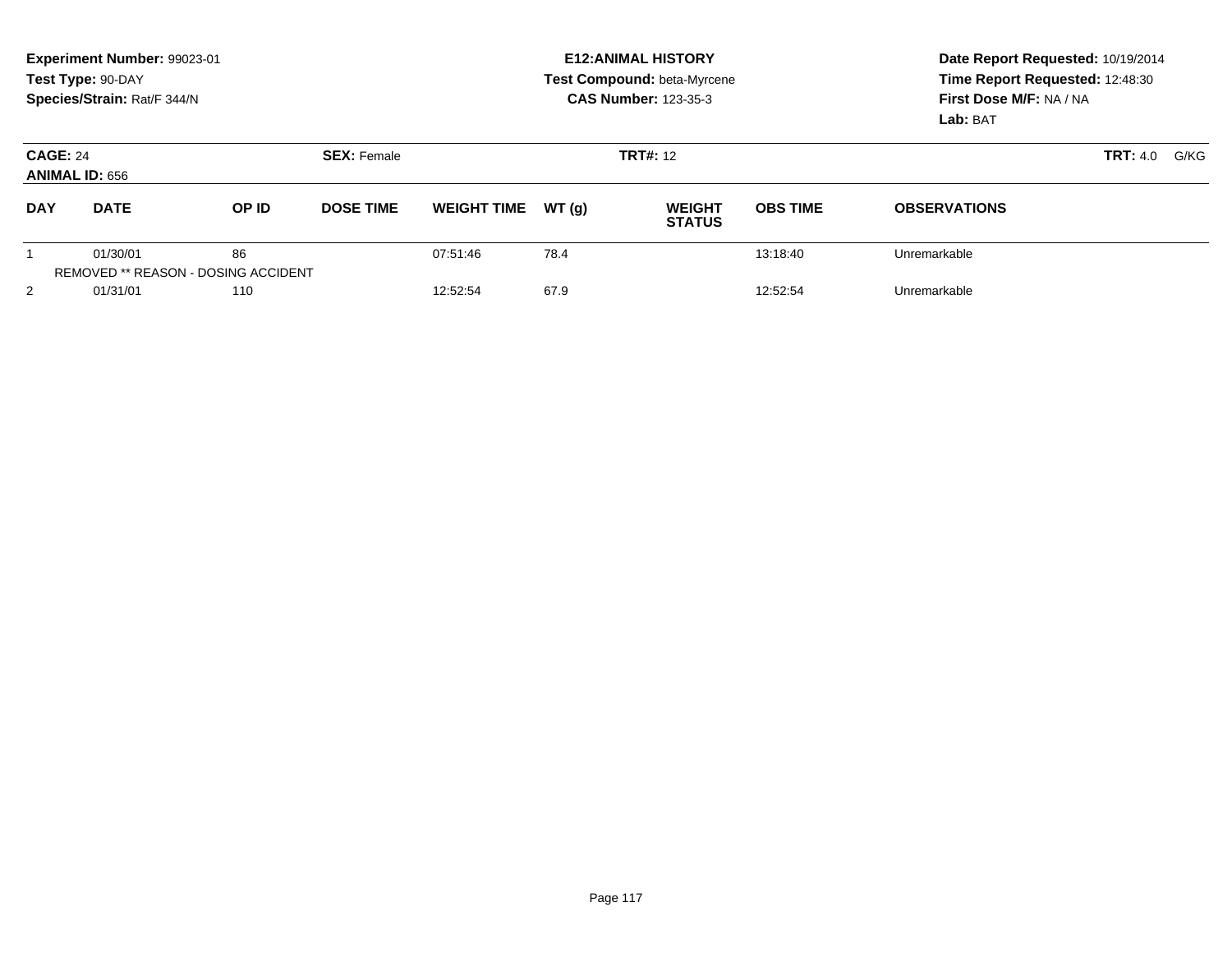|                                          | Experiment Number: 99023-01<br>Test Type: 90-DAY<br>Species/Strain: Rat/F 344/N |                                                |                    |                    |       | <b>E12: ANIMAL HISTORY</b><br>Test Compound: beta-Myrcene<br><b>CAS Number: 123-35-3</b> | Date Report Requested: 10/19/2014<br>Time Report Requested: 12:48:30<br>First Dose M/F: NA / NA<br>Lab: BAT |                         |  |
|------------------------------------------|---------------------------------------------------------------------------------|------------------------------------------------|--------------------|--------------------|-------|------------------------------------------------------------------------------------------|-------------------------------------------------------------------------------------------------------------|-------------------------|--|
| <b>CAGE: 24</b><br><b>ANIMAL ID: 657</b> |                                                                                 |                                                | <b>SEX: Female</b> |                    |       | <b>TRT#:</b> 12                                                                          |                                                                                                             | <b>TRT:</b> 4.0<br>G/KG |  |
| <b>DAY</b>                               | <b>DATE</b>                                                                     | OP ID                                          | <b>DOSE TIME</b>   | <b>WEIGHT TIME</b> | WT(g) | <b>WEIGHT</b><br><b>STATUS</b>                                                           | <b>OBS TIME</b>                                                                                             | <b>OBSERVATIONS</b>     |  |
|                                          | 01/30/01                                                                        | 86<br><b>REMOVED ** REASON - NATURAL DEATH</b> |                    | 07:51:46           | 70.9  |                                                                                          | 13:18:40                                                                                                    | Unremarkable            |  |
| 3                                        | 02/01/01                                                                        | 86                                             |                    | 07:22:40           | 57.8  |                                                                                          | 07:22:40                                                                                                    | Unremarkable            |  |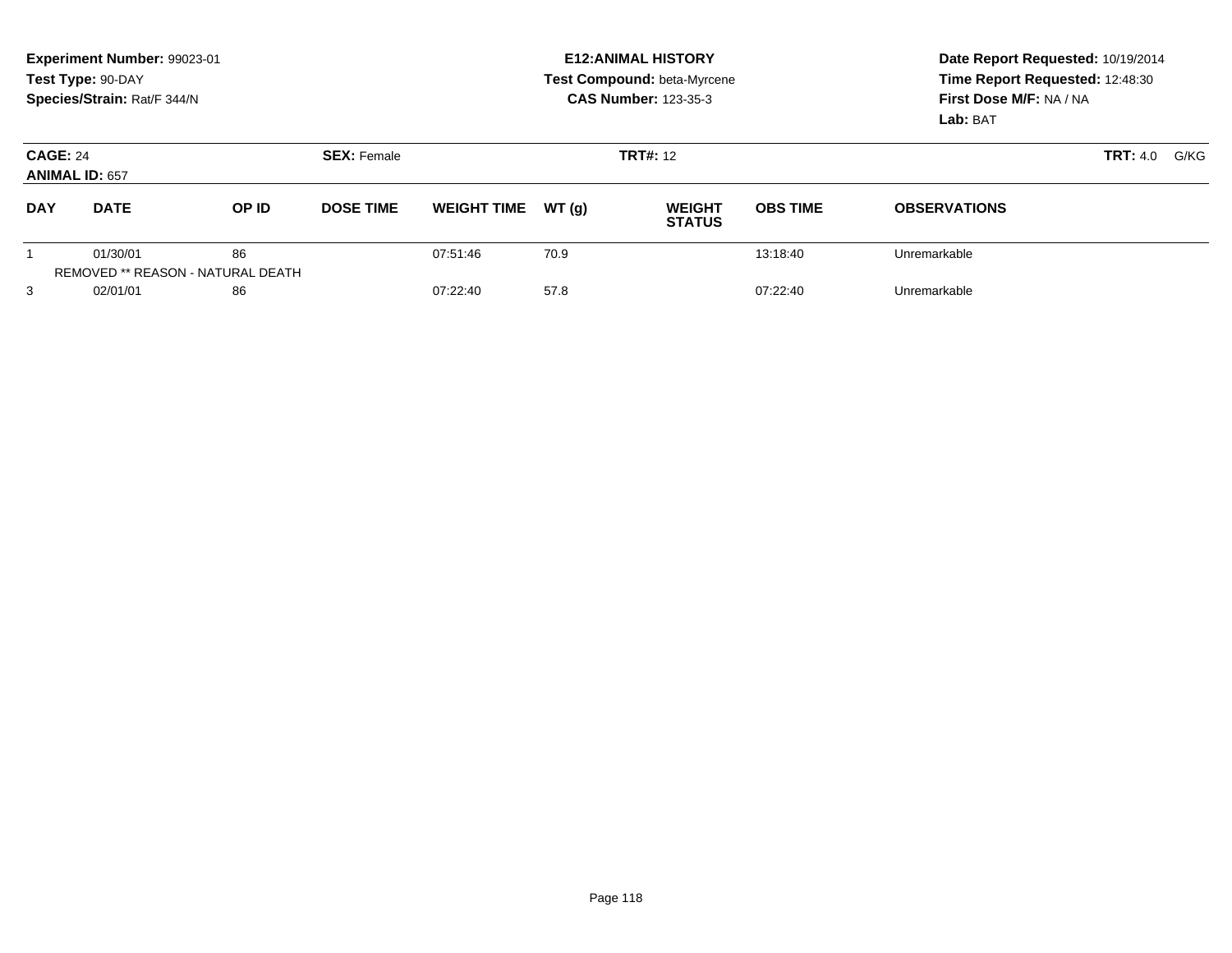|                 | Experiment Number: 99023-01<br>Test Type: 90-DAY<br>Species/Strain: Rat/F 344/N |                                                |                    |                    |       | <b>E12: ANIMAL HISTORY</b><br>Test Compound: beta-Myrcene<br><b>CAS Number: 123-35-3</b> | Date Report Requested: 10/19/2014<br>Time Report Requested: 12:48:30<br>First Dose M/F: NA / NA<br>Lab: BAT |                     |                         |
|-----------------|---------------------------------------------------------------------------------|------------------------------------------------|--------------------|--------------------|-------|------------------------------------------------------------------------------------------|-------------------------------------------------------------------------------------------------------------|---------------------|-------------------------|
| <b>CAGE: 24</b> | <b>ANIMAL ID: 658</b>                                                           |                                                | <b>SEX: Female</b> |                    |       | <b>TRT#: 12</b>                                                                          |                                                                                                             |                     | <b>TRT:</b> 4.0<br>G/KG |
| <b>DAY</b>      | <b>DATE</b>                                                                     | OP ID                                          | <b>DOSE TIME</b>   | <b>WEIGHT TIME</b> | WT(q) | <b>WEIGHT</b><br><b>STATUS</b>                                                           | <b>OBS TIME</b>                                                                                             | <b>OBSERVATIONS</b> |                         |
|                 | 01/30/01                                                                        | 86<br><b>REMOVED ** REASON - NATURAL DEATH</b> |                    | 07:51:46           | 83.4  |                                                                                          | 13:18:40                                                                                                    | Unremarkable        |                         |
| 3               | 02/01/01                                                                        | 86                                             |                    | 07:22:40           | 71.6  |                                                                                          | 07:22:40                                                                                                    | Unremarkable        |                         |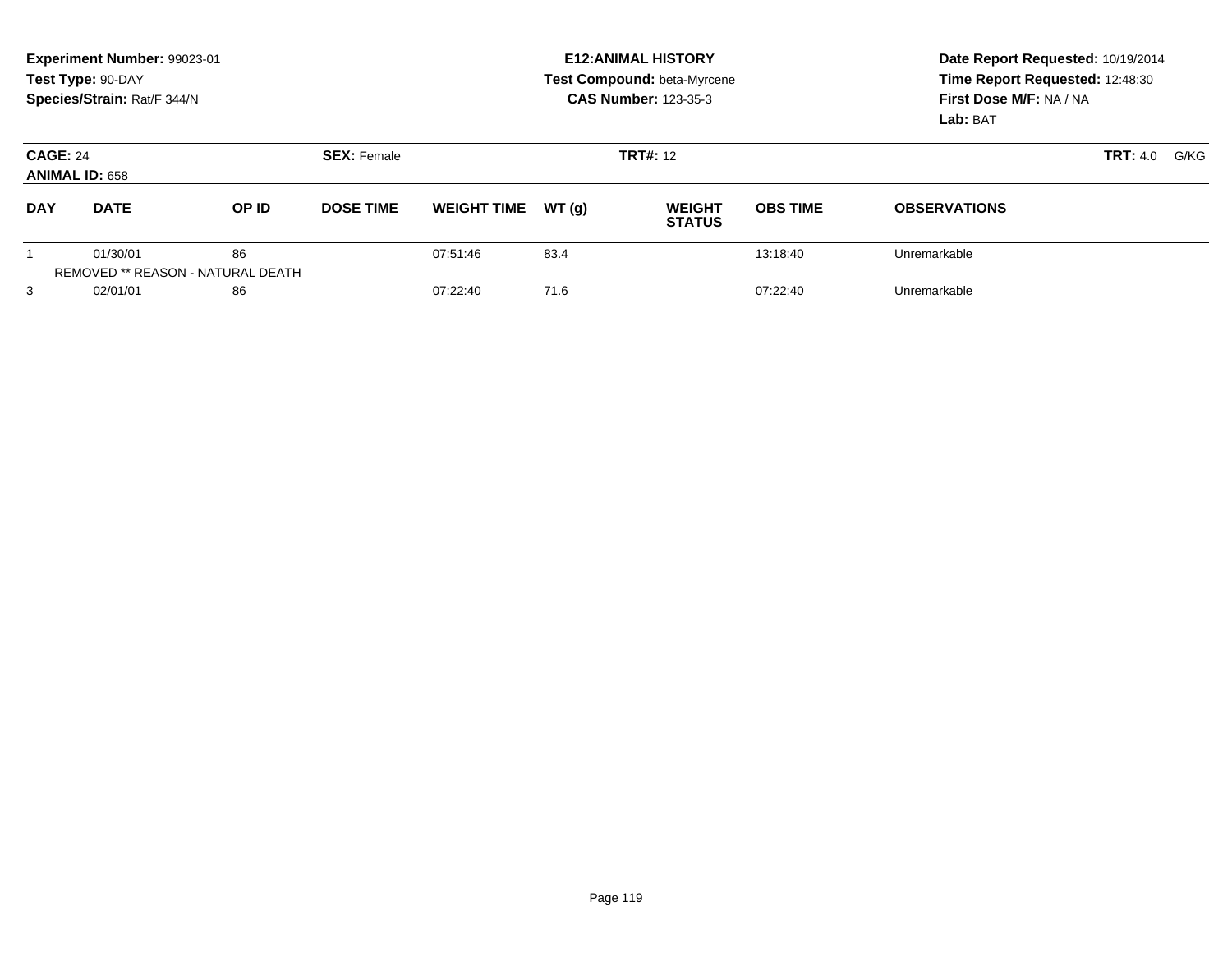|                                          | Experiment Number: 99023-01<br>Test Type: 90-DAY<br>Species/Strain: Rat/F 344/N |                                                |                    |                    |       | <b>E12: ANIMAL HISTORY</b><br>Test Compound: beta-Myrcene<br><b>CAS Number: 123-35-3</b> | Date Report Requested: 10/19/2014<br>Time Report Requested: 12:48:30<br>First Dose M/F: NA / NA<br>Lab: BAT |                     |  |
|------------------------------------------|---------------------------------------------------------------------------------|------------------------------------------------|--------------------|--------------------|-------|------------------------------------------------------------------------------------------|-------------------------------------------------------------------------------------------------------------|---------------------|--|
| <b>CAGE: 24</b><br><b>ANIMAL ID: 659</b> |                                                                                 |                                                | <b>SEX: Female</b> |                    |       | <b>TRT#: 12</b>                                                                          |                                                                                                             | TRT: 4.0<br>G/KG    |  |
| <b>DAY</b>                               | <b>DATE</b>                                                                     | OP ID                                          | <b>DOSE TIME</b>   | <b>WEIGHT TIME</b> | WT(q) | <b>WEIGHT</b><br><b>STATUS</b>                                                           | <b>OBS TIME</b>                                                                                             | <b>OBSERVATIONS</b> |  |
|                                          | 01/30/01                                                                        | 86<br><b>REMOVED ** REASON - NATURAL DEATH</b> |                    | 07:51:46           | 104.3 |                                                                                          | 13:18:40                                                                                                    | Unremarkable        |  |
| 3                                        | 02/01/01                                                                        | 86                                             |                    | 12:44:10           | 89.0  |                                                                                          | 12:44:10                                                                                                    | Unremarkable        |  |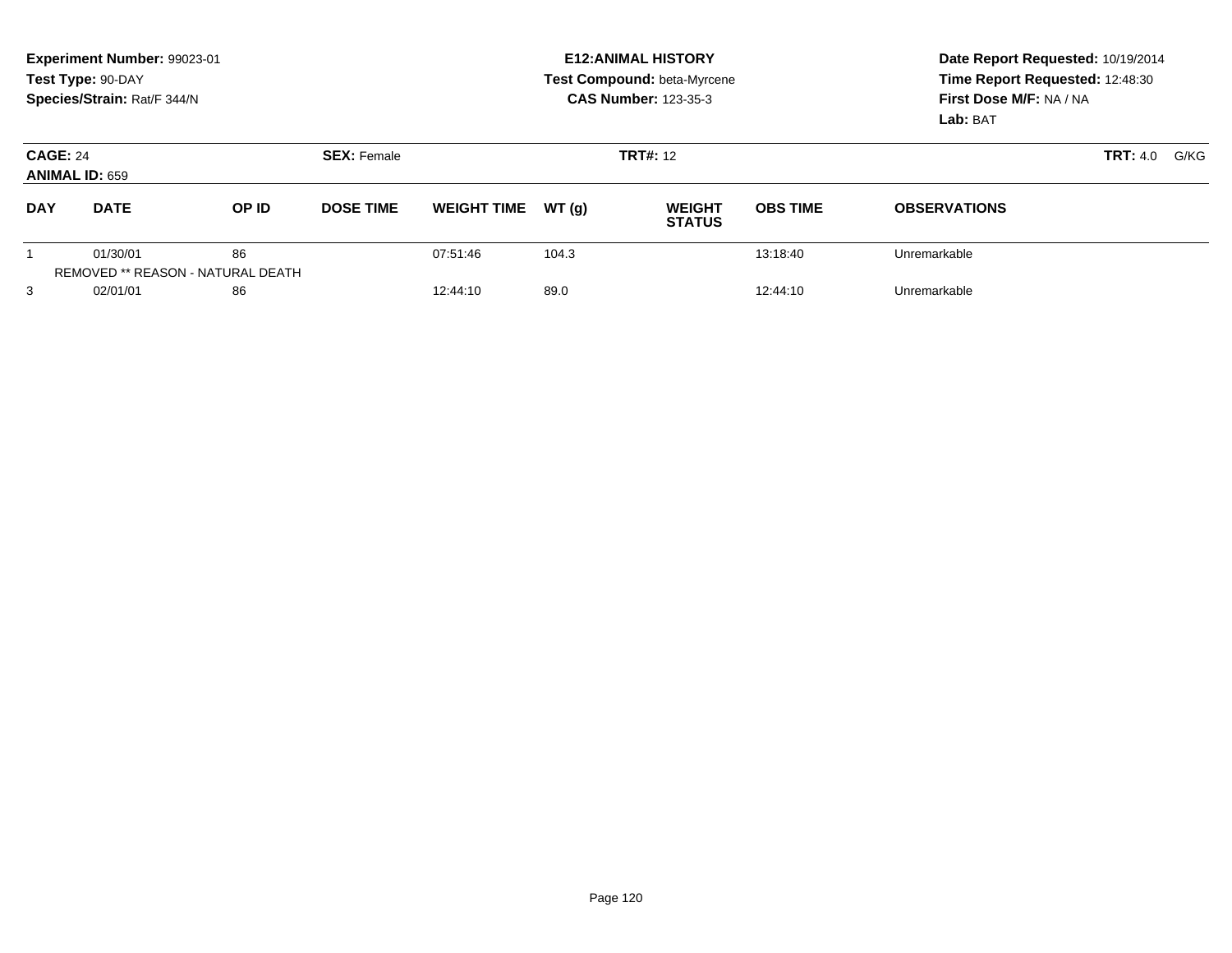| Experiment Number: 99023-01<br>Test Type: 90-DAY<br>Species/Strain: Rat/F 344/N |             |                                         |                    | <b>E12: ANIMAL HISTORY</b><br>Test Compound: beta-Myrcene<br><b>CAS Number: 123-35-3</b> |       |                                |                 | Date Report Requested: 10/19/2014<br>Time Report Requested: 12:48:30<br>First Dose M/F: NA / NA<br>Lab: BAT |  |
|---------------------------------------------------------------------------------|-------------|-----------------------------------------|--------------------|------------------------------------------------------------------------------------------|-------|--------------------------------|-----------------|-------------------------------------------------------------------------------------------------------------|--|
| <b>CAGE: 24</b><br><b>ANIMAL ID: 660</b>                                        |             |                                         | <b>SEX: Female</b> | <b>TRT#:</b> 12                                                                          |       |                                |                 | <b>TRT:</b> 4.0<br>G/KG                                                                                     |  |
| <b>DAY</b>                                                                      | <b>DATE</b> | OP ID                                   | <b>DOSE TIME</b>   | <b>WEIGHT TIME</b>                                                                       | WT(q) | <b>WEIGHT</b><br><b>STATUS</b> | <b>OBS TIME</b> | <b>OBSERVATIONS</b>                                                                                         |  |
|                                                                                 | 01/30/01    | 86<br>REMOVED ** REASON - NATURAL DEATH |                    | 07:51:46                                                                                 | 90.1  |                                | 13:18:40        | Unremarkable                                                                                                |  |
| 3                                                                               | 02/01/01    | 86                                      |                    | 07:22:40                                                                                 | 74.7  |                                | 07:22:40        | Unremarkable                                                                                                |  |